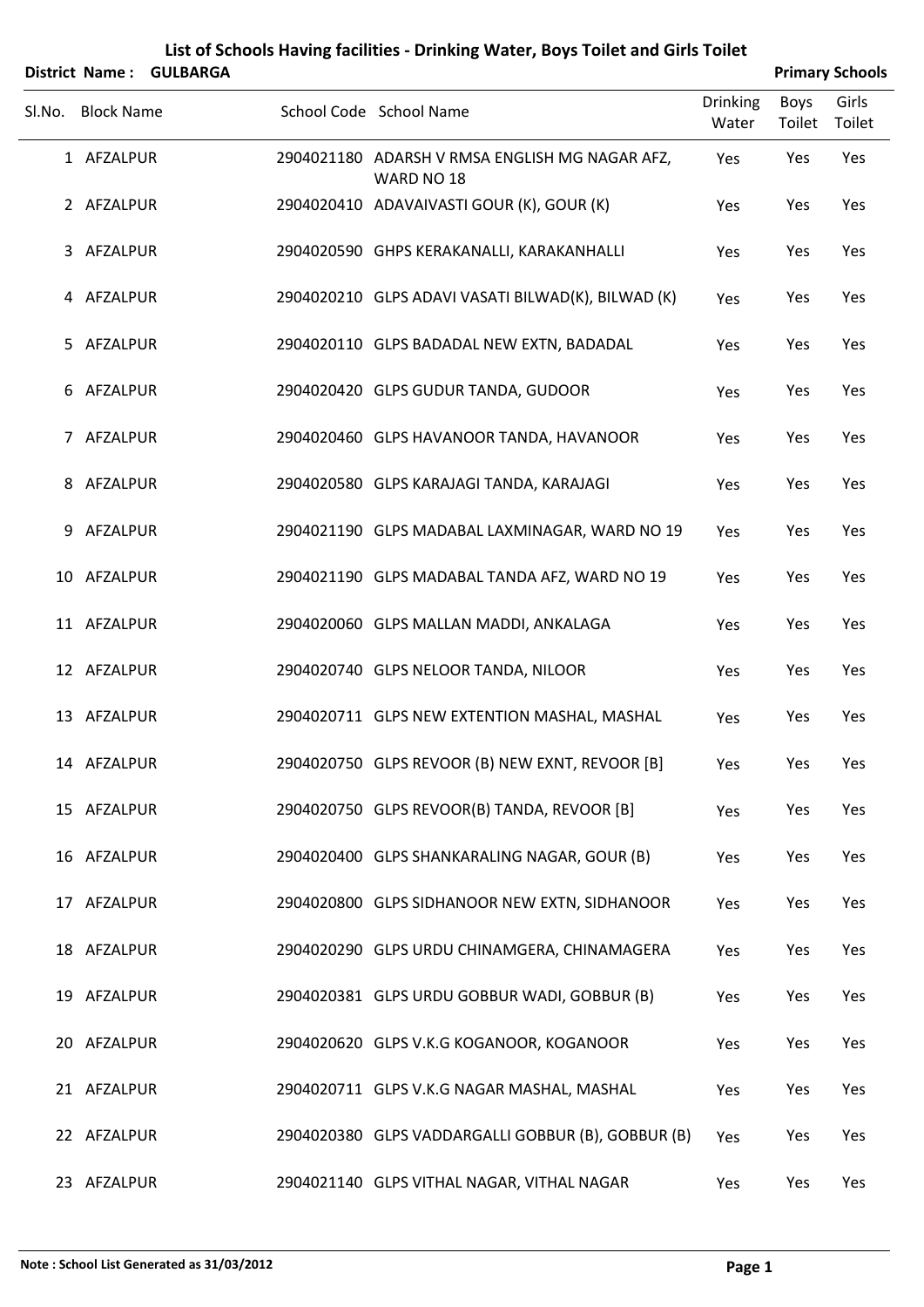| <b>District Name:</b> | <b>GULBARGA</b> |                                                  |                          |                       | <b>Primary Schools</b> |
|-----------------------|-----------------|--------------------------------------------------|--------------------------|-----------------------|------------------------|
| Sl.No. Block Name     |                 | School Code School Name                          | <b>Drinking</b><br>Water | <b>Boys</b><br>Toilet | Girls<br>Toilet        |
| 24 AFZALPUR           |                 | 2904020900 GLPS WADDAHALLI TANDA, WADDAHALLI     | Yes                      | Yes                   | Yes                    |
| 25 AFZALPUR           |                 | 2904020790 GOVT HPS SHIVOOR, SHIVOOR             | Yes                      | Yes                   | Yes                    |
| 26 AFZALPUR           |                 | 2904020040 GOVT HPS ANOOR, ANOOR                 | Yes                      | Yes                   | Yes                    |
| 27 AFZALPUR           |                 | 2904020060 GOVT HPS ANKALAGA, ANKALAGA           | Yes                      | Yes                   | Yes                    |
| 28 AFZALPUR           |                 | 2904020100 GOVT HPS ARJUNAGI, ARJUNAGI           | Yes                      | Yes                   | Yes                    |
| 29 AFZALPUR           |                 | 2904020080 GOVT HPS AWARALLI, AWARALLI           | Yes                      | Yes                   | Yes                    |
| 30 AFZALPUR           |                 | 2904020110 GOVT HPS BADADAL, BADADAL             | Yes                      | Yes                   | Yes                    |
| 31 AFZALPUR           |                 | 2904020130 GOVT HPS BALURGI, BALURAGI            | Yes                      | Yes                   | Yes                    |
| 32 AFZALPUR           |                 | 2904020160 GOVT HPS BANDARWAD, BANDARWAD         | Yes                      | Yes                   | Yes                    |
| 33 AFZALPUR           |                 | 2904020240 GOVT HPS BANKALAGI, BHANKALAGI        | Yes                      | Yes                   | Yes                    |
| 34 AFZALPUR           |                 | 2904020150 GOVT HPS BHOGANALLI, BHOGANALLI       | Yes                      | Yes                   | Yes                    |
| 35 AFZALPUR           |                 | 2904020250 GOVT HPS BHOSAGA, BHOSAGA             | Yes                      | Yes                   | Yes                    |
| 36 AFZALPUR           |                 | 2904020230 GOVT HPS BIDANOOR, BIDANOOR           | Yes                      | Yes                   | Yes                    |
| 37 AFZALPUR           |                 | 2904020210 GOVT HPS BILWAD [K], BILWAD (K)       | Yes                      | Yes                   | Yes                    |
| 38 AFZALPUR           |                 | 2904020280 GOVT HPS CHAWDAPUR, CHAWADAPUR        | Yes                      | Yes                   | Yes                    |
| 39 AFZALPUR           |                 | 2904020290 GOVT HPS CHINAMEGERA, CHINAMAGERA     | Yes                      | Yes                   | Yes                    |
| 40 AFZALPUR           |                 | 2904020260 GOVT HPS CHINCHOLI, CHINCHOLI         | Yes                      | Yes                   | Yes                    |
| 41 AFZALPUR           |                 | 2904020270 GOVT HPS CHINMALLI, CHINMALLI         | Yes                      | Yes                   | Yes                    |
| 42 AFZALPUR           |                 | 2904020300 GOVT HPS DHANNUR, DHANNUR             | Yes                      | Yes                   | Yes                    |
| 43 AFZALPUR           |                 | 2904020310 GOVT HPS DIKASANGA [B], DIKASANGA     | Yes                      | Yes                   | Yes                    |
| 44 AFZALPUR           |                 | 2904020350 GOVT HPS DIKASANGA [K], DIKASANGA (K) | Yes                      | Yes                   | Yes                    |
| 45 AFZALPUR           |                 | 2904020360 GOVT HPS GHATTARGA, GHATTARGA         | Yes                      | Yes                   | Yes                    |
| 46 AFZALPUR           |                 | 2904020380 GOVT HPS GOBBUR [B], GOBBUR (B)       | Yes                      | Yes                   | Yes                    |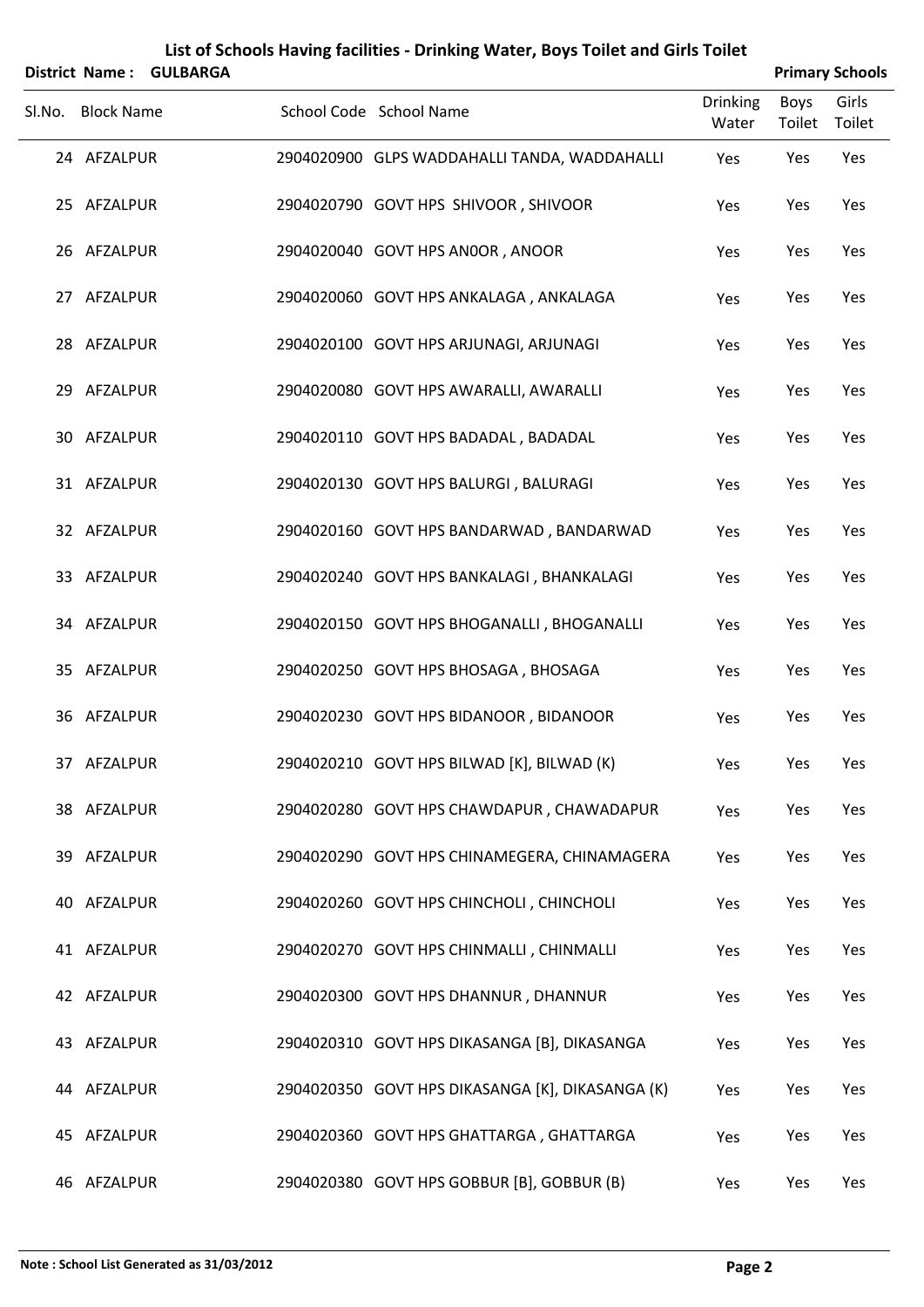|        | List of Schools Having facilities - Drinking Water, Boys Toilet and Girls Toilet<br><b>Primary Schools</b><br><b>District Name:</b><br><b>GULBARGA</b> |  |  |                                                          |                          |                       |                 |
|--------|--------------------------------------------------------------------------------------------------------------------------------------------------------|--|--|----------------------------------------------------------|--------------------------|-----------------------|-----------------|
| Sl.No. | <b>Block Name</b>                                                                                                                                      |  |  | School Code School Name                                  | <b>Drinking</b><br>Water | <b>Boys</b><br>Toilet | Girls<br>Toilet |
|        | 47 AFZALPUR                                                                                                                                            |  |  | 2904020390 GOVT HPS GOBBUR [K], GOBBUR (K)               | Yes                      | Yes                   | Yes             |
|        | 48 AFZALPUR                                                                                                                                            |  |  | 2904020380 GOVT HPS GOBBUR WADI, GOBBUR (B)              | Yes                      | Yes                   | Yes             |
| 49     | AFZALPUR                                                                                                                                               |  |  | 2904020930 GOVT HPS GOUDGAON, GOUDGAON                   | Yes                      | Yes                   | Yes             |
|        | 50 AFZALPUR                                                                                                                                            |  |  | 2904020410 GOVT HPS GOUR (K), GOUR (K)                   | Yes                      | Yes                   | Yes             |
|        | 51 AFZALPUR                                                                                                                                            |  |  | 2904020400 GOVT HPS GOUR [B], GOUR (B)                   | Yes                      | Yes                   | Yes             |
|        | 52 AFZALPUR                                                                                                                                            |  |  | 2904020420 GOVT HPS GUDUR, GUDOOR                        | Yes                      | Yes                   | Yes             |
|        | 53 AFZALPUR                                                                                                                                            |  |  | 2904020450 GOVT HPS HASARAGUNDAGI,<br>HASARAGUNDAGI      | Yes                      | Yes                   | Yes             |
|        | 54 AFZALPUR                                                                                                                                            |  |  | 2904020470 GOVT HPS HAVALAGA, HAVALAGA                   | Yes                      | Yes                   | Yes             |
|        | 55 AFZALPUR                                                                                                                                            |  |  | 2904020460 GOVT HPS HAVANOOR, HAVANOOR                   | Yes                      | Yes                   | Yes             |
|        | 56 AFZALPUR                                                                                                                                            |  |  | 2904020480 GOVT HPS HINCHAGERA, HANCHAGERA               | Yes                      | Yes                   | Yes             |
|        | 57 AFZALPUR                                                                                                                                            |  |  | 2904020920 GOVT HPS HOSUR, HOSUR                         | Yes                      | Yes                   | Yes             |
|        | 58 AFZALPUR                                                                                                                                            |  |  | 2904020500 GOVT HPS HUVINAHALLI, HUVINAHALLI             | Yes                      | Yes                   | Yes             |
|        | 59 AFZALPUR                                                                                                                                            |  |  | 2904020510 GOVT HPS INGALAGI [B], INGALAGI [B]           | Yes                      | Yes                   | Yes             |
|        | 60 AFZALPUR                                                                                                                                            |  |  | 2904020530 GOVT HPS JEWARGI [B], JEWARGI [B]             | Yes                      | Yes                   | Yes             |
|        | 61 AFZALPUR                                                                                                                                            |  |  | 2904020640 GOVT HPS KODAGANOOR, KODAGANOOR               | Yes                      | Yes                   | Yes             |
|        | 62 AFZALPUR                                                                                                                                            |  |  | 2904020550 GOVT HPS KAKKERA SAVALAGI, KAKKERA<br>SAVALGI | Yes                      | Yes                   | Yes             |
|        | 63 AFZALPUR                                                                                                                                            |  |  | 2904020560 GOVT HPS KALLUR (D), KALLUR                   | Yes                      | Yes                   | Yes             |
|        | 64 AFZALPUR                                                                                                                                            |  |  | 2904020560 GOVT HPS KALLUR TANDA, KALLUR                 | Yes                      | Yes                   | Yes             |
|        | 65 AFZALPUR                                                                                                                                            |  |  | 2904020580 GOVT HPS KARAJAGI, KARAJAGI                   | Yes                      | Yes                   | Yes             |
|        | 66 AFZALPUR                                                                                                                                            |  |  | 2904020570 GOVT HPS KARBHOSAGA, KAR BHOSAGA              | Yes                      | Yes                   | Yes             |
|        | 67 AFZALPUR                                                                                                                                            |  |  | 2904020620 GOVT HPS KOGANOOR, KOGANOOR                   | Yes                      | Yes                   | Yes             |
|        | 68 AFZALPUR                                                                                                                                            |  |  | 2904020650 GOVT HPS KULALI, KULALI                       | Yes                      | Yes                   | Yes             |
|        | 69 AFZALPUR                                                                                                                                            |  |  | 2904020670 GOVT HPS MADARA [B], MADRA [B]                | Yes                      | Yes                   | Yes             |

#### **Note : School List Generated as 31/03/2012 Page 3**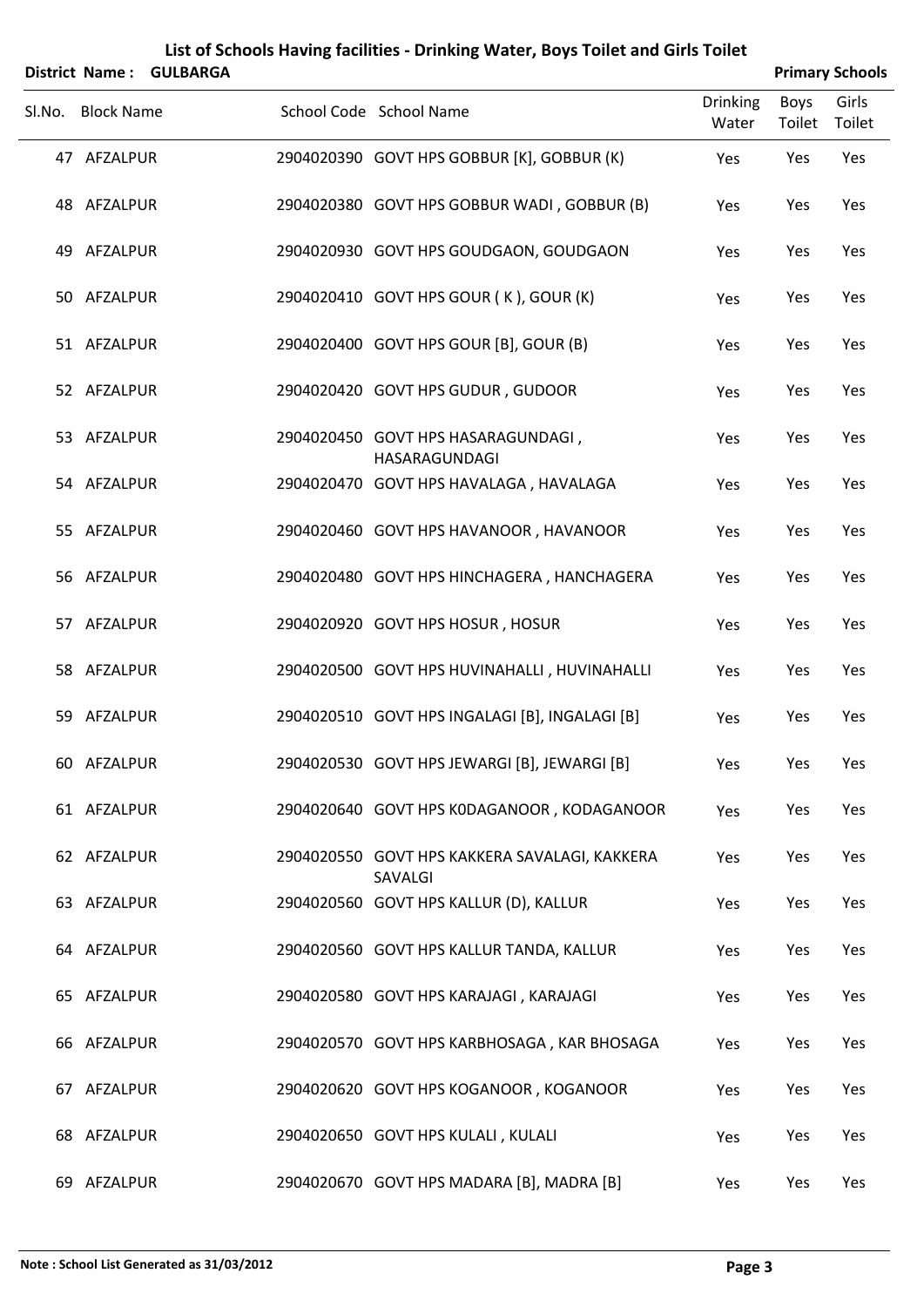| List of Schools Having facilities - Drinking Water, Boys Toilet and Girls Toilet<br><b>Primary Schools</b><br>District Name:<br><b>GULBARGA</b> |                   |  |  |                                                             |                          |                       |                 |
|-------------------------------------------------------------------------------------------------------------------------------------------------|-------------------|--|--|-------------------------------------------------------------|--------------------------|-----------------------|-----------------|
|                                                                                                                                                 | Sl.No. Block Name |  |  | School Code School Name                                     | <b>Drinking</b><br>Water | <b>Boys</b><br>Toilet | Girls<br>Toilet |
|                                                                                                                                                 | 70 AFZALPUR       |  |  | 2904020680 GOVT HPS MALLABAD, MALLABAD                      | Yes                      | Yes                   | Yes             |
|                                                                                                                                                 | 71 AFZALPUR       |  |  | 2904020720 GOVT HPS MATOLI, MATOLI                          | Yes                      | Yes                   | Yes             |
|                                                                                                                                                 | 72 AFZALPUR       |  |  | 2904021180 GOVT HPS MG NAGAR AFZ, WARD NO 18                | Yes                      | Yes                   | Yes             |
|                                                                                                                                                 | 73 AFZALPUR       |  |  | 2904020730 GOVT HPS NANDARGI, NANDARGI                      | Yes                      | Yes                   | Yes             |
|                                                                                                                                                 | 74 AFZALPUR       |  |  | 2904020740 GOVT HPS NILOOR, NILOOR                          | Yes                      | Yes                   | Yes             |
|                                                                                                                                                 | 75 AFZALPUR       |  |  | 2904020700 GOVT HPS RAMANAGAR MANNUR, MANNUR                | Yes                      | Yes                   | Yes             |
|                                                                                                                                                 | 76 AFZALPUR       |  |  | 2904020770 GOVT HPS SAGANUOOR, SAGANOOR                     | Yes                      | Yes                   | Yes             |
|                                                                                                                                                 | 77 AFZALPUR       |  |  | 2904020700 GOVT HPS SESHAGIRI WADI MANNUR,<br><b>MANNUR</b> | Yes                      | Yes                   | Yes             |
|                                                                                                                                                 | 78 AFZALPUR       |  |  | 2904020780 GOVT HPS SHIVAPUR, SHIVAPUR                      | Yes                      | Yes                   | Yes             |
|                                                                                                                                                 | 79 AFZALPUR       |  |  | 2904020700 GOVT HPS SHIVBALNAGAR MANNUR,<br><b>MANNUR</b>   | Yes                      | Yes                   | Yes             |
|                                                                                                                                                 | 80 AFZALPUR       |  |  | 2904020800 GOVT HPS SIDHANOOR, SIDHANOOR                    | Yes                      | Yes                   | Yes             |
|                                                                                                                                                 | 81 AFZALPUR       |  |  | 2904020820 GOVT HPS SIRWAL, SIRWAL                          | Yes                      | Yes                   | Yes             |
|                                                                                                                                                 | 82 AFZALPUR       |  |  | 2904020830 GOVT HPS SONNA, SONNA                            | Yes                      | Yes                   | Yes             |
|                                                                                                                                                 | 83 AFZALPUR       |  |  | 2904020840 GOVT HPS TAKALI, TAKALI                          | Yes                      | Yes                   | Yes             |
|                                                                                                                                                 | 84 AFZALPUR       |  |  | 2904020850 GOVT HPS TEGGELLI, TEGGELLI                      | Yes                      | Yes                   | Yes             |
|                                                                                                                                                 | 85 AFZALPUR       |  |  | 2904020870 GOVT HPS TELLUR, TELLUR                          | Yes                      | Yes                   | Yes             |
|                                                                                                                                                 | 86 AFZALPUR       |  |  | 2904020880 GOVT HPS UDACHAN HATTI, UDACHAN                  | Yes                      | Yes                   | Yes             |
|                                                                                                                                                 | 87 AFZALPUR       |  |  | 2904021040 GOVT HPS URDU AFZ, WARD NO 6                     | Yes                      | Yes                   | Yes             |
|                                                                                                                                                 | 88 AFZALPUR       |  |  | 2904020050 GOVT HPS URDU ATNOOR, ATANOOR                    | Yes                      | Yes                   | Yes             |
|                                                                                                                                                 | 89 AFZALPUR       |  |  | 2904020160 GOVT HPS URDU BANDARWAD,<br>BANDARWAD            | Yes                      | Yes                   | Yes             |
|                                                                                                                                                 | 90 AFZALPUR       |  |  | 2904020150 GOVT HPS URDU BHOGANALLI, BHOGANALLI             | Yes                      | Yes                   | Yes             |
|                                                                                                                                                 | 91 AFZALPUR       |  |  | 2904020320 GOVT HPS URDU D.GHANGAPUR,<br>DEVALGHANAGAPUR    | Yes                      | Yes                   | Yes             |
|                                                                                                                                                 | 92 AFZALPUR       |  |  | 2904020350 GOVT HPS URDU DIKKASANGA [K],<br>DIKASANGA (K)   | Yes                      | Yes                   | Yes             |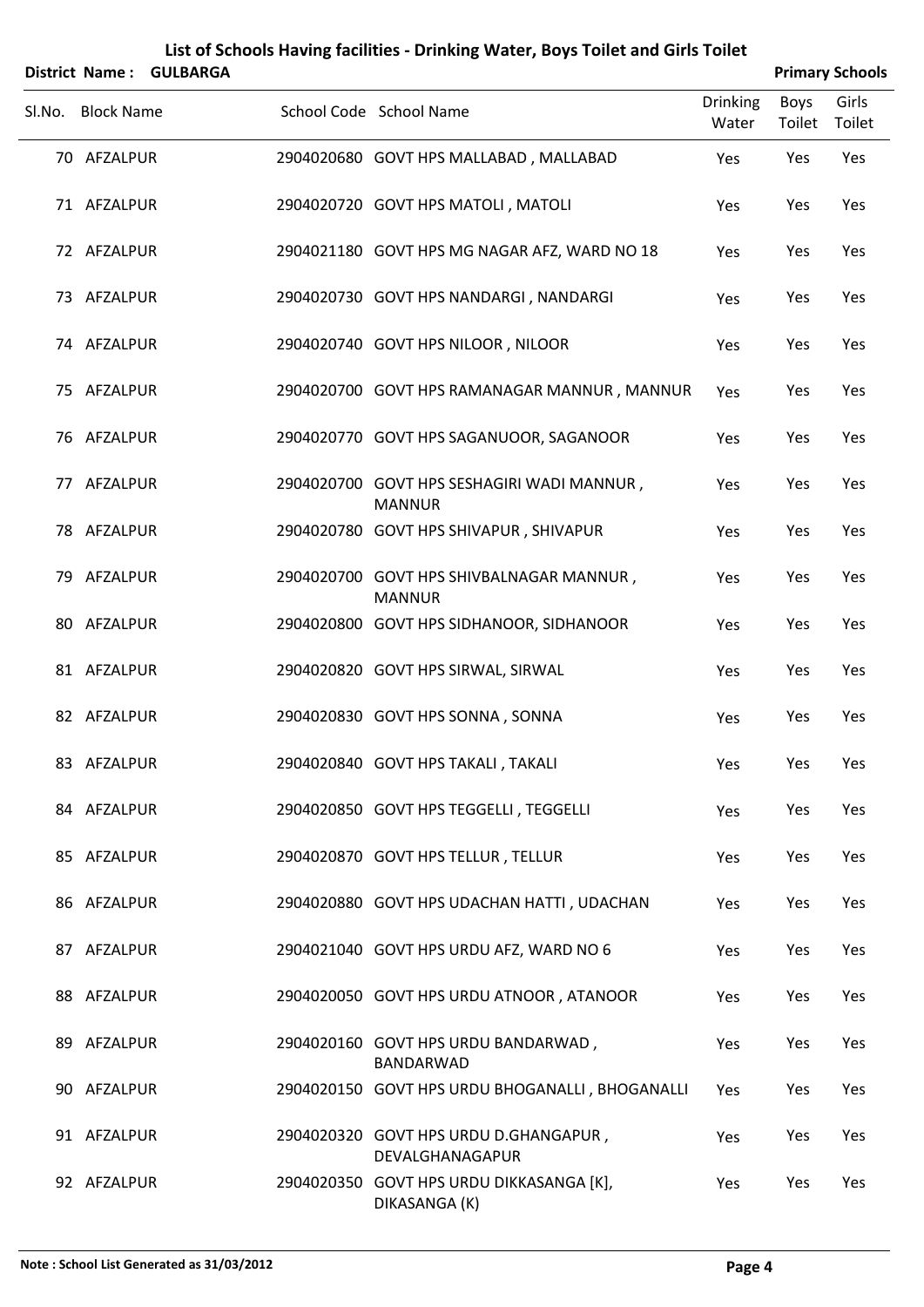|        |                   | District Name: GULBARGA |                                                              |                          |                       | <b>Primary Schools</b> |
|--------|-------------------|-------------------------|--------------------------------------------------------------|--------------------------|-----------------------|------------------------|
| SI.No. | <b>Block Name</b> |                         | School Code School Name                                      | <b>Drinking</b><br>Water | <b>Boys</b><br>Toilet | Girls<br>Toilet        |
|        | 93 AFZALPUR       |                         | 2904020380 GOVT HPS URDU GOBBUR [B], GOBBUR (B)              | Yes                      | Yes                   | Yes                    |
|        | 94 AFZALPUR       |                         | 2904020580 GOVT HPS URDU KARAJAGI, KARAJAGI                  | Yes                      | Yes                   | Yes                    |
|        | 95 AFZALPUR       |                         | 2904020700 GOVT HPS URDU MANNUR, MANNUR                      | Yes                      | Yes                   | Yes                    |
|        | 96 AFZALPUR       |                         | 2904020710 GOVT HPS URDU MASHAL, MASHAL                      | Yes                      | Yes                   | Yes                    |
|        | 97 AFZALPUR       |                         | 2904020740 GOVT HPS URDU NILOOR, NILOOR                      | Yes                      | Yes                   | Yes                    |
|        | 98 AFZALPUR       |                         | 2904020750 GOVT HPS URDU REVOOR (B), REVOOR [B]              | Yes                      | Yes                   | Yes                    |
|        | 99 AFZALPUR       |                         | 2904020880 GOVT HPS URDU UDACHAN, UDACHAN                    | Yes                      | Yes                   | Yes                    |
|        | 100 AFZALPUR      |                         | 2904020900 GOVT HPS WADDAHALLI, WADDAHALLI                   | Yes                      | Yes                   | Yes                    |
|        | 101 AFZALPUR      |                         | 2904020050 GOVT L.P.S. HARIJANWADA ATNOOR,<br><b>ATANOOR</b> | Yes                      | Yes                   | Yes                    |
|        | 102 AFZALPUR      |                         | 2904020710 GOVT LPS ALLAGI TANDA, MASHAL                     | Yes                      | Yes                   | Yes                    |
|        | 103 AFZALPUR      |                         | 2904020030 GOVT LPS ALLAGI [K], ALLAGI (K)                   | Yes                      | Yes                   | Yes                    |
|        | 104 AFZALPUR      |                         | 2904020060 GOVT LPS ANKALGA NEW EXT., ANKALAGA               | Yes                      | Yes                   | Yes                    |
|        | 105 AFZALPUR      |                         | 2904020580 GOVT LPS ASHOK NAGAR KARAJAGI,<br><b>KARAJAGI</b> | Yes                      | Yes                   | Yes                    |
|        | 106 AFZALPUR      |                         | 2904021200 GOVT LPS ASHRAY COLONY AFZ, WARD NO<br>20         | Yes                      | Yes                   | Yes                    |
|        | 107 AFZALPUR      |                         | 2904020070 GOVT LPS AURAD, AURADA                            | Yes                      | Yes                   | Yes                    |
|        | 108 AFZALPUR      |                         | 2904020701 GOVT LPS BABAKSHIMNAGAR, MANNUR                   | Yes                      | Yes                   | Yes                    |
|        | 109 AFZALPUR      |                         | 2904020190 GOVT LPS BADANALLI, BADANHALLI                    | Yes                      | Yes                   | Yes                    |
|        | 110 AFZALPUR      |                         | 2904020120 GOVT LPS BALUNDAGI, BALUNDAGI                     | Yes                      | Yes                   | Yes                    |
|        | 111 AFZALPUR      |                         | 2904020130 GOVT LPS BALURGI TANDA, BALURAGI                  | Yes                      | Yes                   | Yes                    |
|        | 112 AFZALPUR      |                         | 2904020980 GOVT LPS BANA HATTI, BANA HATTI                   | Yes                      | Yes                   | Yes                    |
|        | 113 AFZALPUR      |                         | 2904020130 GOVT LPS BASAVANAGAR BALOORGI,<br><b>BALURAGI</b> | Yes                      | Yes                   | Yes                    |
|        | 114 AFZALPUR      |                         | 2904020180 GOVT LPS BATAGERA, BATAGERA                       | Yes                      | Yes                   | Yes                    |
|        | 115 AFZALPUR      |                         | 2904020200 GOVT LPS BILWAD [B], BILAWAD (B)                  | Yes                      | Yes                   | Yes                    |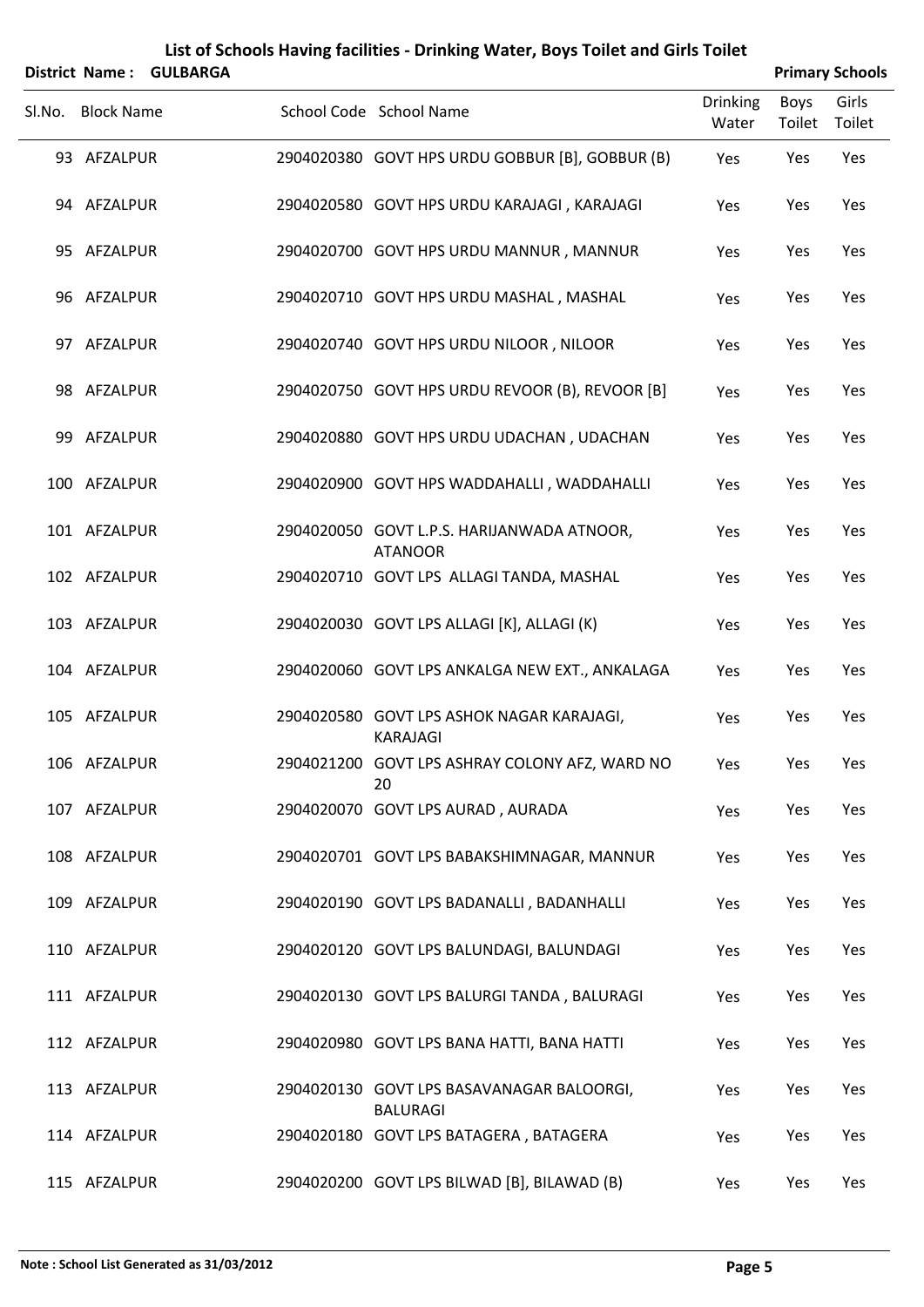|                   | District Name: GULBARGA |                                                                |                          |                | <b>Primary Schools</b> |
|-------------------|-------------------------|----------------------------------------------------------------|--------------------------|----------------|------------------------|
| Sl.No. Block Name |                         | School Code School Name                                        | <b>Drinking</b><br>Water | Boys<br>Toilet | Girls<br>Toilet        |
| 116 AFZALPUR      |                         | 2904020960 GOVT LPS BINGOLI TANDA, BHINGOLI                    | Yes                      | Yes            | Yes                    |
| 117 AFZALPUR      |                         | 2904020960 GOVT LPS BINGOLI, BHINGOLI                          | Yes                      | Yes            | Yes                    |
| 118 AFZALPUR      |                         | 2904020280 GOVT LPS CHAWDAPUR TANDA,<br><b>CHAWADAPUR</b>      | Yes                      | Yes            | Yes                    |
| 119 AFZALPUR      |                         | 2904020560 GOVT LPS D KALLUR H.W, KALLUR                       | Yes                      | Yes            | Yes                    |
| 120 AFZALPUR      |                         | 2904020701 GOVT LPS DAYANANDA NAGAR, MANNUR                    | Yes                      | Yes            | Yes                    |
| 121 AFZALPUR      |                         | 2904020701 GOVT LPS DEVAPNAGAR, MANNUR                         | Yes                      | Yes            | Yes                    |
| 122 AFZALPUR      |                         | 2904020330 GOVT LPS DUDDANAGI, DUDDANAGI                       | Yes                      | Yes            | Yes                    |
| 123 AFZALPUR      |                         | 2904020430 GOVT LPS GHULANOOR, GHULANOOR                       | Yes                      | Yes            | Yes                    |
| 124 AFZALPUR      |                         | 2904020370 GOVT LPS GUDDEWADI, GUDDEWADI                       | Yes                      | Yes            | Yes                    |
| 125 AFZALPUR      |                         | 2904020710 GOVT LPS HAIDRA TANDA MASHAL, MASHAL                | Yes                      | Yes            | Yes                    |
| 126 AFZALPUR      |                         | 2904020440 GOVT LPS HALLYAL, HALLIYAL                          | Yes                      | Yes            | Yes                    |
| 127 AFZALPUR      |                         | 2904020360 GOVT LPS HARIJANA WADA GATTURG,<br><b>GHATTARGA</b> | Yes                      | Yes            | Yes                    |
| 128 AFZALPUR      |                         | 2904021040 GOVT LPS HARIJANWADA AFZ, WARD NO 6                 | Yes                      | Yes            | Yes                    |
| 129 AFZALPUR      |                         | 2904020130 GOVT LPS HARIJANWADA BALURGI,<br><b>BALURAGI</b>    | Yes                      | Yes            | Yes                    |
| 130 AFZALPUR      |                         | 2904020170 GOVT LPS HARIJANWADA BIRAMADGI,<br>BHAIRAMADAGI     | Yes                      | Yes            | Yes                    |
| 131 AFZALPUR      |                         | 2904020490 GOVT LPS HIRIYAL, HIRIYAL                           | Yes                      | Yes            | Yes                    |
| 132 AFZALPUR      |                         | 2904020130 GOVT LPS HIRUNAYAK TANDA BALUR,<br><b>BALURAGI</b>  | Yes                      | Yes            | Yes                    |
| 133 AFZALPUR      |                         | 2904020830 GOVT LPS HOSABADAVANE SONNA, SONNA                  | Yes                      | Yes            | Yes                    |
| 134 AFZALPUR      |                         | 2904021010 GOVT LPS INDIRANAGAR AFZ, WARD NO 3                 | Yes                      | Yes            | Yes                    |
| 135 AFZALPUR      |                         | 2904020320 GOVT LPS INDRANAGAR D GANAGAPU,<br>DEVALGHANAGAPUR  | Yes                      | Yes            | Yes                    |
| 136 AFZALPUR      |                         | 2904020520 GOVT LPS INGALGI (K), INGALAGI [K]                  | Yes                      | Yes            | Yes                    |
| 137 AFZALPUR      |                         | 2904020540 GOVT LPS JEWARGI [K], JEWARGI [K]                   | Yes                      | Yes            | Yes                    |
| 138 AFZALPUR      |                         | 2904020600 GOVT LPS KARASAVALGI, KASAR SAVALGI                 | Yes                      | Yes            | Yes                    |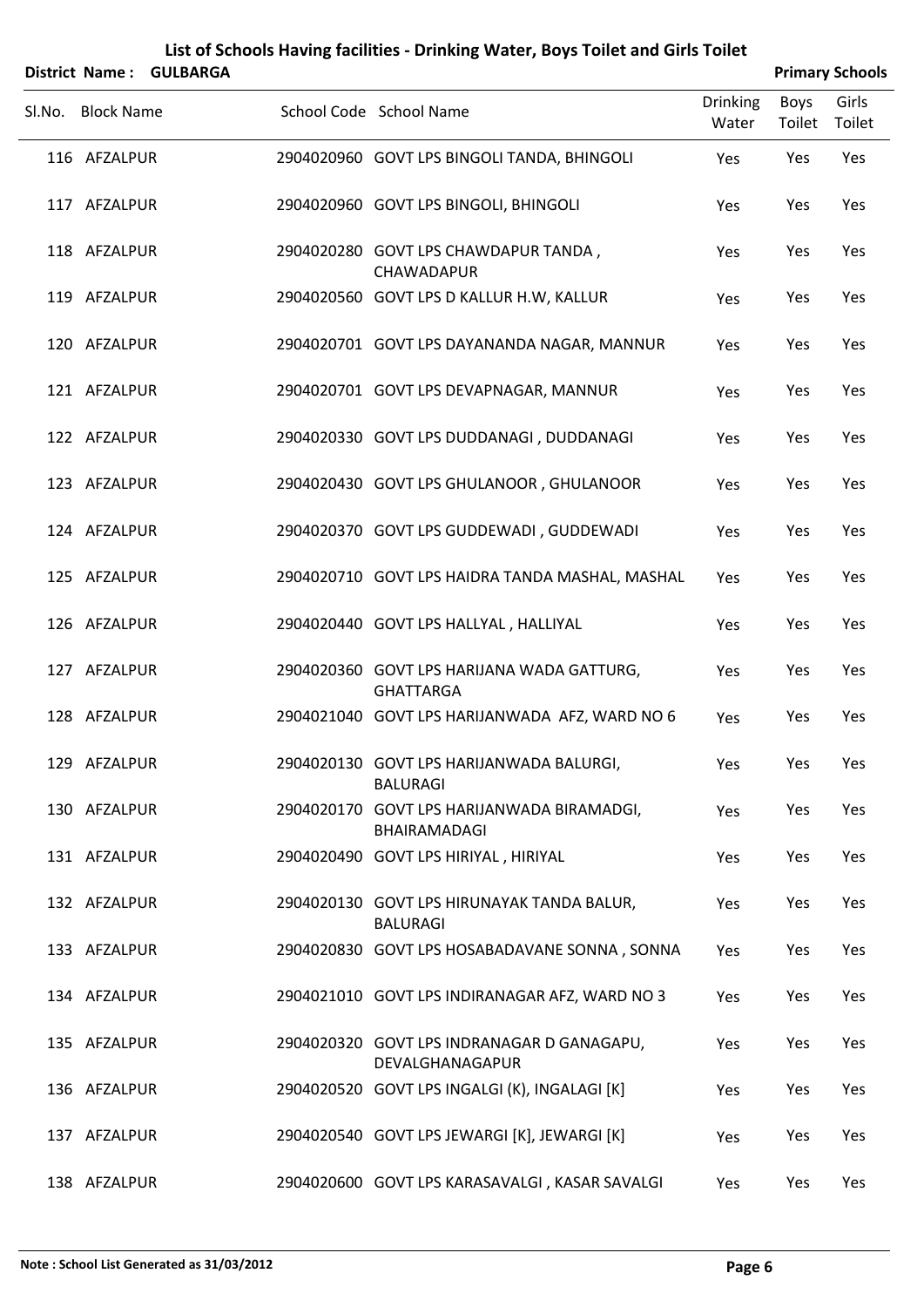|        | District Name:    | <b>GULBARGA</b> |                                                                  |                          |                              | <b>Primary Schools</b> |
|--------|-------------------|-----------------|------------------------------------------------------------------|--------------------------|------------------------------|------------------------|
| Sl.No. | <b>Block Name</b> |                 | School Code School Name                                          | <b>Drinking</b><br>Water | <b>Boys</b><br>Toilet Toilet | Girls                  |
|        | 139 AFZALPUR      |                 | 2904020610 GOVT LPS KESHAPUR, KESHAPUR                           | Yes                      | Yes                          | Yes                    |
|        | 140 AFZALPUR      |                 | 2904020630 GOVT LPS KOLLUR, KOLLUR                               | Yes                      | Yes                          | Yes                    |
|        | 141 AFZALPUR      |                 | 2904020650 GOVT LPS KULALISTATION, KULALI                        | Yes                      | Yes                          | Yes                    |
|        | 142 AFZALPUR      |                 | 2904020660 GOVT LPS MADRA [K], MADRA [K]                         | Yes                      | Yes                          | Yes                    |
|        | 143 AFZALPUR      |                 | 2904020670 GOVT LPS MADRA(B) TANDA, MADRA [B]                    | Yes                      | Yes                          | Yes                    |
|        | 144 AFZALPUR      |                 | 2904020690 GOVT LPS MANGALOOR, MANGALOOR                         | Yes                      | Yes                          | Yes                    |
|        | 145 AFZALPUR      |                 | 2904020710 GOVT LPS MASHAL WADI MASHAL, MASHAL                   | Yes                      | Yes                          | Yes                    |
|        | 146 AFZALPUR      |                 | 2904020310 GOVT LPS NEW EXT. DIKSAMBA (B),<br>DIKASANGA          | Yes                      | Yes                          | Yes                    |
|        | 147 AFZALPUR      |                 | 2904020760 GOVT LPS REVOOR [K], REVOOR [K]                       | Yes                      | Yes                          | Yes                    |
|        | 148 AFZALPUR      |                 | 2904020810 GOVT LPS SIRASAGI, SIRASAGI                           | Yes                      | Yes                          | Yes                    |
|        | 149 AFZALPUR      |                 | 2904020860 GOVT LPS TELLONI, TELLONI                             | Yes                      | Yes                          | Yes                    |
|        | 150 AFZALPUR      |                 | 2904020890 GOVT LPS UMARGA, UMARAGA                              | Yes                      | Yes                          | Yes                    |
|        | 151 AFZALPUR      |                 | 2904020950 GOVT LPS UPPAR HATTI, UPPAR HATTI                     | Yes                      | Yes                          | Yes                    |
|        | 152 AFZALPUR      |                 | 2904020130 GOVT LPS URDU BALURGI, BALURAGI                       | Yes                      | Yes                          | Yes                    |
|        | 153 AFZALPUR      |                 | 2904020170 GOVT LPS URDU BHAIRAMADAGI,<br>BHAIRAMADAGI           | Yes                      | Yes                          | Yes                    |
|        | 154 AFZALPUR      |                 | 2904020360 GOVT LPS URDU GHATTARGA, GHATTARGA                    | Yes                      | Yes                          | Yes                    |
|        | 155 AFZALPUR      |                 | 2904020410 GOVT LPS URDU GOUR (K), GOUR (K)                      | Yes                      | Yes                          | Yes                    |
|        | 156 AFZALPUR      |                 | 2904021010 GOVT LPS URDU INDIRNAGAR AFZ, WARD<br>NO <sub>3</sub> | Yes                      | Yes                          | Yes                    |
|        | 157 AFZALPUR      |                 | 2904020680 GOVT LPS URDU MALABAD, MALLABAD                       | Yes                      | Yes                          | Yes                    |
|        | 158 AFZALPUR      |                 | 2904020990 GOVT MGPS AFZ, WARD NO 1                              | Yes                      | Yes                          | Yes                    |
|        | 159 AFZALPUR      |                 | 2904020020 GOVT MPS ALLAGI [B], ALLAGI (B)                       | Yes                      | Yes                          | Yes                    |
|        | 160 AFZALPUR      |                 | 2904020050 GOVT MPS ATANOOR, ATANOOR                             | Yes                      | Yes                          | Yes                    |
|        | 161 AFZALPUR      |                 | 2904020170 GOVT MPS BHAIRAMADAGI, BHAIRAMADAGI                   | Yes                      | Yes                          | Yes                    |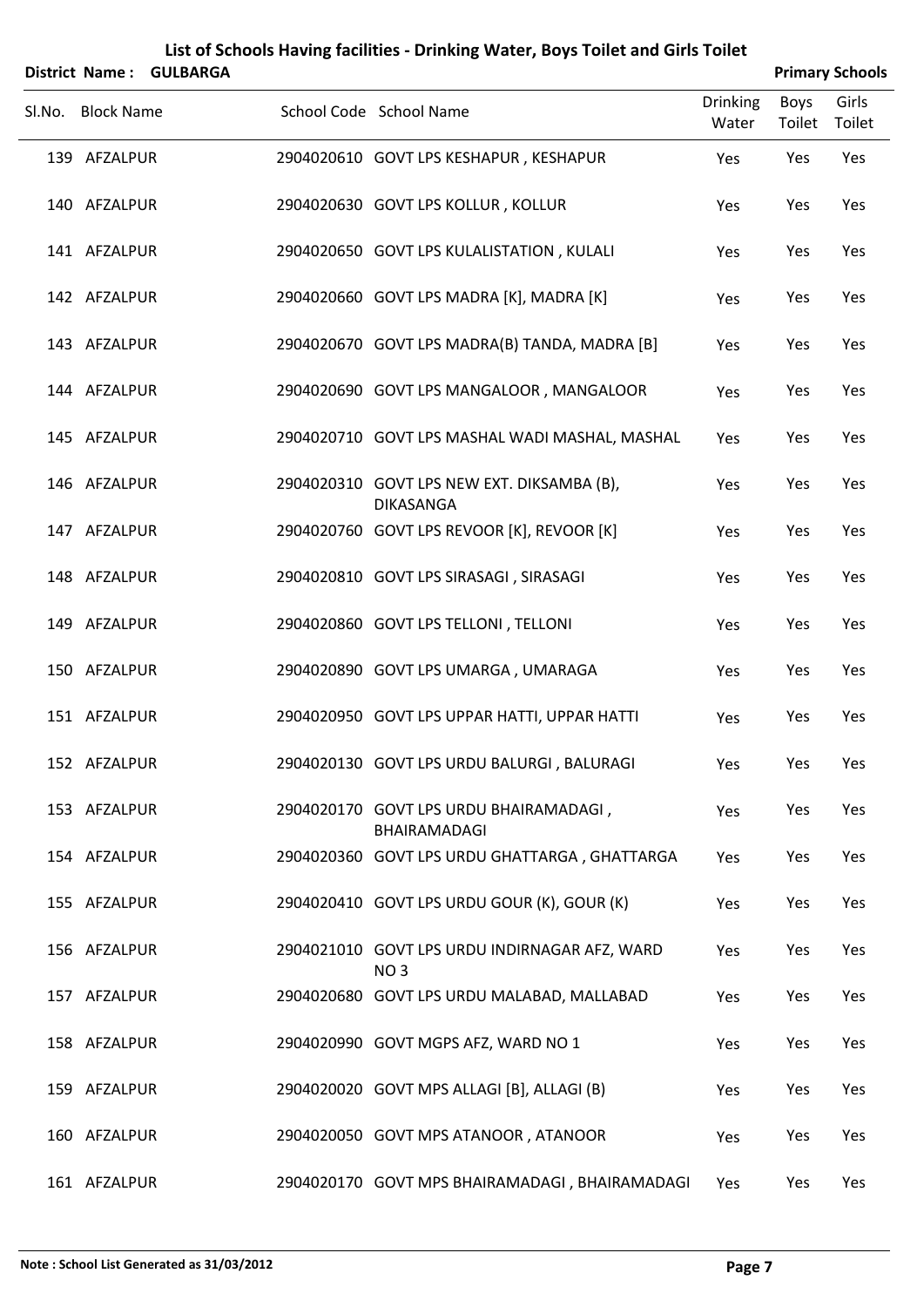|        |                   | District Name: GULBARGA |            |                                                                    |                          |                | <b>Primary Schools</b> |
|--------|-------------------|-------------------------|------------|--------------------------------------------------------------------|--------------------------|----------------|------------------------|
| Sl.No. | <b>Block Name</b> |                         |            | School Code School Name                                            | <b>Drinking</b><br>Water | Boys<br>Toilet | Girls<br>Toilet        |
|        | 162 AFZALPUR      |                         |            | 2904020320 GOVT MPS DEVALGHANAGAPUR,<br>DEVALGHANAGAPUR            | Yes                      | Yes            | Yes                    |
|        | 163 AFZALPUR      |                         |            | 2904020710 GOVT MPS MASHAL, MASHAL                                 | Yes                      | Yes            | Yes                    |
|        | 164 AFZALPUR      |                         |            | 2904020750 GOVT MPS REVOOR [B], REVOOR [B]                         | Yes                      | Yes            | Yes                    |
|        | 165 AFZALPUR      |                         |            | 2904020420 GOVT MPS ST. GANAGAPURA, GUDOOR                         | Yes                      | Yes            | Yes                    |
|        | 166 AFZALPUR      |                         |            | 2904020880 GOVT MPS UDACHAN, UDACHAN                               | Yes                      | Yes            | Yes                    |
|        | 167 AFZALPUR      |                         |            | 2904020420 GOVT URDU HPS STATION GHANGAPU,<br><b>GUDOOR</b>        | Yes                      | Yes            | Yes                    |
|        | 168 AFZALPUR      |                         |            | 2904020230 GOVT URDU LPS BIDNUR, BIDANOOR                          | Yes                      | Yes            | Yes                    |
|        | 169 AFZALPUR      |                         |            | 2904020450 GOVT URDU LPS HASARGUNDGI,<br>HASARAGUNDAGI             | Yes                      | Yes            | Yes                    |
|        | 170 AFZALPUR      |                         |            | 2904020711 GOVT. LPS DONDIBANAGAR MASHAL,<br><b>MASHAL</b>         | Yes                      | Yes            | Yes                    |
|        | 171 AFZALPUR      |                         |            | 2904020701 GOVT.HPS MANNUR, MANNUR                                 | Yes                      | Yes            | Yes                    |
|        | 172 AFZALPUR      |                         |            | 2904020290 KGBV CHINAMGERA, CHINAMAGERA                            | Yes                      | Yes            | Yes                    |
|        | 173 AFZALPUR      |                         |            | 2904020110 LPS Badadal Tanda, BADADAL                              | Yes                      | Yes            | Yes                    |
|        | 174 AFZALPUR      |                         |            | 2904020860 LPS URDU TELLONI, TELLONI                               | Yes                      | Yes            | Yes                    |
|        | 175 AFZALPUR      |                         |            | 2904020711 RAJIVA GANDHI NAGAR LPS, MASHAL                         | Yes                      | Yes            | Yes                    |
|        | 176 ALAND         |                         | 2904011730 | GOVT HPS ALAND (U), WARD NO 22                                     | Yes                      | Yes            | Yes                    |
|        | 177 ALAND         |                         |            | 2904011580 GOVT BHEEMANAGAR ALAND, WARD NO 7                       | Yes                      | Yes            | Yes                    |
|        | 178 ALAND         |                         |            | 2904011530 GOVT GHPS ALAND (U), WARD NO 2                          | Yes                      | Yes            | Yes                    |
|        | 179 ALAND         |                         |            | 2904011520 GOVT GIRLS HPS (K) ALAND, WARD NO 1                     | Yes                      | Yes            | Yes                    |
|        | 180 ALAND         |                         |            | 2904011730 GOVT HPS ALAND (K), WARD NO 22                          | Yes                      | Yes            | Yes                    |
|        | 181 ALAND         |                         |            | 2904011520 GOVT HPS SULTANPUR GALLI ALAND, WARD<br>NO <sub>1</sub> | Yes                      | Yes            | Yes                    |
|        | 182 ALAND         |                         |            | 2904010140 AIDED LPS BELAMAGI TANDA -3, BELAMAGI                   | Yes                      | Yes            | Yes                    |
|        | 183 ALAND         |                         |            | 2904010060 GHPS AMBALGA, AMBALAGA                                  | Yes                      | Yes            | Yes                    |
|        |                   |                         |            |                                                                    |                          |                |                        |

184 ALAND 2904010110 GHPS BHOLANI, BOLANI 7es Yes Yes Yes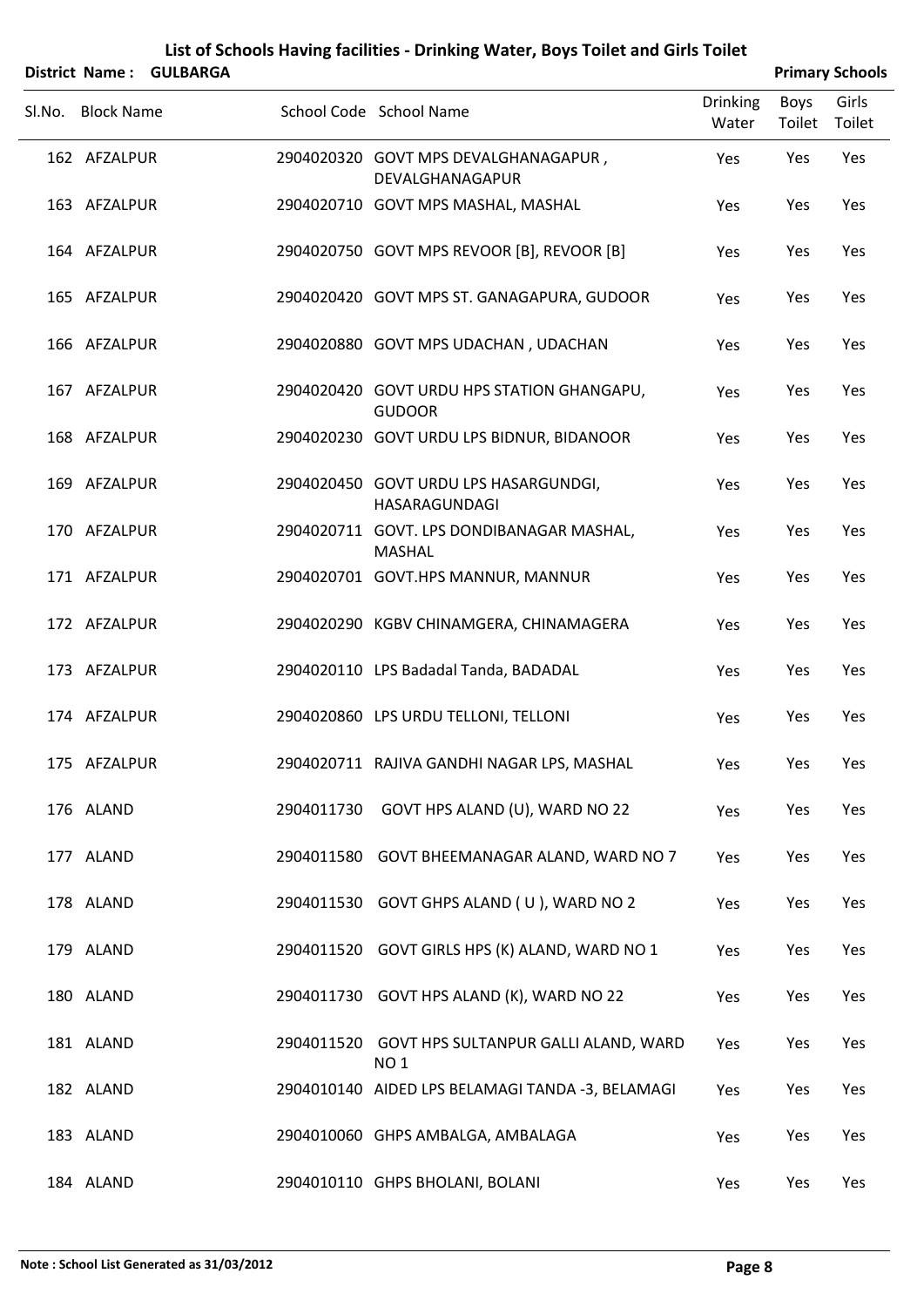|        | <b>District Name:</b> | <b>GULBARGA</b> |                                                           |                          |                | <b>Primary Schools</b> |
|--------|-----------------------|-----------------|-----------------------------------------------------------|--------------------------|----------------|------------------------|
| Sl.No. | <b>Block Name</b>     |                 | School Code School Name                                   | <b>Drinking</b><br>Water | Boys<br>Toilet | Girls<br>Toilet        |
|        | 185 ALAND             |                 | 2904011140 GHPS NEW EXTN SIROOR (G), SIROOR [G]           | Yes                      | Yes            | Yes                    |
|        | 186 ALAND             |                 | 2904010020 GLPS ALANGA (K), ALANGA                        | Yes                      | Yes            | Yes                    |
|        | 187 ALAND             |                 | 2904010060 GLPS AMBALGA URDU, AMBALAGA                    | Yes                      | Yes            | Yes                    |
|        | 188 ALAND             |                 | 2904010730 GLPS APTE TANDA, KORAHALLI                     | Yes                      | Yes            | Yes                    |
|        | 189 ALAND             |                 | 2904011640 GLPS BALANKERI ALAND, WARD NO 13               | Yes                      | Yes            | Yes                    |
|        | 190 ALAND             |                 | 2904011640 GLPS BALANKERI ALAND, WARD NO 13               | Yes                      | Yes            | Yes                    |
|        | 191 ALAND             |                 | 2904010530 GLPS BASWANAGAR JWALI (D), JAWALAGI [D]        | Yes                      | Yes            | Yes                    |
|        | 192 ALAND             |                 | 2904010550 GLPS BHIMANGAR KADAGANCHI,<br>KADAGANCHI       | Yes                      | Yes            | Yes                    |
|        | 193 ALAND             |                 | 2904011090 GLPS BUS STAND NEW EXTN. SARSA,<br>SARASAMBA   | Yes                      | Yes            | Yes                    |
|        | 194 ALAND             |                 | 2904010920 GLPS CHANNAVEER NAGAR NARONA,<br><b>NARONA</b> | Yes                      | Yes            | Yes                    |
|        | 195 ALAND             |                 | 2904010320 GLPS DHANGAPUR H.B., DHANGAPUR                 | Yes                      | Yes            | Yes                    |
|        | 196 ALAND             |                 | 2904011260 GLPS ELINAVADAGI TANDA, YELENAVADAGI           | Yes                      | Yes            | Yes                    |
|        | 197 ALAND             |                 | 2904010350 GLPS GOLA (B) KANNADA, GOLA [B]                | Yes                      | Yes            | Yes                    |
|        | 198 ALAND             |                 | 2904010350 GLPS GOLA (B) URDU, GOLA [B]                   | Yes                      | Yes            | Yes                    |
|        | 199 ALAND             |                 | 2904010420 GLPS HALLISALAGAR URDU, HALLISALAGAR           | Yes                      | Yes            | Yes                    |
|        | 200 ALAND             |                 | 2904010400 GLPS HEBLI TANDA, HEBBALI                      | Yes                      | Yes            | Yes                    |
|        | 201 ALAND             |                 | 2904010410 GLPS HIROLLI URDU, HIROLI                      | Yes                      | Yes            | Yes                    |
|        | 202 ALAND             |                 | 2904010450 GLPS HONAHALLI TANDA, HONAHALLI                | Yes                      | Yes            | Yes                    |
|        | 203 ALAND             |                 | 2904010540 GLPS JIDAGA NEW EXTN, JIDAGA                   | Yes                      | Yes            | Yes                    |
|        | 204 ALAND             |                 | 2904010551 GLPS KADAGANCHI TANDA, KADAGANCHI              | Yes                      | Yes            | Yes                    |
|        | 205 ALAND             |                 | 2904010920 GLPS KAMALANAGAR URDU, NARONA                  | Yes                      | Yes            | Yes                    |
|        | 206 ALAND             |                 | 2904010540 GLPS KATRABAD, JIDAGA                          | Yes                      | Yes            | Yes                    |
|        | 207 ALAND             |                 | 2904010710 GLPS KINNI SULTAN TANDA, KINNI SULTAN          | Yes                      | Yes            | Yes                    |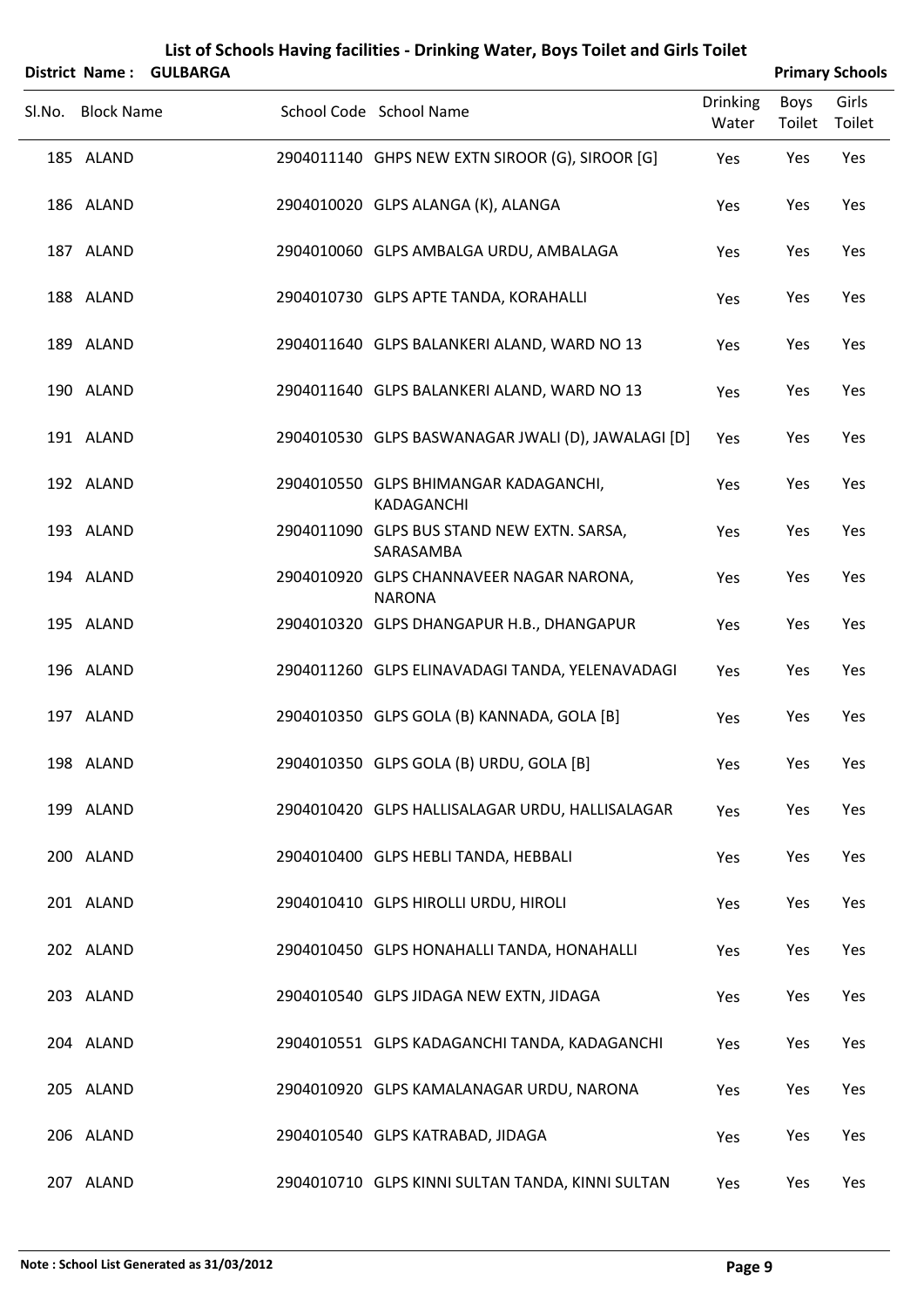|        | <b>District Name:</b> | <b>GULBARGA</b> |                                                               |                          |                | <b>Primary Schools</b> |
|--------|-----------------------|-----------------|---------------------------------------------------------------|--------------------------|----------------|------------------------|
| Sl.No. | <b>Block Name</b>     |                 | School Code School Name                                       | <b>Drinking</b><br>Water | Boys<br>Toilet | Girls<br>Toilet        |
|        | 208 ALAND             |                 | 2904010780 GLPS LADMUGALI TANDA, LADMUGALI                    | Yes                      | Yes            | Yes                    |
|        | 209 ALAND             |                 | 2904011160 GLPS MAHADEDV NAGAR SUNTANOOR,<br><b>SUNTANOOR</b> | Yes                      | Yes            | Yes                    |
|        | 210 ALAND             |                 | 2904010830 GLPS MAMADAPUR TANDA, MAMADAPUR                    | Yes                      | Yes            | Yes                    |
|        | 211 ALAND             |                 | 2904011620 GLPS MANGAWAD ALAND, WARD NO 11                    | Yes                      | Yes            | Yes                    |
|        | 212 ALAND             |                 | 2904011640 GLPS NEKAR COLONY URDU, WARD NO 13                 | Yes                      | Yes            | Yes                    |
|        | 213 ALAND             |                 | 2904010630 GLPS NEW EXTN KAWALAGA, KAWALAGA                   | Yes                      | Yes            | Yes                    |
|        | 214 ALAND             |                 | 2904010800 GLPS NEW EXTN. MADAKI, MADAKI                      | Yes                      | Yes            | Yes                    |
|        | 215 ALAND             |                 | 2904010810 GLPS NEW EXTN. MADANHIPPARGA,<br>MADANHIPPARGA     | Yes                      | Yes            | Yes                    |
|        | 216 ALAND             |                 | 2904010950 GLPS NIMBARGA URDU, NIMBARGA                       | Yes                      | Yes            | Yes                    |
|        | 217 ALAND             |                 | 2904010190 GLPS PANCHASEEL NAGAR BUSNOOR,<br><b>BHUSANOOR</b> | Yes                      | Yes            | Yes                    |
|        | 218 ALAND             |                 | 2904010810 GLPS PARADI TANDA DARGA SIROOR,<br>MADANHIPPARGA   | Yes                      | Yes            | Yes                    |
|        | 219 ALAND             |                 | 2904010990 GLPS PARADI TANDA, RAJWAD                          | Yes                      | Yes            | Yes                    |
|        | 220 ALAND             |                 | 2904011280 GLPS PARADITANDA ZALAKI(K), ZALAKI [K]             | Yes                      | Yes            | Yes                    |
|        | 221 ALAND             |                 | 2904010400 GLPS S.N.HEBALI, HEBBALI                           | Yes                      | Yes            | Yes                    |
|        | 222 ALAND             |                 | 2904011050 GLPS SANGAMNAGAR SALEGAON, SALEGAON                | Yes                      | Yes            | Yes                    |
|        | 223 ALAND             |                 | 2904011180 GLPS TADOLA (K), TADOLA                            | Yes                      | Yes            | Yes                    |
|        | 224 ALAND             |                 | 2904011220 GLPS TUGAON K, TUGAON                              | Yes                      | Yes            | Yes                    |
|        | 225 ALAND             |                 | 2904010780 GLPS URDU LADMUGALI, LADMUGALI                     | Yes                      | Yes            | Yes                    |
|        | 226 ALAND             |                 | 2904011171 GLPS URDU TADKAL, TADAKAL                          | Yes                      | Yes            | Yes                    |
|        | 227 ALAND             |                 | 2904011040 GLPS URDU V.K SALAGAR, SALAGAR V.K.                | Yes                      | Yes            | Yes                    |
|        | 228 ALAND             |                 | 2904011730 GLPS VENKATESH NAGAR ALAND, WARD NO<br>22          | Yes                      | Yes            | Yes                    |
|        | 229 ALAND             |                 | 2904011250 GLPS YALASANGI TANDA, YELASANGI                    | Yes                      | Yes            | Yes                    |
|        | 230 ALAND             |                 | 2904010730 GLS BIJALI GUND TANDA, KORAHALLI                   | Yes                      | Yes            | Yes                    |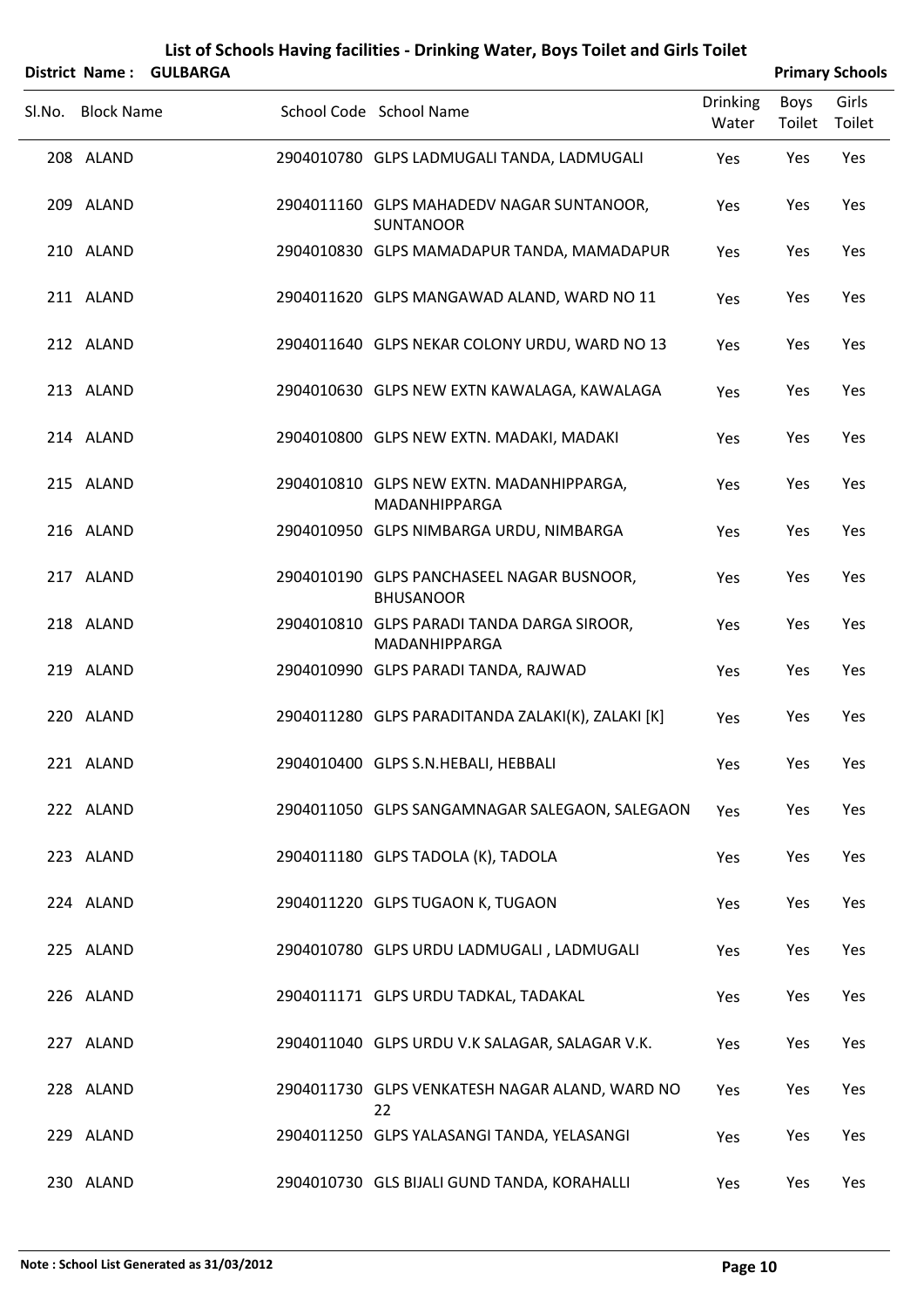| <b>District Name:</b> | <b>GULBARGA</b> | List of Schools Having facilities - Drinking Water, Boys Toilet and Girls Toilet |                          |                | <b>Primary Schools</b> |
|-----------------------|-----------------|----------------------------------------------------------------------------------|--------------------------|----------------|------------------------|
| Sl.No. Block Name     |                 | School Code School Name                                                          | <b>Drinking</b><br>Water | Boys<br>Toilet | Girls<br>Toilet        |
| 231 ALAND             |                 | 2904011590 GNHPS SHARAN NAGAR ALAND, WARD NO 8                                   | Yes                      | Yes            | Yes                    |
| 232 ALAND             |                 | 2904010140 GOVT HPS BELAMAGI, BELAMAGI                                           | Yes                      | Yes            | Yes                    |
| 233 ALAND             |                 | 2904010560 GOVT HPS KALKUTAKA, KALAKUTAKA                                        | Yes                      | Yes            | Yes                    |
| 234 ALAND             |                 | 2904010330 GOVT LPS DUTTARGAON NEW EXTN,<br><b>DUTTARGAON</b>                    | Yes                      | Yes            | Yes                    |
| 235 ALAND             |                 | 2904010480 GOVT LPS JAMGA (K) TANDA, JAMAGA [K]                                  | Yes                      | Yes            | Yes                    |
| 236 ALAND             |                 | 2904011620 GOVT ADARASH VIDYALAYA (ENG), WARD<br>NO 11                           | Yes                      | Yes            | Yes                    |
| 237 ALAND             |                 | 2904011720 GOVT B.V. HPS ALAND, WARD NO 21                                       | Yes                      | Yes            | Yes                    |
| 238 ALAND             |                 | 2904010810 GOVT GPS MADANHIPPARGA,<br>MADANHIPPARGA                              | Yes                      | Yes            | Yes                    |
| 239 ALAND             |                 | 2904010310 GOVT HPS DHAMMUR, DHAMMUR                                             | Yes                      | Yes            | Yes                    |
| 240 ALAND             |                 | 2904010020 GOVT HPS ALANGA, ALANGA                                               | Yes                      | Yes            | Yes                    |
| 241 ALAND             |                 | 2904011500 GOVT HPS ALLAPUR[J], ALLAPUR[J]                                       | Yes                      | Yes            | Yes                    |
| 242 ALAND             |                 | 2904010050 GOVT HPS ALOOR (B), ALOOR [B]                                         | Yes                      | Yes            | Yes                    |
| 243 ALAND             |                 | 2904010070 GOVT HPS AMBEWAD, AMBEWADI                                            | Yes                      | Yes            | Yes                    |
| 244 ALAND             |                 | 2904010080 GOVT HPS ANOOR, ANOOR                                                 | Yes                      | Yes            | Yes                    |
| 245 ALAND             |                 | 2904010100 GOVT HPS BABALESHWAR, BABALESHWAR                                     | Yes                      | Yes            | Yes                    |
| 246 ALAND             |                 | 2904010120 GOVT HPS BANGARGA, BANGARGA                                           | Yes                      | Yes            | Yes                    |
| 247 ALAND             |                 | 2904010130 GOVT HPS BATTARGA, BATTARGA                                           | Yes                      | Yes            | Yes                    |
| 248 ALAND             |                 | 2904010150 GOVT HPS BENNESIROOR, BENNESIROOR                                     | Yes                      | Yes            | Yes                    |
| 249 ALAND             |                 | 2904010160 GOVT HPS BETAJEWARGI, BETJEWARGI                                      | Yes                      | Yes            | Yes                    |
| 250 ALAND             |                 | 2904010170 GOVT HPS BHALAKHED, BHALAKHED                                         | Yes                      | Yes            | Yes                    |
| 251 ALAND             |                 | 2904010180 GOVT HPS BHEEMPUR, BHEEMAPUR                                          | Yes                      | Yes            | Yes                    |
| 252 ALAND             |                 | 2904010190 GOVT HPS BHUSANOOR, BHUSANOOR                                         | Yes                      | Yes            | Yes                    |
| 253 ALAND             |                 | 2904010200 GOVT HPS BILAGUNDA, BILAGUNDA                                         | Yes                      | Yes            | Yes                    |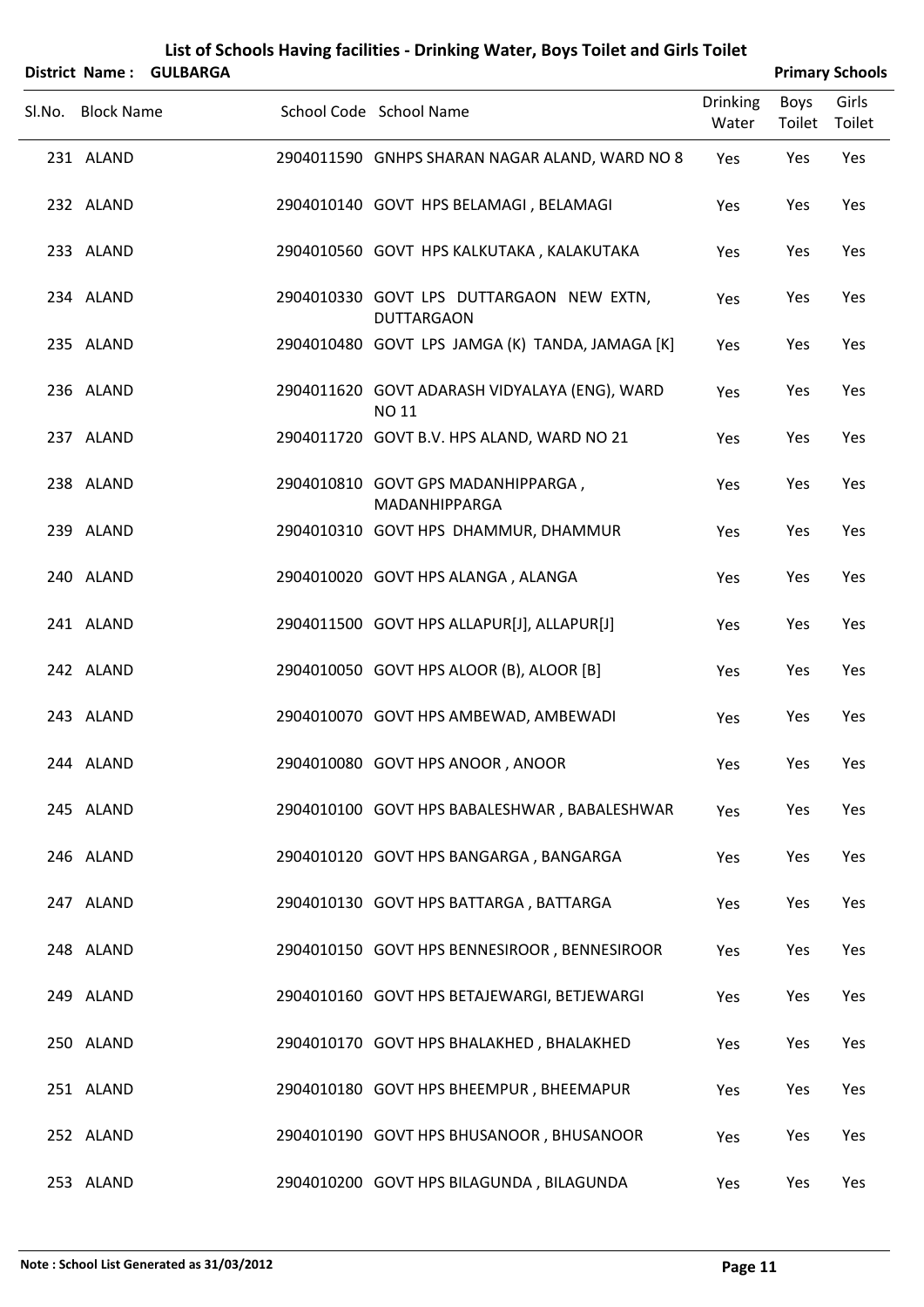|                   | District Name: GULBARGA |                                                              |                          |                | <b>Primary Schools</b> |
|-------------------|-------------------------|--------------------------------------------------------------|--------------------------|----------------|------------------------|
| Sl.No. Block Name |                         | School Code School Name                                      | <b>Drinking</b><br>Water | Boys<br>Toilet | Girls<br>Toilet        |
| 254 ALAND         |                         | 2904010210 GOVT HPS BODHAN, BODHAN                           | Yes                      | Yes            | Yes                    |
| 255 ALAND         |                         | 2904010220 GOVT HPS BOMANAHALLI, BOMANAHALLI                 | Yes                      | Yes            | Yes                    |
| 256 ALAND         |                         | 2904010230 GOVT HPS CHALAGERA, CHELAGERA                     | Yes                      | Yes            | Yes                    |
| 257 ALAND         |                         | 2904010240 GOVT HPS CHINCHANSOOR (U),<br><b>CHINCHANSOOR</b> | Yes                      | Yes            | Yes                    |
| 258 ALAND         |                         | 2904010250 GOVT HPS CHINCHOLI (B), CHINCHOLI [B]             | Yes                      | Yes            | Yes                    |
| 259 ALAND         |                         | 2904010260 GOVT HPS CHINCHOLI (K), CHINCHOLI [K]             | Yes                      | Yes            | Yes                    |
| 260 ALAND         |                         | 2904010270 GOVT HPS CHITALI, CHITALI                         | Yes                      | Yes            | Yes                    |
| 261 ALAND         |                         | 2904010280 GOVT HPS DANNUR, DHANNUR                          | Yes                      | Yes            | Yes                    |
| 262 ALAND         |                         | 2904010290 GOVT HPS DEGGAON, DEGAON                          | Yes                      | Yes            | Yes                    |
| 263 ALAND         |                         | 2904010300 GOVT HPS DEVANTHI, DEVANTHI                       | Yes                      | Yes            | Yes                    |
| 264 ALAND         |                         | 2904010320 GOVT HPS DHANGAPUR, DHANGAPUR                     | Yes                      | Yes            | Yes                    |
| 265 ALAND         |                         | 2904010330 GOVT HPS DUTTARGAON, DUTTARGAON                   | Yes                      | Yes            | Yes                    |
| 266 ALAND         |                         | 2904010340 GOVT HPS GADLEGAON, GADALEGAON                    | Yes                      | Yes            | Yes                    |
| 267 ALAND         |                         | 2904010350 GOVT HPS GOLA (B), GOLA [B]                       | Yes                      | Yes            | Yes                    |
| 268 ALAND         |                         | 2904010370 GOVT HPS GUNJ BABALAD, GUNJ BABALAD               | Yes                      | Yes            | Yes                    |
| 269 ALAND         |                         | 2904010380 GOVT HPS HADALAGI (KAN), HADALAGI                 | Yes                      | Yes            | Yes                    |
| 270 ALAND         |                         | 2904010550 GOVT HPS HALEWADI, KADAGANCHI                     | Yes                      | Yes            | Yes                    |
| 271 ALAND         |                         | 2904010420 GOVT HPS HALLISALAGAR, HALLISALAGAR               | Yes                      | Yes            | Yes                    |
| 272 ALAND         |                         | 2904011360 GOVT HPS HALTADAKAL, HAL TADAKAL                  | Yes                      | Yes            | Yes                    |
| 273 ALAND         |                         | 2904011560 GOVT HPS HATYANAGALLI ALAND, WARD NO<br>5         | Yes                      | Yes            | Yes                    |
| 274 ALAND         |                         | 2904010400 GOVT HPS HEBBLI, HEBBALI                          | Yes                      | Yes            | Yes                    |
| 275 ALAND         |                         | 2904010410 GOVT HPS HIROLI, HIROLI                           | Yes                      | Yes            | Yes                    |
| 276 ALAND         |                         | 2904010390 GOVT HPS HITTAL SIROOR, HITTAL SIROOR             | Yes                      | Yes            | Yes                    |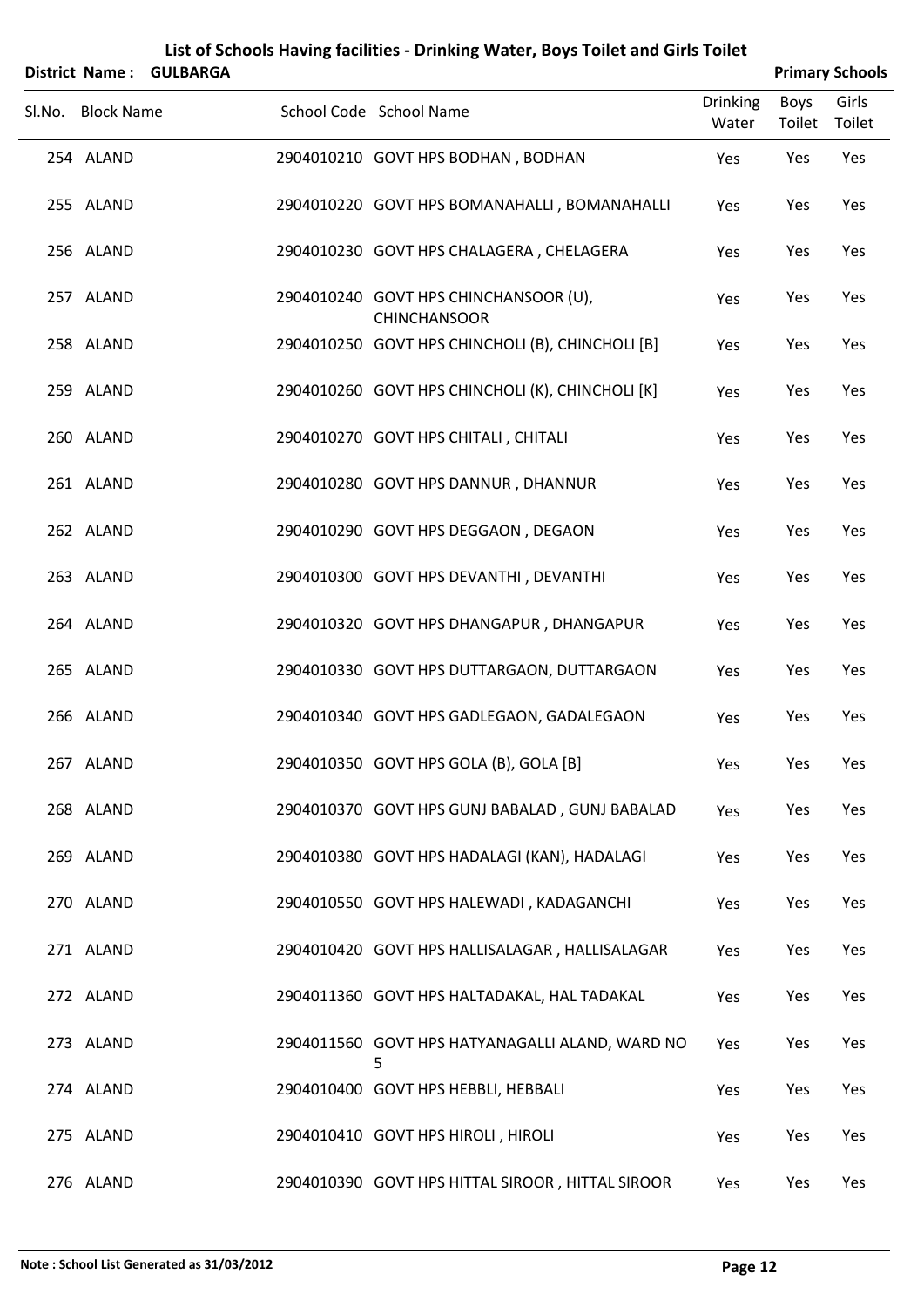|                   | District Name: GULBARGA |                                                                 |                          |                | <b>Primary Schools</b> |
|-------------------|-------------------------|-----------------------------------------------------------------|--------------------------|----------------|------------------------|
| Sl.No. Block Name |                         | School Code School Name                                         | <b>Drinking</b><br>Water | Boys<br>Toilet | Girls<br>Toilet        |
| 277 ALAND         |                         | 2904010430 GOVT HPS HODAL, HODAL                                | Yes                      | Yes            | Yes                    |
| 278 ALAND         |                         | 2904010440 GOVT HPS HODALOOR, HODALOOR                          | Yes                      | Yes            | Yes                    |
| 279 ALAND         |                         | 2904010440 GOVT HPS HODALOOR TANDA, HODALOOR                    | Yes                      | Yes            | Yes                    |
| 280 ALAND         |                         | 2904010450 GOVT HPS HONNAHALLI, HONAHALLI                       | Yes                      | Yes            | Yes                    |
| 281 ALAND         |                         | 2904010550 GOVT HPS HOSAWADI, KADAGANCHI                        | Yes                      | Yes            | Yes                    |
| 282 ALAND         |                         | 2904011430 GOVT HPS JAMAGA (J), JAMAGA (J)                      | Yes                      | Yes            | Yes                    |
| 283 ALAND         |                         | 2904010490 GOVT HPS JAMAGA (R), BENGOOR                         | Yes                      | Yes            | Yes                    |
| 284 ALAND         |                         | 2904010520 GOVT HPS JAWALAGA (B), JEWALAGA [B]                  | Yes                      | Yes            | Yes                    |
| 285 ALAND         |                         | 2904010500 GOVT HPS JAWALAGA (J), JAWALI(D)                     | Yes                      | Yes            | Yes                    |
| 286 ALAND         |                         | 2904010530 GOVT HPS JAWALI (D), JAWALAGI [D]                    | Yes                      | Yes            | Yes                    |
| 287 ALAND         |                         | 2904010510 GOVT HPS JEERAHALLI, JEERAHALLI                      | Yes                      | Yes            | Yes                    |
| 288 ALAND         |                         | 2904010540 GOVT HPS JIDAGA, JIDAGA                              | Yes                      | Yes            | Yes                    |
| 289 ALAND         |                         | 2904010570 GOVT HPS KAMANHALLI, KAMANALLI                       | Yes                      | Yes            | Yes                    |
| 290 ALAND         |                         | 2904010580 GOVT HPS KANAMUS, KANAMUS                            | Yes                      | Yes            | Yes                    |
| 291 ALAND         |                         | 2904010590 GOVT HPS KARAHARI, KARAHARI                          | Yes                      | Yes            | Yes                    |
| 292 ALAND         |                         | 2904010620 GOVT HPS KAUTA (KAMALANAGAR), KAUTA<br>[KAMALANAGAR] | Yes                      | Yes            | Yes                    |
| 293 ALAND         |                         | 2904010630 GOVT HPS KAWALAGA, KAWALAGA                          | Yes                      | Yes            | Yes                    |
| 294 ALAND         |                         | 2904010640 GOVT HPS KERI AMBALAGA, KERIAMBALAGA                 | Yes                      | Yes            | Yes                    |
| 295 ALAND         |                         | 2904010650 GOVT HPS KEROOR, KEROOR                              | Yes                      | Yes            | Yes                    |
| 296 ALAND         |                         | 2904010660 GOVT HPS KHAJURI, KHAJURI                            | Yes                      | Yes            | Yes                    |
| 297 ALAND         |                         | 2904010670 GOVT HPS KHANAPUR, KHANAPUR                          | Yes                      | Yes            | Yes                    |
| 298 ALAND         |                         | 2904010680 GOVT HPS KHANDAL, KHANDAL                            | Yes                      | Yes            | Yes                    |
| 299 ALAND         |                         | 2904010690 GOVT HPS KHED UMRGA, KHED UMARGA                     | Yes                      | Yes            | Yes                    |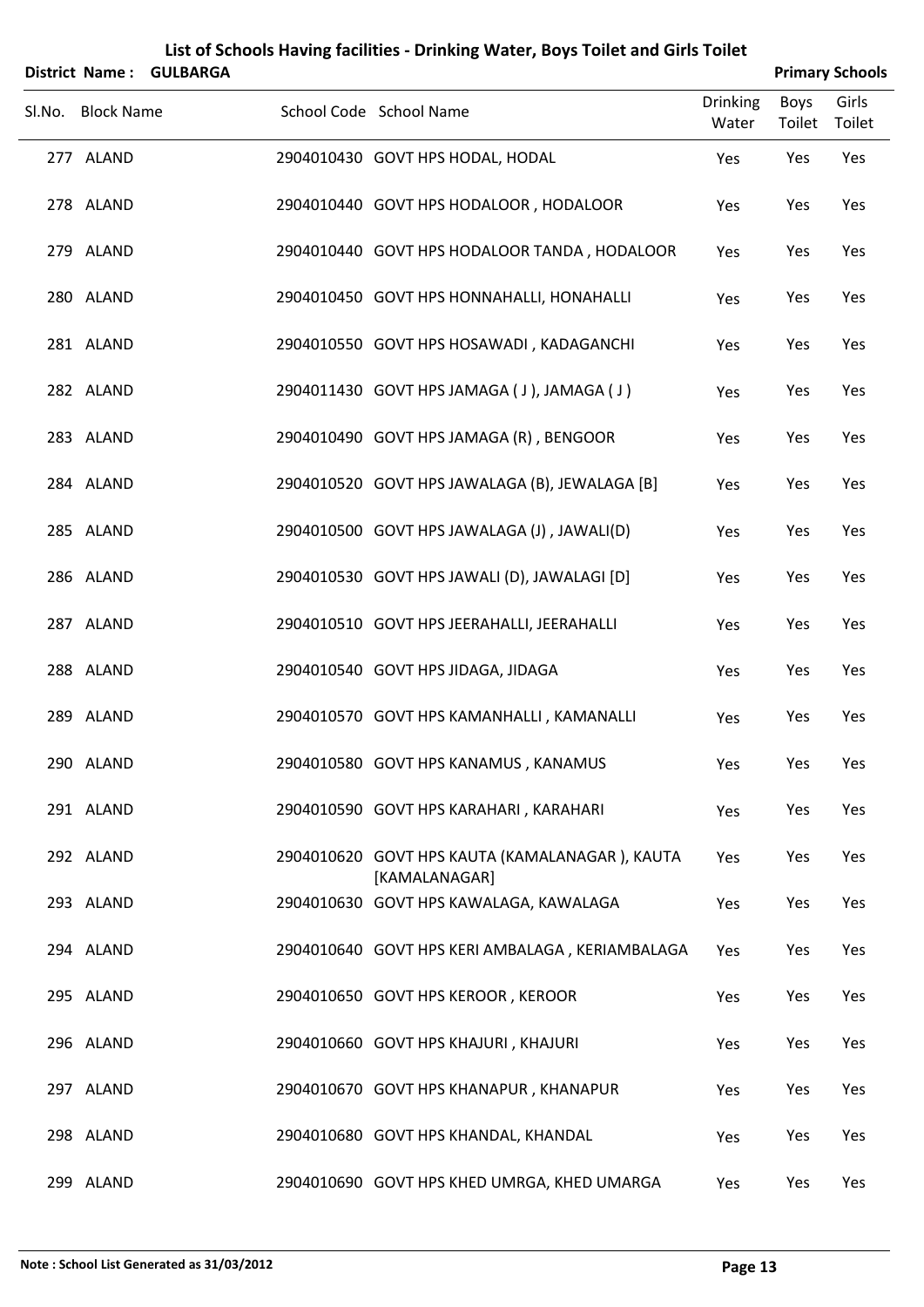|                   | District Name: GULBARGA |                                                             |                          |                | <b>Primary Schools</b> |
|-------------------|-------------------------|-------------------------------------------------------------|--------------------------|----------------|------------------------|
| Sl.No. Block Name |                         | School Code School Name                                     | <b>Drinking</b><br>Water | Boys<br>Toilet | Girls<br>Toilet        |
| 300 ALAND         |                         | 2904010700 GOVT HPS KINNI ABBAS, KINNI ABBAS                | Yes                      | Yes            | Yes                    |
| 301 ALAND         |                         | 2904010710 GOVT HPS KINNI SULTAN, KINNI SULTAN              | Yes                      | Yes            | Yes                    |
| 302 ALAND         |                         | 2904010720 GOVT HPS KODALHANGARGA,<br>KODALHANGARGA         | Yes                      | Yes            | Yes                    |
| 303 ALAND         |                         | 2904010730 GOVT HPS KORAHALLI, KORAHALLI                    | Yes                      | Yes            | Yes                    |
| 304 ALAND         |                         | 2904010740 GOVT HPS KOTANHIPPARGA, KOTAN<br><b>HIPPARGA</b> | Yes                      | Yes            | Yes                    |
| 305 ALAND         |                         | 2904010610 GOVT HPS KOTTARGA, KATTARGA                      | Yes                      | Yes            | Yes                    |
| 306 ALAND         |                         | 2904010750 GOVT HPS KUDAKI, KUDAKI                          | Yes                      | Yes            | Yes                    |
| 307 ALAND         |                         | 2904010760 GOVT HPS KUDMOOD, KUDAMOOD                       | Yes                      | Yes            | Yes                    |
| 308 ALAND         |                         | 2904011020 GOVT HPS KUNI SANGAVI, SANGAVI<br>KUNI[KUNISAN   | Yes                      | Yes            | Yes                    |
| 309 ALAND         |                         | 2904010770 GOVT HPS LAD CHINCHOLI, LADCHINCHOLI             | Yes                      | Yes            | Yes                    |
| 310 ALAND         |                         | 2904010780 GOVT HPS LAD MUGALI, LADMUGALI                   | Yes                      | Yes            | Yes                    |
| 311 ALAND         |                         | 2904011490 GOVT HPS LENGATI, LENGATI                        | Yes                      | Yes            | Yes                    |
| 312 ALAND         |                         | 2904010240 GOVT HPS LINGAYYAN WADI,<br><b>CHINCHANSOOR</b>  | Yes                      | Yes            | Yes                    |
| 313 ALAND         |                         | 2904010790 GOVT HPS MADAGUNAKI, MADAGUNAKI                  | Yes                      | Yes            | Yes                    |
| 314 ALAND         |                         | 2904010800 GOVT HPS MADAKI, MADAKI                          | Yes                      | Yes            | Yes                    |
| 315 ALAND         |                         | 2904010810 GOVT HPS MADANHIPPARGA,<br>MADANHIPPARGA         | Yes                      | Yes            | Yes                    |
| 316 ALAND         |                         | 2904010820 GOVT HPS MADIYAL TANDA, MADIYAL                  | Yes                      | Yes            | Yes                    |
| 317 ALAND         |                         | 2904010840 GOVT HPS MATAKI (K), MATAKI                      | Yes                      | Yes            | Yes                    |
| 318 ALAND         |                         | 2904010840 GOVT HPS MATAKI (U), MATAKI                      | Yes                      | Yes            | Yes                    |
| 319 ALAND         |                         | 2904011320 GOVT HPS MHOGHA (K), MHOGHA (K)                  | Yes                      | Yes            | Yes                    |
| 320 ALAND         |                         | 2904010850 GOVT HPS MOGHA (B), MOGHA [B]                    | Yes                      | Yes            | Yes                    |
| 321 ALAND         |                         | 2904010870 GOVT HPS MUDDADAGA, MUDDADAGA                    | Yes                      | Yes            | Yes                    |
| 322 ALAND         |                         | 2904010890 GOVT HPS MURADI, MURADI                          | Yes                      | Yes            | Yes                    |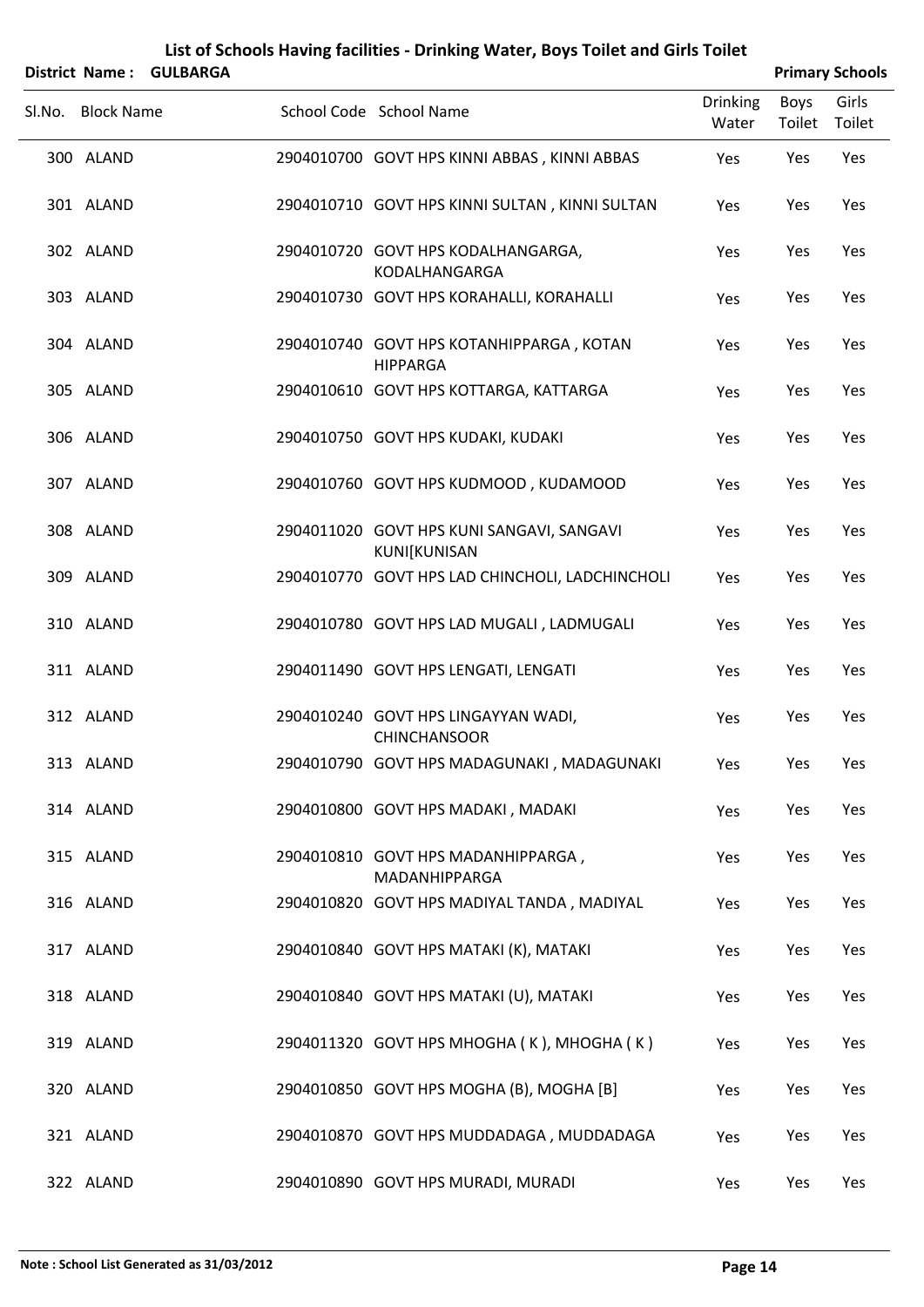|                   | District Name: GULBARGA |                                                  |                          |                | <b>Primary Schools</b> |
|-------------------|-------------------------|--------------------------------------------------|--------------------------|----------------|------------------------|
| Sl.No. Block Name |                         | School Code School Name                          | <b>Drinking</b><br>Water | Boys<br>Toilet | Girls<br>Toilet        |
| 323 ALAND         |                         | 2904010910 GOVT HPS NANDAGUR, NANDAGUR           | Yes                      | Yes            | Yes                    |
| 324 ALAND         |                         | 2904010920 GOVT HPS NARONA (KAN), NARONA         | Yes                      | Yes            | Yes                    |
| 325 ALAND         |                         | 2904010920 GOVT HPS NARONA (URDU), NARONA        | Yes                      | Yes            | Yes                    |
| 326 ALAND         |                         | 2904010930 GOVT HPS NEELUR, NEELOOR              | Yes                      | Yes            | Yes                    |
| 327 ALAND         |                         | 2904010940 GOVT HPS NIMBAL, NIMBAL               | Yes                      | Yes            | Yes                    |
| 328 ALAND         |                         | 2904010950 GOVT HPS NIMBARGA, NIMBARGA           | Yes                      | Yes            | Yes                    |
| 329 ALAND         |                         | 2904010960 GOVT HPS NINGADALLI, NINGADAHALLI     | Yes                      | Yes            | Yes                    |
| 330 ALAND         |                         | 2904010970 GOVT HPS NIRAGUDI, NIRAGUDI           | Yes                      | Yes            | Yes                    |
| 331 ALAND         |                         | 2904010980 GOVT HPS PADASAVALGI, PADASAVALGI     | Yes                      | Yes            | Yes                    |
| 332 ALAND         |                         | 2904011000 GOVT HPS RIKKIN ALOOR, RIKKINALOOR    | Yes                      | Yes            | Yes                    |
| 333 ALAND         |                         | 2904011010 GOVT HPS RUDRAWADI, RUDRAWADI         | Yes                      | Yes            | Yes                    |
| 334 ALAND         |                         | 2904011030 GOVT HPS SAKKARGA, SAKKARGA           | Yes                      | Yes            | Yes                    |
| 335 ALAND         |                         | 2904011040 GOVT HPS SALAGAR V.K., SALAGAR V.K.   | Yes                      | Yes            | Yes                    |
| 336 ALAND         |                         | 2904011050 GOVT HPS SALEGAON, SALEGAON           | Yes                      | Yes            | Yes                    |
| 337 ALAND         |                         | 2904011060 GOVT HPS SANAGUNDA, SANAGUNDA         | Yes                      | Yes            | Yes                    |
| 338 ALAND         |                         | 2904011070 GOVT HPS SANGOLAGI (C), SANGOLAGI [C] | Yes                      | Yes            | Yes                    |
| 339 ALAND         |                         | 2904011080 GOVT HPS SANGOLAGI (G), SANGOLAGI [G] | Yes                      | Yes            | Yes                    |
| 340 ALAND         |                         | 2904011090 GOVT HPS SARASAMBA, SARASAMBA         | Yes                      | Yes            | Yes                    |
| 341 ALAND         |                         | 2904011100 GOVT HPS SAVALAGI (C), SAVALAGI [C]   | Yes                      | Yes            | Yes                    |
| 342 ALAND         |                         | 2904011110 GOVT HPS SAVALESHWAR, SAWALESHWAR     | Yes                      | Yes            | Yes                    |
| 343 ALAND         |                         | 2904011120 GOVT HPS SHAKHAPUR, SHAKHAPUR         | Yes                      | Yes            | Yes                    |
| 344 ALAND         |                         | 2904011140 GOVT HPS SIROOR (G), SIROOR [G]       | Yes                      | Yes            | Yes                    |
| 345 ALAND         |                         | 2904011130 GOVT HPS SIROOR DARGA, SIROOR DARGA   | Yes                      | Yes            | Yes                    |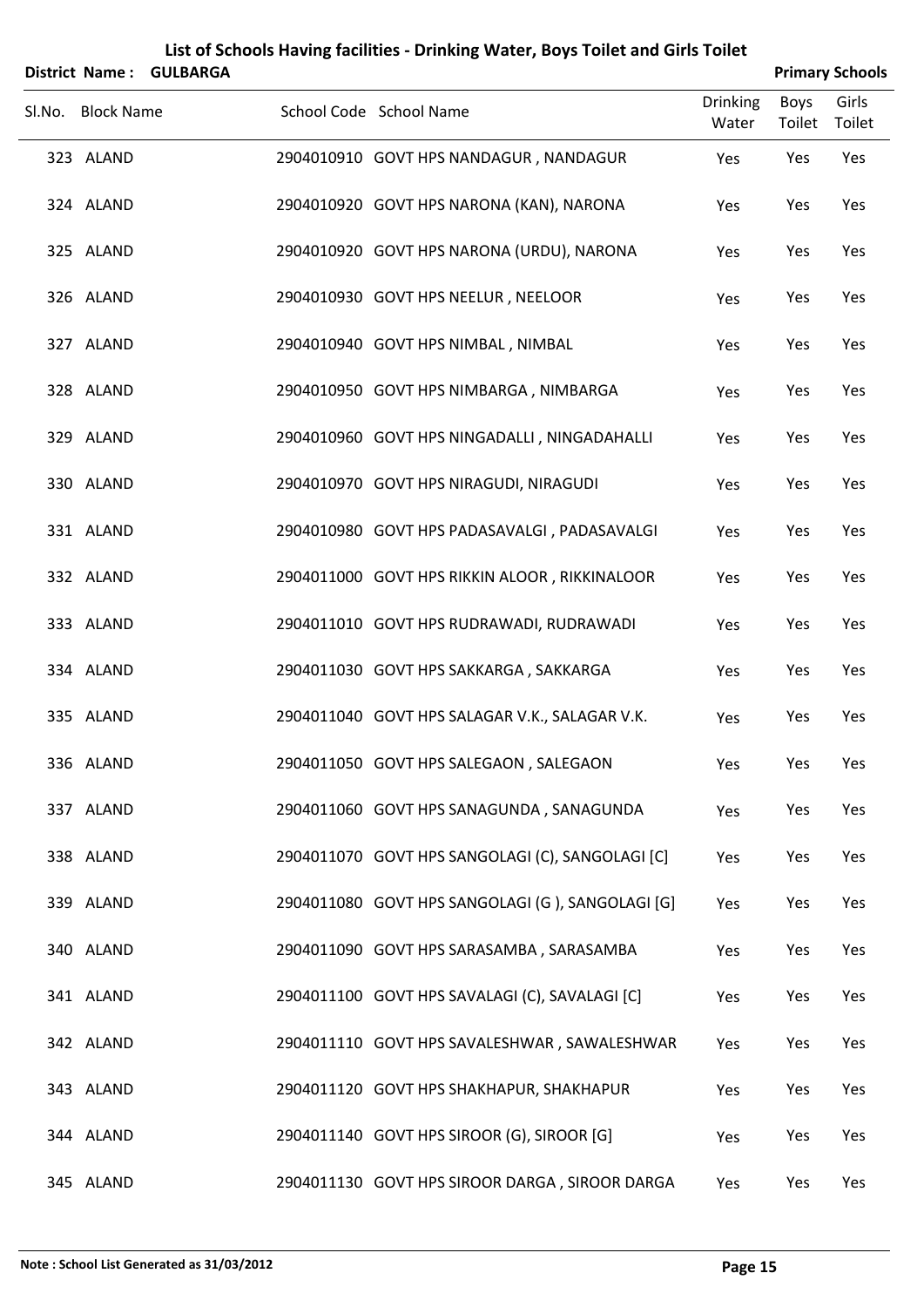| <b>District Name:</b> | <b>GULBARGA</b> |                                                               |                          |                | <b>Primary Schools</b> |
|-----------------------|-----------------|---------------------------------------------------------------|--------------------------|----------------|------------------------|
| Sl.No. Block Name     |                 | School Code School Name                                       | <b>Drinking</b><br>Water | Boys<br>Toilet | Girls<br>Toilet        |
| 346 ALAND             |                 | 2904011150 GOVT HPS SRICHAND, SIRACHAND                       | Yes                      | Yes            | Yes                    |
| 347 ALAND             |                 | 2904011160 GOVT HPS SUNTANOOR, SUNTANOOR                      | Yes                      | Yes            | Yes                    |
| 348 ALAND             |                 | 2904011170 GOVT HPS TADAKAL, TADAKAL                          | Yes                      | Yes            | Yes                    |
| 349 ALAND             |                 | 2904011180 GOVT HPS TADOLA, TADOLA                            | Yes                      | Yes            | Yes                    |
| 350 ALAND             |                 | 2904011200 GOVT HPS TEERTH, TEERTHA                           | Yes                      | Yes            | Yes                    |
| 351 ALAND             |                 | 2904011390 GOVT HPS TELAKUNI, TELAKUNI                        | Yes                      | Yes            | Yes                    |
| 352 ALAND             |                 | 2904011210 GOVT HPS TELLUR, TELLUR                            | Yes                      | Yes            | Yes                    |
| 353 ALAND             |                 | 2904010240 GOVT HPS THOLAN WADI, CHINCHANSOOR                 | Yes                      | Yes            | Yes                    |
| 354 ALAND             |                 | 2904011220 GOVT HPS TUGAON, TUGAON                            | Yes                      | Yes            | Yes                    |
| 355 ALAND             |                 | 2904010660 GOVT HPS URDU KHAJURI, KHAJURI                     | Yes                      | Yes            | Yes                    |
| 356 ALAND             |                 | 2904010820 GOVT HPS URDU MADIYAL, MADIYAL                     | Yes                      | Yes            | Yes                    |
| 357 ALAND             |                 | 2904011230 GOVT HPS VAIJAPUR, VAIJAPUR                        | Yes                      | Yes            | Yes                    |
| 358 ALAND             |                 | 2904011240 GOVT HPS WAGADHARI, WAGADHARI                      | Yes                      | Yes            | Yes                    |
| 359 ALAND             |                 | 2904011350 GOVT HPS WALWANDWADI,<br>WALWANDWADI               | Yes                      | Yes            | Yes                    |
| 360 ALAND             |                 | 2904011250 GOVT HPS YELASANGI, YELASANGI                      | Yes                      | Yes            | Yes                    |
| 361 ALAND             |                 | 2904011260 GOVT HPS YELINAVADAGI, YELENAVADAGI                | Yes                      | Yes            | Yes                    |
| 362 ALAND             |                 | 2904011270 GOVT HPS ZALAKI (B), ZALAKI [B]                    | Yes                      | Yes            | Yes                    |
| 363 ALAND             |                 | 2904011280 GOVT HPS ZALAKI (K), ZALAKI [K]                    | Yes                      | Yes            | Yes                    |
| 364 ALAND             |                 | 2904011650 GOVT LPS (U) MADOOMPURA, WARD NO 14                | Yes                      | Yes            | Yes                    |
| 365 ALAND             |                 | 2904010060 GOVT LPS AMBALAGA TANDA, AMBALAGA                  | Yes                      | Yes            | Yes                    |
| 366 ALAND             |                 | 2904011630 GOVT LPS ANSARI MOHALA (OLD) ALAND,<br>WARD NO 12  | Yes                      | Yes            | Yes                    |
| 367 ALAND             |                 | 2904010090 GOVT LPS APACHAND, APACHAND                        | Yes                      | Yes            | Yes                    |
| 368 ALAND             |                 | 2904011640 GOVT LPS ASHRYA COLONY ALAND, WARD<br><b>NO 13</b> | Yes                      | Yes            | Yes                    |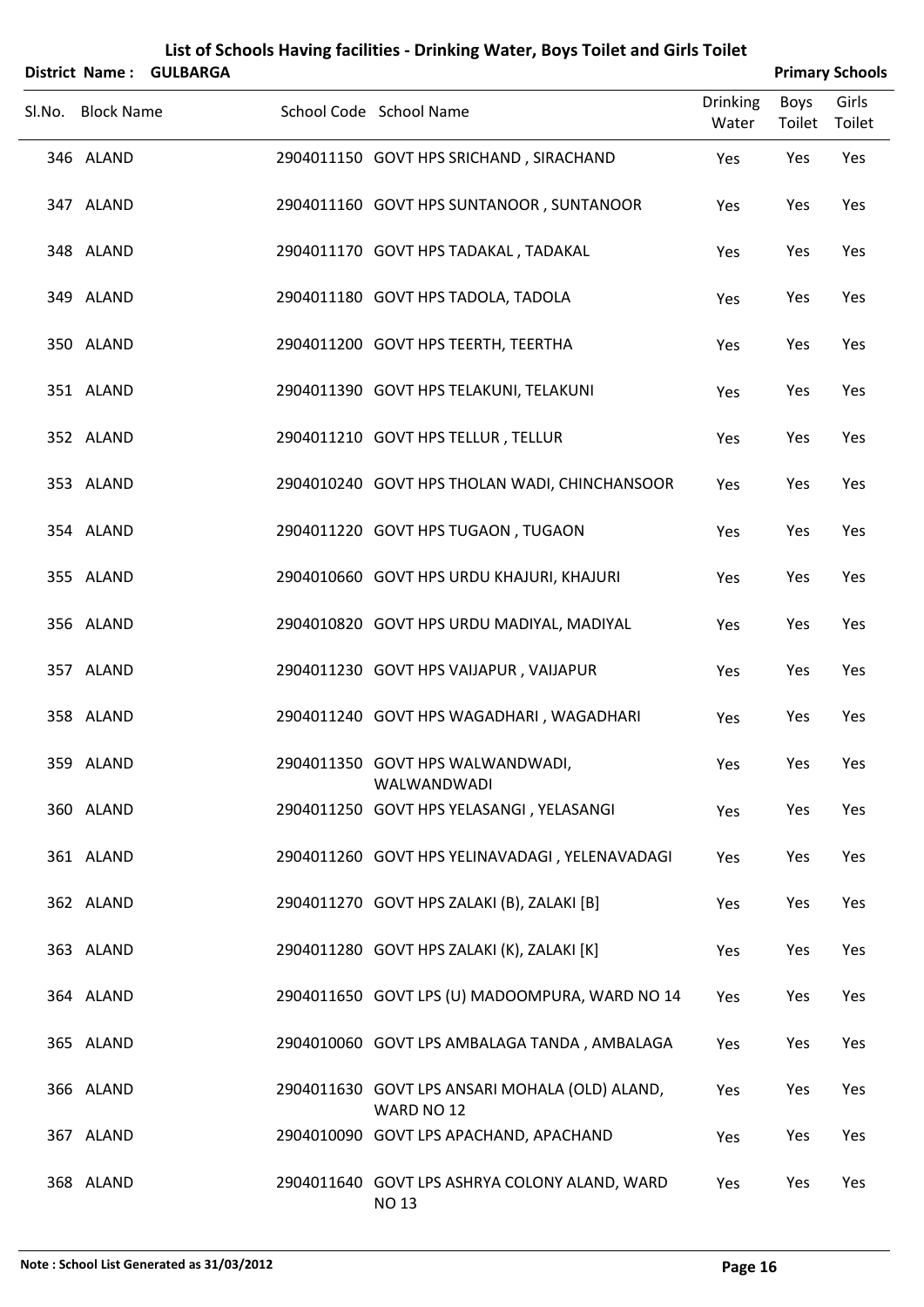| <b>District Name:</b> | <b>GULBARGA</b> | List of Schools Having facilities - Drinking Water, Boys Toilet and Girls Toilet |                          |                       | <b>Primary Schools</b> |
|-----------------------|-----------------|----------------------------------------------------------------------------------|--------------------------|-----------------------|------------------------|
| Sl.No. Block Name     |                 | School Code School Name                                                          | <b>Drinking</b><br>Water | <b>Boys</b><br>Toilet | Girls<br>Toilet        |
| 369 ALAND             |                 | 2904010140 GOVT LPS BELAMAGI TANDA - 1, BELAMAGI                                 | Yes                      | Yes                   | Yes                    |
| 370 ALAND             |                 | 2904010140 GOVT LPS BELAMAGI TANDA - 2, BELAMAGI                                 | Yes                      | Yes                   | Yes                    |
| 371 ALAND             |                 | 2904010940 GOVT LPS BHIMNAGAR NIMBAL, NIMBAL                                     | Yes                      | Yes                   | Yes                    |
| 372 ALAND             |                 | 2904010190 GOVT LPS BHUSANOOR TANDA,<br><b>BHUSANOOR</b>                         | Yes                      | Yes                   | Yes                    |
| 373 ALAND             |                 | 2904010190 GOVT LPS BHUSANUR SUGAR FACTOR,<br><b>BHUSANOOR</b>                   | Yes                      | Yes                   | Yes                    |
| 374 ALAND             |                 | 2904010210 GOVT LPS BODHAN WADI, BODHAN                                          | Yes                      | Yes                   | Yes                    |
| 375 ALAND             |                 | 2904010280 GOVT LPS DANNUR TANDA, DHANNUR                                        | Yes                      | Yes                   | Yes                    |
| 376 ALAND             |                 | 2904010730 GOVT LPS DAYANAND NAGAR KORALI,<br>KORAHALLI                          | Yes                      | Yes                   | Yes                    |
| 377 ALAND             |                 | 2904010330 GOVT LPS DUTTARGAON TANDA,<br><b>DUTTARGAON</b>                       | Yes                      | Yes                   | Yes                    |
| 378 ALAND             |                 | 2904010280 GOVT LPS GAYAMAL TANDA, DHANNUR                                       | Yes                      | Yes                   | Yes                    |
| 379 ALAND             |                 | 2904010550 GOVT LPS GIRLS KADAGANCHI, KADAGANCHI                                 | Yes                      | Yes                   | Yes                    |
| 380 ALAND             |                 | 2904010360 GOVT LPS GULAHALLI TANDA, GULAHALLI                                   | Yes                      | Yes                   | Yes                    |
| 381 ALAND             |                 | 2904010360 GOVT LPS GULAHALLI, GULAHALLI                                         | Yes                      | Yes                   | Yes                    |
| 382 ALAND             |                 | 2904010380 GOVT LPS HADALGI (URDU), HADALAGI                                     | Yes                      | Yes                   | Yes                    |
| 383 ALAND             |                 | 2904010240 GOVT LPS HARIJANWADA CHINCHANS,<br><b>CHINCHANSOOR</b>                | Yes                      | Yes                   | Yes                    |
| 384 ALAND             |                 | 2904010410 GOVT LPS HARIJANWADA HIROLI, HIROLI                                   | Yes                      | Yes                   | Yes                    |
| 385 ALAND             |                 | 2904010400 GOVT LPS HEBALI (URDU), HEBBALI                                       | Yes                      | Yes                   | Yes                    |
| 386 ALAND             |                 | 2904010400 GOVT LPS HEBALI ROAD TANDA, HEBBALI                                   | Yes                      | Yes                   | Yes                    |
| 387 ALAND             |                 | 2904010460 GOVT LPS IKKALAKI, IKKALAKI                                           | Yes                      | Yes                   | Yes                    |
| 388 ALAND             |                 | 2904010480 GOVT LPS JAMAGA (K), JAMAGA [K]                                       | Yes                      | Yes                   | Yes                    |
| 389 ALAND             |                 | 2904010490 GOVT LPS JAMGA (R) TANDA, BENGOOR                                     | Yes                      | Yes                   | Yes                    |
| 390 ALAND             |                 | 2904010420 GOVT LPS KANNUNAIK TANDA,<br>HALLISALAGAR                             | Yes                      | Yes                   | Yes                    |
| 391 ALAND             |                 | 2904010680 GOVT LPS KHANDAL TANDA, KHANDAL                                       | Yes                      | Yes                   | Yes                    |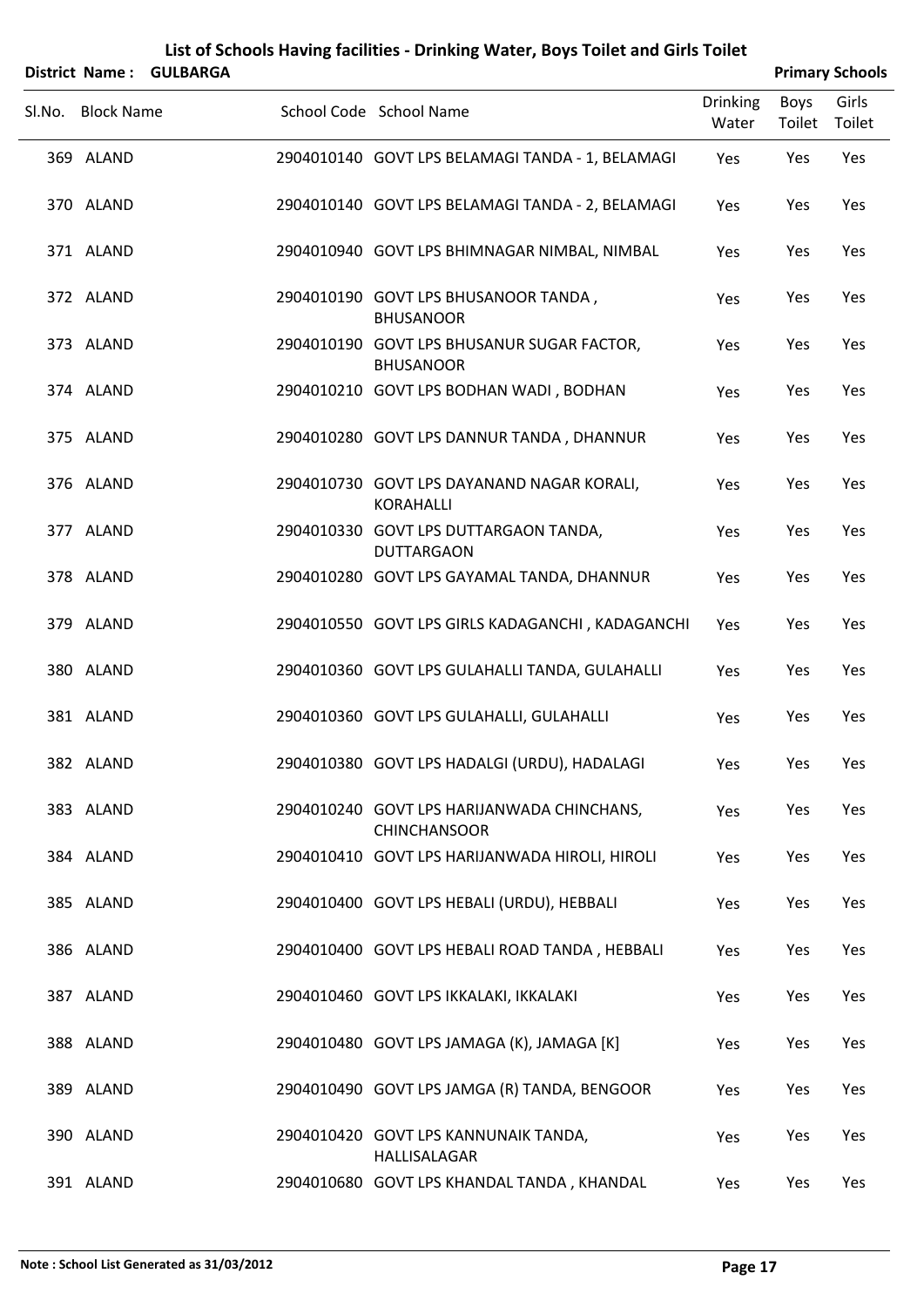|        | District Name:    | <b>GULBARGA</b> |                                                               |                          |                       | <b>Primary Schools</b> |
|--------|-------------------|-----------------|---------------------------------------------------------------|--------------------------|-----------------------|------------------------|
| Sl.No. | <b>Block Name</b> |                 | School Code School Name                                       | <b>Drinking</b><br>Water | <b>Boys</b><br>Toilet | Girls<br>Toilet        |
|        | 392 ALAND         |                 | 2904010720 GOVT LPS KODALHANGARGA TANDA,<br>KODALHANGARGA     | Yes                      | Yes                   | Yes                    |
|        | 393 ALAND         |                 | 2904010730 GOVT LPS KORAHALLI HOSABADAVAN,<br>KORAHALLI       | Yes                      | Yes                   | Yes                    |
|        | 394 ALAND         |                 | 2904010760 GOVT LPS KUDAMUD TANDA, KUDAMOOD                   | Yes                      | Yes                   | Yes                    |
|        | 395 ALAND         |                 | 2904010770 GOVT LPS LADCHINCHOLI TANDA,<br>LADCHINCHOLI       | Yes                      | Yes                   | Yes                    |
|        | 396 ALAND         |                 | 2904010800 GOVT LPS MADAKI TANDA, MADAKI                      | Yes                      | Yes                   | Yes                    |
|        | 397 ALAND         |                 | 2904010800 GOVT LPS MADAKI URDU, MADAKI                       | Yes                      | Yes                   | Yes                    |
|        | 398 ALAND         |                 | 2904010810 GOVT LPS MADANHIPPARGA WADI,<br>MADANHIPPARGA      | Yes                      | Yes                   | Yes                    |
|        | 399 ALAND         |                 | 2904010240 GOVT LPS MALLAPPANA WADI,<br><b>CHINCHANSOOR</b>   | Yes                      | Yes                   | Yes                    |
|        | 400 ALAND         |                 | 2904010830 GOVT LPS MAMADAPUR, MAMADAPUR                      | Yes                      | Yes                   | Yes                    |
|        | 401 ALAND         |                 | 2904010840 GOVT LPS MATAKI TANDA, MATAKI                      | Yes                      | Yes                   | Yes                    |
|        | 402 ALAND         |                 | 2904010730 GOVT LPS MORISAB TANDA KORALI,<br><b>KORAHALLI</b> | Yes                      | Yes                   | Yes                    |
|        | 403 ALAND         |                 | 2904010890 GOVT LPS MURADI (URUD), MURADI                     | Yes                      | Yes                   | Yes                    |
|        | 404 ALAND         |                 | 2904010900 GOVT LPS NAGALEGAON, NAGALEGAON                    | Yes                      | Yes                   | Yes                    |
|        | 405 ALAND         |                 | 2904010920 GOVT LPS NARONA TANDA - 1, NARONA                  | Yes                      | Yes                   | Yes                    |
|        | 406 ALAND         |                 | 2904010920 GOVT LPS NARONA TANDA -2, NARONA                   | Yes                      | Yes                   | Yes                    |
|        | 407 ALAND         |                 | 2904011380 GOVT LPS NASIR WADI, NASIR WADI                    | Yes                      | Yes                   | Yes                    |
|        | 408 ALAND         |                 | 2904010731 GOVT LPS NEHRU NAGAR TANDA, KORAHALLI              | Yes                      | Yes                   | Yes                    |
|        | 409 ALAND         |                 | 2904011640 GOVT LPS NEKAR COLONY ALAND, WARD NO<br>13         | Yes                      | Yes                   | Yes                    |
|        | 410 ALAND         |                 | 2904011630 GOVT LPS NEW ANSARIMOHAL, WARD NO 12               | Yes                      | Yes                   | Yes                    |
|        | 411 ALAND         |                 | 2904010950 GOVT LPS NIMBARGA (AMBEDKAR NAGAR),<br>NIMBARGA    | Yes                      | Yes                   | Yes                    |
|        | 412 ALAND         |                 | 2904010950 GOVT LPS NIMBARGA TANDA, NIMBARGA                  | Yes                      | Yes                   | Yes                    |
|        | 413 ALAND         |                 | 2904010990 GOVT LPS RAJAWAL (KAN), RAJWAD                     | Yes                      | Yes                   | Yes                    |
|        | 414 ALAND         |                 | 2904010990 GOVT LPS RAJAWAL (URDU), RAJWAD                    | Yes                      | Yes                   | Yes                    |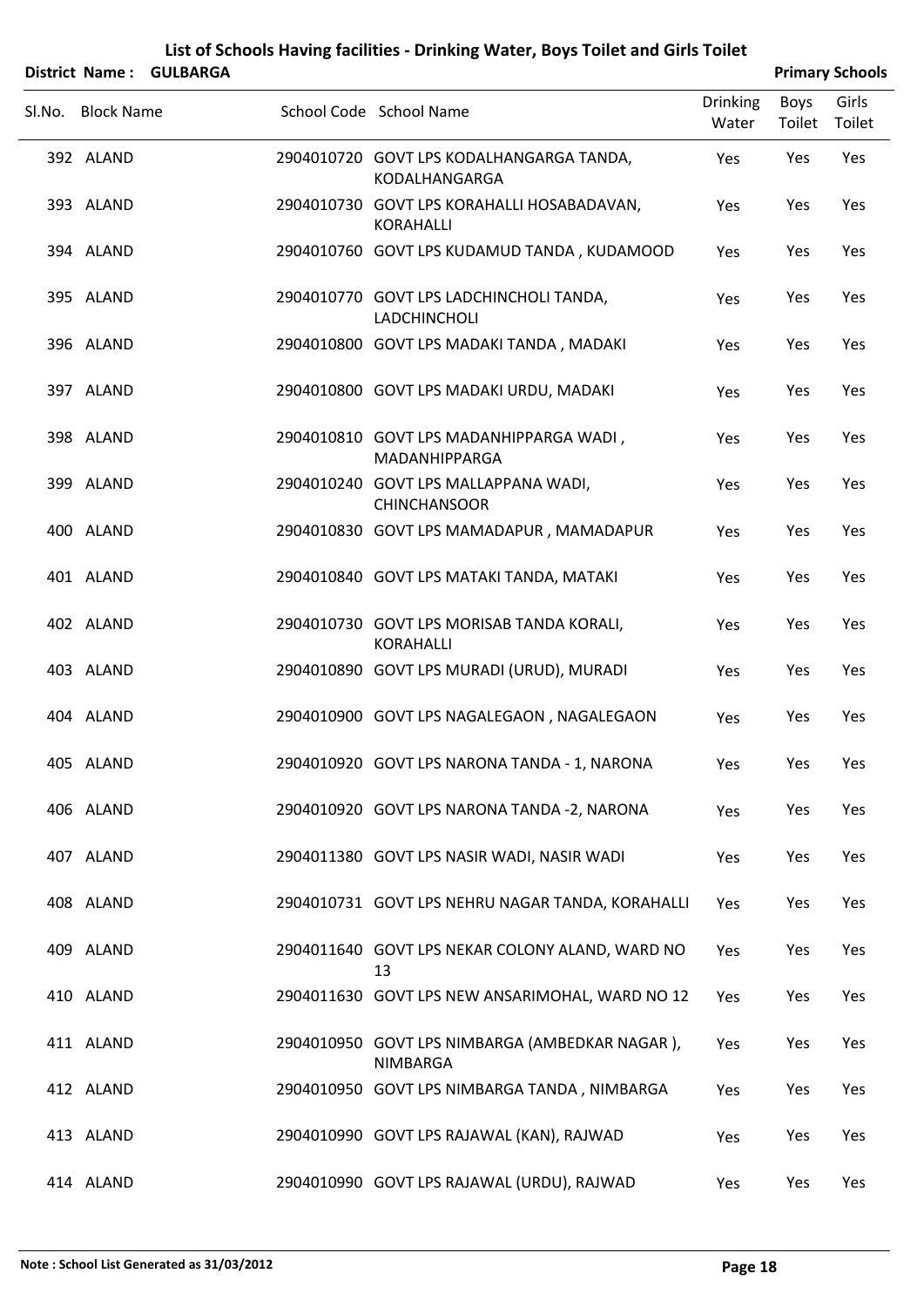|        |                   | District Name: GULBARGA |                                                                 |                          |                | <b>Primary Schools</b> |
|--------|-------------------|-------------------------|-----------------------------------------------------------------|--------------------------|----------------|------------------------|
| Sl.No. | <b>Block Name</b> |                         | School Code School Name                                         | <b>Drinking</b><br>Water | Boys<br>Toilet | Girls<br>Toilet        |
|        | 415 ALAND         |                         | 2904011090 GOVT LPS REVANSIDESWAR COLONY,<br>SARASAMBA          | Yes                      | Yes            | Yes                    |
|        | 416 ALAND         |                         | 2904011630 GOVT LPS RS NAGAR ALAND, WARD NO 12                  | Yes                      | Yes            | Yes                    |
|        | 417 ALAND         |                         | 2904011040 GOVT LPS SALAGAR V.K.TANDA, SALAGAR<br>V.K.          | Yes                      | Yes            | Yes                    |
|        | 418 ALAND         |                         | 2904011080 GOVT LPS SANGOLAGI KEREHOSAHAT,<br>SANGOLAGI [G]     | Yes                      | Yes            | Yes                    |
|        | 419 ALAND         |                         | 2904011080 GOVT LPS SANGOLAGI TANDA, SANGOLAGI<br>[G]           | Yes                      | Yes            | Yes                    |
|        | 420 ALAND         |                         | 2904011100 GOVT LPS SAVALGI (C) TANDA, SAVALAGI [C]             | Yes                      | Yes            | Yes                    |
|        | 421 ALAND         |                         | 2904010330 GOVT LPS SEEDS FARM TANDA,<br><b>DUTTARGAON</b>      | Yes                      | Yes            | Yes                    |
|        | 422 ALAND         |                         | 2904010731 GOVT LPS SHAMUNAIK TANDA, KORAHALLI                  | Yes                      | Yes            | Yes                    |
|        | 423 ALAND         |                         | 2904010811 GOVT LPS SHARAN NAGAR MADAHIPPARGA,<br>MADANHIPPARGA | Yes                      | Yes            | Yes                    |
|        | 424 ALAND         |                         | 2904010530 GOVT LPS SHRANA NAGAR, JAWALAGI [D]                  | Yes                      | Yes            | Yes                    |
|        | 425 ALAND         |                         | 2904011370 GOVT LPS SHUKRAWADI, SHUKRAWADI                      | Yes                      | Yes            | Yes                    |
|        | 426 ALAND         |                         | 2904011090 GOVT LPS SIDDARTH NAGAR SARSAM,<br>SARASAMBA         | Yes                      | Yes            | Yes                    |
|        | 427 ALAND         |                         | 2904011080 GOVT LPS SNGOLAGI(G)3, SANGOLAGI [G]                 | Yes                      | Yes            | Yes                    |
|        | 428 ALAND         |                         | 2904010070 GOVT LPS URDU AMBEWAD, AMBEWADI                      | Yes                      | Yes            | Yes                    |
|        | 429 ALAND         |                         | 2904010130 GOVT LPS URDU BATTARGA, BATTARGA                     | Yes                      | Yes            | Yes                    |
|        | 430 ALAND         |                         | 2904010360 GOVT LPS URDU GULHALLI, GULAHALLI                    | Yes                      | Yes            | Yes                    |
|        | 431 ALAND         |                         | 2904011600 GOVT LPS URDU KAZI MOHAL, WARD NO 9                  | Yes                      | Yes            | Yes                    |
|        | 432 ALAND         |                         | 2904010810 GOVT LPS URDU MADANHIPPARGA,<br>MADANHIPPARGA        | Yes                      | Yes            | Yes                    |
|        | 433 ALAND         |                         | 2904011160 GOVT LPS URDU SUNTNOOR, SUNTANOOR                    | Yes                      | Yes            | Yes                    |
|        | 434 ALAND         |                         | 2904010510 GOVT LPS V.N.TANDA JEERAHALLI,<br>JEERAHALLI         | Yes                      | Yes            | Yes                    |
|        | 435 ALAND         |                         | 2904011250 GOVT LPS YALASANGI (URDU), YELASANGI                 | Yes                      | Yes            | Yes                    |
|        | 436 ALAND         |                         | 2904010550 GOVT MHPS KADAGANCHI, KADAGANCHI                     | Yes                      | Yes            | Yes                    |
|        | 437 ALAND         |                         | 2904010240 GOVT MPS CHINCHANSOOR (K),                           | Yes                      | Yes            | Yes                    |

CHINCHANSOOR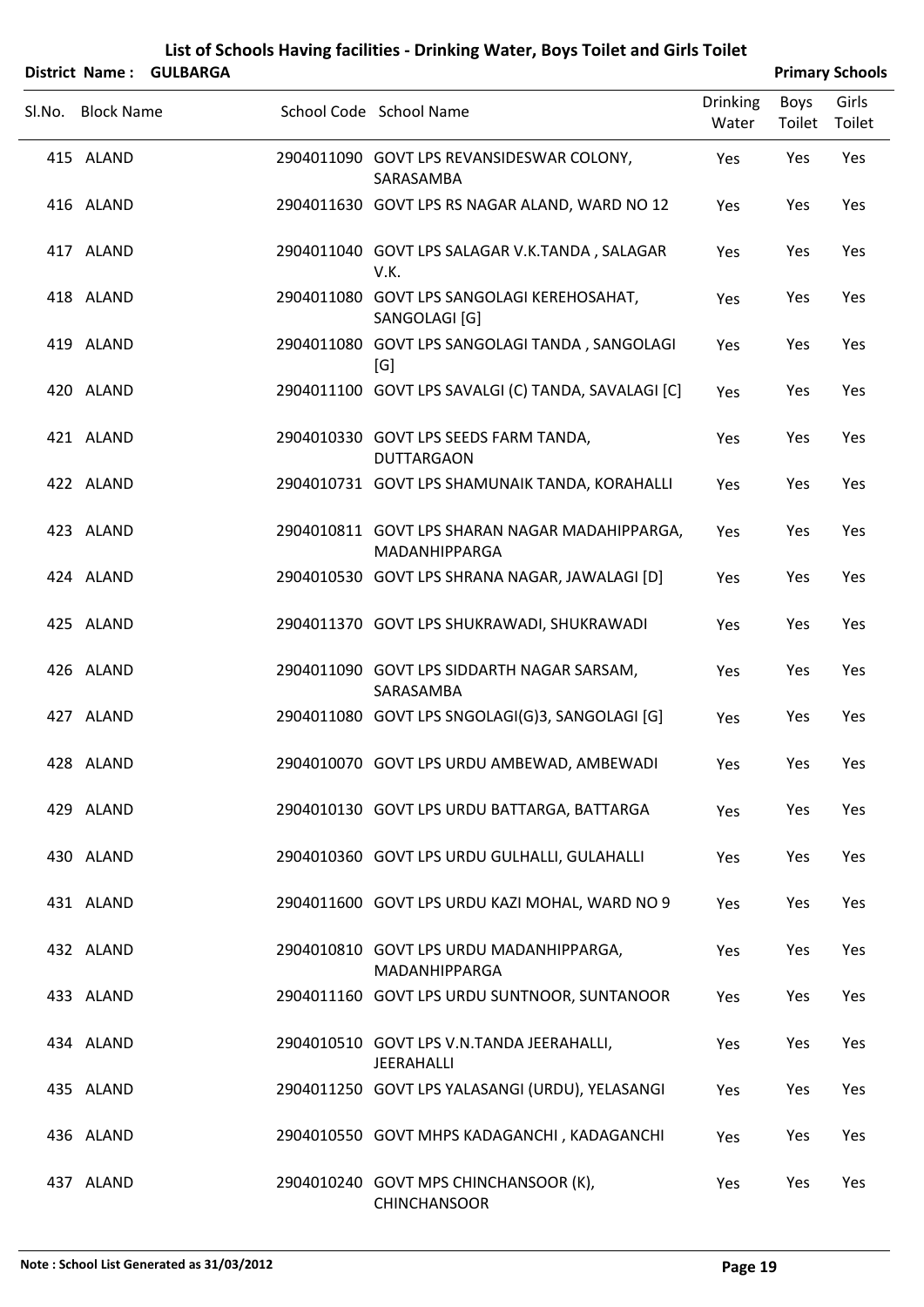|                   | District Name: GULBARGA |                                                               |                          |                | <b>Primary Schools</b> |
|-------------------|-------------------------|---------------------------------------------------------------|--------------------------|----------------|------------------------|
| Sl.No. Block Name |                         | School Code School Name                                       | <b>Drinking</b><br>Water | Boys<br>Toilet | Girls<br>Toilet        |
| 438 ALAND         |                         | 2904010820 GOVT MPS MADIYAL, MADIYAL                          | Yes                      | Yes            | Yes                    |
| 439 ALAND         |                         | 2904010880 GOVT MPS MUNAHALLI, MUNAHALLI                      | Yes                      | Yes            | Yes                    |
| 440 ALAND         |                         | 2904011090 KGBV SARASAMBA, SARASAMBA                          | Yes                      | Yes            | Yes                    |
| 441 ALAND         |                         | 2904010190 LPS BHOOSANOOR MADDI, BHUSANOOR                    | Yes                      | Yes            | Yes                    |
| 442 ALAND         |                         | 2904010500 LPS JAWALGA (J) NEW EXT., JAWALI(D)                | Yes                      | Yes            | Yes                    |
| 443 ALAND         |                         | 2904010720 LPS KODALHANGARAGA URDU,<br>KODALHANGARGA          | Yes                      | Yes            | Yes                    |
| 444 CHINCHOLI     |                         | 2904030223 ADARSH VIDYALAYA HS CHANDAPUR,<br><b>CHINCHOLI</b> | Yes                      | Yes            | Yes                    |
| 445 CHINCHOLI     |                         | 2904030160 CHENDANKERA URDU, CHANDANKERA                      | Yes                      | Yes            | Yes                    |
| 446 CHINCHOLI     |                         | 2904030360 GHPS GARAGPALLI, GARAGAPALLI                       | Yes                      | Yes            | Yes                    |
| 447 CHINCHOLI     |                         | 2904030011 GHPS GARAMPALLI, AINAPUR                           | Yes                      | Yes            | Yes                    |
| 448 CHINCHOLI     |                         | 2904030111 GHPS RAMCHANDRANAIK TANDA, BHUYAR<br>[K]           | Yes                      | Yes            | Yes                    |
| 449 CHINCHOLI     |                         | 2904031060 GHPS SERI BADA TANDA, SERI                         | Yes                      | Yes            | Yes                    |
| 450 CHINCHOLI     |                         | 2904031131 GHPS SULEPET (URDU), SULEPETH                      | Yes                      | Yes            | Yes                    |
| 451 CHINCHOLI     |                         | 2904031260 GLPS AGSAL ANI TANDA YALMAMADI,<br>YELAMAMADI      | Yes                      | Yes            | Yes                    |
| 452 CHINCHOLI     |                         | 2904030011 GLPS AINAPUR URDU, AINAPUR                         | Yes                      | Yes            | Yes                    |
| 453 CHINCHOLI     |                         | 2904030020 GLPS AINOLLI TANDA, AINOLLI                        | Yes                      | Yes            | Yes                    |
| 454 CHINCHOLI     |                         | 2904030040 GLPS ANAWAR NEW EXTN, ANWAR                        | Yes                      | Yes            | Yes                    |
| 455 CHINCHOLI     |                         | 2904031260 GLPS ANDUNAIK TANDA, YELAMAMADI                    | Yes                      | Yes            | Yes                    |
| 456 CHINCHOLI     |                         | 2904030011 GLPS ASHRAYA COLONY AINAPUR, AINAPUR               | Yes                      | Yes            | Yes                    |
| 457 CHINCHOLI     |                         | 2904031131 GLPS ASHRAYA COLONY SULEPETH,<br><b>SULEPETH</b>   | Yes                      | Yes            | Yes                    |
| 458 CHINCHOLI     |                         | 2904030710 GLPS BASAVANAGAR KUDHALLI, KUDDAHALLI              | Yes                      | Yes            | Yes                    |
| 459 CHINCHOLI     |                         | 2904030080 GLPS BHAIRAMPALLI TANDA, BHAIRAMPALLI              | Yes                      | Yes            | Yes                    |
| 460 CHINCHOLI     |                         | 2904030930 GLPS BHAVI TANDA, POLAKPALLI                       | Yes                      | Yes            | Yes                    |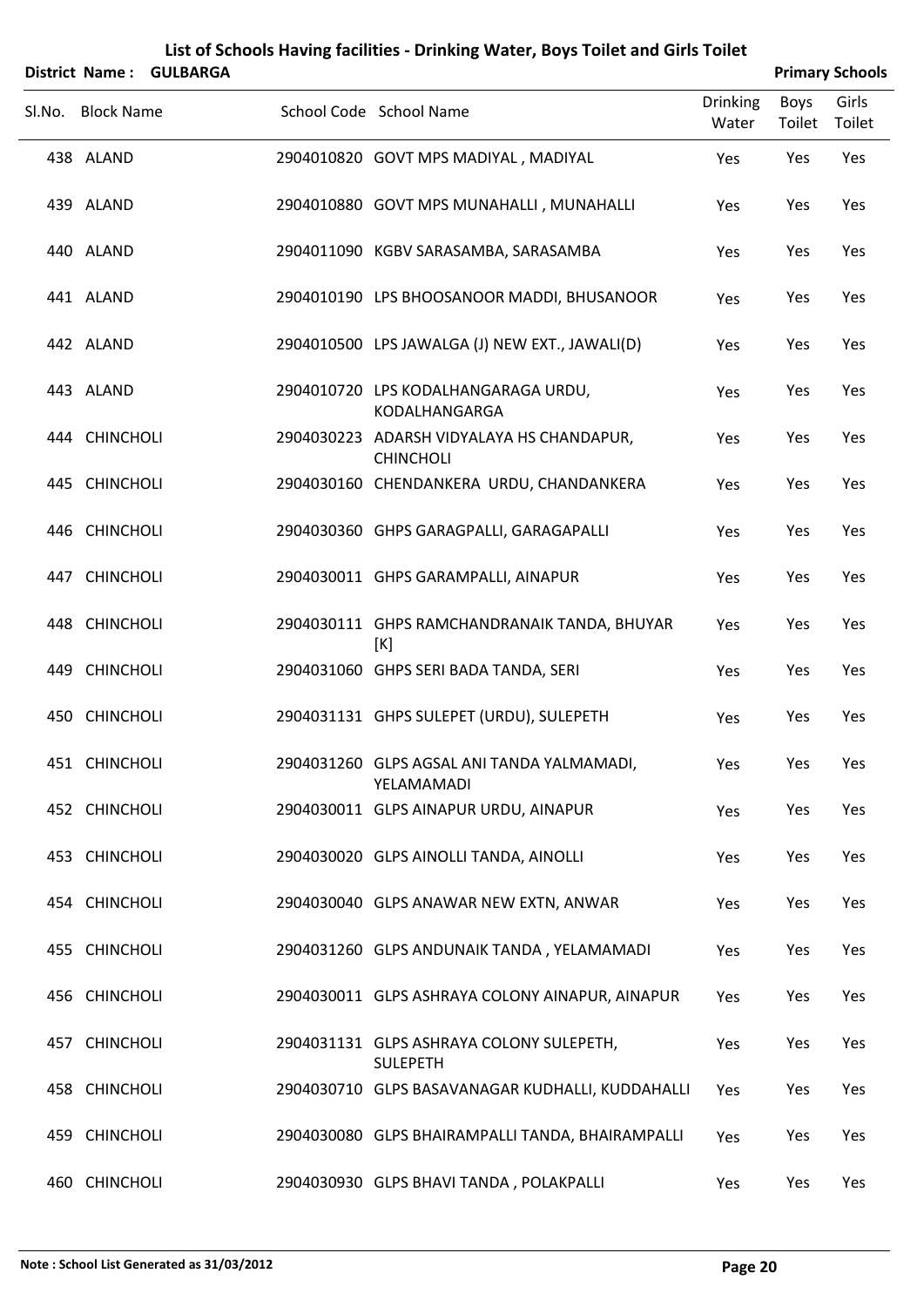|        | <b>District Name:</b> | <b>GULBARGA</b> |                                                               |                          |                | <b>Primary Schools</b> |
|--------|-----------------------|-----------------|---------------------------------------------------------------|--------------------------|----------------|------------------------|
| SI.No. | <b>Block Name</b>     |                 | School Code School Name                                       | <b>Drinking</b><br>Water | Boys<br>Toilet | Girls<br>Toilet        |
|        | 461 CHINCHOLI         |                 | 2904030250 GLPS CHINTAPALLI TANDA, CHINTANPALLI               | Yes                      | Yes            | Yes                    |
|        | 462 CHINCHOLI         |                 | 2904030011 GLPS DHARMUNAIK TANDA, AINAPUR                     | Yes                      | Yes            | Yes                    |
|        | 463 CHINCHOLI         |                 | 2904030310 GLPS GADIKESHWAR NEW EXTS,<br>GADIKESHWAR          | Yes                      | Yes            | Yes                    |
|        | 464 CHINCHOLI         |                 | 2904030320 GLPS GADILINGADALLI NO 1,<br>GADILINGADALLI        | Yes                      | Yes            | Yes                    |
|        | 465 CHINCHOLI         |                 | 2904030340 GLPS GANJAGERA TANDA, GANGIGERA                    | Yes                      | Yes            | Yes                    |
|        | 466 CHINCHOLI         |                 | 2904030370 GLPS GARAMPALLI NEW EXTN, GARAMPALLI               | Yes                      | Yes            | Yes                    |
| 467    | <b>CHINCHOLI</b>      |                 | 2904031040 GLPS GUNDUNAIK TANDA, SALEBEERNAHALLI              | Yes                      | Yes            | Yes                    |
|        | 468 CHINCHOLI         |                 | 2904030750 GLPS H W MARAPALLI, MARPALLI                       | Yes                      | Yes            | Yes                    |
| 469    | <b>CHINCHOLI</b>      |                 | 2904030410 GLPS HALCHERA URDU, HALCHERA                       | Yes                      | Yes            | Yes                    |
|        | 470 CHINCHOLI         |                 | 2904030222 GLPS HARIJANWAD CHINCHOLI, CHINCHOLI               | Yes                      | Yes            | Yes                    |
|        | 471 CHINCHOLI         |                 | 2904030760 GLPS HUVINA THOTA, MIRIYAN                         | Yes                      | Yes            | Yes                    |
|        | 472 CHINCHOLI         |                 | 2904030170 GLPS KADADHARI TANDA, CHENGATA                     | Yes                      | Yes            | Yes                    |
| 473    | <b>CHINCHOLI</b>      |                 | 2904030160 GLPS KALDODDI TANDA, CHANDANKERA                   | Yes                      | Yes            | Yes                    |
|        | 474 CHINCHOLI         |                 | 2904030222 GLPS KALLUGANE BOMNALLI, CHINCHOLI                 | Yes                      | Yes            | Yes                    |
|        | 475 CHINCHOLI         |                 | 2904030560 GLPS KANAKPUR URDU, KANAKPUR                       | Yes                      | Yes            | Yes                    |
|        | 476 CHINCHOLI         |                 | 2904030690 GLPS KORVI SANNA TANDA, KORAVI                     | Yes                      | Yes            | Yes                    |
|        | 477 CHINCHOLI         |                 | 2904030670 GLPS KUPNOOR URDU, KOOPNOOR                        | Yes                      | Yes            | Yes                    |
|        | 478 CHINCHOLI         |                 | 2904030980 GLPS MANDGOL TANDA, RATKAL                         | Yes                      | Yes            | Yes                    |
|        | 479 CHINCHOLI         |                 | 2904030440 GLPS MARANALLI, HODEBEERANALLI                     | Yes                      | Yes            | Yes                    |
|        | 480 CHINCHOLI         |                 | 2904030171 GLPS MASTANKHDRI DARGA, CHENGATA                   | Yes                      | Yes            | Yes                    |
|        | 481 CHINCHOLI         |                 | 2904031030 GLPS MONUNAIK TANDA SALAGAR B,<br>SALAGARBASANTPUR | Yes                      | Yes            | Yes                    |
|        | 482 CHINCHOLI         |                 | 2904030170 GLPS MOTIRAM NAIK TANDA CHENGT,<br><b>CHENGATA</b> | Yes                      | Yes            | Yes                    |
|        | 483 CHINCHOLI         |                 | 2904030211 GLPS NELGANGI TANDA, CHIMANCHOD                    | Yes                      | Yes            | Yes                    |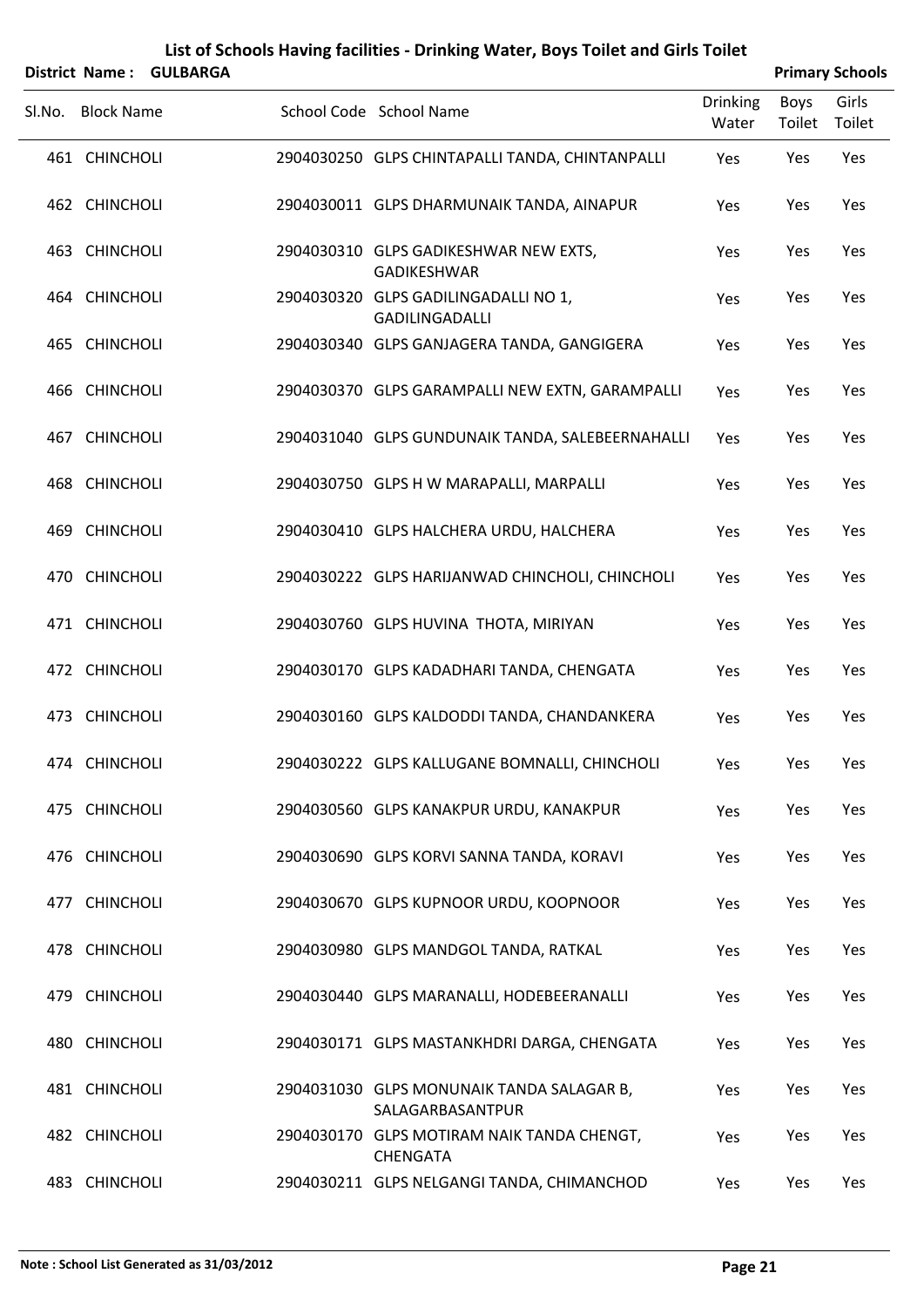|                       |                 | List of Schools Having facilities - Drinking Water, Boys Toilet and Girls Toilet |                          |                |                        |
|-----------------------|-----------------|----------------------------------------------------------------------------------|--------------------------|----------------|------------------------|
| <b>District Name:</b> | <b>GULBARGA</b> |                                                                                  |                          |                | <b>Primary Schools</b> |
| Sl.No. Block Name     |                 | School Code School Name                                                          | <b>Drinking</b><br>Water | Boys<br>Toilet | Girls<br>Toilet        |
| 484 CHINCHOLI         |                 | 2904030850 GLPS NIDGUNDA TANDA, NIDAGUNDA                                        | Yes                      | Yes            | Yes                    |
| 485 CHINCHOLI         |                 | 2904030930 GLPS POLAKPALLI (RC), POLAKPALLI                                      | Yes                      | Yes            | Yes                    |
| 486 CHINCHOLI         |                 | 2904030780 GLPS RAMAJI NAYAK TANDA MOGHA,<br><b>MOGHA</b>                        | Yes                      | Yes            | Yes                    |
| 487 CHINCHOLI         |                 | 2904030690 GLPS RAMNAGAR TANDA KORVI, KORAVI                                     | Yes                      | Yes            | Yes                    |
| 488 CHINCHOLI         |                 | 2904030980 GLPS RATAKAL TANDA 2, RATKAL                                          | Yes                      | Yes            | Yes                    |
| 489 CHINCHOLI         |                 | 2904030980 GLPS RATKAL TANDA 1, RATKAL                                           | Yes                      | Yes            | Yes                    |
| 490 CHINCHOLI         |                 | 2904030011 GLPS RUPLANAIK TANDA, AINAPUR                                         | Yes                      | Yes            | Yes                    |
| 491 CHINCHOLI         |                 | 2904030320 GLPS RUPNAIK TANDA, GADILINGADALLI                                    | Yes                      | Yes            | Yes                    |
| 492 CHINCHOLI         |                 | 2904031010 GLPS RUSTAMPUR TANDA, RUSTAMPUR                                       | Yes                      | Yes            | Yes                    |
| 493 CHINCHOLI         |                 | 2904030120 GLPS SAKKUNAIK TANDA, BHUYAR [B]                                      | Yes                      | Yes            | Yes                    |
| 494 CHINCHOLI         |                 | 2904030011 GLPS SALGAR B PUR (URDU), AINAPUR                                     | Yes                      | Yes            | Yes                    |
| 495 CHINCHOLI         |                 | 2904031210 GLPS SANGAPUR TANDA, VENKATAPUR                                       | Yes                      | Yes            | Yes                    |
| 496 CHINCHOLI         |                 | 2904031060 GLPS SERI SANNA TANDA, SERI                                           | Yes                      | Yes            | Yes                    |
| 497 CHINCHOLI         |                 | 2904031070 GLPS SEVUNAIK TANDA (S), SHADIPUR                                     | Yes                      | Yes            | Yes                    |
| 498 CHINCHOLI         |                 | 2904030211 GLPS SIDDAPUR TANDA, CHIMANCHOD                                       | Yes                      | Yes            | Yes                    |
| 499 CHINCHOLI         |                 | 2904030280 GLPS SIDDESHWAR DEGALMADI (S),<br>DEGALMADI                           | Yes                      | Yes            | Yes                    |
| 500 CHINCHOLI         |                 | 2904030630 GLPS SIDHARTHNAGAR KODLI, KODLLI                                      | Yes                      | Yes            | Yes                    |
| 501 CHINCHOLI         |                 | 2904030010 GLPS SOORUNAIK TANDA AINA, AINAPUR                                    | Yes                      | Yes            | Yes                    |
| 502 CHINCHOLI         |                 | 2904030211 GLPS SUNDAR NGAR, CHIMANCHOD                                          | Yes                      | Yes            | Yes                    |
| 503 CHINCHOLI         |                 | 2904031140 GLPS SUNTHAN BADA TANDA, SUNTAN                                       | Yes                      | Yes            | Yes                    |
| 504 CHINCHOLI         |                 | 2904031140 GLPS SUNTHAN SANNA TANDA, SUNTAN                                      | Yes                      | Yes            | Yes                    |
| 505 CHINCHOLI         |                 | 2904030510 GLPS URDU IRAGAPALLI, IRAGAPALLI                                      | Yes                      | Yes            | Yes                    |
| 506 CHINCHOLI         |                 | 2904030580 GLPS URDU KEROLLI, KEROLI                                             | Yes                      | Yes            | Yes                    |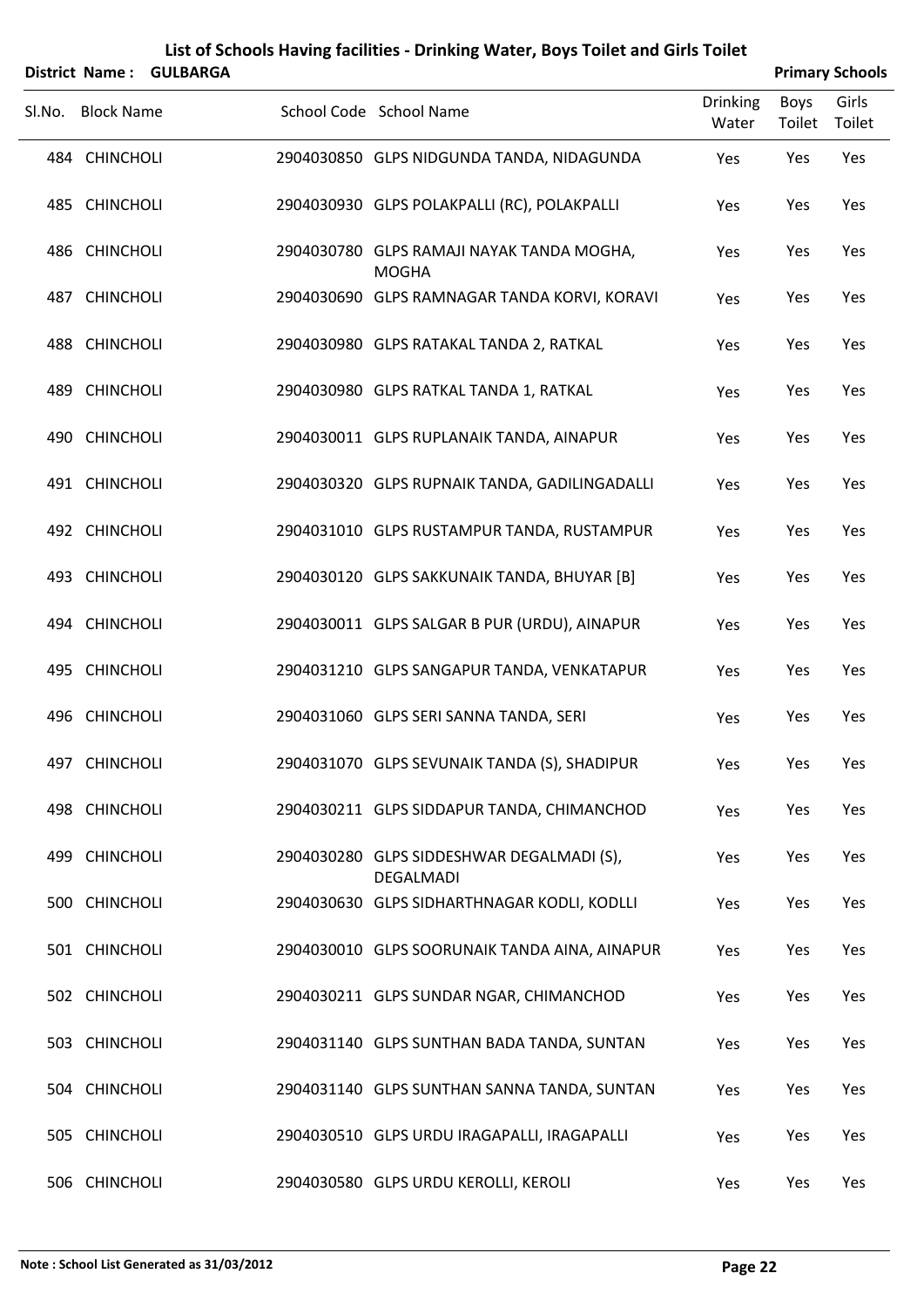|        | District Name:    | <b>GULBARGA</b> |                                                          |                          |                | <b>Primary Schools</b> |
|--------|-------------------|-----------------|----------------------------------------------------------|--------------------------|----------------|------------------------|
| Sl.No. | <b>Block Name</b> |                 | School Code School Name                                  | <b>Drinking</b><br>Water | Boys<br>Toilet | Girls<br>Toilet        |
|        | 507 CHINCHOLI     |                 | 2904030600 GLPS URDU KHANAPUR, KHANAPUR                  | Yes                      | Yes            | Yes                    |
|        | 508 CHINCHOLI     |                 | 2904030760 GLPS URDU MIRYAN, MIRIYAN                     | Yes                      | Yes            | Yes                    |
|        | 509 CHINCHOLI     |                 | 2904030880 GLPS URDU PASTAPUR, PASTAPUR                  | Yes                      | Yes            | Yes                    |
|        | 510 CHINCHOLI     |                 | 2904030690 GOVT BADA LPS KORAVI TANDA, KORAVI            | Yes                      | Yes            | Yes                    |
|        | 511 CHINCHOLI     |                 | 2904030220 GOVT CPS CHINCHOLI, CHINCHOLI                 | Yes                      | Yes            | Yes                    |
|        | 512 CHINCHOLI     |                 | 2904030220 GOVT GIRLS HPS CHINCHOLI, CHINCHOLI           | Yes                      | Yes            | Yes                    |
|        | 513 CHINCHOLI     |                 | 2904030610 GOVT GLPS KUDHAVANDANPUR,<br>KHUDHAVANDPUR    | Yes                      | Yes            | Yes                    |
|        | 514 CHINCHOLI     |                 | 2904030020 GOVT HPS AINOLI, AINOLLI                      | Yes                      | Yes            | Yes                    |
|        | 515 CHINCHOLI     |                 | 2904030010 GOVT HPS AINPUR, AINAPUR                      | Yes                      | Yes            | Yes                    |
|        | 516 CHINCHOLI     |                 | 2904030040 GOVT HPS ANAWAR, ANWAR                        | Yes                      | Yes            | Yes                    |
|        | 517 CHINCHOLI     |                 | 2904030060 GOVT HPS BEDAKPALLI, BEDAKAPALLI              | Yes                      | Yes            | Yes                    |
|        | 518 CHINCHOLI     |                 | 2904030070 GOVT HPS BENAKPALLI, BENAKEPALLI              | Yes                      | Yes            | Yes                    |
|        | 519 CHINCHOLI     |                 | 2904030080 GOVT HPS BHAIRAMPALLI, BHAIRAMPALLI           | Yes                      | Yes            | Yes                    |
|        | 520 CHINCHOLI     |                 | 2904030130 GOVT HPS BHUTAPUR, BHUTAPUR                   | Yes                      | Yes            | Yes                    |
|        | 521 CHINCHOLI     |                 | 2904030110 GOVT HPS BHUYAR [K], BHUYAR [K]               | Yes                      | Yes            | Yes                    |
|        | 522 CHINCHOLI     |                 | 2904030140 GOVT HPS BURAGAPALLI, BURAGAPALLI             | Yes                      | Yes            | Yes                    |
|        | 523 CHINCHOLI     |                 | 2904030221 GOVT HPS CHANDAPUR, CHINCHOLI                 | Yes                      | Yes            | Yes                    |
|        | 524 CHINCHOLI     |                 | 2904030150 GOVT HPS CHANDRAMPALLI,<br>CHANDRAMPALI       | Yes                      | Yes            | Yes                    |
|        | 525 CHINCHOLI     |                 | 2904030170 GOVT HPS CHENGATA, CHENGATA                   | Yes                      | Yes            | Yes                    |
|        | 526 CHINCHOLI     |                 | 2904030190 GOVT HPS CHIKKALINGADALLI,<br>CHICKLINGADALLI | Yes                      | Yes            | Yes                    |
|        | 527 CHINCHOLI     |                 | 2904030200 GOVT HPS CHIMAIDALAI, CHIMMAIDLAI             | Yes                      | Yes            | Yes                    |
|        | 528 CHINCHOLI     |                 | 2904030210 GOVT HPS CHINAMCHOD, CHIMANCHOD               | Yes                      | Yes            | Yes                    |
|        | 529 CHINCHOLI     |                 | 2904030221 GOVT HPS CHINCHOLI URDU, CHINCHOLI            | Yes                      | Yes            | Yes                    |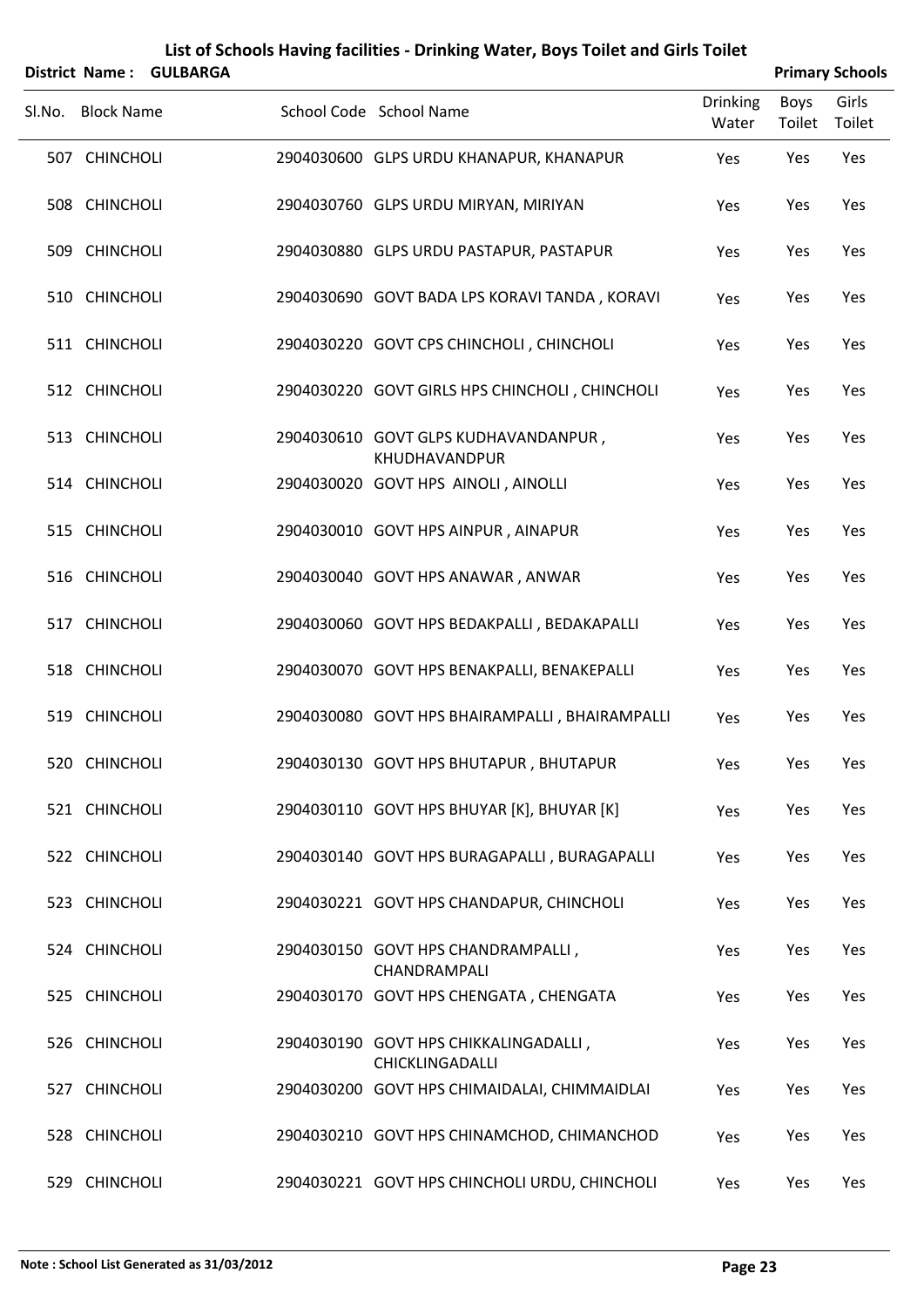|                   | District Name: GULBARGA |                                                                    |                          |                       | <b>Primary Schools</b> |
|-------------------|-------------------------|--------------------------------------------------------------------|--------------------------|-----------------------|------------------------|
| Sl.No. Block Name |                         | School Code School Name                                            | <b>Drinking</b><br>Water | <b>Boys</b><br>Toilet | Girls<br>Toilet        |
| 530 CHINCHOLI     |                         | 2904030290 GOVT HPS DHARAMASAGAR,<br>DHARMASAGAR                   | Yes                      | Yes                   | Yes                    |
| 531 CHINCHOLI     |                         | 2904030300 GOVT HPS DHUTTARGA, DUTTARGA                            | Yes                      | Yes                   | Yes                    |
| 532 CHINCHOLI     |                         | 2904031350 GOVT HPS DOTIKOLA, DOTIKOLA                             | Yes                      | Yes                   | Yes                    |
| 533 CHINCHOLI     |                         | 2904030310 GOVT HPS GADIKESHWAR, GADIKESHWAR                       | Yes                      | Yes                   | Yes                    |
| 534 CHINCHOLI     |                         | 2904030310 GOVT HPS GADIKESWARA URDU,<br><b>GADIKESHWAR</b>        | Yes                      | Yes                   | Yes                    |
| 535 CHINCHOLI     |                         | 2904030320 GOVT HPS GADILINGADALLI,<br><b>GADILINGADALLI</b>       | Yes                      | Yes                   | Yes                    |
| 536 CHINCHOLI     |                         | 2904030320 GOVT HPS GADILINGADALLI TANDA,<br><b>GADILINGADALLI</b> | Yes                      | Yes                   | Yes                    |
| 537 CHINCHOLI     |                         | 2904030330 GOVT HPS GANAPUR, GANAPUR                               | Yes                      | Yes                   | Yes                    |
| 538 CHINCHOLI     |                         | 2904031130 GOVT HPS GIRLS SULEPETH, SULEPETH                       | Yes                      | Yes                   | Yes                    |
| 539 CHINCHOLI     |                         | 2904030390 GOVT HPS GOUDANAHALLI, GOUDANHALLI                      | Yes                      | Yes                   | Yes                    |
| 540 CHINCHOLI     |                         | 2904030410 GOVT HPS HALACHERA, HALCHERA                            | Yes                      | Yes                   | Yes                    |
| 541 CHINCHOLI     |                         | 2904030430 GOVT HPS HASARGUNDAGI,<br>HASARAGUNDAGI                 | Yes                      | Yes                   | Yes                    |
| 542 CHINCHOLI     |                         | 2904030440 GOVT HPS HODEBEERNALLI,<br>HODEBEERANALLI               | Yes                      | Yes                   | Yes                    |
| 543 CHINCHOLI     |                         | 2904030460 GOVT HPS HUDADALLI, HUDADALLI                           | Yes                      | Yes                   | Yes                    |
| 544 CHINCHOLI     |                         | 2904030480 GOVT HPS HUVINABHAVI, HUVINABHAVI                       | Yes                      | Yes                   | Yes                    |
| 545 CHINCHOLI     |                         | 2904030550 GOVT HPS KALLUR ROAD, KALLUR ROAD                       | Yes                      | Yes                   | Yes                    |
| 546 CHINCHOLI     |                         | 2904030560 GOVT HPS KANAKAPUR, KANAKPUR                            | Yes                      | Yes                   | Yes                    |
| 547 CHINCHOLI     |                         | 2904030590 GOVT HPS KARCHAKHED, KARCHAKHED                         | Yes                      | Yes                   | Yes                    |
| 548 CHINCHOLI     |                         | 2904030580 GOVT HPS KEROLLI, KEROLI                                | Yes                      | Yes                   | Yes                    |
| 549 CHINCHOLI     |                         | 2904030600 GOVT HPS KHANAPUR, KHANAPUR                             | Yes                      | Yes                   | Yes                    |
| 550 CHINCHOLI     |                         | 2904030680 GOVT HPS KOARADAMPALLI,<br>KORADAMPALLI                 | Yes                      | Yes                   | Yes                    |
| 551 CHINCHOLI     |                         | 2904030630 GOVT HPS KODLI, KODLLI                                  | Yes                      | Yes                   | Yes                    |
| 552 CHINCHOLI     |                         | 2904030630 GOVT HPS KODLI [URDU], KODLLI                           | Yes                      | Yes                   | Yes                    |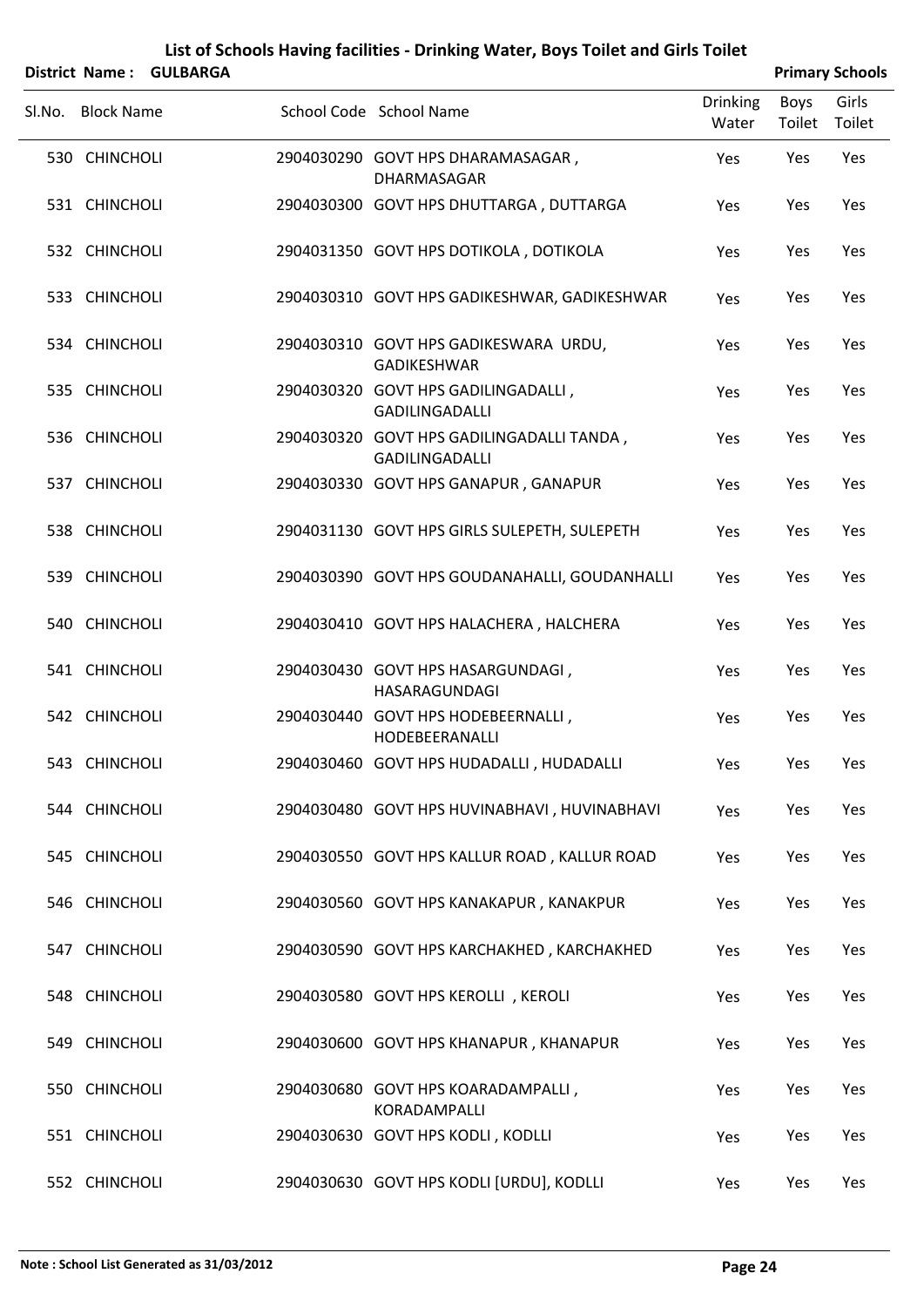| <b>District Name:</b> | <b>GULBARGA</b> |                                                             |                          |                | <b>Primary Schools</b> |
|-----------------------|-----------------|-------------------------------------------------------------|--------------------------|----------------|------------------------|
| Sl.No. Block Name     |                 | School Code School Name                                     | <b>Drinking</b><br>Water | Boys<br>Toilet | Girls<br>Toilet        |
| 553 CHINCHOLI         |                 | 2904030640 GOVT HPS KOLLUR, KOLLUR                          | Yes                      | Yes            | Yes                    |
| 554 CHINCHOLI         |                 | 2904030660 GOVT HPS KONCHAWARAM URDU,<br><b>KONCHAWARAM</b> | Yes                      | Yes            | Yes                    |
| 555 CHINCHOLI         |                 | 2904030660 GOVT HPS KONCHAWARAM,<br>KONCHAWARAM             | Yes                      | Yes            | Yes                    |
| 556 CHINCHOLI         |                 | 2904030670 GOVT HPS KOOPNOOR, KOOPNOOR                      | Yes                      | Yes            | Yes                    |
| 557 CHINCHOLI         |                 | 2904030690 GOVT HPS KORAVI, KORAVI                          | Yes                      | Yes            | Yes                    |
| 558 CHINCHOLI         |                 | 2904030700 GOVT HPS KOTAGA, KOTAGA                          | Yes                      | Yes            | Yes                    |
| 559 CHINCHOLI         |                 | 2904030710 GOVT HPS KUDAHALLI, KUDDAHALLI                   | Yes                      | Yes            | Yes                    |
| 560 CHINCHOLI         |                 | 2904030720 GOVT HPS KUSARAMPALLI, KUSARAMPALLI              | Yes                      | Yes            | Yes                    |
| 561 CHINCHOLI         |                 | 2904030750 GOVT HPS MARAPALLI, MARPALLI                     | Yes                      | Yes            | Yes                    |
| 562 CHINCHOLI         |                 | 2904030760 GOVT HPS MIRIYAN [K], MIRIYAN                    | Yes                      | Yes            | Yes                    |
| 563 CHINCHOLI         |                 | 2904030780 GOVT HPS MOGHA, MOGHA                            | Yes                      | Yes            | Yes                    |
| 564 CHINCHOLI         |                 | 2904030780 GOVT HPS MOGHA URDU, MOGHA                       | Yes                      | Yes            | Yes                    |
| 565 CHINCHOLI         |                 | 2904030790 GOVT HPS MUKARAMBA, MUKARAMBA                    | Yes                      | Yes            | Yes                    |
| 566 CHINCHOLI         |                 | 2904030800 GOVT HPS NAGAIDALAI, NAGAIDALAI                  | Yes                      | Yes            | Yes                    |
| 567 CHINCHOLI         |                 | 2904030810 GOVT HPS NAGARAL, NAGARAL                        | Yes                      | Yes            | Yes                    |
| 568 CHINCHOLI         |                 | 2904030830 GOVT HPS NARANAL, NARANAL                        | Yes                      | Yes            | Yes                    |
| 569 CHINCHOLI         |                 | 2904030820 GOVT HPS NAVADAGI, NAVADAGI                      | Yes                      | Yes            | Yes                    |
| 570 CHINCHOLI         |                 | 2904030840 GOVT HPS NEEMAHOSALLI, NEEMAHOSALLI              | Yes                      | Yes            | Yes                    |
| 571 CHINCHOLI         |                 | 2904030850 GOVT HPS NIDAGUNDA, NIDAGUNDA                    | Yes                      | Yes            | Yes                    |
| 572 CHINCHOLI         |                 | 2904030850 GOVT HPS NIDAGUNDA URDU, NIDAGUNDA               | Yes                      | Yes            | Yes                    |
| 573 CHINCHOLI         |                 | 2904030860 GOVT HPS PANGARGA, PANGARGA                      | Yes                      | Yes            | Yes                    |
| 574 CHINCHOLI         |                 | 2904030880 GOVT HPS PASTAPUR, PASTAPUR                      | Yes                      | Yes            | Yes                    |
| 575 CHINCHOLI         |                 | 2904030070 GOVT HPS PATTU NAIK TANDA, BENAKEPALLI           | Yes                      | Yes            | Yes                    |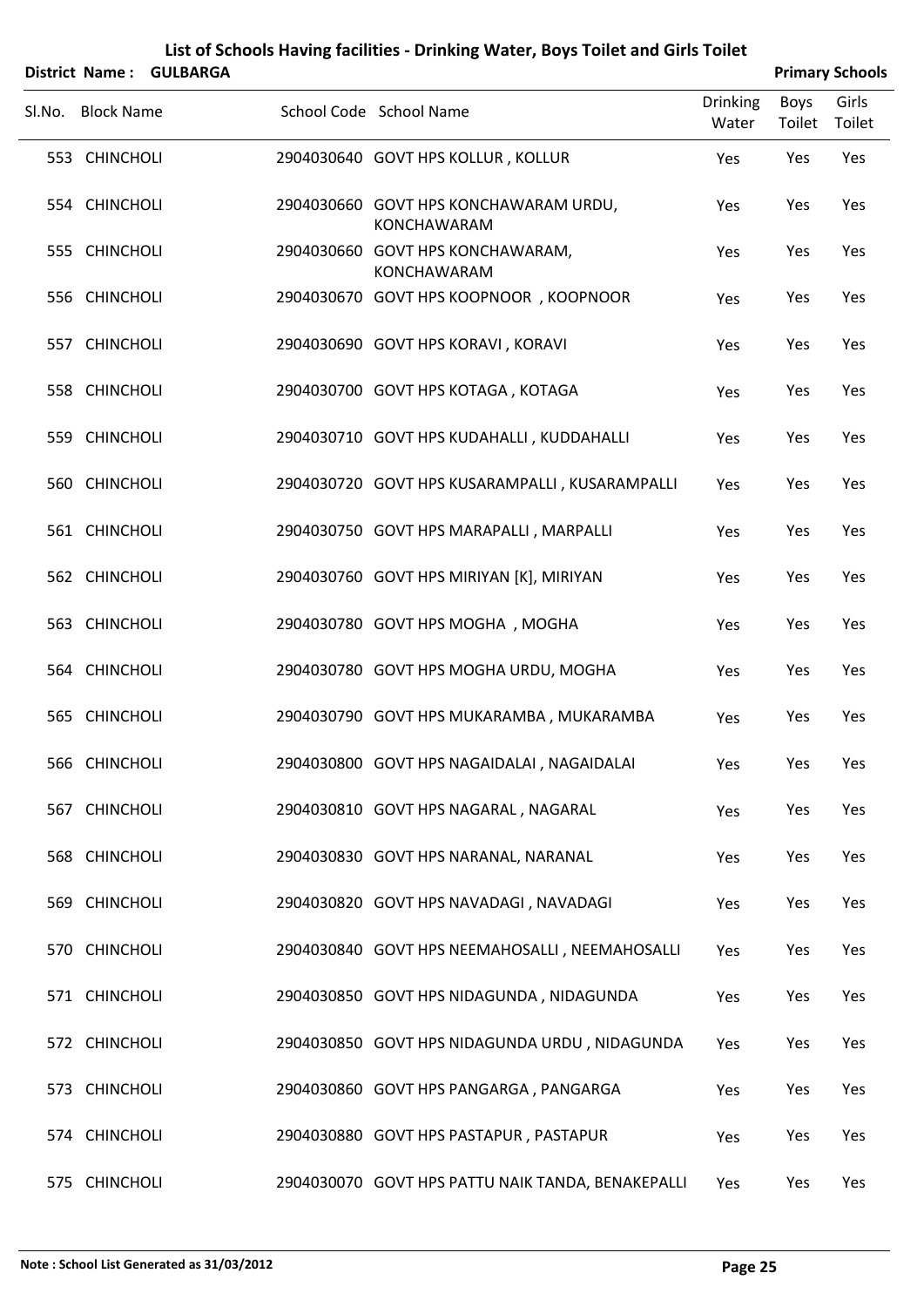|        | District Name:    | <b>GULBARGA</b> |                                                              |                          |                | <b>Primary Schools</b> |
|--------|-------------------|-----------------|--------------------------------------------------------------|--------------------------|----------------|------------------------|
| Sl.No. | <b>Block Name</b> |                 | School Code School Name                                      | <b>Drinking</b><br>Water | Boys<br>Toilet | Girls<br>Toilet        |
|        | 576 CHINCHOLI     |                 | 2904030930 GOVT HPS POLAKPALLI, POLAKPALLI                   | Yes                      | Yes            | Yes                    |
|        | 577 CHINCHOLI     |                 | 2904030950 GOVT HPS RAIKOD, RAIKOD                           | Yes                      | Yes            | Yes                    |
|        | 578 CHINCHOLI     |                 | 2904030210 GOVT HPS RAMACHANDRA NAIKTANDA,<br>CHIMANCHOD     | Yes                      | Yes            | Yes                    |
|        | 579 CHINCHOLI     |                 | 2904030970 GOVT HPS RANAPUR TANDA, RANAPUR                   | Yes                      | Yes            | Yes                    |
|        | 580 CHINCHOLI     |                 | 2904030980 GOVT HPS RATKAL, RATKAL                           | Yes                      | Yes            | Yes                    |
|        | 581 CHINCHOLI     |                 | 2904030990 GOVT HPS RUDANOOR, RUDANOOR                       | Yes                      | Yes            | Yes                    |
|        | 582 CHINCHOLI     |                 | 2904031000 GOVT HPS RUMMANGUDDA,<br>RUMMANGUDDA              | Yes                      | Yes            | Yes                    |
|        | 583 CHINCHOLI     |                 | 2904031000 GOVT HPS RUMMANGUDDA TANDA,<br><b>RUMMANGUDDA</b> | Yes                      | Yes            | Yes                    |
|        | 584 CHINCHOLI     |                 | 2904031010 GOVT HPS RUSTAMPUR, RUSTAMPUR                     | Yes                      | Yes            | Yes                    |
|        | 585 CHINCHOLI     |                 | 2904031030 GOVT HPS SALAGAR BASANTPUR,<br>SALAGARBASANTPUR   | Yes                      | Yes            | Yes                    |
|        | 586 CHINCHOLI     |                 | 2904031030 GOVT HPS SALAGAR COLONY,<br>SALAGARBASANTPUR      | Yes                      | Yes            | Yes                    |
|        | 587 CHINCHOLI     |                 | 2904031040 GOVT HPS SALEBEERANALLI,<br>SALEBEERNAHALLI       | Yes                      | Yes            | Yes                    |
|        | 588 CHINCHOLI     |                 | 2904031050 GOVT HPS SASARGAON, SASARGAON                     | Yes                      | Yes            | Yes                    |
|        | 589 CHINCHOLI     |                 | 2904031070 GOVT HPS SHADIPUR, SHADIPUR                       | Yes                      | Yes            | Yes                    |
|        | 590 CHINCHOLI     |                 | 2904031110 GOVT HPS SHIROLLI, SIROLLI                        | Yes                      | Yes            | Yes                    |
|        | 591 CHINCHOLI     |                 | 2904031120 GOVT HPS SOMALINGADALLI,<br>SOMALINGADALLI        | Yes                      | Yes            | Yes                    |
|        | 592 CHINCHOLI     |                 | 2904031130 GOVT HPS SULEPETH, SULEPETH                       | Yes                      | Yes            | Yes                    |
|        | 593 CHINCHOLI     |                 | 2904031140 GOVT HPS SUNTAN, SUNTAN                           | Yes                      | Yes            | Yes                    |
|        | 594 CHINCHOLI     |                 | 2904031160 GOVT HPS TAJALAPUR, TAJALAPUR                     | Yes                      | Yes            | Yes                    |
|        | 595 CHINCHOLI     |                 | 2904031190 GOVT HPS TUMAKUNTA, TUMAKUNTA                     | Yes                      | Yes            | Yes                    |
|        | 596 CHINCHOLI     |                 | 2904030020 GOVT HPS URDU AINOLI, AINOLLI                     | Yes                      | Yes            | Yes                    |
|        | 597 CHINCHOLI     |                 | 2904030220 GOVT HPS URDU CHANDAPUR, CHINCHOLI                | Yes                      | Yes            | Yes                    |
|        | 598 CHINCHOLI     |                 | 2904030210 GOVT HPS URDU CHIMMANCHOD,<br>CHIMANCHOD          | Yes                      | Yes            | Yes                    |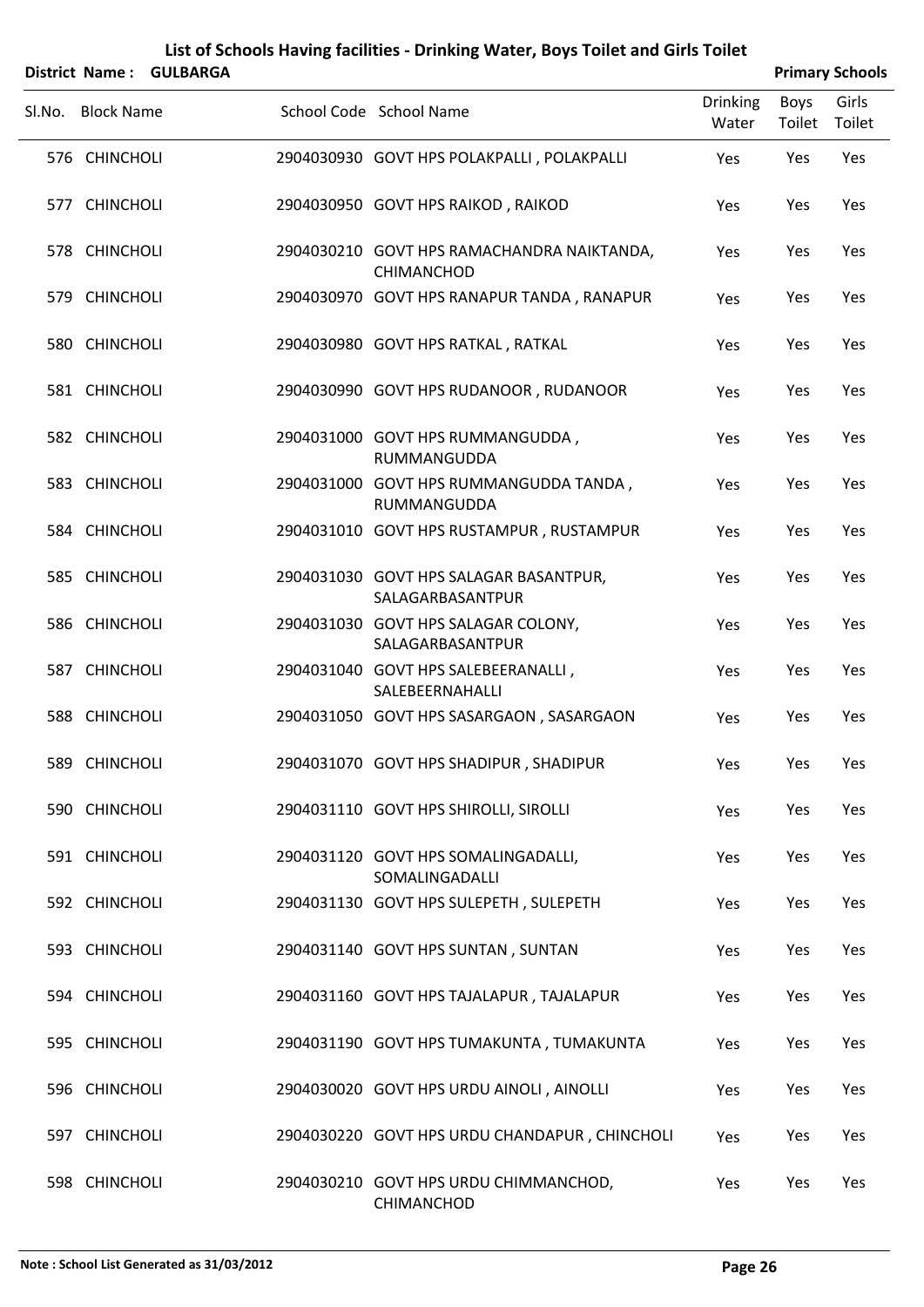|        | <b>District Name:</b> | <b>GULBARGA</b> | List of Schools Having facilities - Drinking Water, Boys Toilet and Girls Toilet |                 |             | <b>Primary Schools</b> |  |
|--------|-----------------------|-----------------|----------------------------------------------------------------------------------|-----------------|-------------|------------------------|--|
| SI.No. | <b>Block Name</b>     |                 | School Code School Name                                                          | <b>Drinking</b> | <b>Boys</b> | Girls                  |  |
|        |                       |                 |                                                                                  | Water           | Toilet      | Toilet                 |  |
|        | 599 CHINCHOLI         |                 | 2904030270 GOVT HPS URDU DASTAPUR, DASTAPUR                                      | Yes             | Yes         | Yes                    |  |
|        | 600 CHINCHOLI         |                 | 2904030440 GOVT HPS URDU HODEBEERNALLI,<br>HODEBEERANALLI                        | Yes             | Yes         | Yes                    |  |
|        | 601 CHINCHOLI         |                 | 2904030840 GOVT HPS URDU N.HOSALLI, NEEMAHOSALLI                                 | Yes             | Yes         | Yes                    |  |
|        | 602 CHINCHOLI         |                 | 2904030930 GOVT HPS URDU POLAKPALLI, POLAKPALLI                                  | Yes             | Yes         | Yes                    |  |
|        | 603 CHINCHOLI         |                 | 2904030980 GOVT HPS URDU RATKAL, RATKAL                                          | Yes             | Yes         | Yes                    |  |
|        | 604 CHINCHOLI         |                 | 2904031200 GOVT HPS VANTICHINTA, VENKATAPUR [K]                                  | Yes             | Yes         | Yes                    |  |
|        | 605 CHINCHOLI         |                 | 2904031200 GOVT HPS VEKATAPUR [K], VENKATAPUR [K]                                | Yes             | Yes         | Yes                    |  |
|        | 606 CHINCHOLI         |                 | 2904031230 GOVT HPS YAKAPUR, YAKAPUR                                             | Yes             | Yes         | Yes                    |  |
|        | 607 CHINCHOLI         |                 | 2904031260 GOVT HPS YELAMAMADI 2, YELAMAMADI                                     | Yes             | Yes         | Yes                    |  |
|        | 608 CHINCHOLI         |                 | 2904031240 GOVT HPS YEMPALLI, YAMPALLI                                           | Yes             | Yes         | Yes                    |  |
|        | 609 CHINCHOLI         |                 | 2904030170 GOVT LPS ADAKIMOKA TANDA, CHENGATA                                    | Yes             | Yes         | Yes                    |  |
|        | 610 CHINCHOLI         |                 | 2904030030 GOVT LPS ALLAPUR, ALLAPUR                                             | Yes             | Yes         | Yes                    |  |
|        | 611 CHINCHOLI         |                 | 2904030650 GOVT LPS ANTAWARAM, KONCHAWARA                                        | Yes             | Yes         | Yes                    |  |
|        | 612 CHINCHOLI         |                 | 2904030050 GOVT LPS BANTNALLI, BANTNALLI                                         | Yes             | Yes         | Yes                    |  |
|        | 613 CHINCHOLI         |                 | 2904031270 GOVT LPS BENAKANHALLI, BENAKANHALLI                                   | Yes             | Yes         | Yes                    |  |
|        | 614 CHINCHOLI         |                 | 2904030090 GOVT LPS BHAKATAMAPALLI,<br>BHAKTAMPALLI                              | Yes             | Yes         | Yes                    |  |
|        | 615 CHINCHOLI         |                 | 2904030070 GOVT LPS BHAVANIGUDI TANDA,<br>BENAKEPALLI                            | Yes             | Yes         | Yes                    |  |
|        | 616 CHINCHOLI         |                 | 2904030100 GOVT LPS BHOGALINGADALLI,<br><b>BHOGADLINGADDLI</b>                   | Yes             | Yes         | Yes                    |  |
|        | 617 CHINCHOLI         |                 | 2904030120 GOVT LPS BHUYAR [B], BHUYAR [B]                                       | Yes             | Yes         | Yes                    |  |
|        | 618 CHINCHOLI         |                 | 2904031070 GOVT LPS BIKKU NAIK TANDA, SHADIPUR                                   | Yes             | Yes         | Yes                    |  |
|        | 619 CHINCHOLI         |                 | 2904030210 GOVT LPS BIKKUNAI TANDA, CHIMANCHOD                                   | Yes             | Yes         | Yes                    |  |
|        | 620 CHINCHOLI         |                 | 2904030660 GOVT LPS BONUSPUR, KONCHAWARAM                                        | Yes             | Yes         | Yes                    |  |
|        | 621 CHINCHOLI         |                 | 2904030180 GOVT LPS CHANNUR, CHENNUR                                             | Yes             | Yes         | Yes                    |  |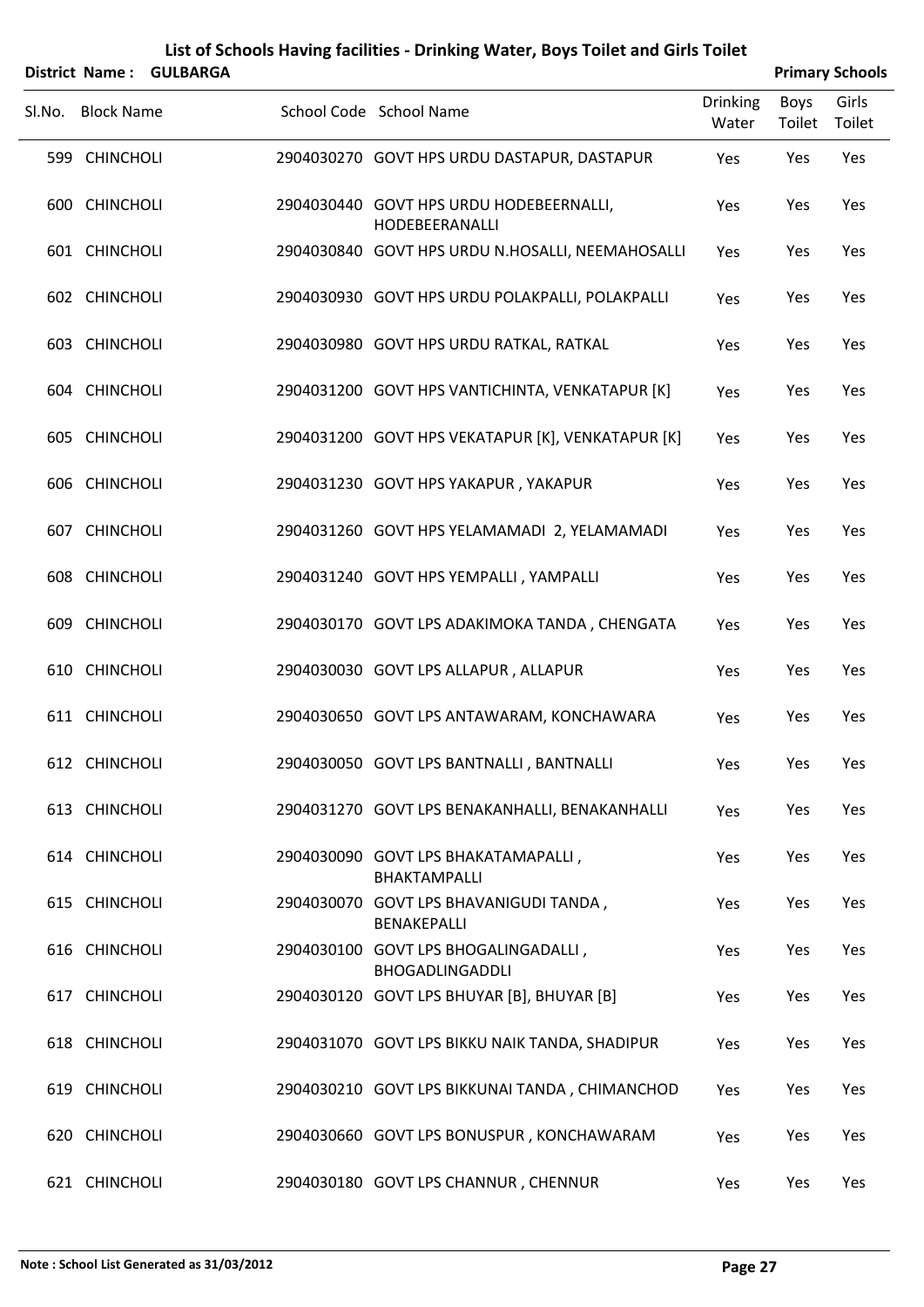|        | District Name:    | <b>GULBARGA</b> | List of Schools Having facilities - Drinking Water, Boys Toilet and Girls Toilet |                 |        | <b>Primary Schools</b> |
|--------|-------------------|-----------------|----------------------------------------------------------------------------------|-----------------|--------|------------------------|
|        |                   |                 |                                                                                  | <b>Drinking</b> | Boys   | Girls                  |
| Sl.No. | <b>Block Name</b> |                 | School Code School Name                                                          | Water           | Toilet | Toilet                 |
|        | 622 CHINCHOLI     |                 | 2904030180 GOVT LPS CHANNUR TANDA, CHENNUR                                       | Yes             | Yes    | Yes                    |
|        | 623 CHINCHOLI     |                 | 2904030660 GOVT LPS CHAPLA TANDA, KONCHAWARAM                                    | Yes             | Yes    | Yes                    |
|        | 624 CHINCHOLI     |                 | 2904030650 GOVT LPS CHENDYATANDA, KONCHAWARA                                     | Yes             | Yes    | Yes                    |
|        | 625 CHINCHOLI     |                 | 2904030171 GOVT LPS CHENGATA, CHENGATA                                           | Yes             | Yes    | Yes                    |
|        | 626 CHINCHOLI     |                 | 2904030190 GOVT LPS CHIKKALINGADALLI THA,<br>CHICKLINGADALLI                     | Yes             | Yes    | Yes                    |
|        | 627 CHINCHOLI     |                 | 2904030230 GOVT LPS CHINDNOOR, CHINDANOOR                                        | Yes             | Yes    | Yes                    |
|        | 628 CHINCHOLI     |                 | 2904030240 GOVT LPS CHINTAKUNTA, CHINTAKUNDA                                     | Yes             | Yes    | Yes                    |
|        | 629 CHINCHOLI     |                 | 2904030250 GOVT LPS CHINTHAPALLI, CHINTANPALLI                                   | Yes             | Yes    | Yes                    |
|        | 630 CHINCHOLI     |                 | 2904030260 GOVT LPS CHITRASAL, CHITRASAL                                         | Yes             | Yes    | Yes                    |
|        | 631 CHINCHOLI     |                 | 2904030270 GOVT LPS DASTAPUR, DASTAPUR                                           | Yes             | Yes    | Yes                    |
|        | 632 CHINCHOLI     |                 | 2904030290 GOVT LPS DHANASINGNAIK TANDA,<br>DHARMASAGAR                          | Yes             | Yes    | Yes                    |
|        | 633 CHINCHOLI     |                 | 2904030780 GOVT LPS DHARI TANDA.THANDA, MOGHA                                    | Yes             | Yes    | Yes                    |
|        | 634 CHINCHOLI     |                 | 2904030070 GOVT LPS DHARITANDA (B), BENAKEPALLI                                  | Yes             | Yes    | Yes                    |
|        | 635 CHINCHOLI     |                 | 2904031330 GOVT LPS G.SETH THANDA, GONDAL SETH<br><b>THANDA</b>                  | Yes             | Yes    | Yes                    |
|        | 636 CHINCHOLI     |                 | 2904030350 GOVT LPS GANAGAPALLI, GANAGAPALLI                                     | Yes             | Yes    | Yes                    |
|        | 637 CHINCHOLI     |                 | 2904030340 GOVT LPS GANGIGERA, GANGIGERA                                         | Yes             | Yes    | Yes                    |
|        | 638 CHINCHOLI     |                 | 2904030220 GOVT LPS GANGUNAIK TANDA, CHINCHOLI                                   | Yes             | Yes    | Yes                    |
|        | 639 CHINCHOLI     |                 | 2904030380 GOVT LPS GONGI, GONAGI                                                | Yes             | Yes    | Yes                    |
|        | 640 CHINCHOLI     |                 | 2904031210 GOVT LPS GOPU NAIK TANDA, VENKATAPUR                                  | Yes             | Yes    | Yes                    |
|        | 641 CHINCHOLI     |                 | 2904031040 GOVT LPS GOUDAPPA.GOUDI THANDA,<br>SALEBEERNAHALLI                    | Yes             | Yes    | Yes                    |
|        | 642 CHINCHOLI     |                 | 2904030100 GOVT LPS GOVIND NAYAK THANDA,<br><b>BHOGADLINGADDLI</b>               | Yes             | Yes    | Yes                    |
|        | 643 CHINCHOLI     |                 | 2904030400 GOVT LPS GURUMPALLI, GURAMPALLI                                       | Yes             | Yes    | Yes                    |
|        | 644 CHINCHOLI     |                 | 2904030420 GOVT LPS HALKUD, HALKUD                                               | Yes             | Yes    | Yes                    |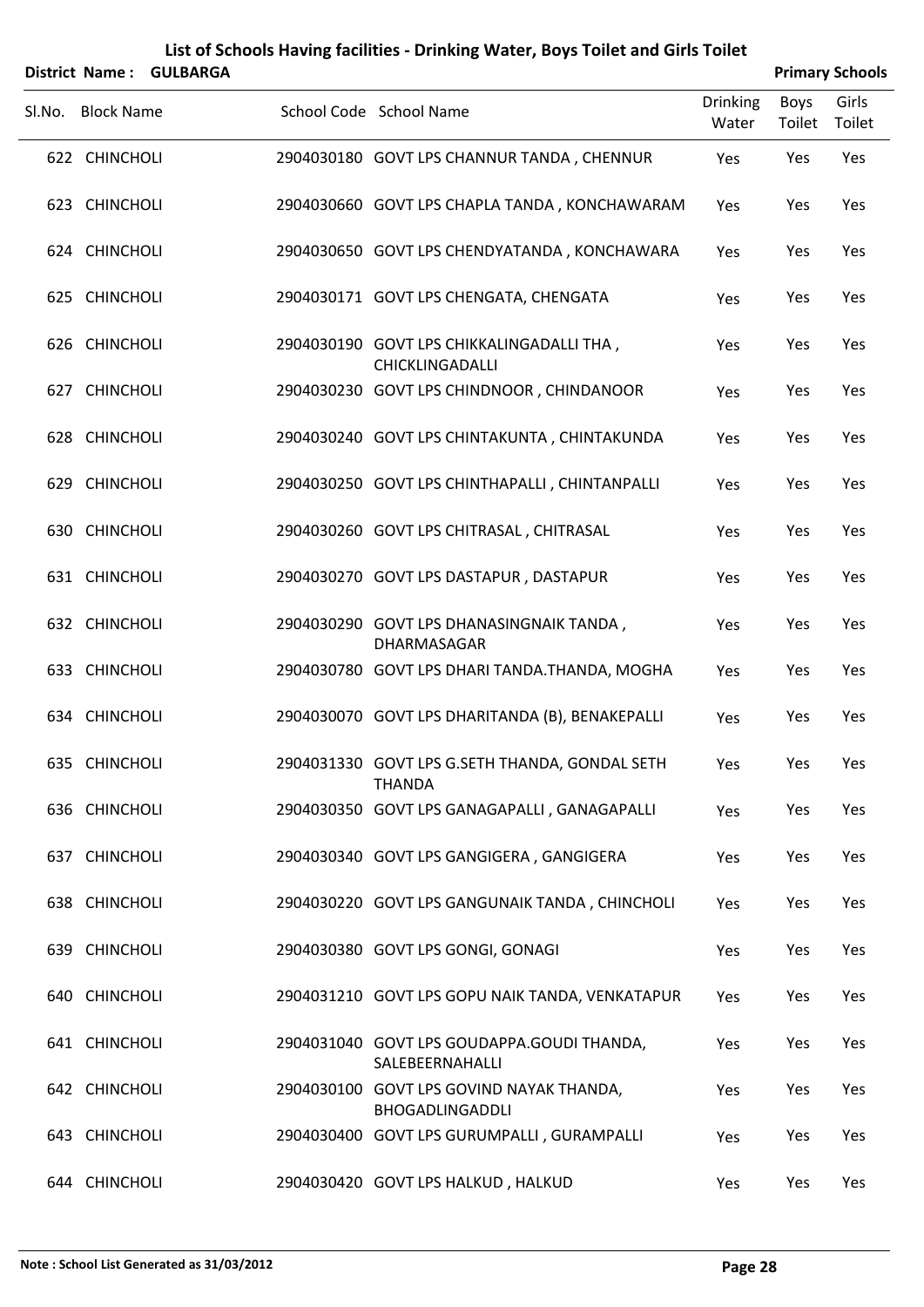|        | <b>District Name:</b> | <b>GULBARGA</b> | List of Schools Having facilities - Drinking Water, Boys Toilet and Girls Toilet |                 |        | <b>Primary Schools</b> |
|--------|-----------------------|-----------------|----------------------------------------------------------------------------------|-----------------|--------|------------------------|
|        |                       |                 | School Code School Name                                                          | <b>Drinking</b> | Boys   | Girls                  |
| SI.No. | <b>Block Name</b>     |                 |                                                                                  | Water           | Toilet | Toilet                 |
|        | 645 CHINCHOLI         |                 | 2904030110 GOVT LPS HEMALANAIK TANDA, BHUYAR [K]                                 | Yes             | Yes    | Yes                    |
|        | 646 CHINCHOLI         |                 | 2904030450 GOVT LPS HOSAHALLI, HOSALLI                                           | Yes             | Yes    | Yes                    |
|        | 647 CHINCHOLI         |                 | 2904030470 GOVT LPS HULASAGUD, HULASAGUD                                         | Yes             | Yes    | Yes                    |
|        | 648 CHINCHOLI         |                 | 2904031380 GOVT LPS HULI NAIK TANDA, HULI NAIK<br><b>TANDA</b>                   | Yes             | Yes    | Yes                    |
|        | 649 CHINCHOLI         |                 | 2904030490 GOVT LPS HUVINHALLI, HUVINHALLI                                       | Yes             | Yes    | Yes                    |
|        | 650 CHINCHOLI         |                 | 2904030500 GOVT LPS I.P.HOSALLI, I.P.HOSALLI                                     | Yes             | Yes    | Yes                    |
|        | 651 CHINCHOLI         |                 | 2904030210 GOVT LPS IDDALMOOK TANDA,<br>CHIMANCHOD                               | Yes             | Yes    | Yes                    |
|        | 652 CHINCHOLI         |                 | 2904030510 GOVT LPS IRAGAPALLI, IRAGAPALLI                                       | Yes             | Yes    | Yes                    |
|        | 653 CHINCHOLI         |                 | 2904030170 GOVT LPS JAMAJINAL THANDA, CHENGATA                                   | Yes             | Yes    | Yes                    |
|        | 654 CHINCHOLI         |                 | 2904031040 GOVT LPS JANGALIPEER TANDA,<br>SALEBEERNAHALLI                        | Yes             | Yes    | Yes                    |
|        | 655 CHINCHOLI         |                 | 2904030530 GOVT LPS JAWAHARNAGAR TANDA,<br><b>JLWARSHA</b>                       | Yes             | Yes    | Yes                    |
|        | 656 CHINCHOLI         |                 | 2904030520 GOVT LPS JETTUR, JETTUR                                               | Yes             | Yes    | Yes                    |
|        | 657 CHINCHOLI         |                 | 2904030530 GOVT LPS JLWARSHA TANDA, JLWARSHA                                     | Yes             | Yes    | Yes                    |
|        | 658 CHINCHOLI         |                 | 2904030530 GOVT LPS JLWARSHA, JLWARSHA                                           | Yes             | Yes    | Yes                    |
|        | 659 CHINCHOLI         |                 | 2904030540 GOVT LPS KALBHAVI, KALBHAVI                                           | Yes             | Yes    | Yes                    |
|        | 660 CHINCHOLI         |                 | 2904030570 GOVT LPS KANCHANAL, KANCHANAL                                         | Yes             | Yes    | Yes                    |
|        | 661 CHINCHOLI         |                 | 2904030020 GOVT LPS KASHIRAM TANDA, AINOLLI                                      | Yes             | Yes    | Yes                    |
|        | 662 CHINCHOLI         |                 | 2904030600 GOVT LPS KHANAPUR TANDA, KHANAPUR                                     | Yes             | Yes    | Yes                    |
|        | 663 CHINCHOLI         |                 | 2904030760 GOVT LPS KISTAPUR, MIRIYAN                                            | Yes             | Yes    | Yes                    |
|        | 664 CHINCHOLI         |                 | 2904030630 GOVT LPS KODLI TANDA, KODLLI                                          | Yes             | Yes    | Yes                    |
|        | 665 CHINCHOLI         |                 | 2904030160 GOVT LPS KUNI THANDA, CHANDANKERA                                     | Yes             | Yes    | Yes                    |
|        | 666 CHINCHOLI         |                 | 2904030730 GOVT LPS LAXIMASAGAR, LAXIMISAGAR                                     | Yes             | Yes    | Yes                    |
| 667    | <b>CHINCHOLI</b>      |                 | 2904030740 GOVT LPS LINGANAGAR, LINGANAGAR                                       | Yes             | Yes    | Yes                    |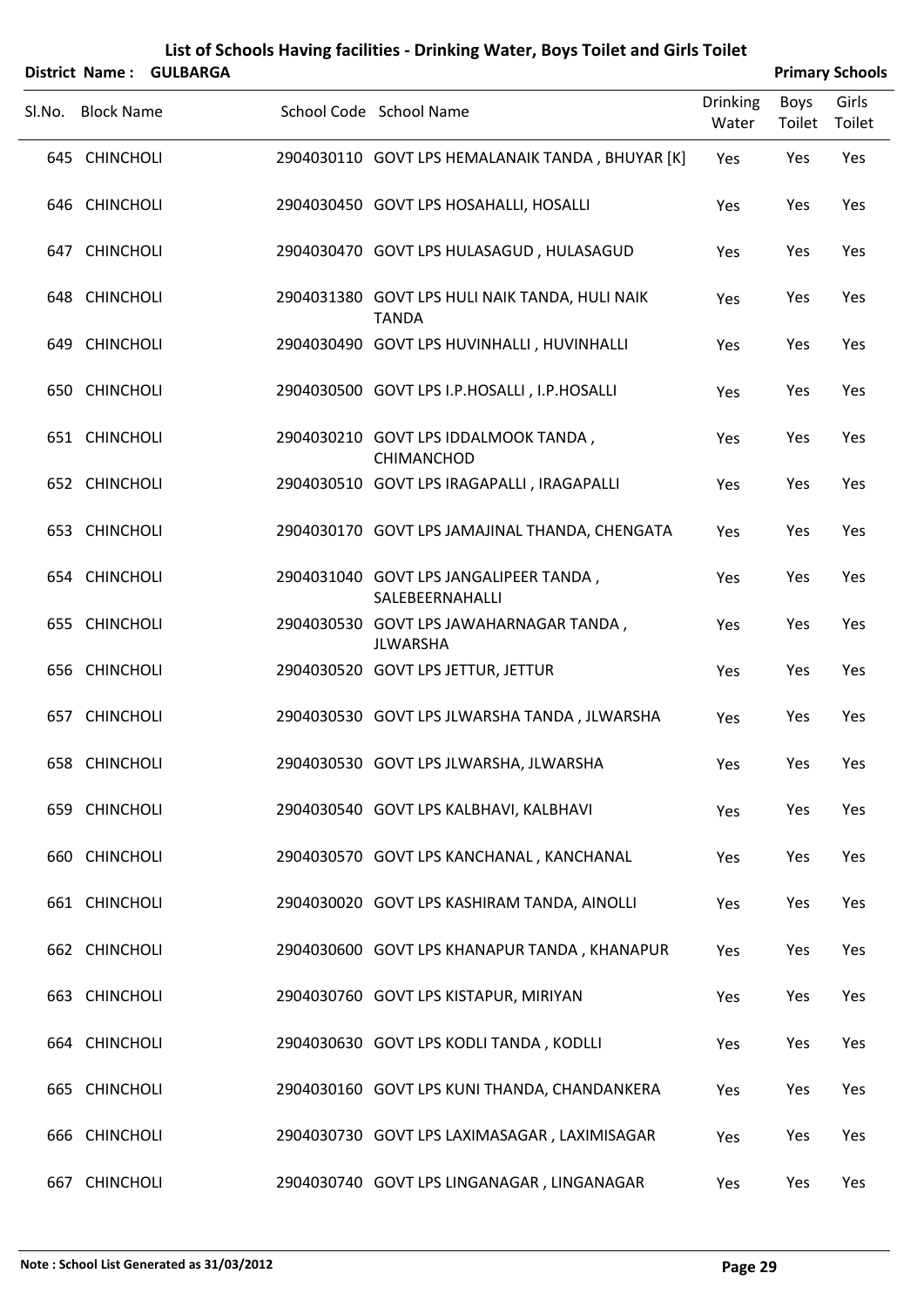|        |                   | District Name: GULBARGA |                                                               |                          |                | <b>Primary Schools</b> |
|--------|-------------------|-------------------------|---------------------------------------------------------------|--------------------------|----------------|------------------------|
| Sl.No. | <b>Block Name</b> |                         | School Code School Name                                       | <b>Drinking</b><br>Water | Boys<br>Toilet | Girls<br>Toilet        |
|        | 668 CHINCHOLI     |                         | 2904030170 GOVT LPS MALLIKOLLA TANDA, CHENGATA                | Yes                      | Yes            | Yes                    |
|        | 669 CHINCHOLI     |                         | 2904030770 GOVT LPS MOGADAMPUR, MOGADAMPUR                    | Yes                      | Yes            | Yes                    |
|        | 670 CHINCHOLI     |                         | 2904030770 GOVT LPS MOTIMOKA TANDA,<br>MOGADAMPUR             | Yes                      | Yes            | Yes                    |
|        | 671 CHINCHOLI     |                         | 2904030800 GOVT LPS NAGAIDALAI TANDA, NAGAIDALAI              | Yes                      | Yes            | Yes                    |
|        | 672 CHINCHOLI     |                         | 2904030110 GOVT LPS NEMU NAIK TANDA, BHUYAR [K]               | Yes                      | Yes            | Yes                    |
|        | 673 CHINCHOLI     |                         | 2904030870 GOVT LPS PARDAR MOTAKPALLI,<br>PARADAMOTAKPALLI    | Yes                      | Yes            | Yes                    |
|        | 674 CHINCHOLI     |                         | 2904030880 GOVT LPS PASTAPURA TANDA, PASTAPUR                 | Yes                      | Yes            | Yes                    |
|        | 675 CHINCHOLI     |                         | 2904030900 GOVT LPS PATTEPUR, PATTEPUR                        | Yes                      | Yes            | Yes                    |
|        | 676 CHINCHOLI     |                         | 2904030890 GOVT LPS PATTPALLI, PATTAPALLI                     | Yes                      | Yes            | Yes                    |
|        | 677 CHINCHOLI     |                         | 2904031250 GOVT LPS PEDDA TANDA, YALAKPALLI                   | Yes                      | Yes            | Yes                    |
|        | 678 CHINCHOLI     |                         | 2904030910 GOVT LPS PENCHANPALLI, PENCHANPALLI                | Yes                      | Yes            | Yes                    |
|        | 679 CHINCHOLI     |                         | 2904030920 GOVT LPS POCHAWARAM, POCHAWARAM                    | Yes                      | Yes            | Yes                    |
|        | 680 CHINCHOLI     |                         | 2904030930 GOVT LPS POLAKPALLI TANDA, POLAKPALLI              | Yes                      | Yes            | Yes                    |
|        | 681 CHINCHOLI     |                         | 2904030940 GOVT LPS POTANAGAL, POTANGAL                       | Yes                      | Yes            | Yes                    |
|        | 682 CHINCHOLI     |                         | 2904030960 GOVT LPS RAMATEERTH, RAMATEERTH                    | Yes                      | Yes            | Yes                    |
|        | 683 CHINCHOLI     |                         | 2904030970 GOVT LPS RANAPUR, RANAPUR                          | Yes                      | Yes            | Yes                    |
|        | 684 CHINCHOLI     |                         | 2904030211 GOVT LPS ROHILATANDA, CHIMANCHOD                   | Yes                      | Yes            | Yes                    |
|        | 685 CHINCHOLI     |                         | 2904030720 GOVT LPS SAKARUNAIK TANDA,<br>KUSARAMPALLI         | Yes                      | Yes            | Yes                    |
|        | 686 CHINCHOLI     |                         | 2904031060 GOVT LPS SERI, SERI                                | Yes                      | Yes            | Yes                    |
|        | 687 CHINCHOLI     |                         | 2904031100 GOVT LPS SERIBENAKANHALLI TAND,<br>SHIVAREDDYPALLI | Yes                      | Yes            | Yes                    |
|        | 688 CHINCHOLI     |                         | 2904031080 GOVT LPS SHIKAR MOTAKPALLI,<br>SHEKHARMOTAKPALLI   | Yes                      | Yes            | Yes                    |
|        | 689 CHINCHOLI     |                         | 2904031090 GOVT LPS SHIVARAMPUR, SHIVARAMPUR                  | Yes                      | Yes            | Yes                    |
|        | 690 CHINCHOLI     |                         | 2904031100 GOVT LPS SHIVAREDDY PALLI,<br>SHIVAREDDYPALLI      | Yes                      | Yes            | Yes                    |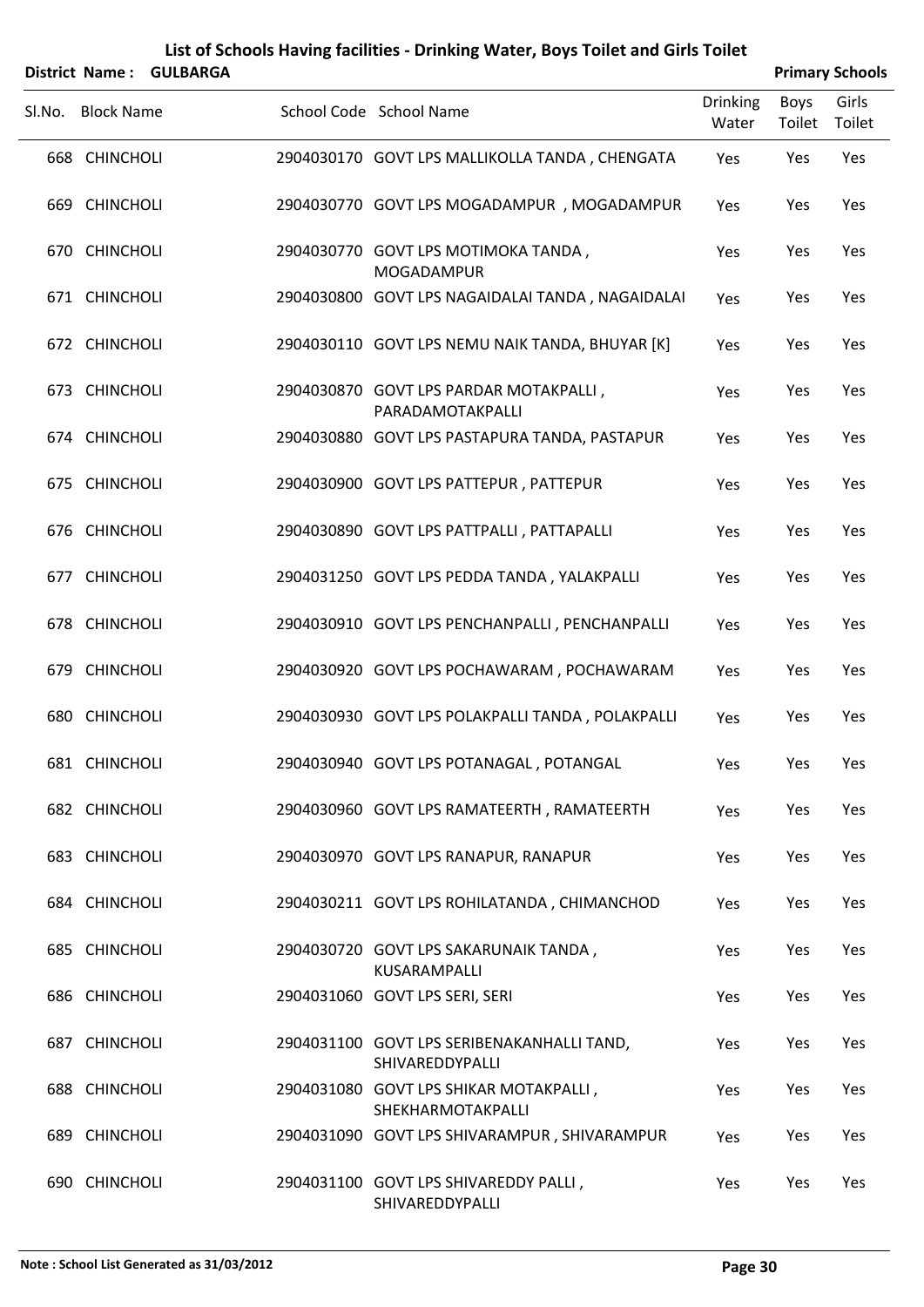|        | <b>District Name:</b> | <b>GULBARGA</b> |                                                                 |                          |                | <b>Primary Schools</b> |
|--------|-----------------------|-----------------|-----------------------------------------------------------------|--------------------------|----------------|------------------------|
| Sl.No. | <b>Block Name</b>     |                 | School Code School Name                                         | <b>Drinking</b><br>Water | Boys<br>Toilet | Girls<br>Toilet        |
|        | 691 CHINCHOLI         |                 | 2904030320 GOVT LPS SHIVRAM THANDA,<br>GADILINGADALLI           | Yes                      | Yes            | Yes                    |
|        | 692 CHINCHOLI         |                 | 2904031110 GOVT LPS SIROLLI TANDA, SIROLLI                      | Yes                      | Yes            | Yes                    |
|        | 693 CHINCHOLI         |                 | 2904030160 GOVT LPS SRISANBUGADI TANDA,<br>CHANDANKERA          | Yes                      | Yes            | Yes                    |
|        | 694 CHINCHOLI         |                 | 2904031150 GOVT LPS TADPALLI, TADPALLI                          | Yes                      | Yes            | Yes                    |
|        | 695 CHINCHOLI         |                 | 2904031170 GOVT LPS TEGALTIPPA, TEGALTIPPI                      | Yes                      | Yes            | Yes                    |
|        | 696 CHINCHOLI         |                 | 2904030170 GOVT LPS THAVARUNAIK TANDA, CHENGATA                 | Yes                      | Yes            | Yes                    |
|        | 697 CHINCHOLI         |                 | 2904031180 GOVT LPS TRIMALAPUR, TIRUMALAPUR                     | Yes                      | Yes            | Yes                    |
|        | 698 CHINCHOLI         |                 | 2904031200 GOVT LPS VANTI GUDASITANDA,<br><b>VENKATAPUR [K]</b> | Yes                      | Yes            | Yes                    |
|        | 699 CHINCHOLI         |                 | 2904031210 GOVT LPS VENKATAPUR [N], VENKATAPUR                  | Yes                      | Yes            | Yes                    |
|        | 700 CHINCHOLI         |                 | 2904031220 GOVT LPS WAZIRGAON, WAZIRGON                         | Yes                      | Yes            | Yes                    |
|        | 701 CHINCHOLI         |                 | 2904031250 GOVT LPS YALAKPALLI, YALAKPALLI                      | Yes                      | Yes            | Yes                    |
|        | 702 CHINCHOLI         |                 | 2904031260 GOVT LPS YELAMAMADI TANDA,<br>YELAMAMADI             | Yes                      | Yes            | Yes                    |
| 703    | <b>CHINCHOLI</b>      |                 | 2904031260 GOVT LPS YELMAMADI 1, YELAMAMADI                     | Yes                      | Yes            | Yes                    |
|        | 704 CHINCHOLI         |                 | 2904031290 GOVT LPS YETHEBARPURA, YETHEBARPURA                  | Yes                      | Yes            | Yes                    |
|        | 705 CHINCHOLI         |                 | 2904030161 GOVT MPS CHANDANKER, CHANDANKERA                     | Yes                      | Yes            | Yes                    |
|        | 706 CHINCHOLI         |                 | 2904030280 GOVT MPS DEGALMADI, DEGALMADI                        | Yes                      | Yes            | Yes                    |
|        | 707 CHINCHOLI         |                 | 2904030800 GOVT. HPS URDU NAGIDLAI, NAGAIDALAI                  | Yes                      | Yes            | Yes                    |
|        | 708 CHINCHOLI         |                 | 2904030222 KGBV CHANDAPUR, CHINCHOLI                            | Yes                      | Yes            | Yes                    |
|        | 709 CHINCHOLI         |                 | 2904030211 LPS ASHRAY COLONY CHIMMANCHOD,<br>CHIMANCHOD         | Yes                      | Yes            | Yes                    |
|        | 710 CHINCHOLI         |                 | 2904030222 LPS ASHRAYA COLONY CHANDAPUR,<br><b>CHINCHOLI</b>    | Yes                      | Yes            | Yes                    |
|        | 711 CHINCHOLI         |                 | 2904030222 LPS ASHRAYA COLONY CHINCHOLI,<br><b>CHINCHOLI</b>    | Yes                      | Yes            | Yes                    |
|        | 712 CHINCHOLI         |                 | 2904030010 LPS BHETEKAR TANDA, AINAPUR                          | Yes                      | Yes            | Yes                    |
|        | 713 CHINCHOLI         |                 | 2904030320 LPS DUTTARGAON TANDA, GADILINGADALLI                 | Yes                      | Yes            | Yes                    |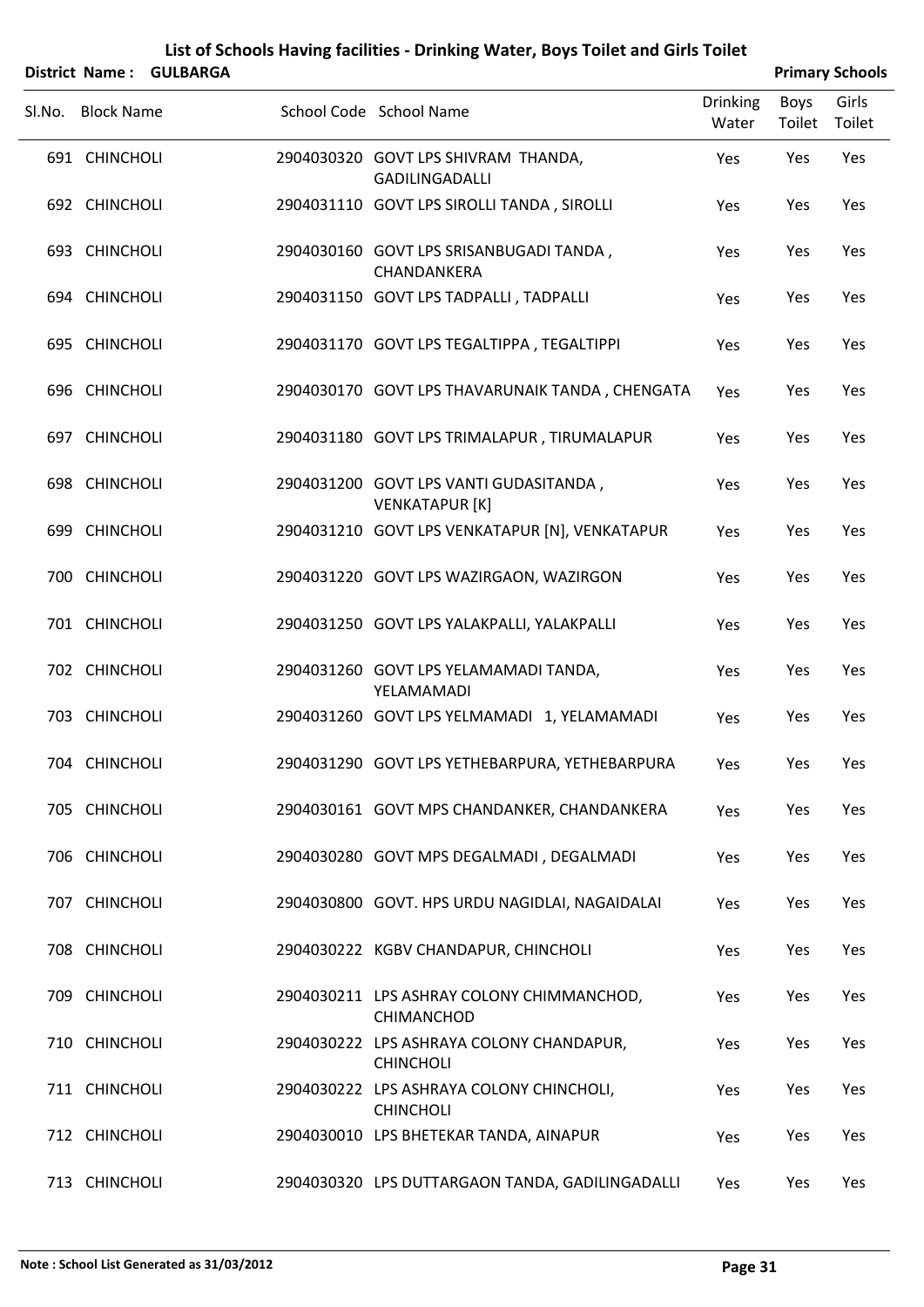|        |                       |                 |            | List of Schools Having facilities - Drinking Water, Boys Toilet and Girls Toilet |                          |                |                        |
|--------|-----------------------|-----------------|------------|----------------------------------------------------------------------------------|--------------------------|----------------|------------------------|
|        | <b>District Name:</b> | <b>GULBARGA</b> |            |                                                                                  |                          |                | <b>Primary Schools</b> |
| SI.No. | <b>Block Name</b>     |                 |            | School Code School Name                                                          | <b>Drinking</b><br>Water | Boys<br>Toilet | Girls<br>Toilet        |
|        | 714 CHINCHOLI         |                 |            | 2904030320 LPS GADILINGADALLI NO 2, GADILINGADALLI                               | Yes                      | Yes            | Yes                    |
|        | 715 CHINCHOLI         |                 |            | 2904030370 LPS GARAMPALLI Urdu, GARAMPALLI                                       | Yes                      | Yes            | Yes                    |
|        | 716 CHINCHOLI         |                 |            | 2904030190 LPS JAYANAGAR TANDA, CHICKLINGADALLI                                  | Yes                      | Yes            | Yes                    |
|        | 717 CHINCHOLI         |                 |            | 2904030760 LPS KISTAPUR TANDA, MIRIYAN                                           | Yes                      | Yes            | Yes                    |
|        | 718 CHINCHOLI         |                 |            | 2904030670 LPS KUPNOOR NEW, KOOPNOOR                                             | Yes                      | Yes            | Yes                    |
|        | 719 CHINCHOLI         |                 |            | 2904030660 LPS MOGADAMPUR URDU, KONCHAWARAM                                      | Yes                      | Yes            | Yes                    |
|        | 720 CHINCHOLI         |                 |            | 2904030010 LPS PALTAY TANDA, AINAPUR                                             | Yes                      | Yes            | Yes                    |
|        | 721 CHINCHOLI         |                 |            | 2904030980 LPS SASARGAON TANDA, RATKAL                                           | Yes                      | Yes            | Yes                    |
|        | 722 CHINCHOLI         |                 |            | 2904031210 LPS SHREENAGAR TANDA, VENKATAPUR                                      | Yes                      | Yes            | Yes                    |
|        | 723 CHINCHOLI         |                 |            | 2904030010 LPS VDTYA TANDA, AINAPUR                                              | Yes                      | Yes            | Yes                    |
|        | 724 CHINCHOLI         |                 |            | 2904030630 NAMMUR S LPS KODLIGET, KODLLI                                         | Yes                      | Yes            | Yes                    |
|        | 725 CHITTAPUR         |                 | 2904041200 | GOVT LPS JAIRAM TANDA, YAGAPUR                                                   | Yes                      | Yes            | Yes                    |
|        | 726 CHITTAPUR         |                 |            | 2904041182 BASAVANKHANA LPS WADI, WADI                                           | Yes                      | Yes            | Yes                    |
|        | 727 CHITTAPUR         |                 |            | 2904040860 GHPS BALUNAIK THANDA, MUGALNAGAON                                     | Yes                      | Yes            | Yes                    |
|        | 728 CHITTAPUR         |                 |            | 2904040100 GHPS BHANKALGA, BANKALAGA                                             | Yes                      | Yes            | Yes                    |
|        | 729 CHITTAPUR         |                 |            | 2904040530 GHPS KADDARGI, KADDARGI                                               | Yes                      | Yes            | Yes                    |
|        | 730 CHITTAPUR         |                 |            | 2904040980 GHPS KAN REVAI, REVAGI                                                | Yes                      | Yes            | Yes                    |
|        | 731 CHITTAPUR         |                 |            | 2904040870 GHPS MUGATA, MUGATA                                                   | Yes                      | Yes            | Yes                    |
|        | 732 CHITTAPUR         |                 |            | 2904041220 GHPS URDU IVANI, IVANI                                                | Yes                      | Yes            | Yes                    |
|        | 733 CHITTAPUR         |                 |            | 2904040810 GHPS URDU MARTUR, MARTUR                                              | Yes                      | Yes            | Yes                    |
|        | 734 CHITTAPUR         |                 |            | 2904040580 GLPS MOLI TANDA KAMARWADI, KAMARADI                                   | Yes                      | Yes            | Yes                    |
|        | 735 CHITTAPUR         |                 |            | 2904041200 GLPS BAMLA NAIK TANDA YAGAPUR,<br>YAGAPUR                             | Yes                      | Yes            | Yes                    |
|        | 736 CHITTAPUR         |                 |            | 2904040140 GLPS BELGERA HEERAMANI TANDA,<br><b>BELAGERA</b>                      | Yes                      | Yes            | Yes                    |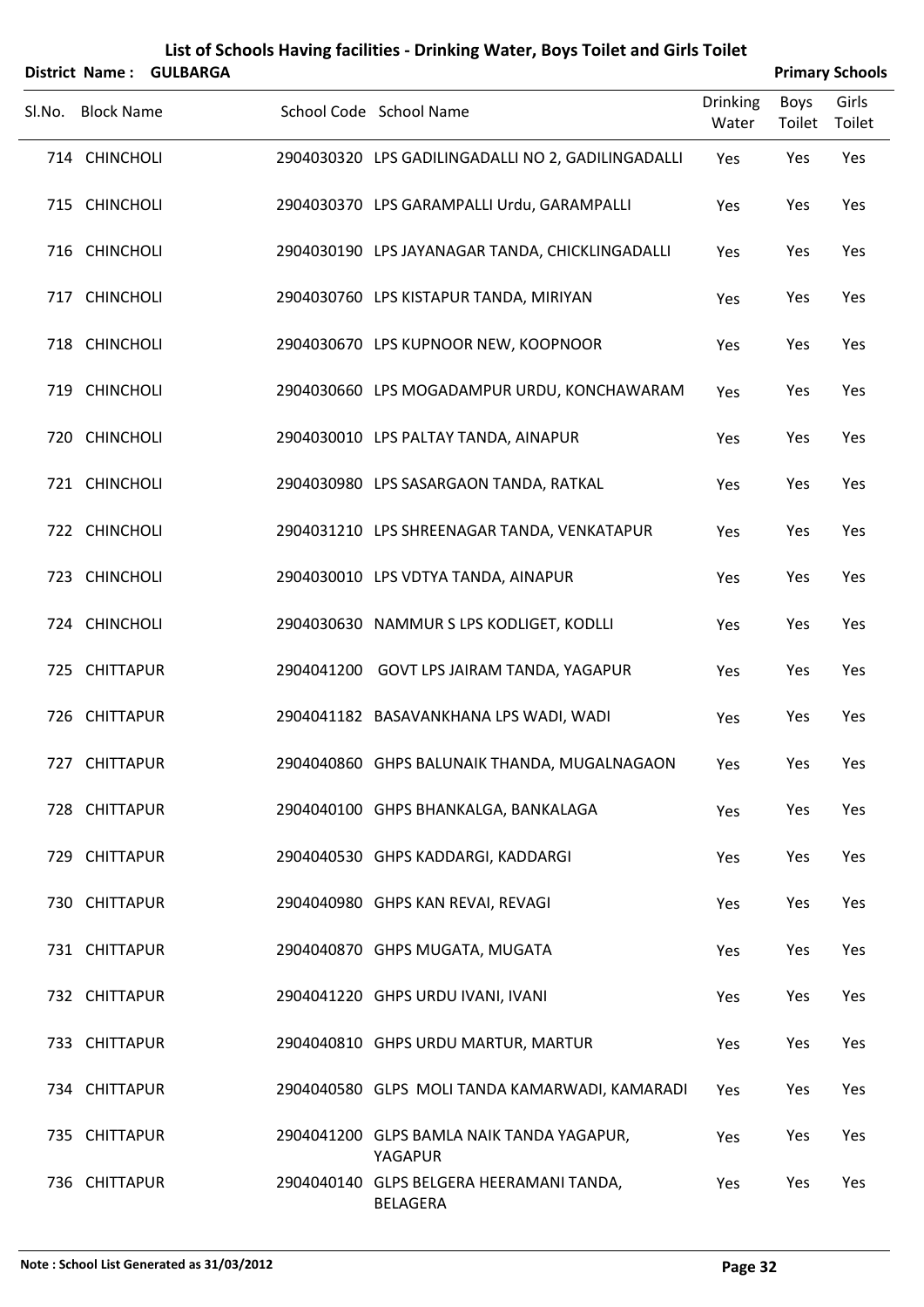|        |                       |                 | List of Schools Having facilities - Drinking Water, Boys Toilet and Girls Toilet |                          |                       |                        |
|--------|-----------------------|-----------------|----------------------------------------------------------------------------------|--------------------------|-----------------------|------------------------|
|        | <b>District Name:</b> | <b>GULBARGA</b> |                                                                                  |                          |                       | <b>Primary Schools</b> |
| SI.No. | <b>Block Name</b>     |                 | School Code School Name                                                          | <b>Drinking</b><br>Water | <b>Boys</b><br>Toilet | Girls<br>Toilet        |
|        | 737 CHITTAPUR         |                 | 2904040440 GLPS BHEEMNAGAR INGALGI, INGALAGI                                     | Yes                      | Yes                   | Yes                    |
|        | 738 CHITTAPUR         |                 | 2904040650 GLPS BUDDH NAGAR KODADUR, KODADUR                                     | Yes                      | Yes                   | Yes                    |
|        | 739 CHITTAPUR         |                 | 2904040243 GLPS DEVADASI COLONY CHIT, CHITTAPUR                                  | Yes                      | Yes                   | Yes                    |
|        | 740 CHITTAPUR         |                 | 2904040242 GLPS EK KAMAN CHITTAPUR, CHITTAPUR                                    | Yes                      | Yes                   | Yes                    |
|        | 741 CHITTAPUR         |                 | 2904040020 GLPS GADAGI ALAHALLI, ALAHALLI                                        | Yes                      | Yes                   | Yes                    |
|        | 742 CHITTAPUR         |                 | 2904040580 GLPS H.W. KARADAL, KAMARADI                                           | Yes                      | Yes                   | Yes                    |
|        | 743 CHITTAPUR         |                 | 2904040950 GLPS HELWANKERI RAMPURHALLI,<br>RAMAPURHALLI                          | Yes                      | Yes                   | Yes                    |
|        | 744 CHITTAPUR         |                 | 2904040550 GLPS HOSA BADAVANE KALGURTHI,<br><b>KALGURTI</b>                      | Yes                      | Yes                   | Yes                    |
|        | 745 CHITTAPUR         |                 | 2904040360 GLPS JAIRAM TANDA, HANIKERA                                           | Yes                      | Yes                   | Yes                    |
|        | 746 CHITTAPUR         |                 | 2904040030 GLPS KONAGERI (ALLUR B), ALLUR [B]                                    | Yes                      | Yes                   | Yes                    |
|        | 747 CHITTAPUR         |                 | 2904040070 GLPS MAVENSOOR, ARANKAL                                               | Yes                      | Yes                   | Yes                    |
|        | 748 CHITTAPUR         |                 | 2904040860 GLPS MOULALI TANDA MUGALNAGAON,<br>MUGALNAGAON                        | Yes                      | Yes                   | Yes                    |
|        | 749 CHITTAPUR         |                 | 2904040660 GLPS SIDHARTH NAGAR KOLLUR, KOLLUR                                    | Yes                      | Yes                   | Yes                    |
|        | 750 CHITTAPUR         |                 | 2904041530 GLPS TARKASPETH URDU, TARAKASPETH                                     | Yes                      | Yes                   | Yes                    |
|        | 751 CHITTAPUR         |                 | 2904040060 GLPS URDU AREJAM, ARAJAMBAGA                                          | Yes                      | Yes                   | Yes                    |
|        | 752 CHITTAPUR         |                 | 2904040310 GLPS URDU GOLA (K), GOLA [K]                                          | Yes                      | Yes                   | Yes                    |
|        | 753 CHITTAPUR         |                 | 2904040420 GLPS URDU HULGERA, HULAGERA                                           | Yes                      | Yes                   | Yes                    |
|        | 754 CHITTAPUR         |                 | 2904041140 GLPS URDU TONSALLI (S), TONASANAHALLI                                 | Yes                      | Yes                   | Yes                    |
|        | 755 CHITTAPUR         |                 | 2904040241 GMPS BOYS CHITTAPUR, CHITTAPUR                                        | Yes                      | Yes                   | Yes                    |
|        | 756 CHITTAPUR         |                 | 2904040240 GOVT GIRLS HPS CHITTAPUR, CHITTAPUR                                   | Yes                      | Yes                   | Yes                    |
|        | 757 CHITTAPUR         |                 | 2904040241 GOVT GIRLS LPS [URDU]CHITTAPUR,<br><b>CHITTAPUR</b>                   | Yes                      | Yes                   | Yes                    |
|        | 758 CHITTAPUR         |                 | 2904041040 GOVT GIRLS MPS SHAHABAD, SHAHABAD                                     | Yes                      | Yes                   | Yes                    |
|        | 759 CHITTAPUR         |                 | 2904041040 GOVT GIRLS MPS URDU SHAHABAD,<br>SHAHABAD                             | Yes                      | Yes                   | Yes                    |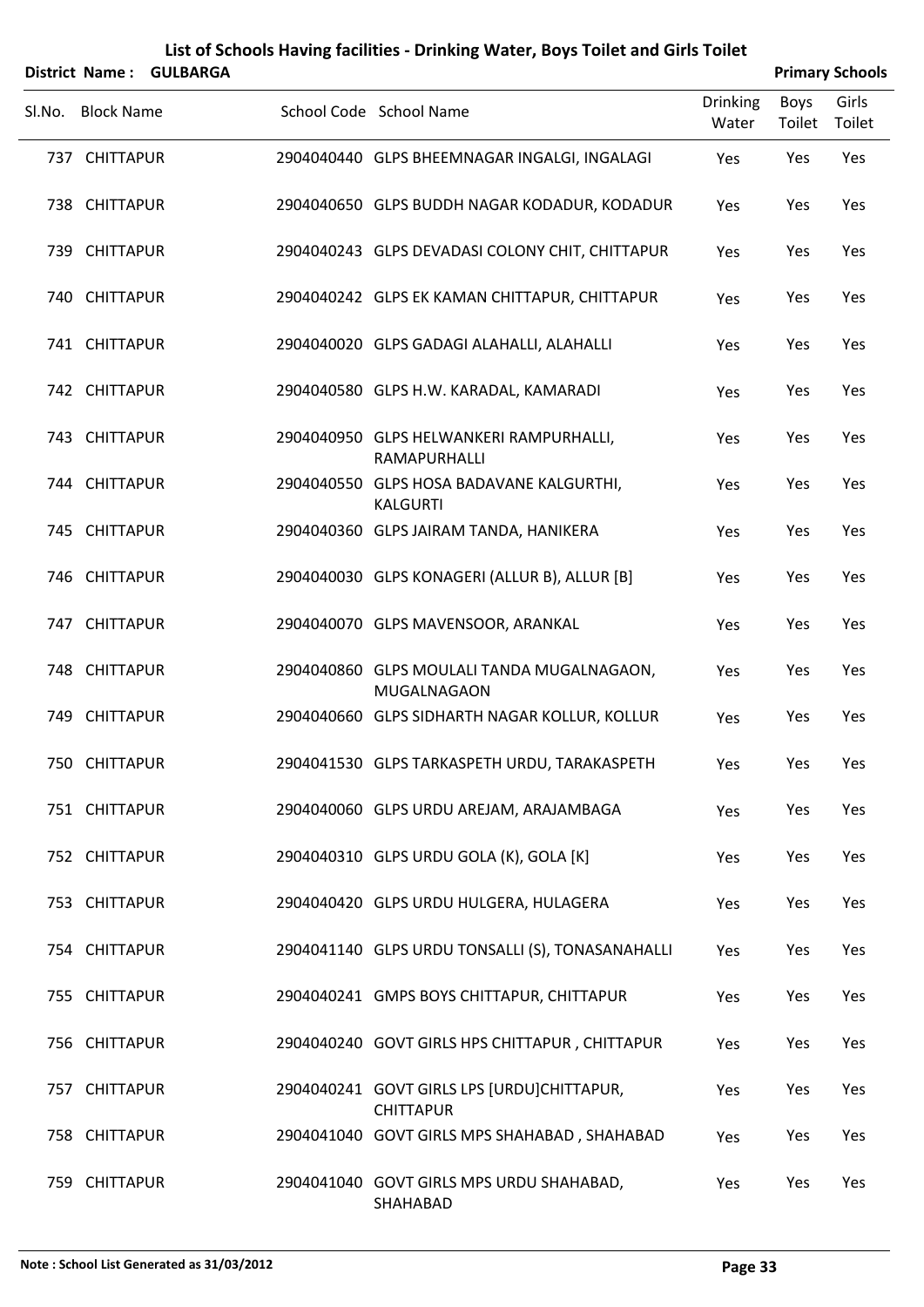|        |                   | District Name: GULBARGA |                                                                |                          |                | <b>Primary Schools</b> |
|--------|-------------------|-------------------------|----------------------------------------------------------------|--------------------------|----------------|------------------------|
| SI.No. | <b>Block Name</b> |                         | School Code School Name                                        | <b>Drinking</b><br>Water | Boys<br>Toilet | Girls<br>Toilet        |
|        | 760 CHITTAPUR     |                         | 2904040350 GOVT HPS HALAKATTA, HALAKATTA                       | Yes                      | Yes            | Yes                    |
|        | 761 CHITTAPUR     |                         | 2904041210 GOVT HPS YERAGALA, YARGAL                           | Yes                      | Yes            | Yes                    |
|        | 762 CHITTAPUR     |                         | 2904040240 GOVT HPS ADATBAZAR CHITTAPUR,<br><b>CHITTAPUR</b>   | Yes                      | Yes            | Yes                    |
|        | 763 CHITTAPUR     |                         | 2904040010 GOVT HPS ALADIHAL, ALADIHAL                         | Yes                      | Yes            | Yes                    |
|        | 764 CHITTAPUR     |                         | 2904040020 GOVT HPS ALAHALLI, ALAHALLI                         | Yes                      | Yes            | Yes                    |
|        | 765 CHITTAPUR     |                         | 2904040040 GOVT HPS ALLUR (K), ALLUR [K]                       | Yes                      | Yes            | Yes                    |
|        | 766 CHITTAPUR     |                         | 2904040030 GOVT HPS ALLUR [B], ALLUR [B]                       | Yes                      | Yes            | Yes                    |
|        | 767 CHITTAPUR     |                         | 2904040060 GOVT HPS ARAJAMBAGA, ARAJAMBAGA                     | Yes                      | Yes            | Yes                    |
|        | 768 CHITTAPUR     |                         | 2904040070 GOVT HPS ARANAKAL, ARANKAL                          | Yes                      | Yes            | Yes                    |
|        | 769 CHITTAPUR     |                         | 2904040240 GOVT HPS ASARAMOHALLA CHITTAPU,<br><b>CHITTAPUR</b> | Yes                      | Yes            | Yes                    |
|        | 770 CHITTAPUR     |                         | 2904040680 GOVT HPS ASHOKNAGAR KORWAR, KORWAR                  | Yes                      | Yes            | Yes                    |
|        | 771 CHITTAPUR     |                         | 2904040080 GOVT HPS BALWADGI, BALWADGI                         | Yes                      | Yes            | Yes                    |
|        | 772 CHITTAPUR     |                         | 2904040090 GOVT HPS BANABI, BANABI                             | Yes                      | Yes            | Yes                    |
|        | 773 CHITTAPUR     |                         | 2904040110 GOVT HPS BANKUR WADA, BANKUR                        | Yes                      | Yes            | Yes                    |
|        | 774 CHITTAPUR     |                         | 2904040150 GOVT HPS BANNUR [B], BENNUR [B]                     | Yes                      | Yes            | Yes                    |
|        | 775 CHITTAPUR     |                         | 2904040130 GOVT HPS BEDSUR, BEDASUR                            | Yes                      | Yes            | Yes                    |
|        | 776 CHITTAPUR     |                         | 2904040140 GOVT HPS BELAGERA, BELAGERA                         | Yes                      | Yes            | Yes                    |
|        | 777 CHITTAPUR     |                         | 2904040170 GOVT HPS BHAGODI, BHAGODI                           | Yes                      | Yes            | Yes                    |
|        | 778 CHITTAPUR     |                         | 2904040190 GOVT HPS BHELAGUMPA, BHELEGUMPA                     | Yes                      | Yes            | Yes                    |
|        | 779 CHITTAPUR     |                         | 2904040200 GOVT HPS BHIMANALLI, BHIMANALLI                     | Yes                      | Yes            | Yes                    |
|        | 780 CHITTAPUR     |                         | 2904040210 GOVT HPS BOMMANAHALLI, BOMANALLI                    | Yes                      | Yes            | Yes                    |
|        | 781 CHITTAPUR     |                         | 2904040220 GOVT HPS CHAMANUR, CHAMANUR                         | Yes                      | Yes            | Yes                    |
|        | 782 CHITTAPUR     |                         | 2904040230 GOVT HPS CHINCHOLI [H], CHINCHOLI [H]               | Yes                      | Yes            | Yes                    |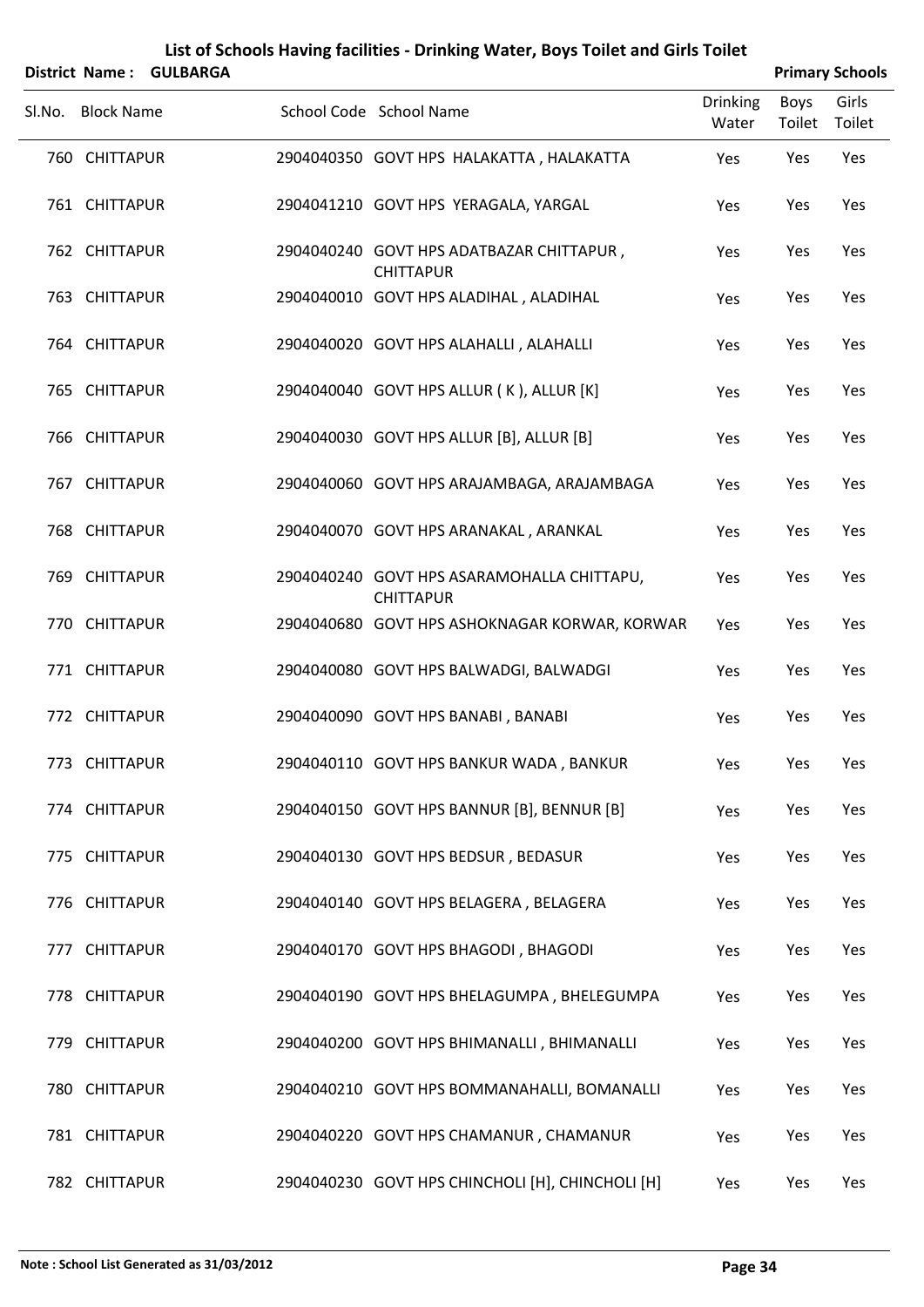| List of Schools Having facilities - Drinking Water, Boys Toilet and Girls Toilet<br><b>District Name:</b> |                   |                 |  |                                                           |                 |        |                                 |  |
|-----------------------------------------------------------------------------------------------------------|-------------------|-----------------|--|-----------------------------------------------------------|-----------------|--------|---------------------------------|--|
|                                                                                                           |                   | <b>GULBARGA</b> |  |                                                           | <b>Drinking</b> | Boys   | <b>Primary Schools</b><br>Girls |  |
|                                                                                                           | Sl.No. Block Name |                 |  | School Code School Name                                   | Water           | Toilet | Toilet                          |  |
|                                                                                                           | 783 CHITTAPUR     |                 |  | 2904040260 GOVT HPS DANDAGUND, DANDGUND                   | Yes             | Yes    | Yes                             |  |
|                                                                                                           | 784 CHITTAPUR     |                 |  | 2904040270 GOVT HPS DANDOTI, DANDOTI                      | Yes             | Yes    | Yes                             |  |
|                                                                                                           | 785 CHITTAPUR     |                 |  | 2904040280 GOVT HPS DEVANTEGANUR, DEVAN<br><b>TEGANUR</b> | Yes             | Yes    | Yes                             |  |
|                                                                                                           | 786 CHITTAPUR     |                 |  | 2904040290 GOVT HPS DIGGAON, DIGGAON                      | Yes             | Yes    | Yes                             |  |
|                                                                                                           | 787 CHITTAPUR     |                 |  | 2904040020 GOVT HPS DONAGAON, ALAHALLI                    | Yes             | Yes    | Yes                             |  |
|                                                                                                           | 788 CHITTAPUR     |                 |  | 2904040300 GOVT HPS DONNUR, DONNUR                        | Yes             | Yes    | Yes                             |  |
|                                                                                                           | 789 CHITTAPUR     |                 |  | 2904041182 GOVT HPS GIRLS WADI, WADI                      | Yes             | Yes    | Yes                             |  |
|                                                                                                           | 790 CHITTAPUR     |                 |  | 2904041043 GOVT HPS GOLA [K], SHAHABAD                    | Yes             | Yes    | Yes                             |  |
|                                                                                                           | 791 CHITTAPUR     |                 |  | 2904040320 GOVT HPS GOTUR, GOTUR                          | Yes             | Yes    | Yes                             |  |
|                                                                                                           | 792 CHITTAPUR     |                 |  | 2904041040 GOVT HPS GUNJ SHAHABAD, SHAHABAD               | Yes             | Yes    | Yes                             |  |
|                                                                                                           | 793 CHITTAPUR     |                 |  | 2904040340 GOVT HPS HADANOOR, HADANOOR                    | Yes             | Yes    | Yes                             |  |
|                                                                                                           | 794 CHITTAPUR     |                 |  | 2904040360 GOVT HPS HANIKERA, HANIKERA                    | Yes             | Yes    | Yes                             |  |
|                                                                                                           | 795 CHITTAPUR     |                 |  | 2904040390 GOVT HPS HEROOR, HERUR                         | Yes             | Yes    | Yes                             |  |
|                                                                                                           | 796 CHITTAPUR     |                 |  | 2904040400 GOVT HPS HONAGUNTA, HONAGUNTA                  | Yes             | Yes    | Yes                             |  |
|                                                                                                           | 797 CHITTAPUR     |                 |  | 2904040380 GOVT HPS HOSA HEBBAL, HEBBAL                   | Yes             | Yes    | Yes                             |  |
|                                                                                                           | 798 CHITTAPUR     |                 |  | 2904040410 GOVT HPS HOSUR, HOSUR                          | Yes             | Yes    | Yes                             |  |
|                                                                                                           | 799 CHITTAPUR     |                 |  | 2904040420 GOVT HPS HULAGERA, HULAGERA                    | Yes             | Yes    | Yes                             |  |
|                                                                                                           | 800 CHITTAPUR     |                 |  | 2904040430 GOVT HPS HULANDAGERA, HULANDAGERA              | Yes             | Yes    | Yes                             |  |
|                                                                                                           | 801 CHITTAPUR     |                 |  | 2904040440 GOVT HPS INGALAGI, INGALAGI                    | Yes             | Yes    | Yes                             |  |
|                                                                                                           | 802 CHITTAPUR     |                 |  | 2904040450 GOVT HPS INGANKAL, INGANKAL                    | Yes             | Yes    | Yes                             |  |
|                                                                                                           | 803 CHITTAPUR     |                 |  | 2904040460 GOVT HPS ITGA, ITAGA                           | Yes             | Yes    | Yes                             |  |
|                                                                                                           | 804 CHITTAPUR     |                 |  | 2904041220 GOVT HPS IVANI, IVANI                          | Yes             | Yes    | Yes                             |  |
|                                                                                                           | 805 CHITTAPUR     |                 |  | 2904040500 GOVT HPS K.CHITTAPUR, K.CHITTAPUR              | Yes             | Yes    | Yes                             |  |

#### **Note : School List Generated as 31/03/2012 Page 35**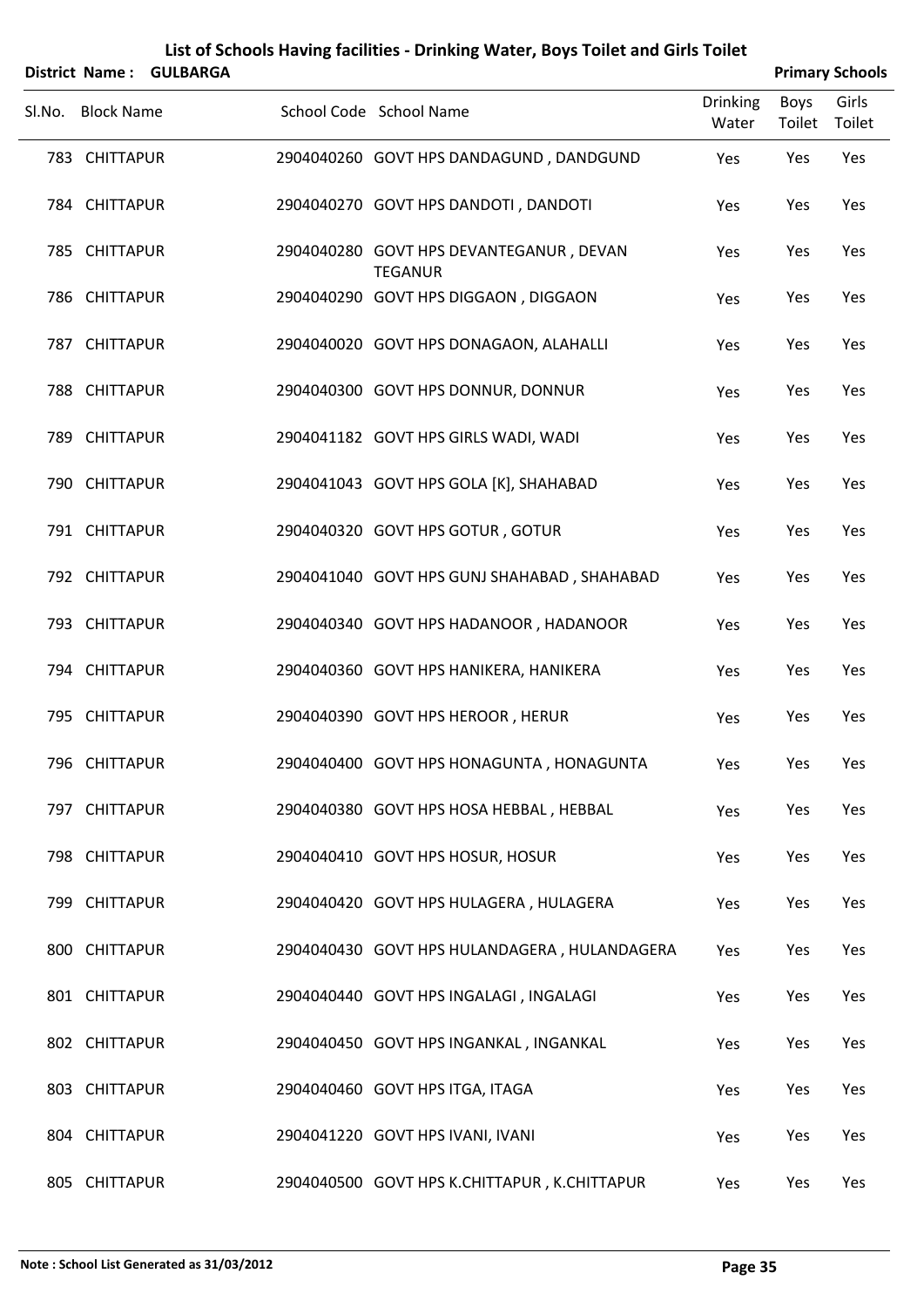| <b>District Name:</b> | <b>GULBARGA</b> |                                                                 |                          |                | <b>Primary Schools</b> |
|-----------------------|-----------------|-----------------------------------------------------------------|--------------------------|----------------|------------------------|
| Sl.No. Block Name     |                 | School Code School Name                                         | <b>Drinking</b><br>Water | Boys<br>Toilet | Girls<br>Toilet        |
| 806 CHITTAPUR         |                 | 2904041040 GOVT HPS K.SHAHABAD, SHAHABAD                        | Yes                      | Yes            | Yes                    |
| 807 CHITTAPUR         |                 | 2904040510 GOVT HPS KADABUR, KADABUR                            | Yes                      | Yes            | Yes                    |
| 808 CHITTAPUR         |                 | 2904040400 GOVT HPS KADALAHALLI HONAGUNT,<br><b>HONAGUNTA</b>   | Yes                      | Yes            | Yes                    |
| 809 CHITTAPUR         |                 | 2904040550 GOVT HPS KALAGURTHI, KALGURTI                        | Yes                      | Yes            | Yes                    |
| 810 CHITTAPUR         |                 | 2904040560 GOVT HPS KALHIPPARGA, KALLHIPPARGA                   | Yes                      | Yes            | Yes                    |
| 811 CHITTAPUR         |                 | 2904040570 GOVT HPS KAMAKANOOR, KAMAKANOOR                      | Yes                      | Yes            | Yes                    |
| 812 CHITTAPUR         |                 | 2904040580 GOVT HPS KAMARAWADI, KAMARADI                        | Yes                      | Yes            | Yes                    |
| 813 CHITTAPUR         |                 | 2904040610 GOVT HPS KANDAGOLI, KANDAGOL                         | Yes                      | Yes            | Yes                    |
| 814 CHITTAPUR         |                 | 2904040580 GOVT HPS KARADAL, KAMARADI                           | Yes                      | Yes            | Yes                    |
| 815 CHITTAPUR         |                 | 2904040640 GOVT HPS KATAMADEVANHALLI,<br><b>KATAMDEVANHALLI</b> | Yes                      | Yes            | Yes                    |
| 816 CHITTAPUR         |                 | 2904041043 GOVT HPS KELAGINA MADDI SHAHAB,<br>SHAHABAD          | Yes                      | Yes            | Yes                    |
| 817 CHITTAPUR         |                 | 2904041180 GOVT HPS KERITANDA WADI, WADI                        | Yes                      | Yes            | Yes                    |
| 818 CHITTAPUR         |                 | 2904040650 GOVT HPS KODADUR, KODADUR                            | Yes                      | Yes            | Yes                    |
| 819 CHITTAPUR         |                 | 2904040660 GOVT HPS KOLLUR, KOLLUR                              | Yes                      | Yes            | Yes                    |
| 820 CHITTAPUR         |                 | 2904040680 GOVT HPS KORWAR, KORWAR                              | Yes                      | Yes            | Yes                    |
| 821 CHITTAPUR         |                 | 2904040690 GOVT HPS KULAKUNDA, KULKUNDA                         | Yes                      | Yes            | Yes                    |
| 822 CHITTAPUR         |                 | 2904041260 GOVT HPS KUMBARALLI, KUMBARALLI                      | Yes                      | Yes            | Yes                    |
| 823 CHITTAPUR         |                 | 2904040700 GOVT HPS KUNDANOOR, KUNDANOOR                        | Yes                      | Yes            | Yes                    |
| 824 CHITTAPUR         |                 | 2904040710 GOVT HPS LADALAPUR, LADALAPUR                        | Yes                      | Yes            | Yes                    |
| 825 CHITTAPUR         |                 | 2904041230 GOVT HPS MADBOOL, MUDABOOL                           | Yes                      | Yes            | Yes                    |
| 826 CHITTAPUR         |                 | 2904040730 GOVT HPS MALAGA (K), MALAGA [K]                      | Yes                      | Yes            | Yes                    |
| 827 CHITTAPUR         |                 | 2904040760 GOVT HPS MALAGAN, MALAGHAN                           | Yes                      | Yes            | Yes                    |
| 828 CHITTAPUR         |                 | 2904040750 GOVT HPS MALAGATTI, MALAGATTI                        | Yes                      | Yes            | Yes                    |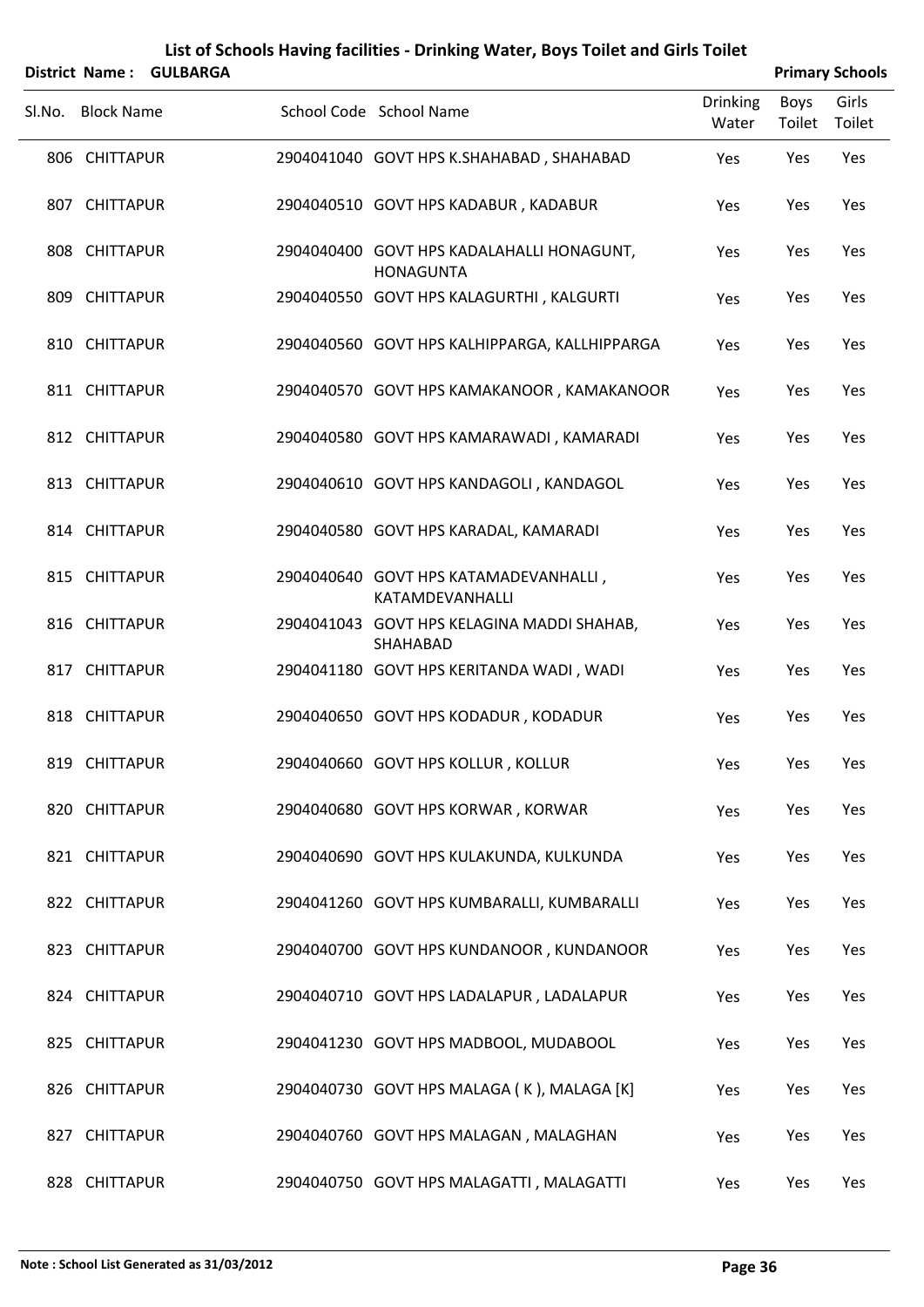|        | District Name:    | <b>GULBARGA</b> |                                                        |                          |                       | <b>Primary Schools</b> |
|--------|-------------------|-----------------|--------------------------------------------------------|--------------------------|-----------------------|------------------------|
| Sl.No. | <b>Block Name</b> |                 | School Code School Name                                | <b>Drinking</b><br>Water | <b>Boys</b><br>Toilet | Girls<br>Toilet        |
|        | 829 CHITTAPUR     |                 | 2904040770 GOVT HPS MALKOOD, MALKOOD                   | Yes                      | Yes                   | Yes                    |
|        | 830 CHITTAPUR     |                 | 2904040780 GOVT HPS MANGALAGI, MANGALAGI               | Yes                      | Yes                   | Yes                    |
|        | 831 CHITTAPUR     |                 | 2904041182 GOVT HPS MARATHI WADI (JN), WADI            | Yes                      | Yes                   | Yes                    |
|        | 832 CHITTAPUR     |                 | 2904040820 GOVT HPS MATTIMUD, MATTIMUD                 | Yes                      | Yes                   | Yes                    |
|        | 833 CHITTAPUR     |                 | 2904040830 GOVT HPS MOGALA, MOGALA                     | Yes                      | Yes                   | Yes                    |
|        | 834 CHITTAPUR     |                 | 2904040840 GOVT HPS MUCHAKHED, MUCHAKHED               | Yes                      | Yes                   | Yes                    |
|        | 835 CHITTAPUR     |                 | 2904040720 GOVT HPS MUDBOOL, MADABOOL                  | Yes                      | Yes                   | Yes                    |
|        | 836 CHITTAPUR     |                 | 2904040860 GOVT HPS MUGALNAGAON,<br>MUGALNAGAON        | Yes                      | Yes                   | Yes                    |
|        | 837 CHITTAPUR     |                 | 2904040870 GOVT HPS MUGATA [URDU], MUGATA              | Yes                      | Yes                   | Yes                    |
|        | 838 CHITTAPUR     |                 | 2904041270 GOVT HPS MUTHGA, MUTHAGA                    | Yes                      | Yes                   | Yes                    |
|        | 839 CHITTAPUR     |                 | 2904040890 GOVT HPS NALWAR, NALWAR                     | Yes                      | Yes                   | Yes                    |
|        | 840 CHITTAPUR     |                 | 2904040900 GOVT HPS NIPPANI, NIPPANI                   | Yes                      | Yes                   | Yes                    |
|        | 841 CHITTAPUR     |                 | 2904040910 GOVT HPS P.CHITTAPUR, P.CHITTAPUR           | Yes                      | Yes                   | Yes                    |
|        | 842 CHITTAPUR     |                 | 2904040920 GOVT HPS PETH SIROOR, PETH SHIROOR          | Yes                      | Yes                   | Yes                    |
|        | 843 CHITTAPUR     |                 | 2904040930 GOVT HPS RAJAPUR, RAJAPUR                   | Yes                      | Yes                   | Yes                    |
|        | 844 CHITTAPUR     |                 | 2904040940 GOVT HPS RAJOLA, RAJOLA                     | Yes                      | Yes                   | Yes                    |
|        | 845 CHITTAPUR     |                 | 2904040960 GOVT HPS RAMATEERTH, RAMATIRTH              | Yes                      | Yes                   | Yes                    |
|        | 846 CHITTAPUR     |                 | 2904041040 GOVT HPS RAMBHAV FILE SHAHABAD,<br>SHAHABAD | Yes                      | Yes                   | Yes                    |
|        | 847 CHITTAPUR     |                 | 2904040950 GOVT HPS RAMPUR HALLI, RAMAPURHALLI         | Yes                      | Yes                   | Yes                    |
|        | 848 CHITTAPUR     |                 | 2904040990 GOVT HPS SALAHALLI, SALAHALLI               | Yes                      | Yes                   | Yes                    |
|        | 849 CHITTAPUR     |                 | 2904041010 GOVT HPS SANKNOOR, SANKANOOR                | Yes                      | Yes                   | Yes                    |
|        | 850 CHITTAPUR     |                 | 2904041070 GOVT HPS SANNATTI, SONNATI                  | Yes                      | Yes                   | Yes                    |
|        | 851 CHITTAPUR     |                 | 2904041020 GOVT HPS SATANOOR, SATANOOR                 | Yes                      | Yes                   | Yes                    |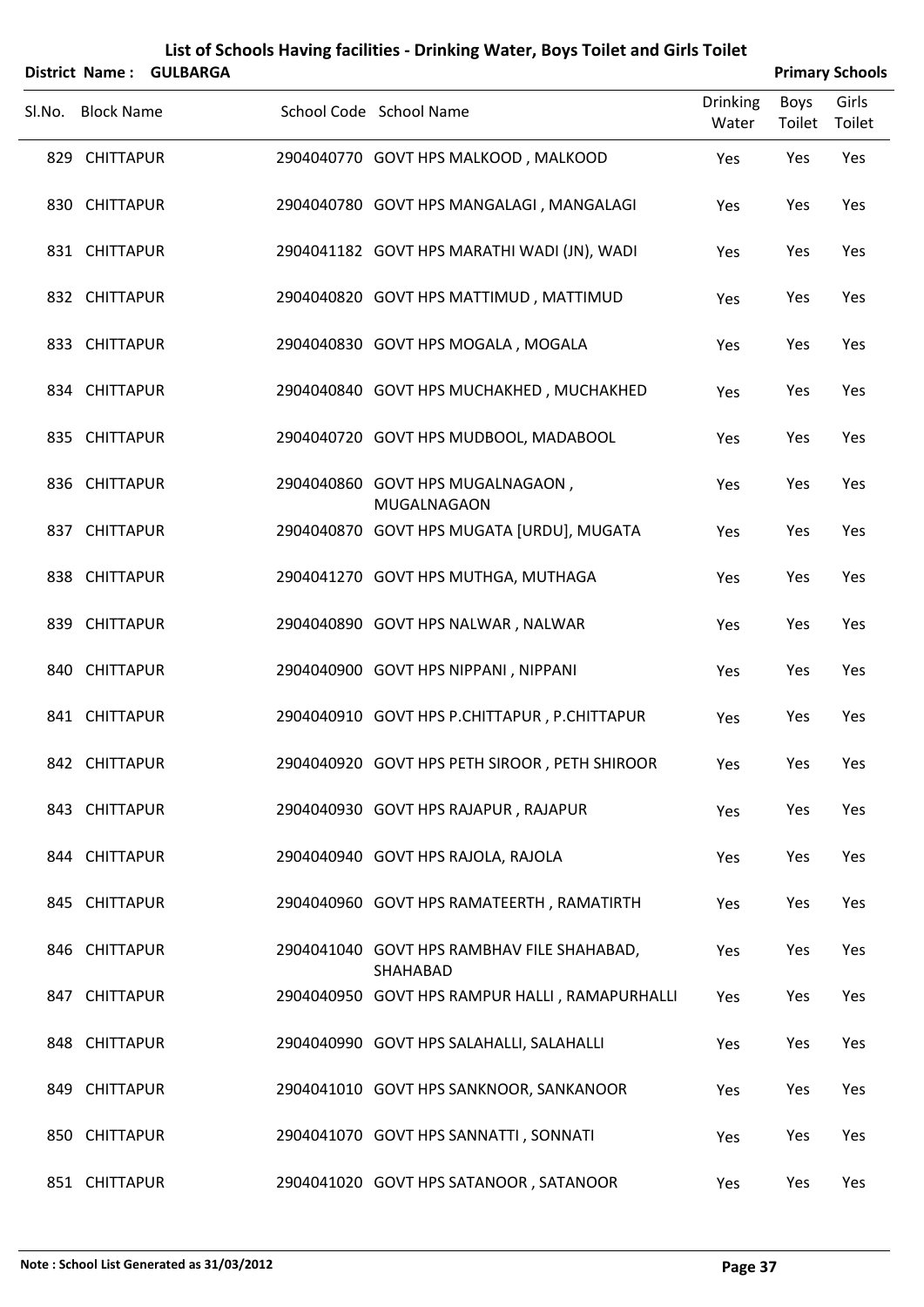| District Name:    | <b>GULBARGA</b> | List of Schools Having facilities - Drinking Water, Boys Toilet and Girls Toilet |                          |                | <b>Primary Schools</b> |
|-------------------|-----------------|----------------------------------------------------------------------------------|--------------------------|----------------|------------------------|
| Sl.No. Block Name |                 | School Code School Name                                                          | <b>Drinking</b><br>Water | Boys<br>Toilet | Girls<br>Toilet        |
| 852 CHITTAPUR     |                 | 2904041030 GOVT HPS SAVATAKHED, SAVATAKHED                                       | Yes                      | Yes            | Yes                    |
| 853 CHITTAPUR     |                 | 2904041180 GOVT HPS SEETARAMWADI, WADI                                           | Yes                      | Yes            | Yes                    |
| 854 CHITTAPUR     |                 | 2904041250 GOVT HPS SHAMAPURA HALLI, SHAMAPURA<br><b>HALLI</b>                   | Yes                      | Yes            | Yes                    |
| 855 CHITTAPUR     |                 | 2904041041 GOVT HPS SHANKARLINGANGUDI SHA,<br>SHAHABAD                           | Yes                      | Yes            | Yes                    |
| 856 CHITTAPUR     |                 | 2904041050 GOVT HPS SHANKERWADI, SHANKERWADI                                     | Yes                      | Yes            | Yes                    |
| 857 CHITTAPUR     |                 | 2904041060 GOVT HPS SHELLAGI, SHELLAGI                                           | Yes                      | Yes            | Yes                    |
| 858 CHITTAPUR     |                 | 2904040241 GOVT HPS STATION, CHITTAPUR                                           | Yes                      | Yes            | Yes                    |
| 859 CHITTAPUR     |                 | 2904040810 GOVT HPS STN.MARTUR, MARTUR                                           | Yes                      | Yes            | Yes                    |
| 860 CHITTAPUR     |                 | 2904040890 GOVT HPS STN.NALWAR, NALWAR                                           | Yes                      | Yes            | Yes                    |
| 861 CHITTAPUR     |                 | 2904041080 GOVT HPS SUGUR, SUGUR                                                 | Yes                      | Yes            | Yes                    |
| 862 CHITTAPUR     |                 | 2904041090 GOVT HPS SUGUR [N], SUGUR [N]                                         | Yes                      | Yes            | Yes                    |
| 863 CHITTAPUR     |                 | 2904041110 GOVT HPS TARANALLI, TARANALLI                                         | Yes                      | Yes            | Yes                    |
| 864 CHITTAPUR     |                 | 2904040110 GOVT HPS TARITANDA, BANKUR                                            | Yes                      | Yes            | Yes                    |
| 865 CHITTAPUR     |                 | 2904040660 GOVT HPS TARKASPETH, KOLLUR                                           | Yes                      | Yes            | Yes                    |
| 866 CHITTAPUR     |                 | 2904041120 GOVT HPS TENGALI, TENGALI                                             | Yes                      | Yes            | Yes                    |
| 867 CHITTAPUR     |                 | 2904041140 GOVT HPS TONASANAHLLI [S],<br><b>TONASANAHALLI</b>                    | Yes                      | Yes            | Yes                    |
| 868 CHITTAPUR     |                 | 2904041140 GOVT HPS TONASANALLI, TONASANAHALLI                                   | Yes                      | Yes            | Yes                    |
| 869 CHITTAPUR     |                 | 2904041130 GOVT HPS TONCHI, TONCHI                                               | Yes                      | Yes            | Yes                    |
| 870 CHITTAPUR     |                 | 2904040111 GOVT HPS TRT BHANKUR, BANKUR                                          | Yes                      | Yes            | Yes                    |
| 871 CHITTAPUR     |                 | 2904041040 GOVT HPS UPPERMADDI SHAHABAD,<br>SHAHABAD                             | Yes                      | Yes            | Yes                    |
| 872 CHITTAPUR     |                 | 2904040242 GOVT HPS URDU (BOYS) CHITTAP,<br><b>CHITTAPUR</b>                     | Yes                      | Yes            | Yes                    |
| 873 CHITTAPUR     |                 | 2904040170 GOVT HPS URDU BHAGODI, BHAGODI                                        | Yes                      | Yes            | Yes                    |
| 874 CHITTAPUR     |                 | 2904040230 GOVT HPS URDU CHINCHOLLI (H),<br>CHINCHOLI [H]                        | Yes                      | Yes            | Yes                    |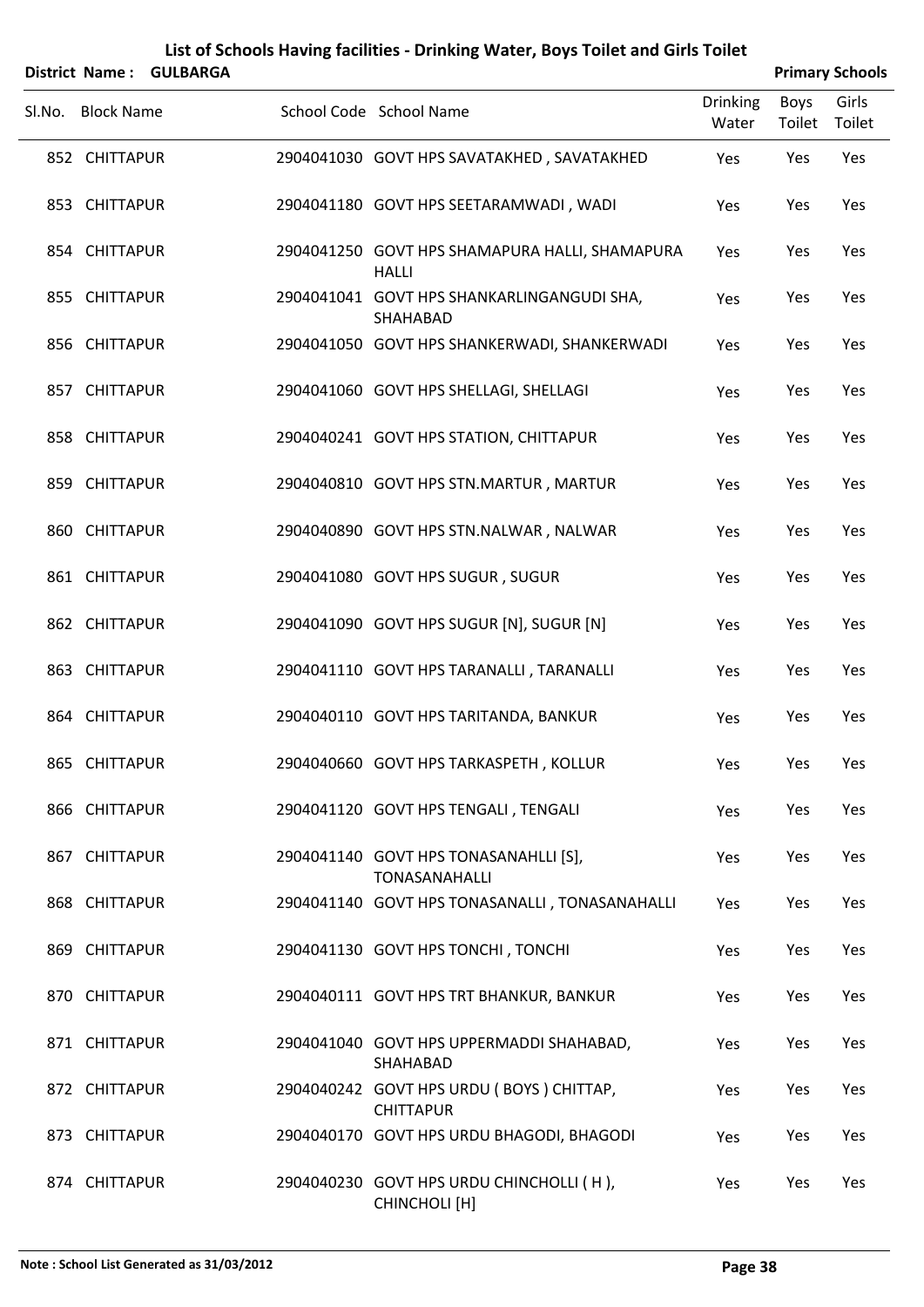|        | <b>District Name:</b> | <b>GULBARGA</b> | List of Schools Having facilities - Drinking Water, Boys Toilet and Girls Toilet |                          |                | <b>Primary Schools</b> |
|--------|-----------------------|-----------------|----------------------------------------------------------------------------------|--------------------------|----------------|------------------------|
| Sl.No. | <b>Block Name</b>     |                 | School Code School Name                                                          | <b>Drinking</b><br>Water | Boys<br>Toilet | Girls<br>Toilet        |
|        | 875 CHITTAPUR         |                 | 2904040270 GOVT HPS URDU DANDOTI, DANDOTI                                        | Yes                      | Yes            | Yes                    |
|        | 876 CHITTAPUR         |                 | 2904040290 GOVT HPS URDU DIGGAON, DIGGAON                                        | Yes                      | Yes            | Yes                    |
|        | 877 CHITTAPUR         |                 | 2904040330 GOVT HPS URDU GUNDAGURTHI,<br><b>GUNDDAGURTHI</b>                     | Yes                      | Yes            | Yes                    |
|        | 878 CHITTAPUR         |                 | 2904040350 GOVT HPS URDU HALKATTA, HALAKATTA                                     | Yes                      | Yes            | Yes                    |
|        | 879 CHITTAPUR         |                 | 2904040400 GOVT HPS URDU HONAGUNTA,<br><b>HONAGUNTA</b>                          | Yes                      | Yes            | Yes                    |
|        | 880 CHITTAPUR         |                 | 2904040440 GOVT HPS URDU INGALAGI, INGALAGI                                      | Yes                      | Yes            | Yes                    |
|        | 881 CHITTAPUR         |                 | 2904040541 GOVT HPS URDU KALAGI, KALAGI                                          | Yes                      | Yes            | Yes                    |
|        | 882 CHITTAPUR         |                 | 2904040560 GOVT HPS URDU KALLHIPPARGA,<br>KALLHIPPARGA                           | Yes                      | Yes            | Yes                    |
|        | 883 CHITTAPUR         |                 | 2904040700 GOVT HPS URDU KUNDANOOR,<br><b>KUNDANOOR</b>                          | Yes                      | Yes            | Yes                    |
|        | 884 CHITTAPUR         |                 | 2904041045 GOVT HPS URDU LOWER MADDI SBD,<br>SHAHABAD                            | Yes                      | Yes            | Yes                    |
|        | 885 CHITTAPUR         |                 | 2904040891 GOVT HPS URDU NALWAR, NALWAR                                          | Yes                      | Yes            | Yes                    |
|        | 886 CHITTAPUR         |                 | 2904040970 GOVT HPS URDU RAVOOR, RAVOOR                                          | Yes                      | Yes            | Yes                    |
|        | 887 CHITTAPUR         |                 | 2904040891 GOVT HPS URDU STN. NALWAR, NALWAR                                     | Yes                      | Yes            | Yes                    |
|        | 888 CHITTAPUR         |                 | 2904041180 GOVT HPS URDU WADI, WADI                                              | Yes                      | Yes            | Yes                    |
|        | 889 CHITTAPUR         |                 | 2904041170 GOVT HPS VACHACHA, VOCHACHA                                           | Yes                      | Yes            | Yes                    |
|        | 890 CHITTAPUR         |                 | 2904041182 GOVT HPS VIJAYANAGAR TANDA, WADI                                      | Yes                      | Yes            | Yes                    |
|        | 891 CHITTAPUR         |                 | 2904040400 GOVT HPS WADDARGERA HONAGUNTA,<br><b>HONAGUNTA</b>                    | Yes                      | Yes            | Yes                    |
|        | 892 CHITTAPUR         |                 | 2904041043 GOVT HPS WADDARGERI SBD, SHAHABAD                                     | Yes                      | Yes            | Yes                    |
|        | 893 CHITTAPUR         |                 | 2904041190 GOVT HPS WATAWATI, WATAWATI                                           | Yes                      | Yes            | Yes                    |
|        | 894 CHITTAPUR         |                 | 2904041200 GOVT HPS YAGAPUR, YAGAPUR                                             | Yes                      | Yes            | Yes                    |
|        | 895 CHITTAPUR         |                 | 2904040070 GOVT HSP BUGADI TANDA, ARANKAL                                        | Yes                      | Yes            | Yes                    |
|        | 896 CHITTAPUR         |                 | 2904040720 GOVT LPS TANDA MADABOOL, MADABOOL                                     | Yes                      | Yes            | Yes                    |
|        | 897 CHITTAPUR         |                 | 2904041045 GOVT LPS AHRAY COLONY SHAHABAD,<br>SHAHABAD                           | Yes                      | Yes            | Yes                    |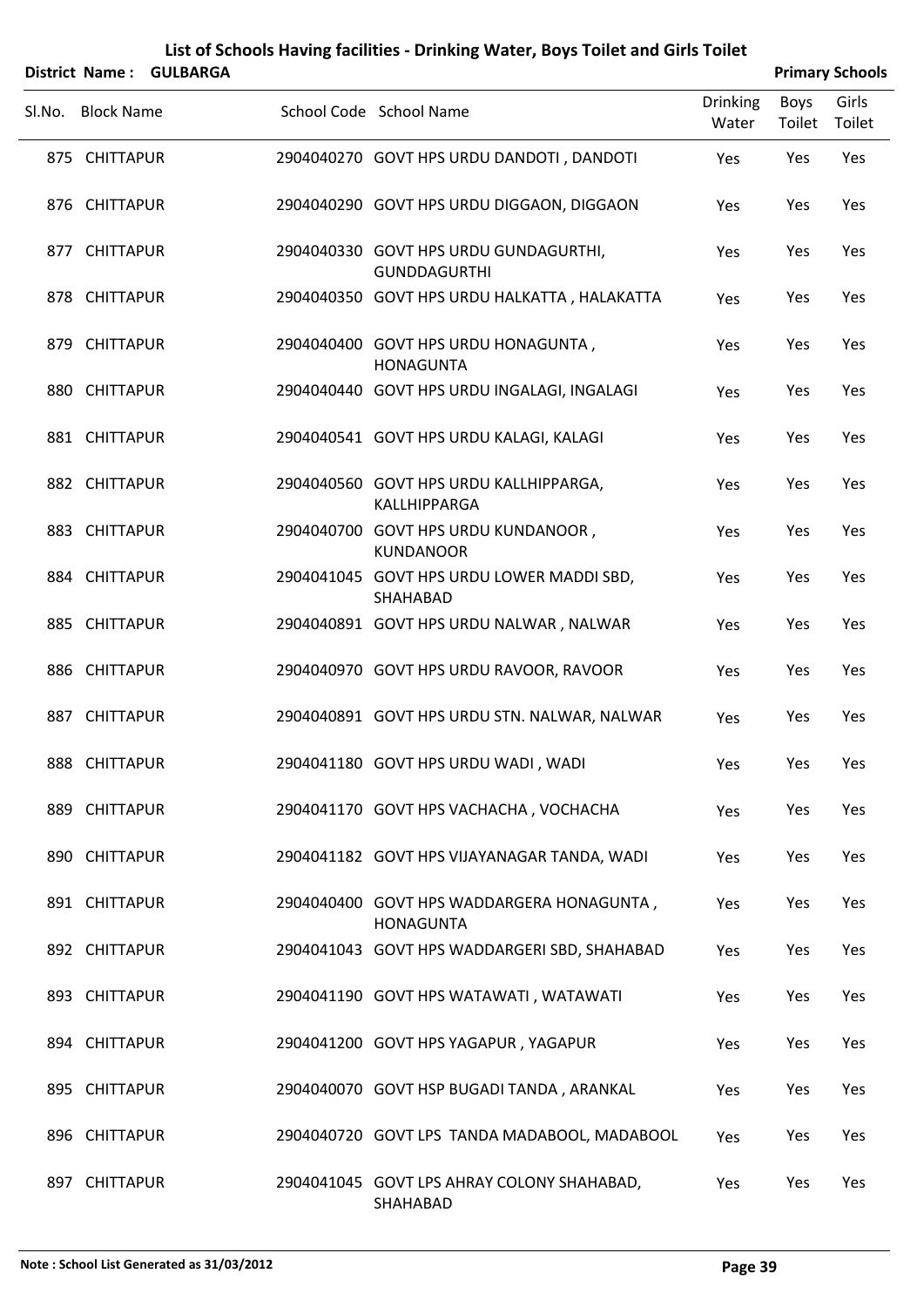| <b>District Name:</b> | <b>GULBARGA</b> | List of Schools Having facilities - Drinking Water, Boys Toilet and Girls Toilet |                          |                       | <b>Primary Schools</b> |
|-----------------------|-----------------|----------------------------------------------------------------------------------|--------------------------|-----------------------|------------------------|
| Sl.No. Block Name     |                 | School Code School Name                                                          | <b>Drinking</b><br>Water | <b>Boys</b><br>Toilet | Girls<br>Toilet        |
| 898 CHITTAPUR         |                 | 2904041300 GOVT LPS ALOOR, ALUR                                                  | Yes                      | Yes                   | Yes                    |
| 899 CHITTAPUR         |                 | 2904041044 GOVT LPS AMBEDKAR NAGAR GOLA (K),<br>SHAHABAD                         | Yes                      | Yes                   | Yes                    |
| 900 CHITTAPUR         |                 | 2904041043 GOVT LPS ASHOK NAGAR SHAHABAD,<br>SHAHABAD                            | Yes                      | Yes                   | Yes                    |
| 901 CHITTAPUR         |                 | 2904041020 GOVT LPS ASHRAYA COLONY SATNOOR,<br>SATANOOR                          | Yes                      | Yes                   | Yes                    |
| 902 CHITTAPUR         |                 | 2904040891 GOVT LPS BADDUNAYAK TANDA, NALWAR                                     | Yes                      | Yes                   | Yes                    |
| 903 CHITTAPUR         |                 | 2904040891 GOVT LPS BALINAYAK TANDA, NALWAR                                      | Yes                      | Yes                   | Yes                    |
| 904 CHITTAPUR         |                 | 2904040080 GOVT LPS BALWADGI TANDA, BALWADGI                                     | Yes                      | Yes                   | Yes                    |
| 905 CHITTAPUR         |                 | 2904040120 GOVT LPS BANNATTI, BANNATTI                                           | Yes                      | Yes                   | Yes                    |
| 906 CHITTAPUR         |                 | 2904040970 GOVT LPS BARAGAL KERI, RAVOOR                                         | Yes                      | Yes                   | Yes                    |
| 907 CHITTAPUR         |                 | 2904040240 GOVT LPS BASAVANAGAR CHITTAPUR,<br><b>CHITTAPUR</b>                   | Yes                      | Yes                   | Yes                    |
| 908 CHITTAPUR         |                 | 2904041045 GOVT LPS BASAVESHWAR NAGAR,<br>SHAHABAD                               | Yes                      | Yes                   | Yes                    |
| 909 CHITTAPUR         |                 | 2904040130 GOVT LPS BEDSUR [K] TANDA, BEDASUR                                    | Yes                      | Yes                   | Yes                    |
| 910 CHITTAPUR         |                 | 2904040130 GOVT LPS BEDSUR [M] TANDA, BEDASUR                                    | Yes                      | Yes                   | Yes                    |
| 911 CHITTAPUR         |                 | 2904040140 GOVT LPS BELAGERA M.TANDA, BELAGERA                                   | Yes                      | Yes                   | Yes                    |
| 912 CHITTAPUR         |                 | 2904040180 GOVT LPS BHARATNOOR, BHARATANOOR                                      | Yes                      | Yes                   | Yes                    |
| 913 CHITTAPUR         |                 | 2904040400 GOVT LPS BHEEMANAGAR HONAGUNTA,<br><b>HONAGUNTA</b>                   | Yes                      | Yes                   | Yes                    |
| 914 CHITTAPUR         |                 | 2904040890 GOVT LPS BHOJUNAIK TANDA, NALWAR                                      | Yes                      | Yes                   | Yes                    |
| 915 CHITTAPUR         |                 | 2904041410 GOVT LPS BUDDA NAGAR SUGUR(K)(,<br>SUGUR.K                            | Yes                      | Yes                   | Yes                    |
| 916 CHITTAPUR         |                 | 2904040710 GOVT LPS CHAJU NAYAK TANDA, LADALAPUR                                 | Yes                      | Yes                   | Yes                    |
| 917 CHITTAPUR         |                 | 2904041200 GOVT LPS CHANDUNAIK TANDA, YAGAPUR                                    | Yes                      | Yes                   | Yes                    |
| 918 CHITTAPUR         |                 | 2904040540 GOVT LPS CHIKANANDI TANDA, KALAGI                                     | Yes                      | Yes                   | Yes                    |
| 919 CHITTAPUR         |                 | 2904040230 GOVT LPS CHINCHOLI TANDA, CHINCHOLI [H]                               | Yes                      | Yes                   | Yes                    |
| 920 CHITTAPUR         |                 | 2904040241 GOVT LPS CHOWDAMMANA GOUDI,<br><b>CHITTAPUR</b>                       | Yes                      | Yes                   | Yes                    |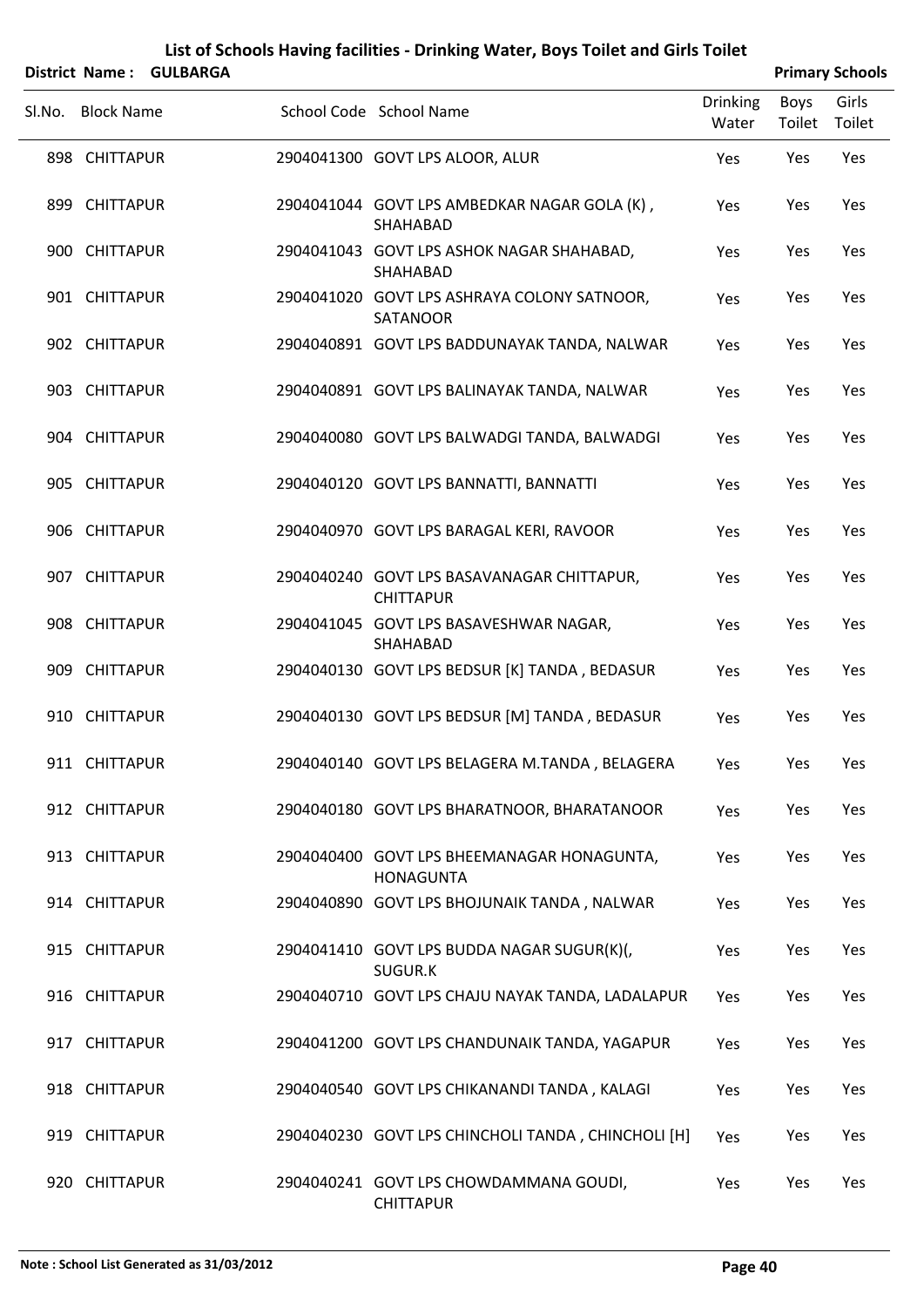|        | <b>District Name:</b> | <b>GULBARGA</b> |                                                               |                          |                | <b>Primary Schools</b> |
|--------|-----------------------|-----------------|---------------------------------------------------------------|--------------------------|----------------|------------------------|
| Sl.No. | <b>Block Name</b>     |                 | School Code School Name                                       | <b>Drinking</b><br>Water | Boys<br>Toilet | Girls<br>Toilet        |
|        | 921 CHITTAPUR         |                 | 2904040660 GOVT LPS CHOWKANDI TANDA, KOLLUR                   | Yes                      | Yes            | Yes                    |
|        | 922 CHITTAPUR         |                 | 2904040241 GOVT LPS CHOWKI TANDA, CHITTAPUR                   | Yes                      | Yes            | Yes                    |
|        | 923 CHITTAPUR         |                 | 2904041045 GOVT LPS COURT AREA SHAHABAD,<br>SHAHABAD          | Yes                      | Yes            | Yes                    |
|        | 924 CHITTAPUR         |                 | 2904040350 GOVT LPS DEVAJINAYAK TANDA, HALAKATTA              | Yes                      | Yes            | Yes                    |
|        | 925 CHITTAPUR         |                 | 2904040540 GOVT LPS DEVATKAL TANDA, KALAGI                    | Yes                      | Yes            | Yes                    |
|        | 926 CHITTAPUR         |                 | 2904040890 GOVT LPS DHARAMANAIK TANDA, NALWAR                 | Yes                      | Yes            | Yes                    |
|        | 927 CHITTAPUR         |                 | 2904040241 GOVT LPS DIGGAOAN ROAD, CHITTAPUR                  | Yes                      | Yes            | Yes                    |
|        | 928 CHITTAPUR         |                 | 2904040670 GOVT LPS DONDARNAIK TANDA, KONCHUR                 | Yes                      | Yes            | Yes                    |
|        | 929 CHITTAPUR         |                 | 2904040350 GOVT LPS FILE TANDA, HALAKATTA                     | Yes                      | Yes            | Yes                    |
|        | 930 CHITTAPUR         |                 | 2904040320 GOVT LPS GOTUR TANDA, GOTUR                        | Yes                      | Yes            | Yes                    |
|        | 931 CHITTAPUR         |                 | 2904040330 GOVT LPS GUNDAGURTHI TANDA,<br><b>GUNDDAGURTHI</b> | Yes                      | Yes            | Yes                    |
|        | 932 CHITTAPUR         |                 | 2904040340 GOVT LPS HADANOOR TANDA, HADANOOR                  | Yes                      | Yes            | Yes                    |
|        | 933 CHITTAPUR         |                 | 2904040360 GOVT LPS HANIKERA TANDA, HANIKERA                  | Yes                      | Yes            | Yes                    |
|        | 934 CHITTAPUR         |                 | 2904041183 GOVT LPS HANUMAN NAGAR TANDA WADI,<br><b>WADI</b>  | Yes                      | Yes            | Yes                    |
|        | 935 CHITTAPUR         |                 | 2904041044 GOVT LPS HARALAYYA NAGAR SHAHABAD,<br>SHAHABAD     | Yes                      | Yes            | Yes                    |
|        | 936 CHITTAPUR         |                 | 2904040241 GOVT LPS HARIJANA WADA, CHITTAPUR                  | Yes                      | Yes            | Yes                    |
|        | 937 CHITTAPUR         |                 | 2904040350 GOVT LPS HARIJANWADA HALKATTA,<br><b>HALAKATTA</b> | Yes                      | Yes            | Yes                    |
|        | 938 CHITTAPUR         |                 | 2904040890 GOVT LPS HARIJANWADA NALWAR, NALWAR                | Yes                      | Yes            | Yes                    |
|        | 939 CHITTAPUR         |                 | 2904040780 GOVT LPS HARIJANWADI MANGALGI,<br>MANGALAGI        | Yes                      | Yes            | Yes                    |
|        | 940 CHITTAPUR         |                 | 2904040430 GOVT LPS HULANDAGERA TANDA,<br>HULANDAGERA         | Yes                      | Yes            | Yes                    |
|        | 941 CHITTAPUR         |                 | 2904041140 GOVT LPS HW TONASANAHALLI (S),<br>TONASANAHALLI    | Yes                      | Yes            | Yes                    |
|        | 942 CHITTAPUR         |                 | 2904041183 GOVT LPS INDIRA NAGAR WADI JN, WADI                | Yes                      | Yes            | Yes                    |
|        | 943 CHITTAPUR         |                 | 2904040440 GOVT LPS INGALAGI QUARI, INGALAGI                  | Yes                      | Yes            | Yes                    |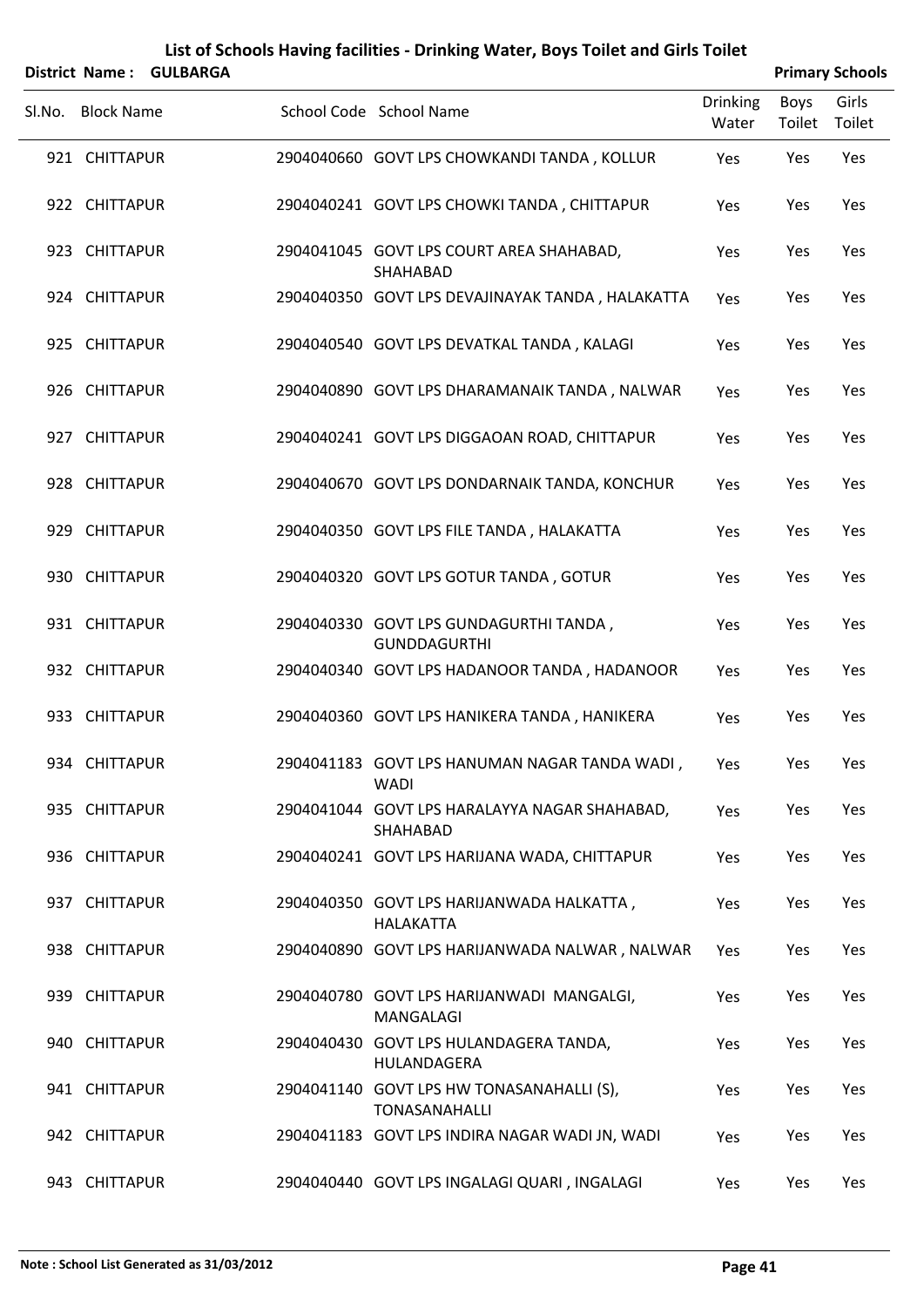|        |                   | District Name: GULBARGA |                                                            |                          |                       | <b>Primary Schools</b> |
|--------|-------------------|-------------------------|------------------------------------------------------------|--------------------------|-----------------------|------------------------|
| Sl.No. | <b>Block Name</b> |                         | School Code School Name                                    | <b>Drinking</b><br>Water | <b>Boys</b><br>Toilet | Girls<br>Toilet        |
|        | 944 CHITTAPUR     |                         | 2904041041 GOVT LPS INJANFILE SHAHABAD, SHAHABAD           | Yes                      | Yes                   | Yes                    |
|        | 945 CHITTAPUR     |                         | 2904040470 GOVT LPS J.MARADAGI, J.MARADAGI                 | Yes                      | Yes                   | Yes                    |
|        | 946 CHITTAPUR     |                         | 2904040480 GOVT LPS JEEVANAGI, JEEVANGI                    | Yes                      | Yes                   | Yes                    |
|        | 947 CHITTAPUR     |                         | 2904040580 GOVT LPS KAMARAWADI TANDA, KAMARADI             | Yes                      | Yes                   | Yes                    |
|        | 948 CHITTAPUR     |                         | 2904040590 GOVT LPS KANAGANHALLI, KANAGANAHALLI            | Yes                      | Yes                   | Yes                    |
|        | 949 CHITTAPUR     |                         | 2904040600 GOVT LPS KANASUR, KANASUR                       | Yes                      | Yes                   | Yes                    |
|        | 950 CHITTAPUR     |                         | 2904040630 GOVT LPS KANNADAGI, KANNADAGI                   | Yes                      | Yes                   | Yes                    |
|        | 951 CHITTAPUR     |                         | 2904040540 GOVT LPS KAREKAL TANDA, KALAGI                  | Yes                      | Yes                   | Yes                    |
|        | 952 CHITTAPUR     |                         | 2904040070 GOVT LPS KINDI TANDA, ARANKAL                   | Yes                      | Yes                   | Yes                    |
|        | 953 CHITTAPUR     |                         | 2904040650 GOVT LPS KODADUR TANDA, KODADUR                 | Yes                      | Yes                   | Yes                    |
|        | 954 CHITTAPUR     |                         | 2904040670 GOVT LPS KONCHUR, KONCHUR                       | Yes                      | Yes                   | Yes                    |
|        | 955 CHITTAPUR     |                         | 2904040540 GOVT LPS LAXMAN NAYAK TANDA KA,<br>KALAGI       | Yes                      | Yes                   | Yes                    |
|        | 956 CHITTAPUR     |                         | 2904040740 GOVT LPS MALAGA [N], MALAGA [N]                 | Yes                      | Yes                   | Yes                    |
|        | 957 CHITTAPUR     |                         | 2904040760 GOVT LPS MALAGAN TANDA, MALAGHAN                | Yes                      | Yes                   | Yes                    |
|        | 958 CHITTAPUR     |                         | 2904040241 GOVT LPS MALKHED ROAD, CHITTAPUR                | Yes                      | Yes                   | Yes                    |
|        | 959 CHITTAPUR     |                         | 2904040790 GOVT LPS MARADAGI, MARDAGI [N]                  | Yes                      | Yes                   | Yes                    |
|        | 960 CHITTAPUR     |                         | 2904040800 GOVT LPS MARGOL, MARGOL                         | Yes                      | Yes                   | Yes                    |
|        | 961 CHITTAPUR     |                         | 2904040110 GOVT LPS MCC KAN SHANTHINAGAR,<br><b>BANKUR</b> | Yes                      | Yes                   | Yes                    |
|        | 962 CHITTAPUR     |                         | 2904040830 GOVT LPS MOGAAL TANDA -2, MOGALA                | Yes                      | Yes                   | Yes                    |
|        | 963 CHITTAPUR     |                         | 2904040830 GOVT LPS MOGALA TANDA, MOGALA                   | Yes                      | Yes                   | Yes                    |
|        | 964 CHITTAPUR     |                         | 2904040542 GOVT LPS NAMU NAIK TANDA KALAGI,<br>KALAGI      | Yes                      | Yes                   | Yes                    |
|        | 965 CHITTAPUR     |                         | 2904041041 GOVT LPS NIJAMNAGAR SHAHABAD,<br>SHAHABAD       | Yes                      | Yes                   | Yes                    |
|        | 966 CHITTAPUR     |                         | 2904040891 GOVT LPS P.S. TANDA, NALWAR                     | Yes                      | Yes                   | Yes                    |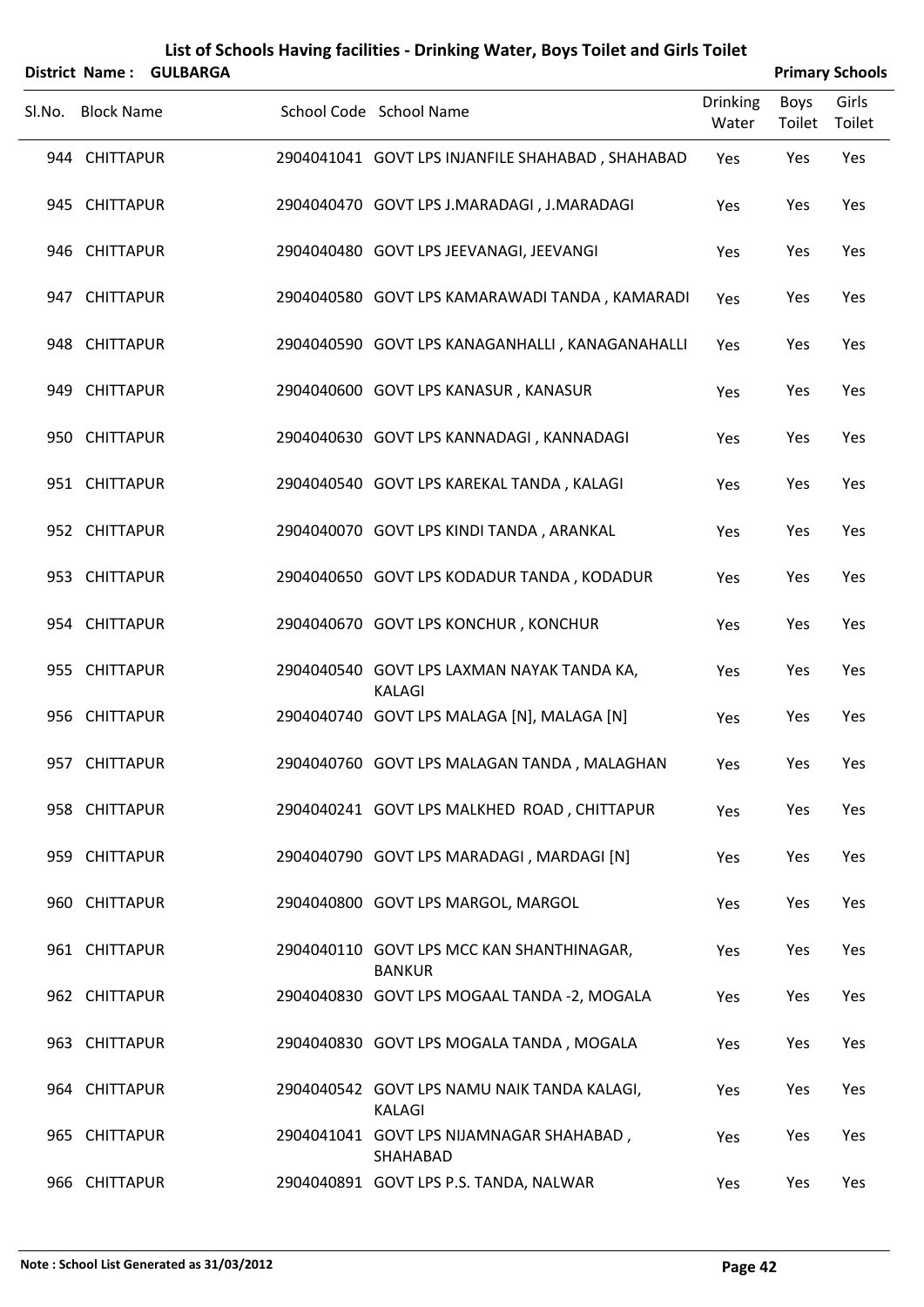|        | <b>District Name:</b> | <b>GULBARGA</b> | List of Schools Having facilities - Drinking Water, Boys Toilet and Girls Toilet |                          |                       | <b>Primary Schools</b> |
|--------|-----------------------|-----------------|----------------------------------------------------------------------------------|--------------------------|-----------------------|------------------------|
| Sl.No. | <b>Block Name</b>     |                 | School Code School Name                                                          | <b>Drinking</b><br>Water | <b>Boys</b><br>Toilet | Girls<br>Toilet        |
|        | 967 CHITTAPUR         |                 | 2904040540 GOVT LPS RAMANAGAR KALAGI, KALAGI                                     | Yes                      | Yes                   | Yes                    |
|        | 968 CHITTAPUR         |                 | 2904040970 GOVT LPS RAVOOR PETH, RAVOOR                                          | Yes                      | Yes                   | Yes                    |
|        | 969 CHITTAPUR         |                 | 2904040980 GOVT LPS REVEGI URDU, REVAGI                                          | Yes                      | Yes                   | Yes                    |
|        | 970 CHITTAPUR         |                 | 2904040890 GOVT LPS SAKKUNAIK TANDA, NALWAR                                      | Yes                      | Yes                   | Yes                    |
|        | 971 CHITTAPUR         |                 | 2904041000 GOVT LPS SANGAVI, SANGAVI                                             | Yes                      | Yes                   | Yes                    |
|        | 972 CHITTAPUR         |                 | 2904040140 GOVT LPS SANNA TANDA BELEGERA,<br><b>BELAGERA</b>                     | Yes                      | Yes                   | Yes                    |
|        | 973 CHITTAPUR         |                 | 2904040070 GOVT LPS SGNYAN TANDA, ARANKAL                                        | Yes                      | Yes                   | Yes                    |
|        | 974 CHITTAPUR         |                 | 2904040541 GOVT LPS SUBBUNAIK TANDA, KALAGI                                      | Yes                      | Yes                   | Yes                    |
|        | 975 CHITTAPUR         |                 | 2904040891 GOVT LPS SUBBUNAYAK TANDA, NALWAR                                     | Yes                      | Yes                   | Yes                    |
|        | 976 CHITTAPUR         |                 | 2904041080 GOVT LPS SUGUR TANDA, SUGUR                                           | Yes                      | Yes                   | Yes                    |
|        | 977 CHITTAPUR         |                 | 2904041100 GOVT LPS SULAHALLI, SULAHALLI                                         | Yes                      | Yes                   | Yes                    |
|        | 978 CHITTAPUR         |                 | 2904040200 GOVT LPS TANDA BHIMANALLI, BHIMANALLI                                 | Yes                      | Yes                   | Yes                    |
|        | 979 CHITTAPUR         |                 | 2904040680 GOVT LPS TANDA KORWAR, KORWAR                                         | Yes                      | Yes                   | Yes                    |
|        | 980 CHITTAPUR         |                 | 2904040960 GOVT LPS TANDA RAMATHIRTA, RAMATIRTH                                  | Yes                      | Yes                   | Yes                    |
|        | 981 CHITTAPUR         |                 | 2904041120 GOVT LPS TENGALI TANDA, TENGALI                                       | Yes                      | Yes                   | Yes                    |
|        | 982 CHITTAPUR         |                 | 2904041160 GOVT LPS TUNNUR, TUNNUR                                               | Yes                      | Yes                   | Yes                    |
|        | 983 CHITTAPUR         |                 | 2904040070 GOVT LPS URDU ARANKAL, ARANKAL                                        | Yes                      | Yes                   | Yes                    |
|        | 984 CHITTAPUR         |                 | 2904040320 GOVT LPS URDU GOTUR, GOTUR                                            | Yes                      | Yes                   | Yes                    |
|        | 985 CHITTAPUR         |                 | 2904040410 GOVT LPS URDU HOSSUR, HOSUR                                           | Yes                      | Yes                   | Yes                    |
|        | 986 CHITTAPUR         |                 | 2904040680 GOVT LPS URDU KORWAR, KORWAR                                          | Yes                      | Yes                   | Yes                    |
|        | 987 CHITTAPUR         |                 | 2904040780 GOVT LPS URDU MANGALGI, MANGALAGI                                     | Yes                      | Yes                   | Yes                    |
|        | 988 CHITTAPUR         |                 | 2904040930 GOVT LPS URDU RAJAPUR, RAJAPUR                                        | Yes                      | Yes                   | Yes                    |
|        | 989 CHITTAPUR         |                 | 2904040111 GOVT LPS URDU SHANTHNAGAR BANKUR,<br><b>BANKUR</b>                    | Yes                      | Yes                   | Yes                    |

#### **Note : School List Generated as 31/03/2012 Page 43**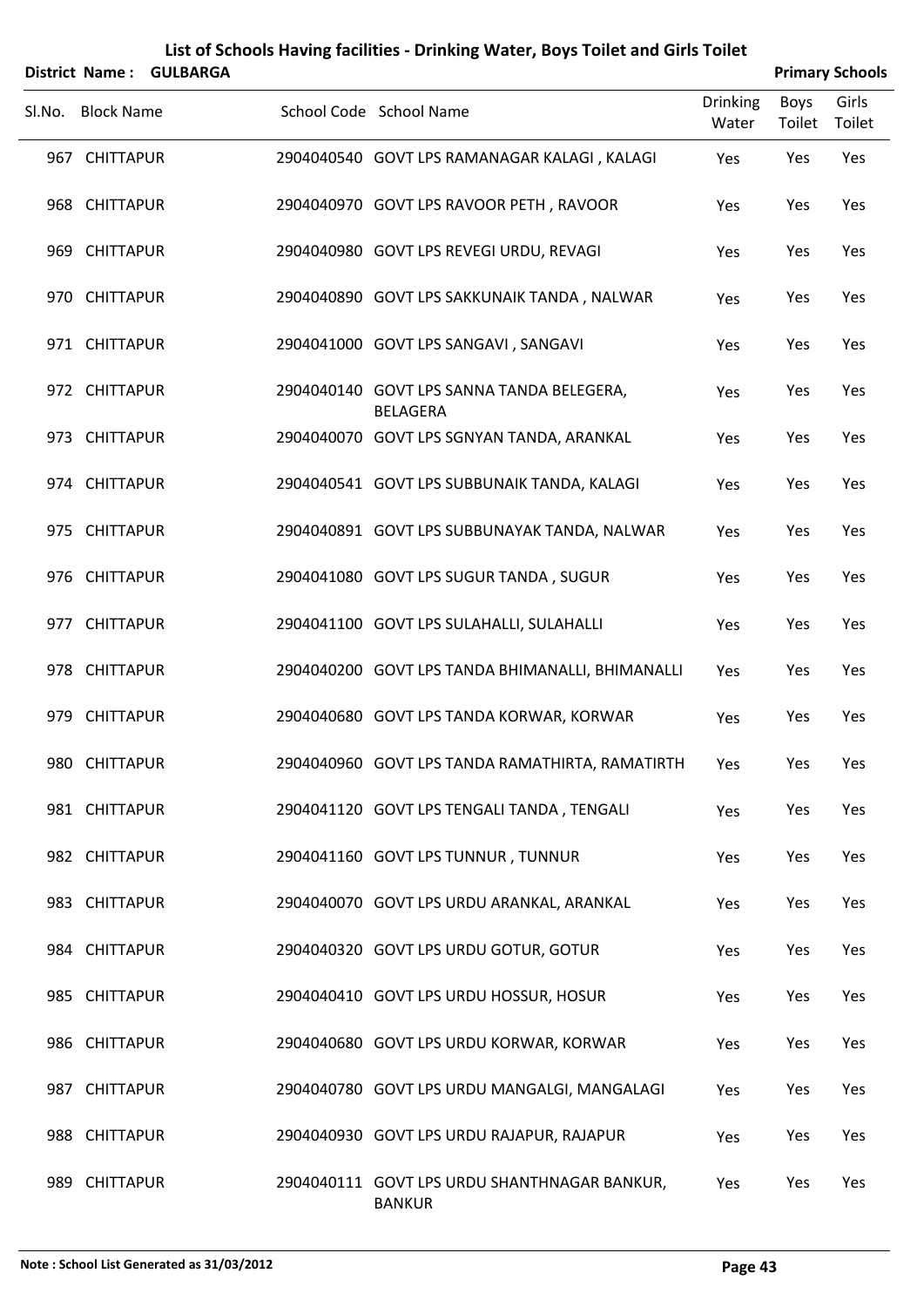|        | List of Schools Having facilities - Drinking Water, Boys Toilet and Girls Toilet |                 |  |                                                                  |                          |                       |                        |  |  |  |  |
|--------|----------------------------------------------------------------------------------|-----------------|--|------------------------------------------------------------------|--------------------------|-----------------------|------------------------|--|--|--|--|
|        | <b>District Name:</b>                                                            | <b>GULBARGA</b> |  |                                                                  |                          |                       | <b>Primary Schools</b> |  |  |  |  |
| Sl.No. | <b>Block Name</b>                                                                |                 |  | School Code School Name                                          | <b>Drinking</b><br>Water | <b>Boys</b><br>Toilet | Girls<br>Toilet        |  |  |  |  |
|        | 990 CHITTAPUR                                                                    |                 |  | 2904041060 GOVT LPS URDU SHELLAGI, SHELLAGI                      | Yes                      | Yes                   | Yes                    |  |  |  |  |
|        | 991 CHITTAPUR                                                                    |                 |  | 2904041120 GOVT LPS URDU TENGALI, TENGALI                        | Yes                      | Yes                   | Yes                    |  |  |  |  |
|        | 992 CHITTAPUR                                                                    |                 |  | 2904041190 GOVT LPS URDU WATWATI, WATAWATI                       | Yes                      | Yes                   | Yes                    |  |  |  |  |
|        | 993 CHITTAPUR                                                                    |                 |  | 2904040710 GOVT LPS VACHUNAYAK TANDA, LADALAPUR                  | Yes                      | Yes                   | Yes                    |  |  |  |  |
|        | 994 CHITTAPUR                                                                    |                 |  | 2904041200 GOVT LPS YAGAPUR DODDA TANDA,<br>YAGAPUR              | Yes                      | Yes                   | Yes                    |  |  |  |  |
|        | 995 CHITTAPUR                                                                    |                 |  | 2904041200 GOVT LPS YAGAPUR TANDA, YAGAPUR                       | Yes                      | Yes                   | Yes                    |  |  |  |  |
|        | 996 CHITTAPUR                                                                    |                 |  | 2904041210 GOVT LPS YARGAL TANDA, YARGAL                         | Yes                      | Yes                   | Yes                    |  |  |  |  |
|        | 997 CHITTAPUR                                                                    |                 |  | 2904041047 GOVT LPSDAKKAFILE SHAHBAD, SHAHABAD                   | Yes                      | Yes                   | Yes                    |  |  |  |  |
|        | 998 CHITTAPUR                                                                    |                 |  | 2904040110 GOVT MPS BHANKUR, BANKUR                              | Yes                      | Yes                   | Yes                    |  |  |  |  |
|        | 999 CHITTAPUR                                                                    |                 |  | 2904040330 GOVT MPS GUNDAGURTHI, GUNDDAGURTHI                    | Yes                      | Yes                   | Yes                    |  |  |  |  |
|        | 1000 CHITTAPUR                                                                   |                 |  | 2904040380 GOVT MPS HEBBAL, HEBBAL                               | Yes                      | Yes                   | Yes                    |  |  |  |  |
|        | 1001 CHITTAPUR                                                                   |                 |  | 2904040540 GOVT MPS KALAGI, KALAGI                               | Yes                      | Yes                   | Yes                    |  |  |  |  |
|        | 1002 CHITTAPUR                                                                   |                 |  | 2904041182 GOVT MPS M.P TANDA, WADI                              | Yes                      | Yes                   | Yes                    |  |  |  |  |
|        | 1003 CHITTAPUR                                                                   |                 |  | 2904040810 GOVT MPS MARTUR, MARTUR                               | Yes                      | Yes                   | <b>Yes</b>             |  |  |  |  |
|        | 1004 CHITTAPUR                                                                   |                 |  | 2904040970 GOVT MPS RAVOOR, RAVOOR                               | Yes                      | Yes                   | Yes                    |  |  |  |  |
|        | 1005 CHITTAPUR                                                                   |                 |  | 2904040245 GOVT RMSA MODAL SCHOOL CHITTAPUR,<br><b>CHITTAPUR</b> | Yes                      | Yes                   | Yes                    |  |  |  |  |
|        | 1006 CHITTAPUR                                                                   |                 |  | 2904041250 GOVT SOMLA NAIK TANDA, SHAMAPURA<br><b>HALLI</b>      | Yes                      | Yes                   | Yes                    |  |  |  |  |
|        | 1007 CHITTAPUR                                                                   |                 |  | 2904041047 GOVT URDU HPS SHAHABAD(K), SHAHABAD                   | Yes                      | Yes                   | Yes                    |  |  |  |  |
|        | 1008 CHITTAPUR                                                                   |                 |  | 2904040350 GURUJINAIK LPS TANDA HALAKATTA,<br><b>HALAKATTA</b>   | Yes                      | Yes                   | Yes                    |  |  |  |  |
|        | 1009 CHITTAPUR                                                                   |                 |  | 2904040242 KGBV HPS RES CHITTAPUR, CHITTAPUR                     | Yes                      | Yes                   | Yes                    |  |  |  |  |
|        | 1010 CHITTAPUR                                                                   |                 |  | 2904040020 LPS URDU ALAHALLI, ALAHALLI                           | Yes                      | Yes                   | Yes                    |  |  |  |  |
|        | 1011 GULBARGA NORTH                                                              |                 |  | 2904110852 ADARSH VIDYALAYA (RMSA) ASIF GUNJ,<br>WARD NO 27      | Yes                      | Yes                   | Yes                    |  |  |  |  |
|        | 1012 GULBARGA NORTH                                                              |                 |  | 2904111040 G.HPS URDU NEAR: DECCAN COLLEGE,<br>WARD NO 26        | Yes                      | Yes                   | Yes                    |  |  |  |  |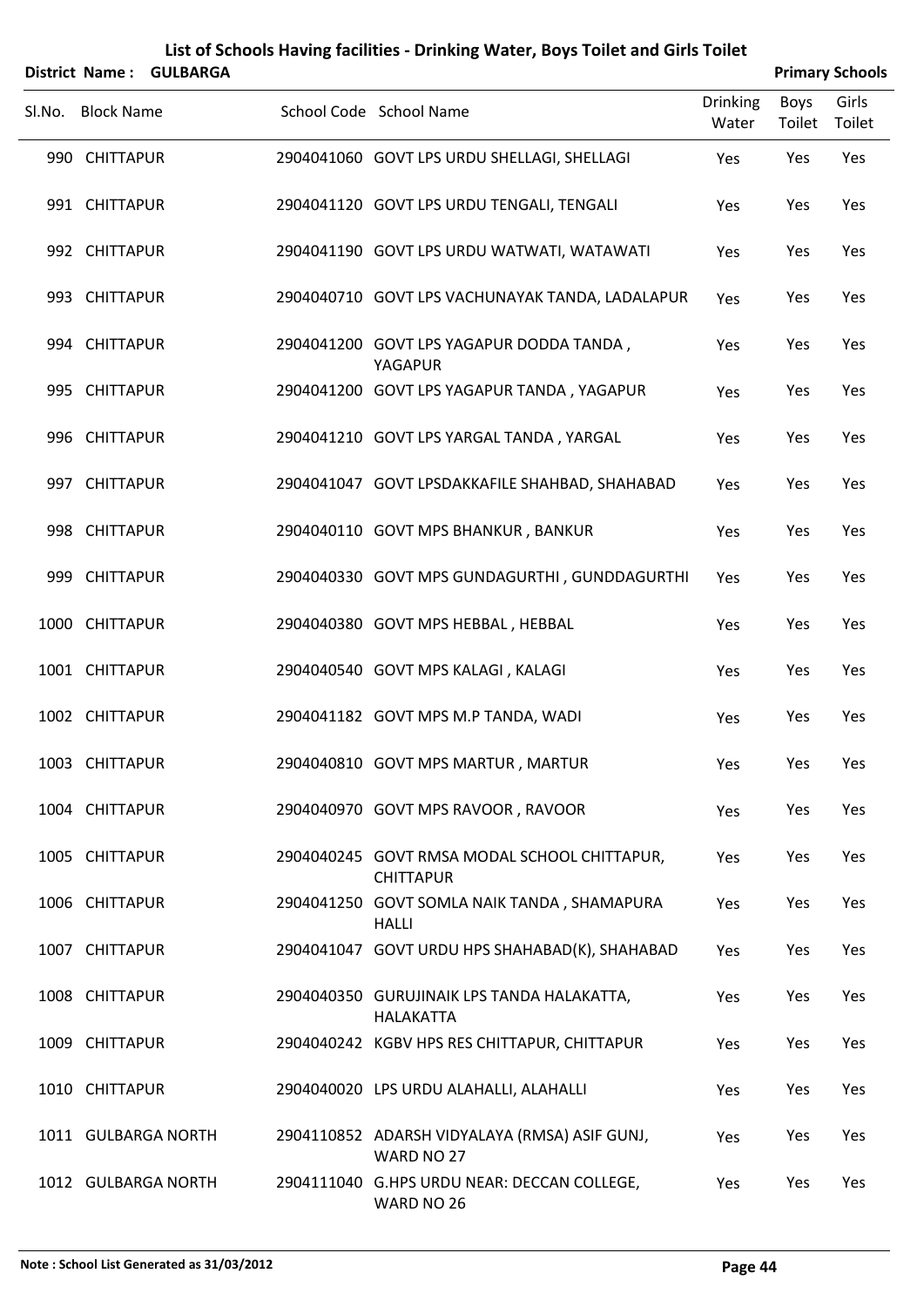|        | District Name: GULBARGA |                                                                    |                          |                | <b>Primary Schools</b> |
|--------|-------------------------|--------------------------------------------------------------------|--------------------------|----------------|------------------------|
| Sl.No. | <b>Block Name</b>       | School Code School Name                                            | <b>Drinking</b><br>Water | Boys<br>Toilet | Girls<br>Toilet        |
|        | 1013 GULBARGA NORTH     | 2904110850 GHPS (MARATHI) ASIF GUNJ, WARD NO 27                    | Yes                      | Yes            | Yes                    |
|        | 1014 GULBARGA NORTH     | 2904110010 GHPS ALGUD, ANKALAGA                                    | Yes                      | Yes            | Yes                    |
|        | 1015 GULBARGA NORTH     | 2904110100 GHPS BELUR J TANDA, BELUR [J]                           | Yes                      | Yes            | Yes                    |
|        | 1016 GULBARGA NORTH     | 2904110760 GHPS MADINA COLONY MSKMILL GLB,<br><b>WARD NO - VII</b> | Yes                      | Yes            | Yes                    |
|        | 1017 GULBARGA NORTH     | 2904110810 GHPS RAMJINAGAR NO2, WARD NO 12                         | Yes                      | Yes            | Yes                    |
|        | 1018 GULBARGA NORTH     | 2904110790 GHPS URDU SONIYA GANDHI CLNY M,<br>WARD10               | Yes                      | Yes            | Yes                    |
|        | 1019 GULBARGA NORTH     | 2904110570 GHPS URDU SYED CHINCHOLLI, SYED<br><b>CHINCHOLI</b>     | Yes                      | Yes            | Yes                    |
|        | 1020 GULBARGA NORTH     | 2904110341 GLPS AGASI TANDA SCHOOL, KAMALAPUR                      | Yes                      | Yes            | Yes                    |
|        | 1021 GULBARGA NORTH     | 2904110751 GLPS ASHARAY COLONY A. NAGAR, WARD<br>NO-VI             | Yes                      | Yes            | Yes                    |
|        | 1022 GULBARGA NORTH     | 2904110341 GLPS BASAVANA TANDA, KAMALAPUR                          | Yes                      | Yes            | Yes                    |
|        | 1023 GULBARGA NORTH     | 2904110080 GLPS BELKOTA GUDDA (KERE), BELAKOTA                     | Yes                      | Yes            | Yes                    |
|        | 1024 GULBARGA NORTH     | 2904110170 GLPS CHAPLA NAYAK TANDA (S.S),<br><b>DONGARGAON</b>     | Yes                      | Yes            | Yes                    |
|        | 1025 GULBARGA NORTH     | 2904110490 GLPS CHETARUNAIK TANDA, NAVANIHAL                       | Yes                      | Yes            | Yes                    |
|        | 1026 GULBARGA NORTH     | 2904110640 GLPS EMJINAYAK TANDA, VARANAL                           | Yes                      | Yes            | Yes                    |
|        | 1027 GULBARGA NORTH     | 2904110341 GLPS G. GIRI TANDA SCHOOL, KAMALAPUR                    | Yes                      | Yes            | Yes                    |
|        | 1028 GULBARGA NORTH     | 2904110200 GLPS GOGI (K) TANDA, GOGI                               | Yes                      | Yes            | Yes                    |
|        | 1029 GULBARGA NORTH     | 2904110590 GLPS HAMALPUR COLONY GULBARGA, TAJ<br><b>SULTANPUR</b>  | Yes                      | Yes            | Yes                    |
|        | 1030 GULBARGA NORTH     | 2904110230 GLPS HARASOOR TANDA, HARSOOR                            | Yes                      | Yes            | Yes                    |
|        | 1031 GULBARGA NORTH     | 2904110171 GLPS HODIHAL TANDA, DONGARGAON                          | Yes                      | Yes            | Yes                    |
|        | 1032 GULBARGA NORTH     | 2904110260 GLPS ITAGA (A), ITAGA AHMADABAD                         | Yes                      | Yes            | Yes                    |
|        | 1033 GULBARGA NORTH     | 2904110380 GLPS KASUNAIK TANDA KEROOR, KEROOR                      | Yes                      | Yes            | Yes                    |
|        | 1034 GULBARGA NORTH     | 2904110421 GLPS MAHAGAON WADI TANDA,<br><b>MAHAGAON</b>            | Yes                      | Yes            | Yes                    |
|        | 1035 GULBARGA NORTH     | 2904110330 GLPS MONU NAYAK TANDA, KALMOOD                          | Yes                      | Yes            | Yes                    |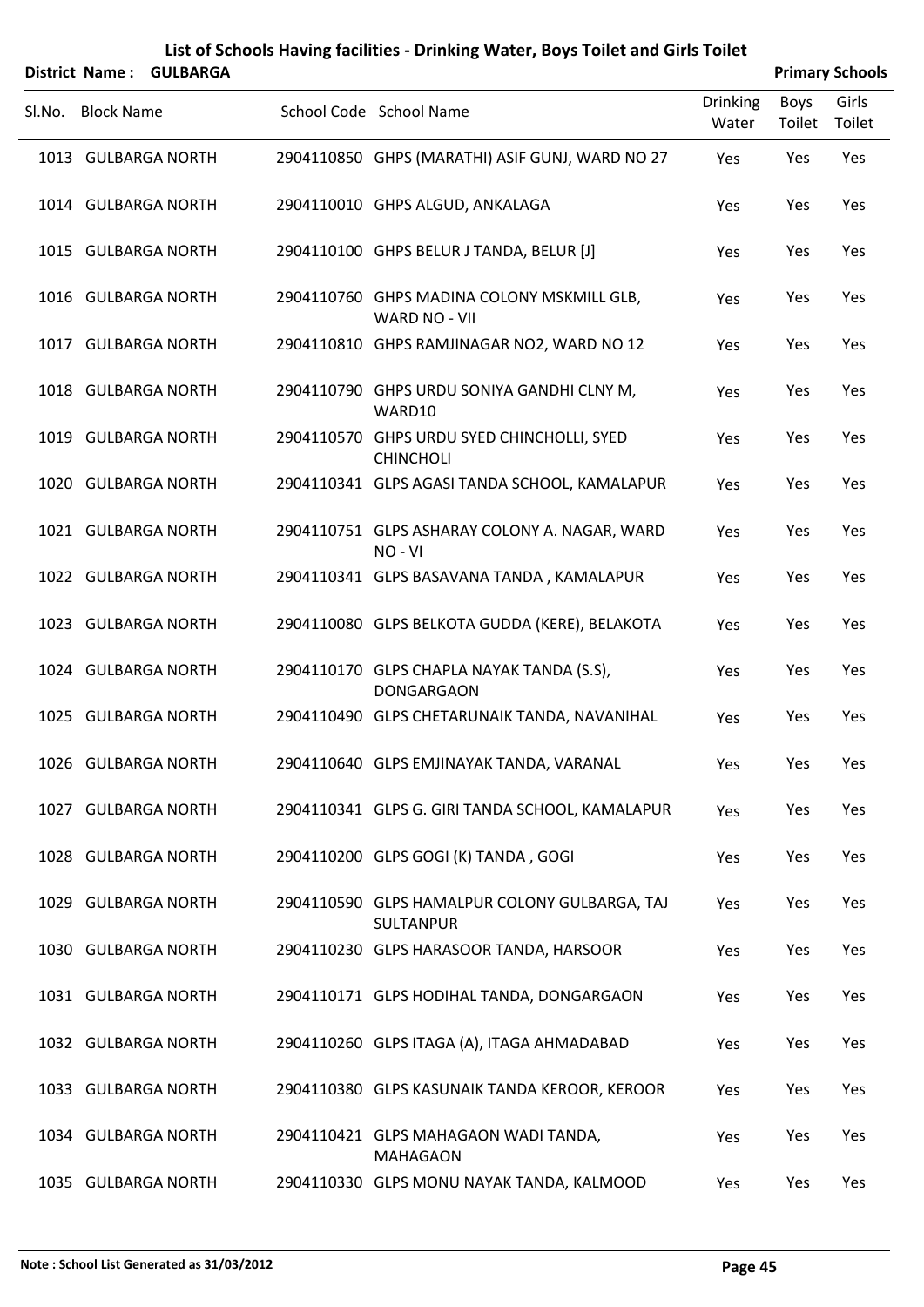|        | District Name: GULBARGA |                                                                  |                          |                | <b>Primary Schools</b> |
|--------|-------------------------|------------------------------------------------------------------|--------------------------|----------------|------------------------|
| SI.No. | <b>Block Name</b>       | School Code School Name                                          | <b>Drinking</b><br>Water | Boys<br>Toilet | Girls<br>Toilet        |
|        | 1036 GULBARGA NORTH     | 2904110470 GLPS NAGOOR CROSS, NAGOOR                             | Yes                      | Yes            | Yes                    |
|        | 1037 GULBARGA NORTH     | 2904110490 GLPS NAWANIHAL TANDA, NAVANIHAL                       | Yes                      | Yes            | Yes                    |
|        | 1038 GULBARGA NORTH     | 2904110110 GLPS PANDUNAIK TANDA, BHEEMANAL                       | Yes                      | Yes            | Yes                    |
|        | 1039 GULBARGA NORTH     | 2904110640 GLPS PURUNAIK TANDA VARNAL, VARANAL                   | Yes                      | Yes            | Yes                    |
|        | 1040 GULBARGA NORTH     | 2904110390 GLPS SONAR TANDA, KINNI SARFOSH                       | Yes                      | Yes            | Yes                    |
|        | 1041 GULBARGA NORTH     | 2904110060 GLPS SULLIGUTTI TANDA, BACHANAL                       | Yes                      | Yes            | Yes                    |
|        | 1042 GULBARGA NORTH     | 2904110370 GLPS TOLUNAIK TANDA, KAWANALLI                        | Yes                      | Yes            | Yes                    |
|        | 1043 GULBARGA NORTH     | 2904110070 GLPS URDU BANNUR, BANNUR                              | Yes                      | Yes            | Yes                    |
|        | 1044 GULBARGA NORTH     | 2904110090 GLPS URDU BELUR (K), BELUR [K]                        | Yes                      | Yes            | Yes                    |
|        | 1045 GULBARGA NORTH     | 2904111010 GLPS URDU GALIB CLNY, JEELANABA, WARD<br><b>NO 21</b> | Yes                      | Yes            | Yes                    |
|        | 1046 GULBARGA NORTH     | 2904110400 GLPS URDU KUMASI, KUMASI                              | Yes                      | Yes            | Yes                    |
|        | 1047 GULBARGA NORTH     | 2904110793 GLPS URDU LPS TAJ NAGAR RING ROAD,<br>WARD10          | Yes                      | Yes            | Yes                    |
|        | 1048 GULBARGA NORTH     | 2904110660 GLPS YAKKANCHI ASHRAY GRAM, YANKANCHI                 | Yes                      | Yes            | Yes                    |
|        | 1049 GULBARGA NORTH     | 2904110320 GLPS. BANDANKERA TANDA (S.S),<br>KALAMANDARGI         | Yes                      | Yes            | Yes                    |
|        | 1050 GULBARGA NORTH     | 2904110561 GMPS SONTH, SONTH                                     | Yes                      | Yes            | Yes                    |
|        | 1051 GULBARGA NORTH     | 2904110850 GOVT (URDU) HPS ASIF GUNJ, WARD NO 27                 | Yes                      | Yes            | Yes                    |
|        | 1052 GULBARGA NORTH     | 2904110340 GOVT GIRLS HPS KAMALAPUR, KAMALAPUR                   | Yes                      | Yes            | Yes                    |
|        | 1053 GULBARGA NORTH     | 2904110860 GOVT HPS URDU ADRSHA NAGAR, WARD<br><b>NO 28</b>      | Yes                      | Yes            | Yes                    |
|        | 1054 GULBARGA NORTH     | 2904110850 GOVT HPS (KAN) ASIF GUNJ, WARD NO 27                  | Yes                      | Yes            | Yes                    |
|        | 1055 GULBARGA NORTH     | 2904110010 GOVT HPS ANKALAGA, ANKALAGA                           | Yes                      | Yes            | Yes                    |
|        | 1056 GULBARGA NORTH     | 2904110030 GOVT HPS ASHTA, ASHTA                                 | Yes                      | Yes            | Yes                    |
|        | 1057 GULBARGA NORTH     | 2904110040 GOVT HPS AURAD [B], AURAD [B]                         | Yes                      | Yes            | Yes                    |
|        | 1058 GULBARGA NORTH     | 2904110770 GOVT HPS AYYARWADI, WARD NO - VIII                    | Yes                      | Yes            | Yes                    |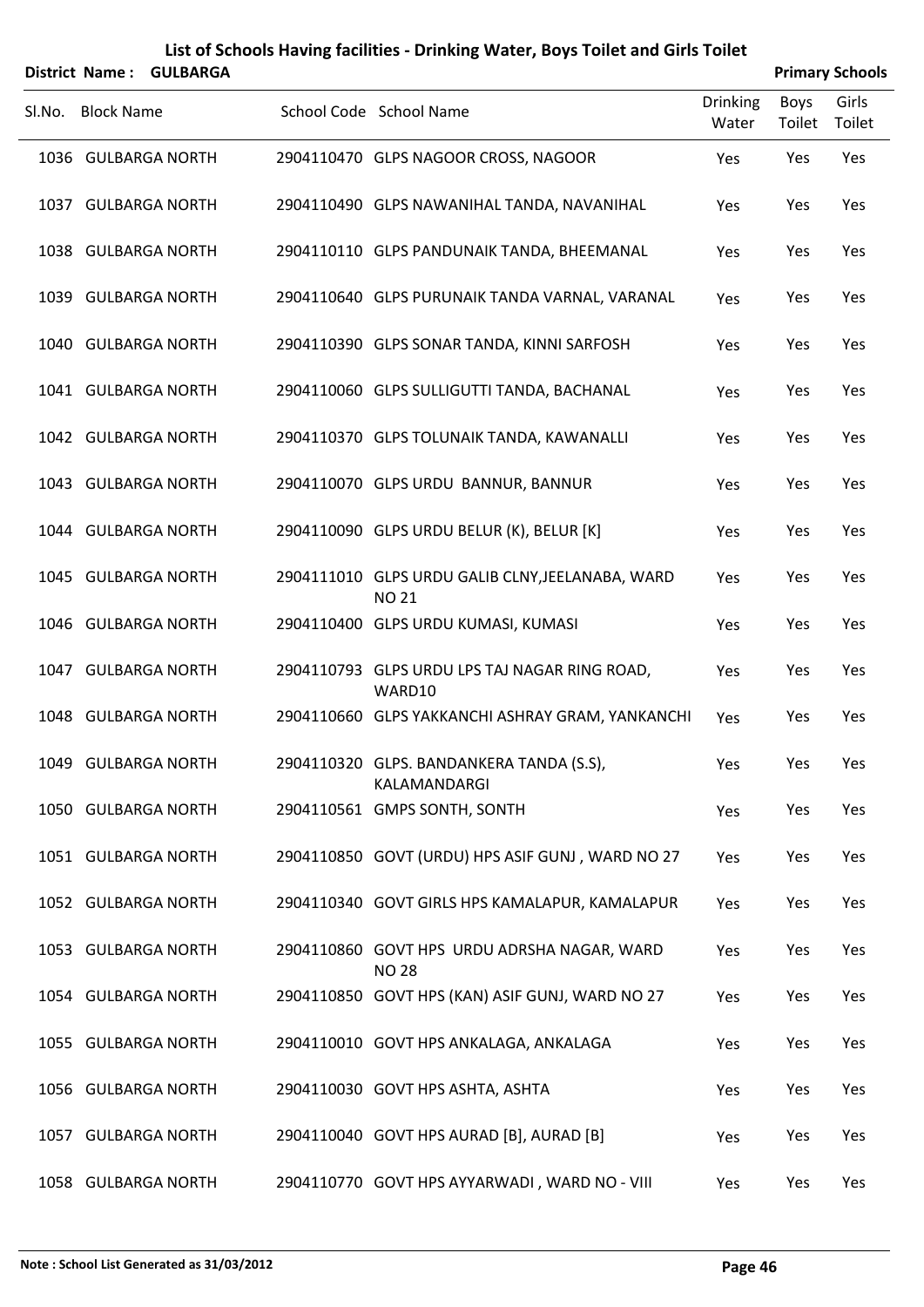| District Name: GULBARGA |                                                              |                          |                | <b>Primary Schools</b> |
|-------------------------|--------------------------------------------------------------|--------------------------|----------------|------------------------|
| Sl.No. Block Name       | School Code School Name                                      | <b>Drinking</b><br>Water | Boys<br>Toilet | Girls<br>Toilet        |
| 1059 GULBARGA NORTH     | 2904110770 GOVT HPS AYYARWADI URDU, WARD NO -<br>VIII        | Yes                      | Yes            | Yes                    |
| 1060 GULBARGA NORTH     | 2904110050 GOVT HPS BABALAD (I.K), BABALAD I.K.              | Yes                      | Yes            | Yes                    |
| 1061 GULBARGA NORTH     | 2904110060 GOVT HPS BACHANAL, BACHANAL                       | Yes                      | Yes            | Yes                    |
| 1062 GULBARGA NORTH     | 2904110080 GOVT HPS BELKOTA, BELAKOTA                        | Yes                      | Yes            | Yes                    |
| 1063 GULBARGA NORTH     | 2904110100 GOVT HPS BELUR [J], BELUR [J]                     | Yes                      | Yes            | Yes                    |
| 1064 GULBARGA NORTH     | 2904110090 GOVT HPS BELUR [K], BELUR [K]                     | Yes                      | Yes            | Yes                    |
| 1065 GULBARGA NORTH     | 2904110070 GOVT HPS BENUR, BANNUR                            | Yes                      | Yes            | Yes                    |
| 1066 GULBARGA NORTH     | 2904110110 GOVT HPS BHEEMANAL, BHEEMANAL                     | Yes                      | Yes            | Yes                    |
| 1067 GULBARGA NORTH     | 2904110120 GOVT HPS BHUPAL TEGUNUR, BHUPAL<br><b>TEGANUR</b> | Yes                      | Yes            | Yes                    |
| 1068 GULBARGA NORTH     | 2904110140 GOVT HPS BHUSANAGI, BHUSANAGI                     | Yes                      | Yes            | Yes                    |
| 1069 GULBARGA NORTH     | 2904110130 GOVT HPS BHUYAR, BHUNYAR                          | Yes                      | Yes            | Yes                    |
| 1070 GULBARGA NORTH     | 2904110740 GOVT HPS BOYS GOZA TAIN GLB, WARD NO -<br>V       | Yes                      | Yes            | Yes                    |
| 1071 GULBARGA NORTH     | 2904110342 GOVT HPS CHAVAN TANDA, KAMALAPUR                  | Yes                      | Yes            | Yes                    |
| 1072 GULBARGA NORTH     | 2904110150 GOVT HPS DASTAPUR, DASTAPUR                       | Yes                      | Yes            | Yes                    |
| 1073 GULBARGA NORTH     | 2904110680 GOVT HPS DINASHI, DINASHI                         | Yes                      | Yes            | Yes                    |
| 1074 GULBARGA NORTH     | 2904110160 GOVT HPS DOHRJAMGA, DHORAJAMBAGA                  | Yes                      | Yes            | Yes                    |
| 1075 GULBARGA NORTH     | 2904110180 GOVT HPS GANAJALKHED, GANAJALKHED                 | Yes                      | Yes            | Yes                    |
| 1076 GULBARGA NORTH     | 2904110230 GOVT HPS GIRLS HARSOOR, HARSOOR                   | Yes                      | Yes            | Yes                    |
| 1077 GULBARGA NORTH     | 2904110420 GOVT HPS GIRLS MAHAGAON, MAHAGAON                 | Yes                      | Yes            | Yes                    |
| 1078 GULBARGA NORTH     | 2904110830 GOVT HPS GIRLS SHAIK ROZA, WARD NO 23             | Yes                      | Yes            | Yes                    |
| 1079 GULBARGA NORTH     | 2904110190 GOVT HPS GOBBURWADI, GOBBUR WADI                  | Yes                      | Yes            | Yes                    |
| 1080 GULBARGA NORTH     | 2904110200 GOVT HPS GOGI, GOGI                               | Yes                      | Yes            | Yes                    |
| 1081 GULBARGA NORTH     | 2904110781 GOVT HPS GUNJ COLONY, WARD NO - IX                | Yes                      | Yes            | Yes                    |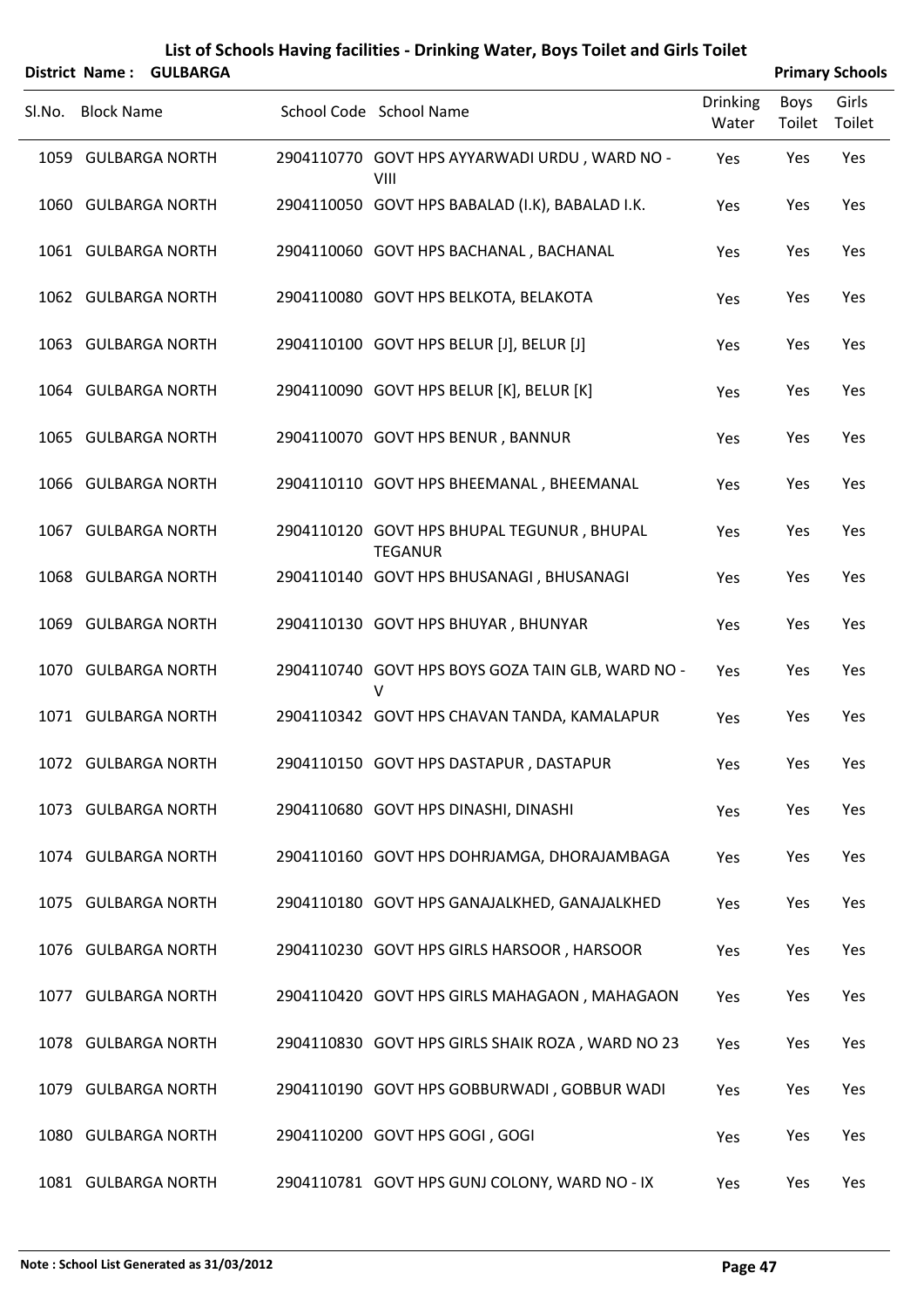|        | District Name: GULBARGA |                                                         |                          |                       | <b>Primary Schools</b> |
|--------|-------------------------|---------------------------------------------------------|--------------------------|-----------------------|------------------------|
| SI.No. | <b>Block Name</b>       | School Code School Name                                 | <b>Drinking</b><br>Water | <b>Boys</b><br>Toilet | Girls<br>Toilet        |
|        | 1082 GULBARGA NORTH     | 2904110320 GOVT HPS GUTTI TANADA, KALAMANDARGI          | Yes                      | Yes                   | Yes                    |
|        | 1083 GULBARGA NORTH     | 2904110980 GOVT HPS HAFT(KAN) BOVI GALLI, WARD NO<br>17 | Yes                      | Yes                   | Yes                    |
|        | 1084 GULBARGA NORTH     | 2904110220 GOVT HPS HARAKANCHI, HARAKANCHI              | Yes                      | Yes                   | Yes                    |
|        | 1085 GULBARGA NORTH     | 2904110561 GOVT HPS HARJI TANDA [SONTH], SONTH          | Yes                      | Yes                   | Yes                    |
|        | 1086 GULBARGA NORTH     | 2904110240 GOVT HPS HOLAKUNDA, HOLAKUNDA                | Yes                      | Yes                   | Yes                    |
|        | 1087 GULBARGA NORTH     | 2904110670 GOVT HPS HOSA WADI, KUVANSHI WADI            | Yes                      | Yes                   | Yes                    |
|        | 1088 GULBARGA NORTH     | 2904110270 GOVT HPS JAMAGA [B], JAMAGA [B]              | Yes                      | Yes                   | Yes                    |
|        | 1089 GULBARGA NORTH     | 2904110280 GOVT HPS JEEVANGI, JEEVANGI                  | Yes                      | Yes                   | Yes                    |
|        | 1090 GULBARGA NORTH     | 2904110680 GOVT HPS K.TANDA DINASHI, DINASHI            | Yes                      | Yes                   | Yes                    |
|        | 1091 GULBARGA NORTH     | 2904110300 GOVT HPS KAGGANAMADI, KAGGANMADRI            | Yes                      | Yes                   | Yes                    |
|        | 1092 GULBARGA NORTH     | 2904110320 GOVT HPS KALAMANDARGI, KALAMANDARGI          | Yes                      | Yes                   | Yes                    |
|        | 1093 GULBARGA NORTH     | 2904110330 GOVT HPS KALAMOOD, KALMOOD                   | Yes                      | Yes                   | Yes                    |
|        | 1094 GULBARGA NORTH     | 2904110330 GOVT HPS KALAMOOD TANDA, KALMOOD             | Yes                      | Yes                   | Yes                    |
|        | 1095 GULBARGA NORTH     | 2904110310 GOVT HPS KALHANGARGA, KALHANGARGA            | Yes                      | Yes                   | Yes                    |
|        | 1096 GULBARGA NORTH     | 2904110350 GOVT HPS KANNUR, KANNUR                      | Yes                      | Yes                   | Yes                    |
|        | 1097 GULBARGA NORTH     | 2904110835 GOVT HPS KAPNOOR, WARD NO 23                 | Yes                      | Yes                   | Yes                    |
|        | 1098 GULBARGA NORTH     | 2904110360 GOVT HPS KATAHALLI, KATHALLI                 | Yes                      | Yes                   | Yes                    |
|        | 1099 GULBARGA NORTH     | 2904110370 GOVT HPS KAWANALLI TANDA, KAWANALLI          | Yes                      | Yes                   | Yes                    |
|        | 1100 GULBARGA NORTH     | 2904110380 GOVT HPS KEROOR, KEROOR                      | Yes                      | Yes                   | Yes                    |
|        | 1101 GULBARGA NORTH     | 2904110390 GOVT HPS KINNI SARFOS, KINNI SARFOSH         | Yes                      | Yes                   | Yes                    |
|        | 1102 GULBARGA NORTH     | 2904110720 GOVT HPS KINNROAD, KINNROAD                  | Yes                      | Yes                   | Yes                    |
|        | 1103 GULBARGA NORTH     | 2904110400 GOVT HPS KUMASI, KUMASI                      | Yes                      | Yes                   | Yes                    |
|        | 1104 GULBARGA NORTH     | 2904110410 GOVT HPS KURIKOTA, KURIKOTA                  | Yes                      | Yes                   | Yes                    |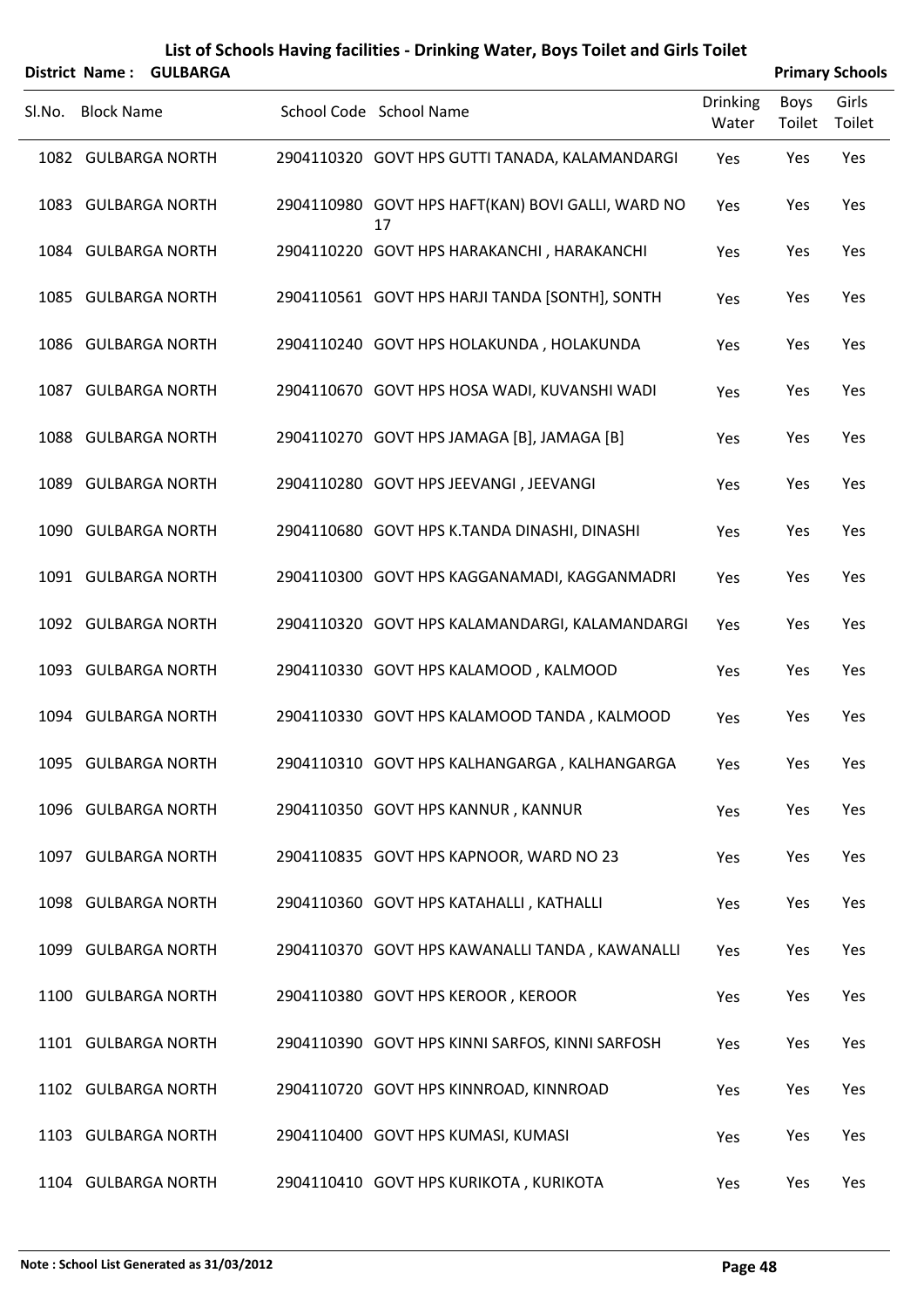|        | District Name: GULBARGA |                                                                     |                          |                | <b>Primary Schools</b> |
|--------|-------------------------|---------------------------------------------------------------------|--------------------------|----------------|------------------------|
| Sl.No. | <b>Block Name</b>       | School Code School Name                                             | <b>Drinking</b><br>Water | Boys<br>Toilet | Girls<br>Toilet        |
|        | 1105 GULBARGA NORTH     | 2904110420 GOVT HPS MAHAGAON CROSS, MAHAGAON                        | Yes                      | Yes            | Yes                    |
|        | 1106 GULBARGA NORTH     | 2904110420 GOVT HPS MAHAGAON WADI, MAHAGAON                         | Yes                      | Yes            | Yes                    |
|        | 1107 GULBARGA NORTH     | 2904110940 GOVT HPS MAHIBOOBNAGAR GLB, WARD<br><b>NO13</b>          | Yes                      | Yes            | Yes                    |
|        | 1108 GULBARGA NORTH     | 2904110430 GOVT HPS MALAGATTI, MALAGATTI                            | Yes                      | Yes            | Yes                    |
|        | 1109 GULBARGA NORTH     | 2904110450 GOVT HPS MARAGUTTI, MARAGUTTI                            | Yes                      | Yes            | Yes                    |
|        | 1110 GULBARGA NORTH     | 2904110460 GOVT HPS MARAMANCHI TANDA,<br>MARAMANCHI                 | Yes                      | Yes            | Yes                    |
|        | 1111 GULBARGA NORTH     | 2904110470 GOVT HPS NAGOOR, NAGOOR                                  | Yes                      | Yes            | Yes                    |
|        | 1112 GULBARGA NORTH     | 2904110470 GOVT HPS NAGOOR TANDA, NAGOOR                            | Yes                      | Yes            | Yes                    |
|        | 1113 GULBARGA NORTH     | 2904110480 GOVT HPS NAVADAGI [B], NAVADAGI [B]                      | Yes                      | Yes            | Yes                    |
|        | 1114 GULBARGA NORTH     | 2904110500 GOVT HPS NEELAKHED, NEELKHED                             | Yes                      | Yes            | Yes                    |
|        | 1115 GULBARGA NORTH     | 2904110570 GOVT HPS NEW EXTN. SY.CHINCHOL, SYED<br><b>CHINCHOLI</b> | Yes                      | Yes            | Yes                    |
|        | 1116 GULBARGA NORTH     | 2904110510 GOVT HPS OKALI, OKALI                                    | Yes                      | Yes            | Yes                    |
|        | 1117 GULBARGA NORTH     | 2904110880 GOVT HPS OMNAGAR SEDAM RD, WARD NO<br>30                 | Yes                      | Yes            | Yes                    |
|        | 1118 GULBARGA NORTH     | 2904110520 GOVT HPS PATAWADA, PATAWADA                              | Yes                      | Yes            | Yes                    |
|        | 1119 GULBARGA NORTH     | 2904110530 GOVT HPS RAJANAL, RAJANAL                                | Yes                      | Yes            | Yes                    |
|        | 1120 GULBARGA NORTH     | 2904110740 GOVT HPS ROZA B GLB(KAN), WARD NO - V                    | Yes                      | Yes            | Yes                    |
|        | 1121 GULBARGA NORTH     | 2904110770 GOVT HPS SANJEEVANAGAR, WARD NO - VIII                   | Yes                      | Yes            | Yes                    |
|        | 1122 GULBARGA NORTH     | 2904110570 GOVT HPS SYED CHINCHOLI, SYED<br><b>CHINCHOLI</b>        | Yes                      | Yes            | Yes                    |
|        | 1123 GULBARGA NORTH     | 2904110580 GOVT HPS TADKAL, TADAKAL                                 | Yes                      | Yes            | Yes                    |
|        | 1124 GULBARGA NORTH     | 2904110590 GOVT HPS TAJ SULTANPUR, TAJ SULTANPUR                    | Yes                      | Yes            | Yes                    |
|        | 1125 GULBARGA NORTH     | 2904110600 GOVT HPS TAVARAGERA, TAVARAGERA                          | Yes                      | Yes            | Yes                    |
|        | 1126 GULBARGA NORTH     | 2904110620 GOVT HPS UPALAON, UPALAON                                | Yes                      | Yes            | Yes                    |
|        | 1127 GULBARGA NORTH     | 2904110792 GOVT HPS URDU ABUB BAKAR COLONY,<br>WARD10               | Yes                      | Yes            | Yes                    |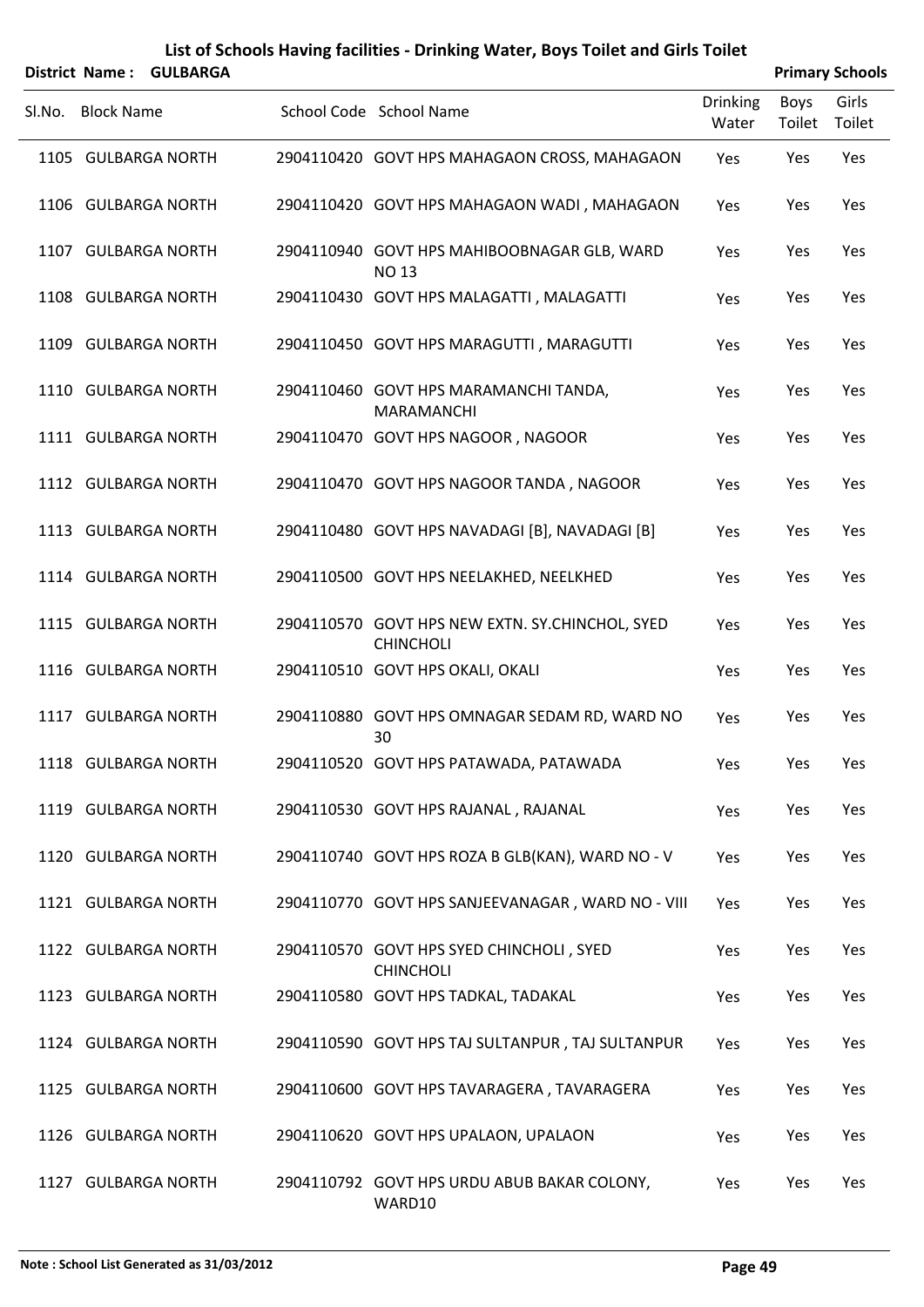|        | District Name: GULBARGA |                                                                  |                          |                | <b>Primary Schools</b> |
|--------|-------------------------|------------------------------------------------------------------|--------------------------|----------------|------------------------|
| SI.No. | <b>Block Name</b>       | School Code School Name                                          | <b>Drinking</b><br>Water | Boys<br>Toilet | Girls<br>Toilet        |
|        | 1128 GULBARGA NORTH     | 2904110230 GOVT HPS URDU HARSOOR, HARSOOR                        | Yes                      | Yes            | Yes                    |
|        | 1129 GULBARGA NORTH     | 2904110280 GOVT HPS URDU JEEVANGI, JEEVANGI                      | Yes                      | Yes            | Yes                    |
|        | 1130 GULBARGA NORTH     | 2904110340 GOVT HPS URDU KAMALAPUR, KAMALAPUR                    | Yes                      | Yes            | Yes                    |
|        | 1131 GULBARGA NORTH     | 2904110410 GOVT HPS URDU KURIKOTA, KURIKOTA                      | Yes                      | Yes            | Yes                    |
|        | 1132 GULBARGA NORTH     | 2904110420 GOVT HPS URDU MAHAGAON, MAHAGAON                      | Yes                      | Yes            | Yes                    |
|        | 1133 GULBARGA NORTH     | 2904110470 GOVT HPS URDU NAGOOR, NAGOOR                          | Yes                      | Yes            | Yes                    |
|        | 1134 GULBARGA NORTH     | 2904110790 GOVT HPS URDU NAYAMOHALLA, WARD10                     | Yes                      | Yes            | Yes                    |
|        | 1135 GULBARGA NORTH     | 2904110770 GOVT HPS URDU NIZAMPUR, WARD NO - VIII                | Yes                      | Yes            | Yes                    |
|        | 1136 GULBARGA NORTH     | 2904110560 GOVT HPS URDU SONTH, SONTH                            | Yes                      | Yes            | Yes                    |
|        | 1137 GULBARGA NORTH     | 2904110600 GOVT HPS URDU TAVARAGERA,<br>TAVARAGERA               | Yes                      | Yes            | Yes                    |
|        | 1138 GULBARGA NORTH     | 2904110640 GOVT HPS VARANAL, VARANAL                             | Yes                      | Yes            | Yes                    |
|        | 1139 GULBARGA NORTH     | 2904110630 GOVT HPS VENKATA BENUR, VENKATA<br><b>BENUR</b>       | Yes                      | Yes            | Yes                    |
|        | 1140 GULBARGA NORTH     | 2904110780 GOVT HPS VIJAYANAGAR COLONY, WARD<br>NO-IX            | Yes                      | Yes            | Yes                    |
|        | 1141 GULBARGA NORTH     | 2904110650 GOVT HPS YELAVANTAGI, YALAVANTAGI                     | Yes                      | Yes            | Yes                    |
|        | 1142 GULBARGA NORTH     | 2904110590 GOVT LPS (URDU) TAJSULTANPUR, TAJ<br><b>SULTANPUR</b> | Yes                      | Yes            | Yes                    |
|        | 1143 GULBARGA NORTH     | 2904110020 GOVT LPS ANTAPANAL, ANTAPNHAL                         | Yes                      | Yes            | Yes                    |
|        | 1144 GULBARGA NORTH     | 2904110421 GOVT LPS BEKOTA GUDDA, MAHAGAON                       | Yes                      | Yes            | Yes                    |
|        | 1145 GULBARGA NORTH     | 2904110421 GOVT LPS BELKOTA KURI HATTI CAMP,<br><b>MAHAGAON</b>  | Yes                      | Yes            | Yes                    |
|        | 1146 GULBARGA NORTH     | 2904110171 GOVT LPS DHORJAMBAGA TANDA,<br><b>DONGARGAON</b>      | Yes                      | Yes            | Yes                    |
|        | 1147 GULBARGA NORTH     | 2904110210 GOVT LPS HALSULTANPUR, HAL SULTANPUR                  | Yes                      | Yes            | Yes                    |
|        | 1148 GULBARGA NORTH     | 2904110831 GOVT LPS HERA NAGAR, WARD NO 23                       | Yes                      | Yes            | Yes                    |
|        | 1149 GULBARGA NORTH     | 2904110530 GOVT LPS HIRUNAYAK TANDA, RAJANAL                     | Yes                      | Yes            | Yes                    |
|        | 1150 GULBARGA NORTH     | 2904110250 GOVT LPS HONNAHALLI, HONNAHALLI                       | Yes                      | Yes            | Yes                    |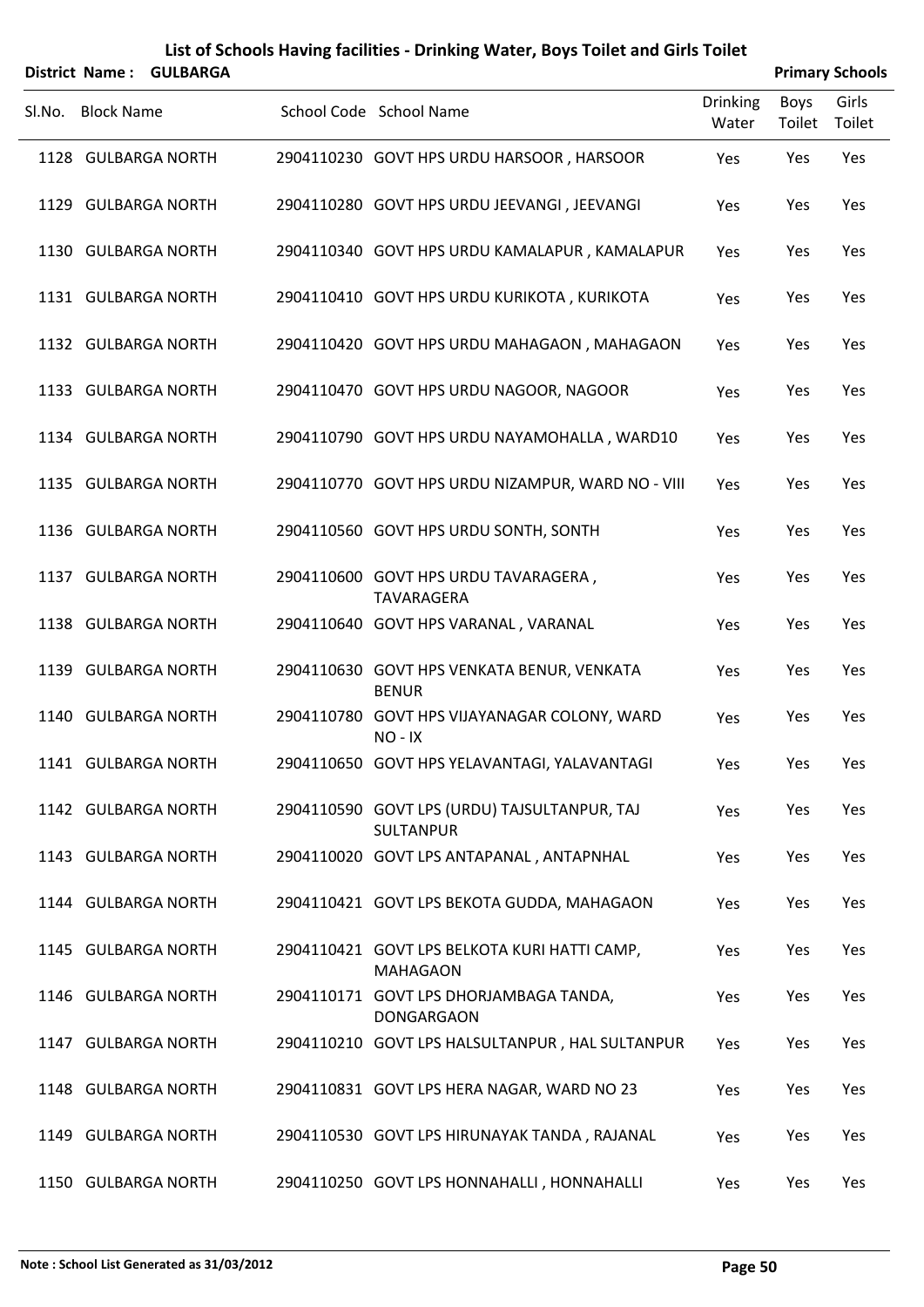|        | District Name: GULBARGA |  |                                                                 |                          | <b>Primary Schools</b> |                 |  |  |
|--------|-------------------------|--|-----------------------------------------------------------------|--------------------------|------------------------|-----------------|--|--|
| SI.No. | <b>Block Name</b>       |  | School Code School Name                                         | <b>Drinking</b><br>Water | Boys<br>Toilet         | Girls<br>Toilet |  |  |
|        | 1151 GULBARGA NORTH     |  | 2904110561 GOVT LPS JOTONAYAK TANDA, SONTH                      | Yes                      | Yes                    | Yes             |  |  |
|        | 1152 GULBARGA NORTH     |  | 2904110290 GOVT LPS KADABUR, KADABUR                            | Yes                      | Yes                    | Yes             |  |  |
|        | 1153 GULBARGA NORTH     |  | 2904110743 GOVT LPS KAGIKARKHANI, WARD NO - V                   | Yes                      | Yes                    | Yes             |  |  |
|        | 1154 GULBARGA NORTH     |  | 2904110900 GOVT LPS KAMALANAGAR, WARD NO 32                     | Yes                      | Yes                    | Yes             |  |  |
|        | 1155 GULBARGA NORTH     |  | 2904110340 GOVT LPS KAMALAPUR TANDA, KAMALAPUR                  | Yes                      | Yes                    | Yes             |  |  |
|        | 1156 GULBARGA NORTH     |  | 2904110370 GOVT LPS KAWANALLI, KAWANALLI                        | Yes                      | Yes                    | Yes             |  |  |
|        | 1157 GULBARGA NORTH     |  | 2904110390 GOVT LPS KINNI SARFOS TANDA, KINNI<br><b>SARFOSH</b> | Yes                      | Yes                    | Yes             |  |  |
|        | 1158 GULBARGA NORTH     |  | 2904110330 GOVT LPS LIMBU NAYAK TANDA, KALMOOD                  | Yes                      | Yes                    | Yes             |  |  |
|        | 1159 GULBARGA NORTH     |  | 2904110440 GOVT LPS MALASAPUR, MASALAPUR                        | Yes                      | Yes                    | Yes             |  |  |
|        | 1160 GULBARGA NORTH     |  | 2904110450 GOVT LPS MARAGUTTI TANDA, MARAGUTTI                  | Yes                      | Yes                    | Yes             |  |  |
|        | 1161 GULBARGA NORTH     |  | 2904110460 GOVT LPS MARAMANCHI, MARAMANCHI                      | Yes                      | Yes                    | Yes             |  |  |
|        | 1162 GULBARGA NORTH     |  | 2904110490 GOVT LPS NANAVANIHAL, NAVANIHAL                      | Yes                      | Yes                    | Yes             |  |  |
|        | 1163 GULBARGA NORTH     |  | 2904110500 GOVT LPS NEELAKHED TANDA, NEELKHED                   | Yes                      | Yes                    | Yes             |  |  |
|        | 1164 GULBARGA NORTH     |  | 2904110560 GOVT LPS PURUNAIK TANDA, SONTH                       | Yes                      | Yes                    | Yes             |  |  |
|        | 1165 GULBARGA NORTH     |  | 2904110171 GOVT LPS RATAN GUTTI TANDA,<br><b>DONGARGAON</b>     | Yes                      | Yes                    | Yes             |  |  |
|        | 1166 GULBARGA NORTH     |  | 2904110830 GOVT LPS SHAHABAZAR TANDA, WARD NO<br>23             | Yes                      | Yes                    | Yes             |  |  |
|        | 1167 GULBARGA NORTH     |  | 2904110530 GOVT LPS SHANKAR NAYAK TANDA, RAJANAL                | Yes                      | Yes                    | Yes             |  |  |
|        | 1168 GULBARGA NORTH     |  | 2904110743 GOVT LPS SIDHARUDHA COLONY, WARD<br>$NO - V$         | Yes                      | Yes                    | Yes             |  |  |
|        | 1169 GULBARGA NORTH     |  | 2904110540 GOVT LPS SIRADONE, SIRADHONE                         | Yes                      | Yes                    | Yes             |  |  |
|        | 1170 GULBARGA NORTH     |  | 2904110550 GOVT LPS SIRAGAPUR, SIRAGAPUR                        | Yes                      | Yes                    | Yes             |  |  |
|        | 1171 GULBARGA NORTH     |  | 2904110610 GOVT LPS TONDAKAL, TONDAKAL                          | Yes                      | Yes                    | Yes             |  |  |
|        | 1172 GULBARGA NORTH     |  | 2904110040 GOVT LPS URDU AVRADA (B), AURAD [B]                  | Yes                      | Yes                    | Yes             |  |  |
|        | 1173 GULBARGA NORTH     |  | 2904110240 GOVT LPS URDU HOLKUNDA, HOLAKUNDA                    | Yes                      | Yes                    | Yes             |  |  |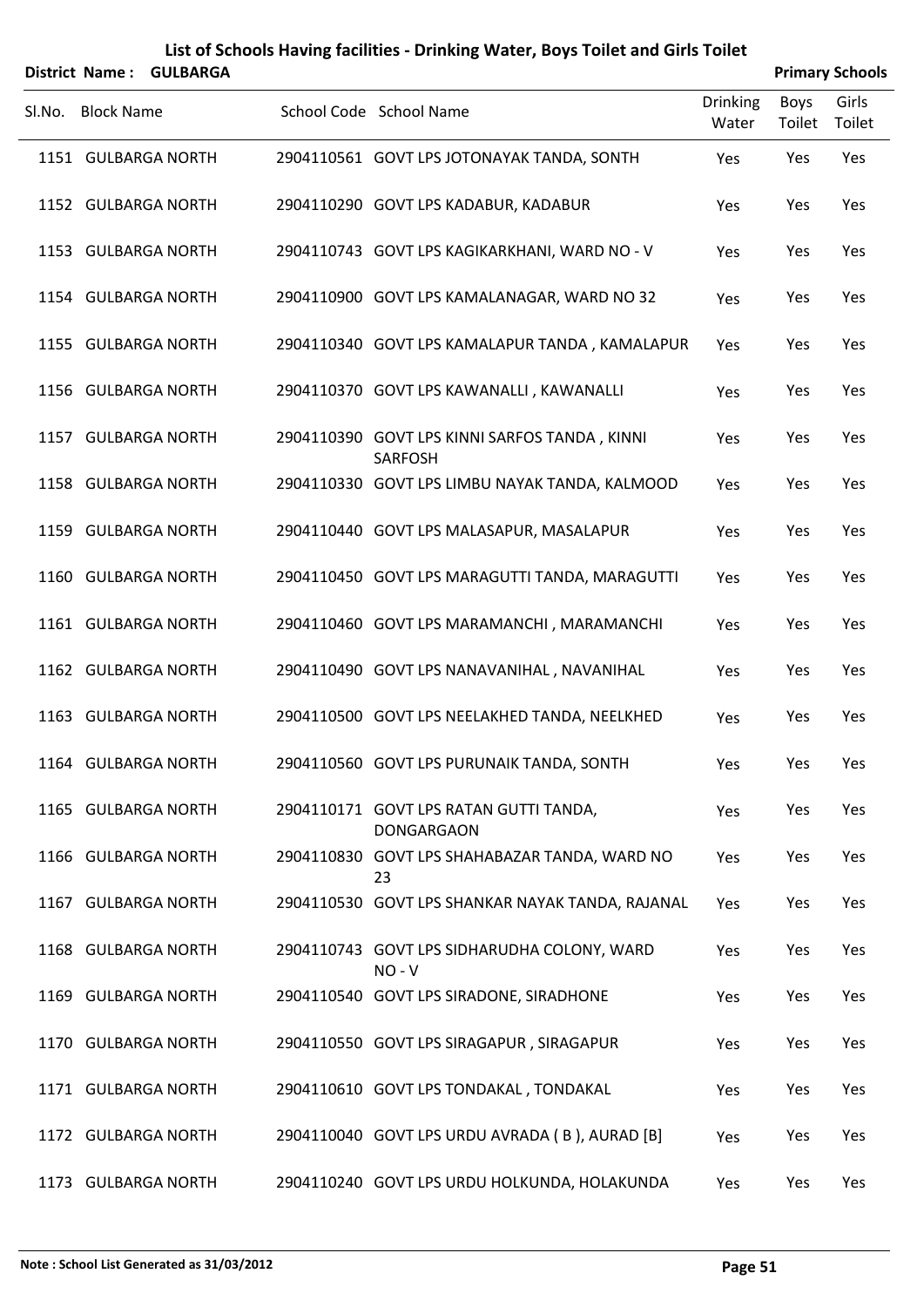|        |                   | District Name: GULBARGA |                                                                 |                          |                | <b>Primary Schools</b> |
|--------|-------------------|-------------------------|-----------------------------------------------------------------|--------------------------|----------------|------------------------|
| Sl.No. | <b>Block Name</b> |                         | School Code School Name                                         | <b>Drinking</b><br>Water | Boys<br>Toilet | Girls<br>Toilet        |
|        |                   | 1174 GULBARGA NORTH     | 2904110422 GOVT LPS URDU MAHAGAON WADI,<br><b>MAHAGAON</b>      | Yes                      | Yes            | Yes                    |
|        |                   | 1175 GULBARGA NORTH     | 2904110430 GOVT LPS URDU MALAGATTI, MALAGATTI                   | Yes                      | Yes            | Yes                    |
|        |                   | 1176 GULBARGA NORTH     | 2904110911 GOVT LPS URDU MISBA NAGAR, WARD NO 1                 | Yes                      | Yes            | Yes                    |
|        |                   | 1177 GULBARGA NORTH     | 2904110700 GOVT LPS VADGERA, VADGERA                            | Yes                      | Yes            | Yes                    |
|        |                   | 1178 GULBARGA NORTH     | 2904110420 GOVT LPS WADDARCOLONY MAHAGAON,<br><b>MAHAGAON</b>   | Yes                      | Yes            | Yes                    |
|        |                   | 1179 GULBARGA NORTH     | 2904110660 GOVT LPS YANKNCHI, YANKANCHI                         | Yes                      | Yes            | Yes                    |
|        |                   | 1180 GULBARGA NORTH     | 2904110830 GOVT MPS (BOY) SHAHABAZAR, WARD NO 23                | Yes                      | Yes            | Yes                    |
|        |                   | 1181 GULBARGA NORTH     | 2904110751 GOVT MPS CHAKKARKATTA, WARD NO - VI                  | Yes                      | Yes            | Yes                    |
|        |                   | 1182 GULBARGA NORTH     | 2904110170 GOVT MPS DONGARGAON, DONGARGAON                      | Yes                      | Yes            | Yes                    |
|        |                   | 1183 GULBARGA NORTH     | 2904110230 GOVT MPS HARSOOR, HARSOOR                            | Yes                      | Yes            | Yes                    |
|        |                   | 1184 GULBARGA NORTH     | 2904110860 GOVT MPS MAHATMA BASAVESWAR NA,<br>WARD NO 28        | Yes                      | Yes            | Yes                    |
|        |                   | 1185 GULBARGA NORTH     | 2904110750 GOVT MPS MOMINPURA GULBARGA, WARD<br>NO-VI           | Yes                      | Yes            | Yes                    |
|        |                   | 1186 GULBARGA NORTH     | 2904110740 GOVT MPS URDU ROZATAIN GLB, WARD<br>$NO - V$         | Yes                      | Yes            | Yes                    |
|        |                   | 1187 GULBARGA NORTH     | 2904110340 GOVT PR.HPS KAMALAPUR, KAMALAPUR                     | Yes                      | Yes            | Yes                    |
|        |                   | 1188 GULBARGA NORTH     | 2904110740 GOVT URDU HPS GIRLS ROZATAIN GLB,<br>WARD NO - V     | Yes                      | Yes            | Yes                    |
|        |                   | 1189 GULBARGA NORTH     | 2904110730 GOVT URDU HPS HAFTGUMBAD GLB, WARD<br>NO - IV        | Yes                      | Yes            | Yes                    |
|        |                   | 1190 GULBARGA NORTH     | 2904110792 GOVT URDU HPS TAJ NAGAR RING ROAD G,<br>WARD10       | Yes                      | Yes            | Yes                    |
|        |                   | 1191 GULBARGA NORTH     | 2904110590 GOVT.KSRP COL. TAJSULTANPUR, TAJ<br><b>SULTANPUR</b> | Yes                      | Yes            | Yes                    |
|        |                   | 1192 GULBARGA NORTH     | 2904110910 KGVB RESI SHAHABAZAR GLB, WARD NO 1                  | Yes                      | Yes            | Yes                    |
|        |                   | 1193 GULBARGA SOUTH     | 2904053530 GOVT HPS JEWARGI ROAD, WARD NO 53                    | Yes                      | Yes            | Yes                    |
|        |                   | 1194 GULBARGA SOUTH     | 2904053530 GOVT HPS TARFILE STN. BAZAAR, WARD NO<br>53          | Yes                      | Yes            | Yes                    |
|        |                   | 1195 GULBARGA SOUTH     | 2904053530 GOVT LPS HANUMAN NAGAR, WARD NO 53                   | Yes                      | Yes            | Yes                    |
|        |                   | 1196 GULBARGA SOUTH     | 2904053520 GOVT LPS KARUNESHWARA NAGAR, WARD<br><b>NO 52</b>    | Yes                      | Yes            | Yes                    |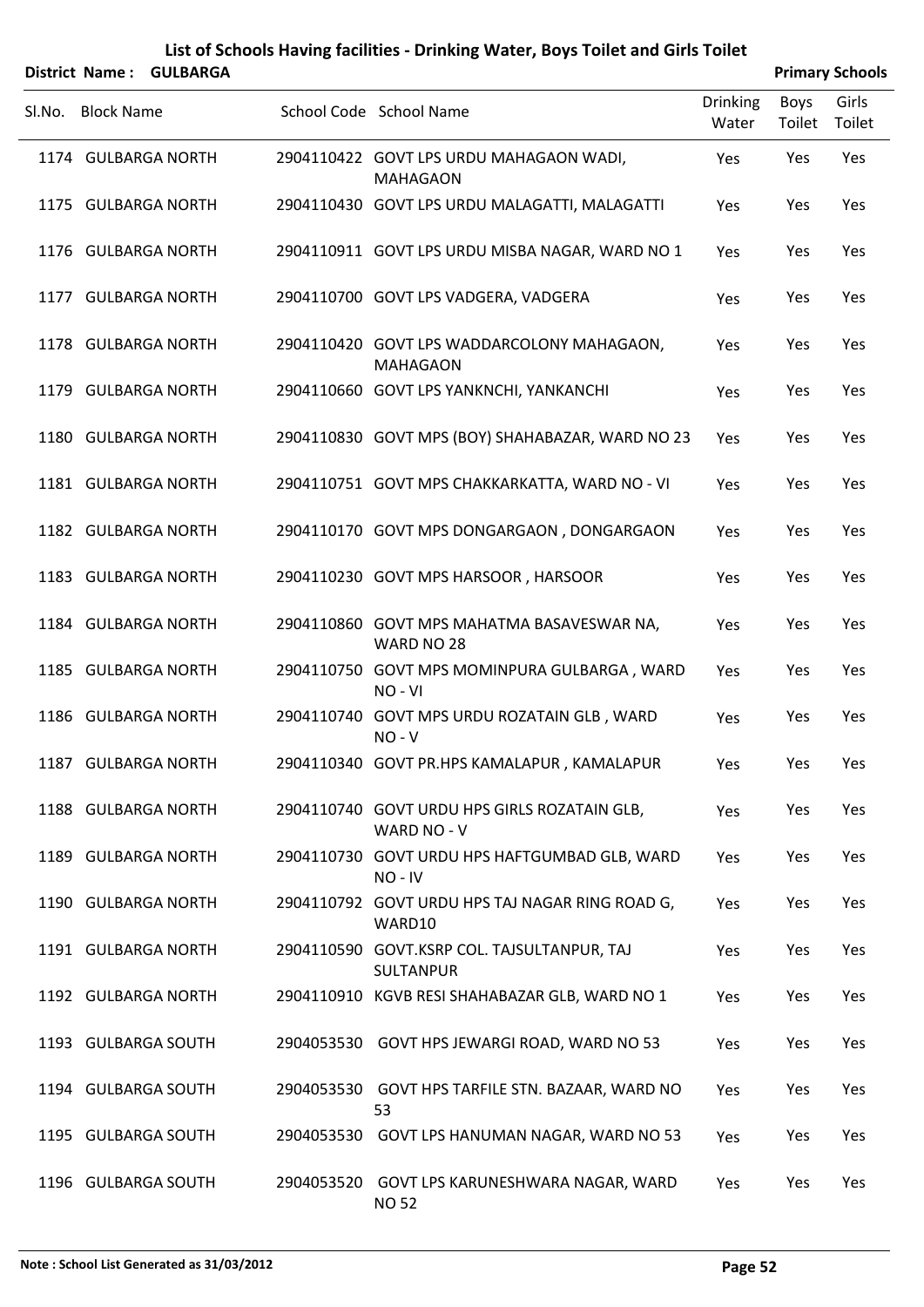|        | District Name: GULBARGA |  |                                                                  |                          | <b>Primary Schools</b> |                 |  |  |
|--------|-------------------------|--|------------------------------------------------------------------|--------------------------|------------------------|-----------------|--|--|
| SI.No. | <b>Block Name</b>       |  | School Code School Name                                          | <b>Drinking</b><br>Water | Boys<br>Toilet         | Girls<br>Toilet |  |  |
|        | 1197 GULBARGA SOUTH     |  | 2904051700 GHPS URDU BOLEWAD, BALAWAD                            | Yes                      | Yes                    | Yes             |  |  |
|        | 1198 GULBARGA SOUTH     |  | 2904053330 GHPS BABALAD S, BABALAD S                             | Yes                      | Yes                    | Yes             |  |  |
|        | 1199 GULBARGA SOUTH     |  | 2904051700 GHPS BOLAWADA, BALAWAD                                | Yes                      | Yes                    | Yes             |  |  |
|        | 1200 GULBARGA SOUTH     |  | 2904050370 GHPS HADAGIL H TANDA, HADAGIL HARATI                  | Yes                      | Yes                    | Yes             |  |  |
|        | 1201 GULBARGA SOUTH     |  | 2904050510 GHPS ITAGA K, ITAGA KHANADAL                          | Yes                      | Yes                    | Yes             |  |  |
|        | 1202 GULBARGA SOUTH     |  | 2904053462 GHPS JAYANAGAR UNIVERSITY ROAD GLB,<br>WARD NO 46     | Yes                      | Yes                    | Yes             |  |  |
|        | 1203 GULBARGA SOUTH     |  | 2904051281 GHPS KALBENUR, SRINIVAS SARADAGI                      | Yes                      | Yes                    | Yes             |  |  |
|        | 1204 GULBARGA SOUTH     |  | 2904050760 GHPS KHAJAKOTANOOR, KHAJAKOTANOOR                     | Yes                      | Yes                    | Yes             |  |  |
|        | 1205 GULBARGA SOUTH     |  | 2904050770 GHPS KHANDAL TANDA, KHANADAL                          | Yes                      | Yes                    | Yes             |  |  |
|        | 1206 GULBARGA SOUTH     |  | 2904050820 GHPS KOTNOOR (D), KOTANOOR [D]                        | Yes                      | Yes                    | Yes             |  |  |
|        | 1207 GULBARGA SOUTH     |  | 2904051281 GHPS MADIYAL TANDA, SRINIVAS SARADAGI                 | Yes                      | Yes                    | Yes             |  |  |
|        | 1208 GULBARGA SOUTH     |  | 2904051281 GHPS MOK TANDA, SRINIVAS SARADAGI                     | Yes                      | Yes                    | Yes             |  |  |
|        | 1209 GULBARGA SOUTH     |  | 2904053480 GHPS PRATICING AIWAN SHAHI GLB, WARD<br><b>NO 48</b>  | Yes                      | Yes                    | Yes             |  |  |
|        | 1210 GULBARGA SOUTH     |  | 2904050290 GHPS URDU FARTABAD, FARATABAD                         | Yes                      | Yes                    | Yes             |  |  |
|        | 1211 GULBARGA SOUTH     |  | 2904050580 GLPS BASAVANAGAR TANDA KADANI,<br><b>KADANI</b>       | Yes                      | Yes                    | Yes             |  |  |
|        | 1212 GULBARGA SOUTH     |  | 2904053451 GLPS GAZIPUR GULBARGA, WARD NO 45                     | Yes                      | Yes                    | Yes             |  |  |
|        | 1213 GULBARGA SOUTH     |  | 2904050370 GLPS HADAGIL HARUTI URDU, HADAGIL<br><b>HARATI</b>    | Yes                      | Yes                    | Yes             |  |  |
|        | 1214 GULBARGA SOUTH     |  | 2904051220 GLPS HADIBASAVANNA S.SIRSAGI, SIRASAGI<br>[S]         | Yes                      | Yes                    | Yes             |  |  |
|        | 1215 GULBARGA SOUTH     |  | 2904050380 GLPS HAGARGA TANDA, HAGARGI                           | Yes                      | Yes                    | Yes             |  |  |
|        | 1216 GULBARGA SOUTH     |  | 2904050430 GLPS HATAGUNDA NEW, HATAGUNDA                         | Yes                      | Yes                    | Yes             |  |  |
|        | 1217 GULBARGA SOUTH     |  | 2904051720 GLPS HONNAKIRANAGI (JANATA COL,<br><b>HONAKIRANGI</b> | Yes                      | Yes                    | Yes             |  |  |
|        | 1218 GULBARGA SOUTH     |  | 2904051281 GLPS HUNDUNAIK TANDA, SRINIVAS<br>SARADAGI            | Yes                      | Yes                    | Yes             |  |  |
|        | 1219 GULBARGA SOUTH     |  | 2904050580 GLPS KADANI NEW EXT, KADANI                           | Yes                      | Yes                    | Yes             |  |  |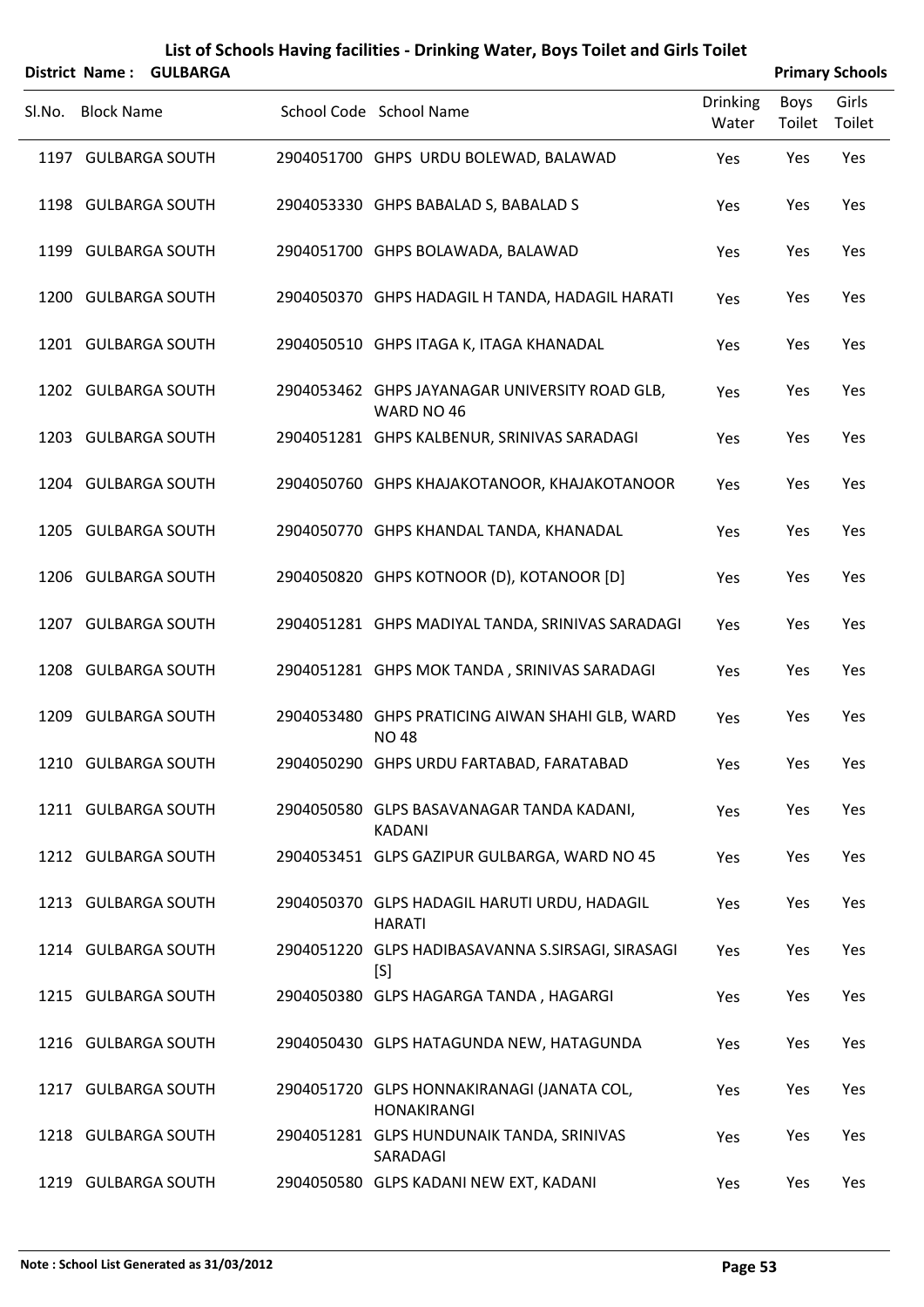|        | District Name: GULBARGA |  |                                                               |                          | <b>Primary Schools</b> |                 |  |  |
|--------|-------------------------|--|---------------------------------------------------------------|--------------------------|------------------------|-----------------|--|--|
| SI.No. | <b>Block Name</b>       |  | School Code School Name                                       | <b>Drinking</b><br>Water | Boys<br>Toilet         | Girls<br>Toilet |  |  |
|        | 1220 GULBARGA SOUTH     |  | 2904050750 GLPS KESARATAGI TANDA, KESARATHAGI                 | Yes                      | Yes                    | Yes             |  |  |
|        | 1221 GULBARGA SOUTH     |  | 2904050850 GLPS KUSUNOOR TANDA (ITANGI BA,<br><b>KUSANOOR</b> | Yes                      | Yes                    | Yes             |  |  |
|        | 1222 GULBARGA SOUTH     |  | 2904051650 GLPS MALNI, MALNI                                  | Yes                      | Yes                    | Yes             |  |  |
|        | 1223 GULBARGA SOUTH     |  | 2904051040 GLPS NANDUR (RS), NANDUR [K]                       | Yes                      | Yes                    | Yes             |  |  |
|        | 1224 GULBARGA SOUTH     |  | 2904051150 GLPS NEW EXT.PATTAN, PATTAN                        | Yes                      | Yes                    | Yes             |  |  |
|        | 1225 GULBARGA SOUTH     |  | 2904050380 GLPS NEW EXTN. HAGARGA, HAGARGI                    | Yes                      | Yes                    | Yes             |  |  |
|        | 1226 GULBARGA SOUTH     |  | 2904051110 GLPS PALA HALA TANDA, PALA                         | Yes                      | Yes                    | Yes             |  |  |
|        | 1227 GULBARGA SOUTH     |  | 2904051170 GLPS PRABHU KALPUDI PALA, SINNUR                   | Yes                      | Yes                    | Yes             |  |  |
|        | 1228 GULBARGA SOUTH     |  | 2904051281 GLPS SADVA TANDA, SRINIVAS SARADAGI                | Yes                      | Yes                    | Yes             |  |  |
|        | 1229 GULBARGA SOUTH     |  | 2904050290 GLPS SHARAN NAGAR FARTABAD,<br>FARATABAD           | Yes                      | Yes                    | Yes             |  |  |
|        | 1230 GULBARGA SOUTH     |  | 2904051220 GLPS SHARANSIRASAGI TANDA, SIRASAGI [S]            | Yes                      | Yes                    | Yes             |  |  |
|        | 1231 GULBARGA SOUTH     |  | 2904050851 GLPS SIDDESHWAR KOLONY, KUSANOOR                   | Yes                      | Yes                    | Yes             |  |  |
|        | 1232 GULBARGA SOUTH     |  | 2904051190 GLPS SINDAGI URDU, SINDAGI                         | Yes                      | Yes                    | Yes             |  |  |
|        | 1233 GULBARGA SOUTH     |  | 2904051370 GLPS UDANOOR TANDA, UDANOOR                        | Yes                      | Yes                    | Yes             |  |  |
|        | 1234 GULBARGA SOUTH     |  | 2904051720 GLPS URDU HONNAKIRANAGI, HONAKIRANGI               | Yes                      | Yes                    | Yes             |  |  |
|        | 1235 GULBARGA SOUTH     |  | 2904050810 GLPS URDU KOLLUR, KOLLUR                           | Yes                      | Yes                    | Yes             |  |  |
|        | 1236 GULBARGA SOUTH     |  | 2904051130 GLPS URDU PANEGAON, PANEGAON                       | Yes                      | Yes                    | Yes             |  |  |
|        | 1237 GULBARGA SOUTH     |  | 2904051250 GLPS URDU SITANOOR, SITANOOR                       | Yes                      | Yes                    | Yes             |  |  |
|        | 1238 GULBARGA SOUTH     |  | 2904051281 GLPS URDU SRINIVAS SARADAGI, SRINIVAS<br>SARADAGI  | Yes                      | Yes                    | Yes             |  |  |
|        | 1239 GULBARGA SOUTH     |  | 2904051220 GOVT HPS AMBEDKAR NAGAR S.SIRS,<br>SIRASAGI [S]    | Yes                      | Yes                    | Yes             |  |  |
|        | 1240 GULBARGA SOUTH     |  | 2904050070 GOVT HPS AZADAPUR, AZADAPUR                        | Yes                      | Yes                    | Yes             |  |  |
|        | 1241 GULBARGA SOUTH     |  | 2904050130 GOVT HPS BALAGUMPA [K], BELAGUMPA [K]              | Yes                      | Yes                    | Yes             |  |  |
|        | 1242 GULBARGA SOUTH     |  | 2904051030 GOVT HPS BAPUNAIK TANDA, NANDUR [B]                | Yes                      | Yes                    | Yes             |  |  |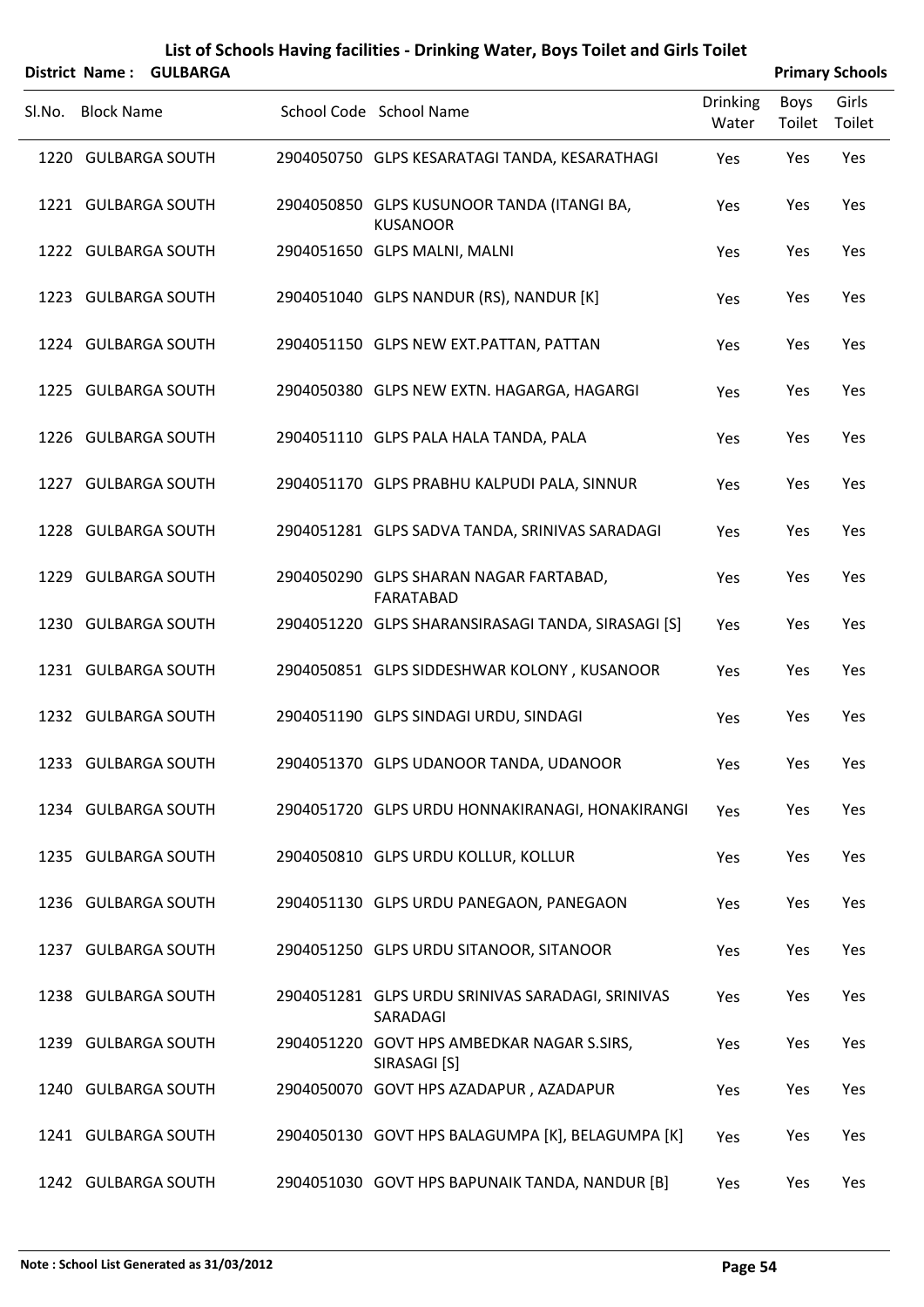|        | District Name: GULBARGA |  |                                                               |                          | <b>Primary Schools</b> |                 |  |  |
|--------|-------------------------|--|---------------------------------------------------------------|--------------------------|------------------------|-----------------|--|--|
| SI.No. | <b>Block Name</b>       |  | School Code School Name                                       | <b>Drinking</b><br>Water | Boys<br>Toilet         | Girls<br>Toilet |  |  |
|        | 1243 GULBARGA SOUTH     |  | 2904050690 GOVT HPS BASANAL, KAWALAGA [B]                     | Yes                      | Yes                    | Yes             |  |  |
|        | 1244 GULBARGA SOUTH     |  | 2904053320 GOVT HPS BASAVAPATTAN, BASAVAPATTAN                | Yes                      | Yes                    | Yes             |  |  |
|        | 1245 GULBARGA SOUTH     |  | 2904051550 GOVT HPS BASWANAGAR GLB, WARD NO - XI              | Yes                      | Yes                    | Yes             |  |  |
|        | 1246 GULBARGA SOUTH     |  | 2904050180 GOVT HPS BHEEMAHALLI, BHEEMAHALLI                  | Yes                      | Yes                    | Yes             |  |  |
|        | 1247 GULBARGA SOUTH     |  | 2904053551 GOVT HPS CENTER JAIL COLONY, WARD NO<br>55         | Yes                      | Yes                    | Yes             |  |  |
|        | 1248 GULBARGA SOUTH     |  | 2904050250 GOVT HPS DHARAMAPUR, DHARAMAPUR                    | Yes                      | Yes                    | Yes             |  |  |
|        | 1249 GULBARGA SOUTH     |  | 2904050300 GOVT HPS FIROZABAD, FIROZABAD                      | Yes                      | Yes                    | Yes             |  |  |
|        | 1250 GULBARGA SOUTH     |  | 2904050330 GOVT HPS GAROOR [B], GAROOR [B]                    | Yes                      | Yes                    | Yes             |  |  |
|        | 1251 GULBARGA SOUTH     |  | 2904050370 GOVT HPS HADAGIL HARATHI, HADAGIL<br><b>HARATI</b> | Yes                      | Yes                    | Yes             |  |  |
|        | 1252 GULBARGA SOUTH     |  | 2904050380 GOVT HPS HAGARAGI, HAGARGI                         | Yes                      | Yes                    | Yes             |  |  |
|        | 1253 GULBARGA SOUTH     |  | 2904050390 GOVT HPS HAGARAGUNDAGI,<br>HAGARGUNDAGI            | Yes                      | Yes                    | Yes             |  |  |
|        | 1254 GULBARGA SOUTH     |  | 2904051710 GOVT HPS HASANAPUR, HASANAPUR                      | Yes                      | Yes                    | Yes             |  |  |
|        | 1255 GULBARGA SOUTH     |  | 2904050430 GOVT HPS HATAGUNDA, HATAGUNDA                      | Yes                      | Yes                    | Yes             |  |  |
|        | 1256 GULBARGA SOUTH     |  | 2904050440 GOVT HPS HEROOR [B], HEROOR [B]                    | Yes                      | Yes                    | Yes             |  |  |
|        | 1257 GULBARGA SOUTH     |  | 2904053380 GOVT HPS HIRAPUR GLB, WARD NO 38                   | Yes                      | Yes                    | Yes             |  |  |
|        | 1258 GULBARGA SOUTH     |  | 2904051720 GOVT HPS HONAKIRANGI, HONAKIRANGI                  | Yes                      | Yes                    | Yes             |  |  |
|        | 1259 GULBARGA SOUTH     |  | 2904050480 GOVT HPS HUNASIHADGIL, HUNSI HADAGIL               | Yes                      | Yes                    | Yes             |  |  |
|        | 1260 GULBARGA SOUTH     |  | 2904050520 GOVT HPS JAFARABAD, JAFARABAD                      | Yes                      | Yes                    | Yes             |  |  |
|        | 1261 GULBARGA SOUTH     |  | 2904053441 GOVT HPS JAGAT, WARD NO 44                         | Yes                      | Yes                    | Yes             |  |  |
|        | 1262 GULBARGA SOUTH     |  | 2904050550 GOVT HPS JOGUR, JOGUR                              | Yes                      | Yes                    | Yes             |  |  |
|        | 1263 GULBARGA SOUTH     |  | 2904050580 GOVT HPS KADANI, KADANI                            | Yes                      | Yes                    | Yes             |  |  |
|        | 1264 GULBARGA SOUTH     |  | 2904050570 GOVT HPS KADNAL, KADNAL                            | Yes                      | Yes                    | Yes             |  |  |
|        | 1265 GULBARGA SOUTH     |  | 2904051780 GOVT HPS KALAGANUR, KALAGANUR                      | Yes                      | Yes                    | Yes             |  |  |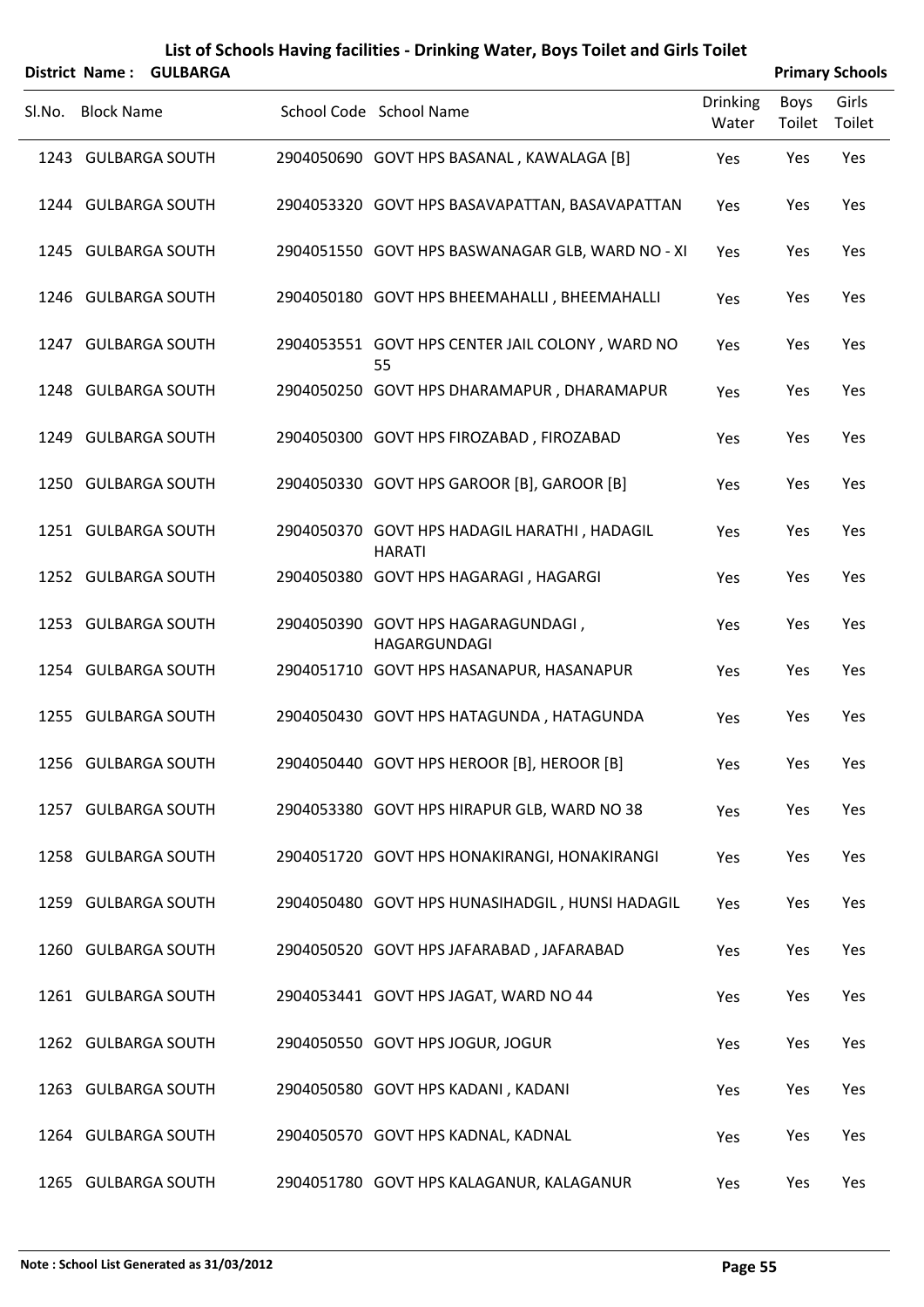|        | District Name: GULBARGA |                                                  |                          |                       | <b>Primary Schools</b> |  |  |  |
|--------|-------------------------|--------------------------------------------------|--------------------------|-----------------------|------------------------|--|--|--|
| SI.No. | <b>Block Name</b>       | School Code School Name                          | <b>Drinking</b><br>Water | <b>Boys</b><br>Toilet | Girls<br>Toilet        |  |  |  |
|        | 1266 GULBARGA SOUTH     | 2904050690 GOVT HPS KAWALAGA [B], KAWALAGA [B]   | Yes                      | Yes                   | Yes                    |  |  |  |
|        | 1267 GULBARGA SOUTH     | 2904050700 GOVT HPS KAWALAGA [K], KAWALAGA [K]   | Yes                      | Yes                   | Yes                    |  |  |  |
|        | 1268 GULBARGA SOUTH     | 2904053520 GOVT HPS KEB COLONY GLB, WARD NO 52   | Yes                      | Yes                   | Yes                    |  |  |  |
|        | 1269 GULBARGA SOUTH     | 2904050730 GOVT HPS KERI BHOSAGA, KERIBHOSAGA    | Yes                      | Yes                   | Yes                    |  |  |  |
|        | 1270 GULBARGA SOUTH     | 2904050750 GOVT HPS KESARATAGI, KESARATHAGI      | Yes                      | Yes                   | Yes                    |  |  |  |
|        | 1271 GULBARGA SOUTH     | 2904050770 GOVT HPS KHANADAL, KHANADAL           | Yes                      | Yes                   | Yes                    |  |  |  |
|        | 1272 GULBARGA SOUTH     | 2904050810 GOVT HPS KOLLUR, KOLLUR               | Yes                      | Yes                   | Yes                    |  |  |  |
|        | 1273 GULBARGA SOUTH     | 2904050850 GOVT HPS KUSANOOR, KUSANOOR           | Yes                      | Yes                   | Yes                    |  |  |  |
|        | 1274 GULBARGA SOUTH     | 2904050440 GOVT HPS MAINALA, HEROOR [B]          | Yes                      | Yes                   | Yes                    |  |  |  |
|        | 1275 GULBARGA SOUTH     | 2904053470 GOVT HPS MARATHI STN.BAZ, WARD NO 47  | Yes                      | Yes                   | Yes                    |  |  |  |
|        | 1276 GULBARGA SOUTH     | 2904050950 GOVT HPS MELAKUNDA [B], MELAKUNDA [B] | Yes                      | Yes                   | Yes                    |  |  |  |
|        | 1277 GULBARGA SOUTH     | 2904050960 GOVT HPS MELAKUNDA [K], MELAKUNDA [K] | Yes                      | Yes                   | Yes                    |  |  |  |
|        | 1278 GULBARGA SOUTH     | 2904050970 GOVT HPS MINAJAGI, MINAJAGI           | Yes                      | Yes                   | Yes                    |  |  |  |
|        | 1279 GULBARGA SOUTH     | 2904053370 GOVT HPS MSK MILL NO2 GLB, WARD NO 37 | Yes                      | Yes                   | Yes                    |  |  |  |
|        | 1280 GULBARGA SOUTH     | 2904050980 GOVT HPS NADI SINNUR, NADI SINNUR     | Yes                      | Yes                   | Yes                    |  |  |  |
|        | 1281 GULBARGA SOUTH     | 2904051000 GOVT HPS NAGANAHALLI, NAGANALLI       | Yes                      | Yes                   | Yes                    |  |  |  |
|        | 1282 GULBARGA SOUTH     | 2904051020 GOVT HPS NANDIKUR, NANDIKOOR          | Yes                      | Yes                   | Yes                    |  |  |  |
|        | 1283 GULBARGA SOUTH     | 2904051030 GOVT HPS NANDUR [B], NANDUR [B]       | Yes                      | Yes                   | Yes                    |  |  |  |
|        | 1284 GULBARGA SOUTH     | 2904051110 GOVT HPS PALA, PALA                   | Yes                      | Yes                   | Yes                    |  |  |  |
|        | 1285 GULBARGA SOUTH     | 2904051130 GOVT HPS PANEGAON, PANEGAON           | Yes                      | Yes                   | Yes                    |  |  |  |
|        | 1286 GULBARGA SOUTH     | 2904051150 GOVT HPS PATTAN, PATTAN               | Yes                      | Yes                   | Yes                    |  |  |  |
|        | 1287 GULBARGA SOUTH     | 2904051170 GOVT HPS SANNUR, SINNUR               | Yes                      | Yes                   | Yes                    |  |  |  |
|        | 1288 GULBARGA SOUTH     | 2904051200 GOVT HPS SARADAGI [B], SARADAGI [B]   | Yes                      | Yes                   | Yes                    |  |  |  |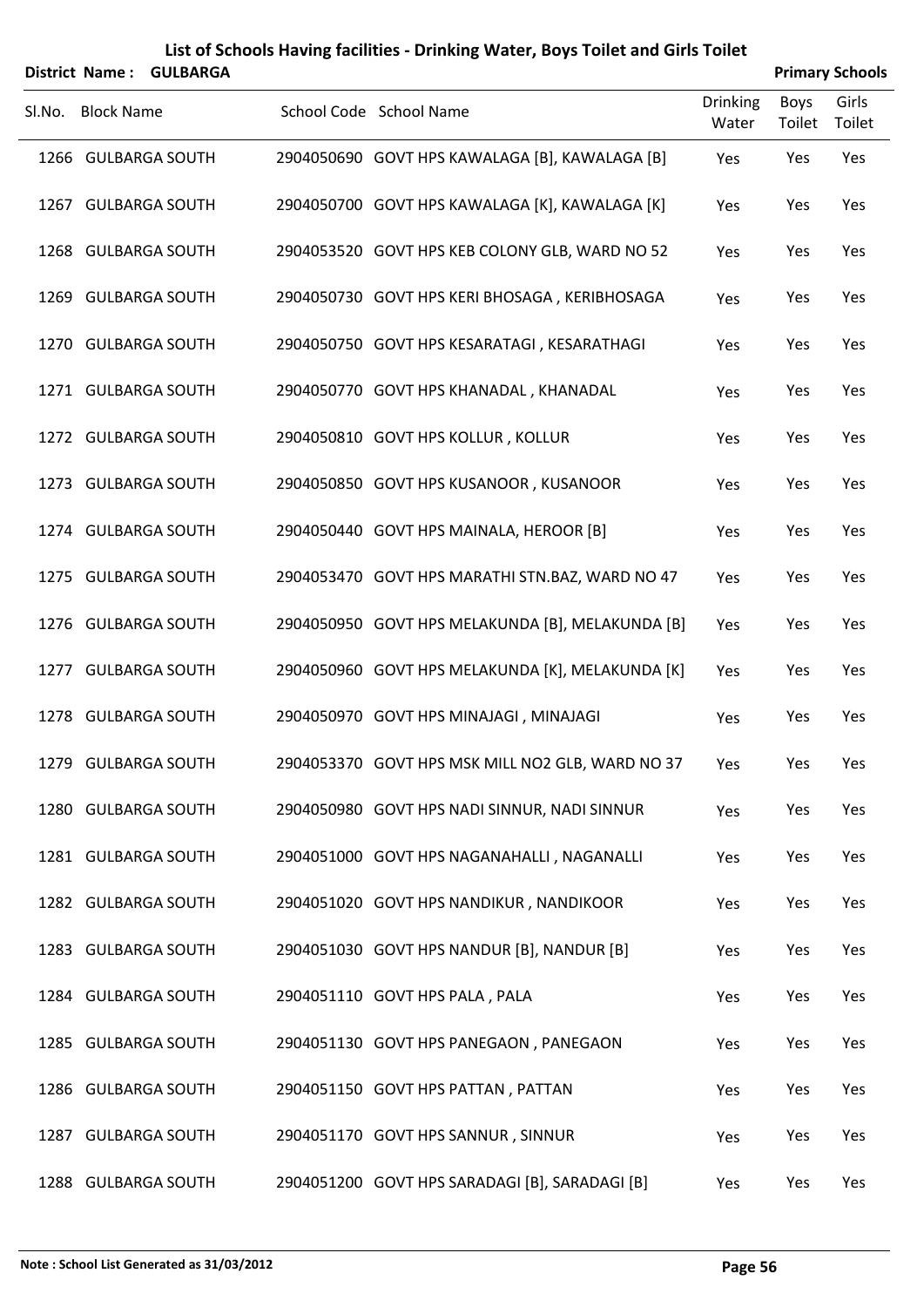|        | District Name: GULBARGA |  |                                                               |                          | <b>Primary Schools</b> |                 |  |  |
|--------|-------------------------|--|---------------------------------------------------------------|--------------------------|------------------------|-----------------|--|--|
| SI.No. | <b>Block Name</b>       |  | School Code School Name                                       | <b>Drinking</b><br>Water | Boys<br>Toilet         | Girls<br>Toilet |  |  |
|        | 1289 GULBARGA SOUTH     |  | 2904051220 GOVT HPS SHRANASHIRASAGI, SIRASAGI [S]             | Yes                      | Yes                    | Yes             |  |  |
|        | 1290 GULBARGA SOUTH     |  | 2904051190 GOVT HPS SINDAGI (B), SINDAGI                      | Yes                      | Yes                    | Yes             |  |  |
|        | 1291 GULBARGA SOUTH     |  | 2904051240 GOVT HPS SIRANOOR, SIRNOOR                         | Yes                      | Yes                    | Yes             |  |  |
|        | 1292 GULBARGA SOUTH     |  | 2904051250 GOVT HPS SITANOOR, SITANOOR                        | Yes                      | Yes                    | Yes             |  |  |
|        | 1293 GULBARGA SOUTH     |  | 2904051260 GOVT HPS SOMANATHHALLI,<br>SOMANATHHALLI           | Yes                      | Yes                    | Yes             |  |  |
|        | 1294 GULBARGA SOUTH     |  | 2904053450 GOVT HPS SUNDARNAGAR GLB, WARD NO 45               | Yes                      | Yes                    | Yes             |  |  |
|        | 1295 GULBARGA SOUTH     |  | 2904051320 GOVT HPS TAD TEGANOOR, TADA TEGANUR                | Yes                      | Yes                    | Yes             |  |  |
|        | 1296 GULBARGA SOUTH     |  | 2904051350 GOVT HPS TILAGUL, TILAGUL                          | Yes                      | Yes                    | Yes             |  |  |
|        | 1297 GULBARGA SOUTH     |  | 2904051370 GOVT HPS UDANOOR, UDANOOR                          | Yes                      | Yes                    | Yes             |  |  |
|        | 1298 GULBARGA SOUTH     |  | 2904051770 GOVT HPS URDU ZAFARBAD, ZAFARBAD                   | Yes                      | Yes                    | Yes             |  |  |
|        | 1299 GULBARGA SOUTH     |  | 2904051430 GOVT HPS YELAVANTHAGI (K), YALAVANTAGI<br>[K]      | Yes                      | Yes                    | Yes             |  |  |
|        | 1300 GULBARGA SOUTH     |  | 2904051040 GOVT HPS(KUVEMPU) NANDUR(K), NANDUR<br>[K]         | Yes                      | Yes                    | Yes             |  |  |
|        | 1301 GULBARGA SOUTH     |  | 2904053380 GOVT LPS (NEW EXSTN) HIRAPUR, WARD NO<br>38        | Yes                      | Yes                    | Yes             |  |  |
|        | 1302 GULBARGA SOUTH     |  | 2904050980 GOVT LPS (URDU) NADI SINNUR, NADI<br><b>SINNUR</b> | Yes                      | Yes                    | Yes             |  |  |
|        | 1303 GULBARGA SOUTH     |  | 2904050440 GOVT LPS AVARADA, HEROOR [B]                       | Yes                      | Yes                    | Yes             |  |  |
|        | 1304 GULBARGA SOUTH     |  | 2904051700 GOVT LPS BALAWAD, BALAWAD                          | Yes                      | Yes                    | Yes             |  |  |
|        | 1305 GULBARGA SOUTH     |  | 2904051130 GOVT LPS BASAVAN TANDA PANEGAO,<br>PANEGAON        | Yes                      | Yes                    | Yes             |  |  |
|        | 1306 GULBARGA SOUTH     |  | 2904051030 GOVT LPS CHOKAL TANDA, NANDUR [B]                  | Yes                      | Yes                    | Yes             |  |  |
|        | 1307 GULBARGA SOUTH     |  | 2904050250 GOVT LPS DHARAMAPUR TANDA,<br>DHARAMAPUR           | Yes                      | Yes                    | Yes             |  |  |
|        | 1308 GULBARGA SOUTH     |  | 2904053480 GOVT LPS GULLABA WADI, WARD NO 48                  | Yes                      | Yes                    | Yes             |  |  |
|        | 1309 GULBARGA SOUTH     |  | 2904050850 GOVT LPS KUSANOOR TANDA, KUSANOOR                  | Yes                      | Yes                    | Yes             |  |  |
|        | 1310 GULBARGA SOUTH     |  | 2904050860 GOVT LPS MACHANAL TANDA, MACHANAL                  | Yes                      | Yes                    | Yes             |  |  |
|        | 1311 GULBARGA SOUTH     |  | 2904050970 GOVT LPS MINAJAGI TANDA, MINAJAGI                  | Yes                      | Yes                    | Yes             |  |  |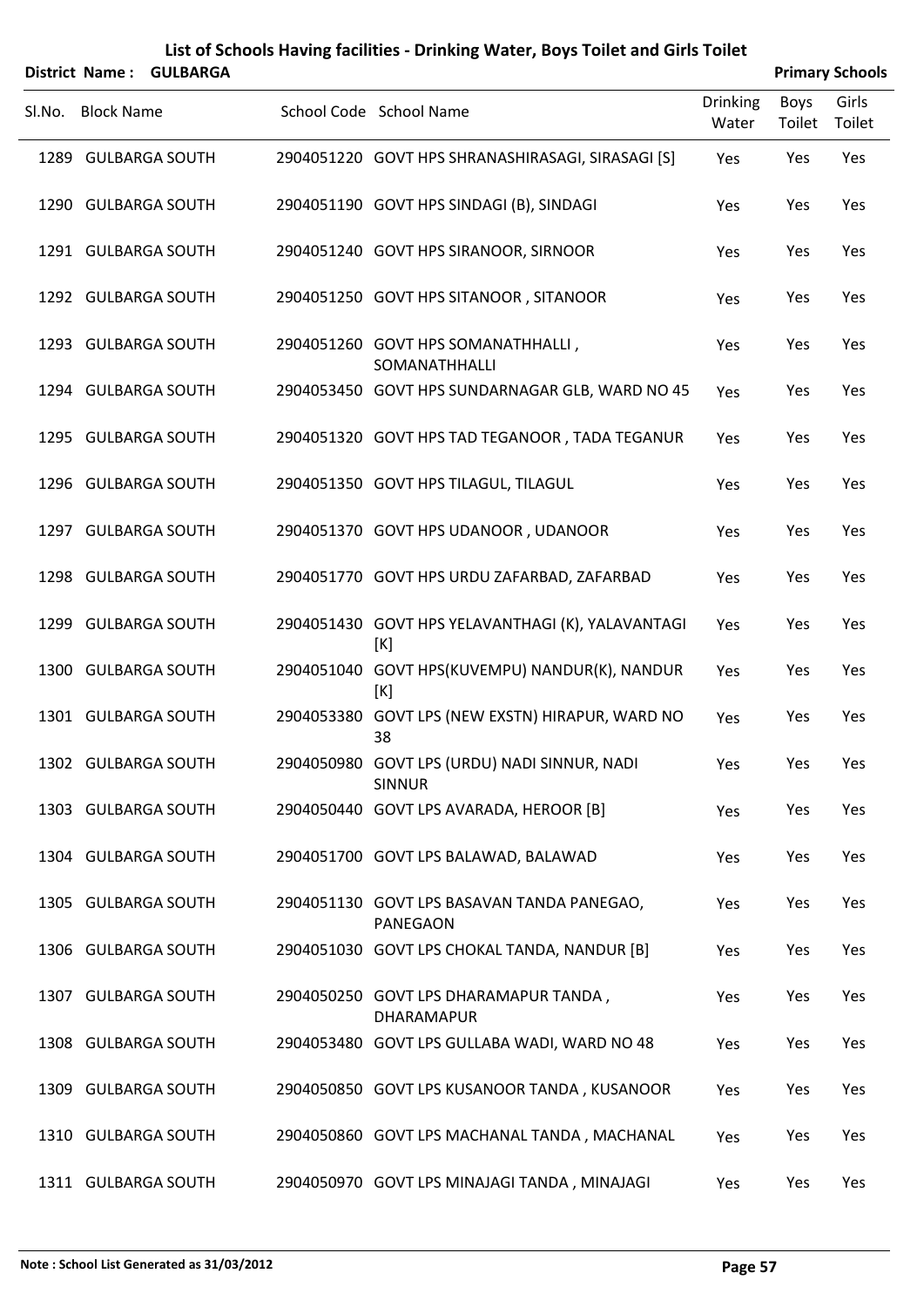| District Name: GULBARGA |                                                               |                          |                | <b>Primary Schools</b> |
|-------------------------|---------------------------------------------------------------|--------------------------|----------------|------------------------|
| SI.No. Block Name       | School Code School Name                                       | <b>Drinking</b><br>Water | Boys<br>Toilet | Girls<br>Toilet        |
| 1312 GULBARGA SOUTH     | 2904051730 GOVT LPS NADUVINHALLI, NADUVINHALLI                | Yes                      | Yes            | Yes                    |
| 1313 GULBARGA SOUTH     | 2904050321 GOVT LPS NOKANAIK TANDA, GULBARGA                  | Yes                      | Yes            | Yes                    |
| 1314 GULBARGA SOUTH     | 2904053550 GOVT LPS P & T COLONY, WARD NO 55                  | Yes                      | Yes            | Yes                    |
| 1315 GULBARGA SOUTH     | 2904053380 GOVT LPS PALLAPUR, WARD NO 38                      | Yes                      | Yes            | Yes                    |
| 1316 GULBARGA SOUTH     | 2904050300 GOVT LPS PETH FIROZABAD, FIROZABAD                 | Yes                      | Yes            | Yes                    |
| 1317 GULBARGA SOUTH     | 2904051660 GOVT LPS SARADAGI [B] KHANI, SARADAGI<br>[B] KHANI | Yes                      | Yes            | Yes                    |
| 1318 GULBARGA SOUTH     | 2904051180 GOVT LPS STN.SAVALGI (B), SAVALAGI [B]             | Yes                      | Yes            | Yes                    |
| 1319 GULBARGA SOUTH     | 2904050070 GOVT LPS URDU AZADPUR, AZADAPUR                    | Yes                      | Yes            | Yes                    |
| 1320 GULBARGA SOUTH     | 2904050180 GOVT LPS URDU BHEEMAHALLI,<br>BHEEMAHALLI          | Yes                      | Yes            | Yes                    |
| 1321 GULBARGA SOUTH     | 2904050300 GOVT LPS URDU FIROZABAD, FIROZABAD                 | Yes                      | Yes            | Yes                    |
| 1322 GULBARGA SOUTH     | 2904050550 GOVT LPS URDU JOGUR, JOGUR                         | Yes                      | Yes            | Yes                    |
| 1323 GULBARGA SOUTH     | 2904050690 GOVT LPS URDU KAWALAGA[B], KAWALAGA<br>[B]         | Yes                      | Yes            | Yes                    |
| 1324 GULBARGA SOUTH     | 2904051150 GOVT LPS URDU PATTAN, PATTAN                       | Yes                      | Yes            | Yes                    |
| 1325 GULBARGA SOUTH     | 2904051200 GOVT LPS URDU SARADAGI (B), SARADAGI [B]           | Yes                      | Yes            | Yes                    |
| 1326 GULBARGA SOUTH     | 2904051180 GOVT LPS URDU SAVALAGI(B), SAVALAGI [B]            | Yes                      | Yes            | Yes                    |
| 1327 GULBARGA SOUTH     | 2904051350 GOVT LPS URDU TILGUL, TILAGUL                      | Yes                      | Yes            | Yes                    |
| 1328 GULBARGA SOUTH     | 2904051440 GOVT LPS ZAPUR, ZHAPUR                             | Yes                      | Yes            | Yes                    |
| 1329 GULBARGA SOUTH     | 2904050290 GOVT MPS FARAHATABAD, FARATABAD                    | Yes                      | Yes            | Yes                    |
| 1330 GULBARGA SOUTH     | 2904053370 GOVT MPS MSK MILL GLB, WARD NO 37                  | Yes                      | Yes            | Yes                    |
| 1331 GULBARGA SOUTH     | 2904053470 GOVT MPS POLICE COLONY GLB, WARD NO<br>47          | Yes                      | Yes            | Yes                    |
| 1332 GULBARGA SOUTH     | 2904051180 GOVT MPS SAVALAGI(B), SAVALAGI [B]                 | Yes                      | Yes            | Yes                    |
| 1333 GULBARGA SOUTH     | 2904051280 GOVT MPS SRINIVAS SARADAGI, SRINIVAS<br>SARADAGI   | Yes                      | Yes            | Yes                    |
| 1334 GULBARGA SOUTH     | 2904050580 GOVT URDU HPS KADANI, KADANI                       | Yes                      | Yes            | Yes                    |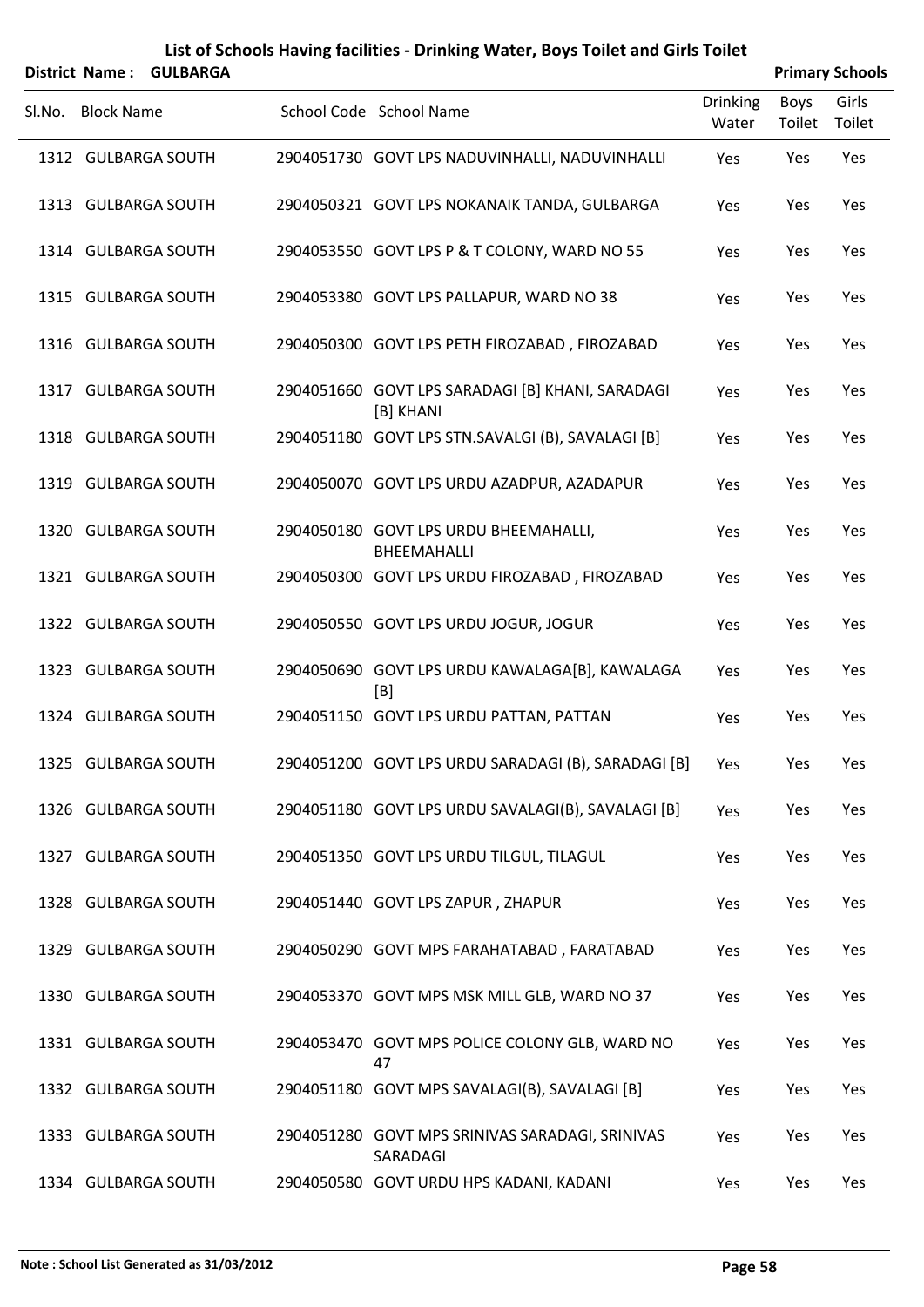|        | District Name: GULBARGA |                                                                 |                          |                | <b>Primary Schools</b> |
|--------|-------------------------|-----------------------------------------------------------------|--------------------------|----------------|------------------------|
| SI.No. | <b>Block Name</b>       | School Code School Name                                         | <b>Drinking</b><br>Water | Boys<br>Toilet | Girls<br>Toilet        |
|        | 1335 GULBARGA SOUTH     | 2904053470 GOVT URDU HPS POLICE COLONY, WARD NO<br>47           | Yes                      | Yes            | Yes                    |
|        | 1336 GULBARGA SOUTH     | 2904053470 GOVT URDU HPS STN. BAZAR, WARD NO 47                 | Yes                      | Yes            | Yes                    |
|        | 1337 GULBARGA SOUTH     | 2904050770 GOVT URDU LPS KHANADAL, KHANADAL                     | Yes                      | Yes            | Yes                    |
|        | 1338 GULBARGA SOUTH     | 2904053380 GOVT URDU P.S. HIRAPUR GLB, WARD NO 38               | Yes                      | Yes            | Yes                    |
|        | 1339 GULBARGA SOUTH     | 2904053310 GOVT. GIRLS URDU HPS LALGERI, WARD NO<br>33          | Yes                      | Yes            | Yes                    |
|        | 1340 GULBARGA SOUTH     | 2904053451 GOVT. HPS BAPU NAGAR (MARATHI), WARD<br><b>NO 45</b> | Yes                      | Yes            | Yes                    |
|        | 1341 GULBARGA SOUTH     | 2904053400 GOVT. HPS BRAHMPUR GLB, WARD NO 40                   | Yes                      | Yes            | Yes                    |
|        | 1342 GULBARGA SOUTH     | 2904053462 GOVT. HPS RAJAPUR, WARD NO 46                        | Yes                      | Yes            | Yes                    |
|        | 1343 JEWARGI            | 2904061930 ADARSH VIDYALAYA RMSA, WARD NO 7                     | Yes                      | Yes            | Yes                    |
|        | 1344 JEWARGI            | 2904060960 GHPS MANDEWAL N.EXT, MANDEWAD                        | Yes                      | Yes            | Yes                    |
|        | 1345 JEWARGI            | 2904060980 GHPS MAGANGERA, MAGANGERA                            | Yes                      | Yes            | Yes                    |
|        | 1346 JEWARGI            | 2904060950 GHPS MANDARWAD, MANDARWAD                            | Yes                      | Yes            | Yes                    |
|        | 1347 JEWARGI            | 2904060070 GLPS ANDOLA TANDA, ANDHOLA                           | Yes                      | Yes            | Yes                    |
|        | 1348 JEWARGI            | 2904060200 GLPS BILAWAR NEW EXT., BILWAR                        | Yes                      | Yes            | Yes                    |
|        | 1349 JEWARGI            | 2904060210 GLPS BIRIYAL B NEW EXTN, BIRIYAL [B]                 | Yes                      | Yes            | Yes                    |
|        | 1350 JEWARGI            | 2904060250 GLPS CHANNUR NEW COLONY, CHANNUR                     | Yes                      | Yes            | Yes                    |
|        | 1351 JEWARGI            | 2904060940 GLPS GANDHI NAGAR MALLI, MALLI                       | Yes                      | Yes            | Yes                    |
|        | 1352 JEWARGI            | 2904060340 GLPS GOGIHAL TANDA, GUGIHAL                          | Yes                      | Yes            | Yes                    |
|        | 1353 JEWARGI            | 2904060320 GLPS GUDUR SA TANDA, GUDUR [SA]                      | Yes                      | Yes            | Yes                    |
|        | 1354 JEWARGI            | 2904060530 GLPS ITAGA NEW EXTN, ITAGA                           | Yes                      | Yes            | Yes                    |
|        | 1355 JEWARGI            | 2904060760 GLPS KOBAL NEW EXT, KOBAL                            | Yes                      | Yes            | Yes                    |
|        | 1356 JEWARGI            | 2904060780 GLPS KOLKUR, KOLAKUR                                 | Yes                      | Yes            | Yes                    |
|        | 1357 JEWARGI            | 2904061270 GLPS SHIVAPUR TANDA, SHIVAPUR                        | Yes                      | Yes            | Yes                    |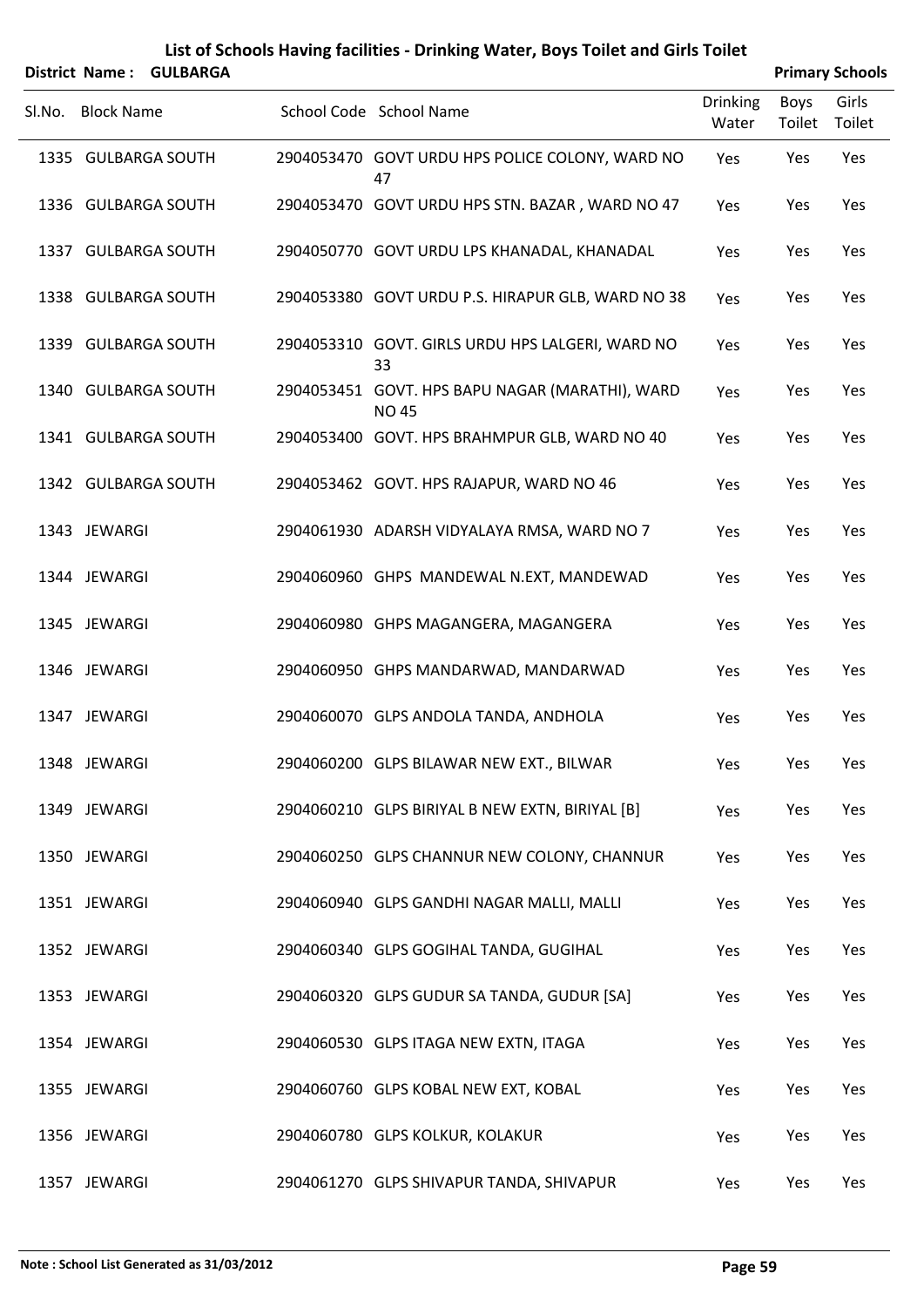|        | <b>District Name:</b> | <b>GULBARGA</b> |                                                          |                          |                | <b>Primary Schools</b> |
|--------|-----------------------|-----------------|----------------------------------------------------------|--------------------------|----------------|------------------------|
| Sl.No. | <b>Block Name</b>     |                 | School Code School Name                                  | <b>Drinking</b><br>Water | Boys<br>Toilet | Girls<br>Toilet        |
|        | 1358 JEWARGI          |                 | 2904061460 GLPS URDU WARVI, VARAVI                       | Yes                      | Yes            | Yes                    |
|        | 1359 JEWARGI          |                 | 2904060070 GLPS YALAGOD (NEW EXT.), ANDHOLA              | Yes                      | Yes            | Yes                    |
|        | 1360 JEWARGI          |                 | 2904060710 GOVT LPS KONNUR TANDA, KANNUR TANDA           | Yes                      | Yes            | Yes                    |
|        | 1361 JEWARGI          |                 | 2904060950 GOVT .LPS MANDRAWAD WARI,<br>MANDARWAD        | Yes                      | Yes            | Yes                    |
|        | 1362 JEWARGI          |                 | 2904061930 GOVT GIRLS HS JEWARGI, WARD NO 7              | Yes                      | Yes            | Yes                    |
|        | 1363 JEWARGI          |                 | 2904060130 GOVT H.P.S. BALUNDAGI, BALUNDAGI              | Yes                      | Yes            | Yes                    |
|        | 1364 JEWARGI          |                 | 2904060530 GOVT H.P.S. ITAGA, ITAGA                      | Yes                      | Yes            | Yes                    |
|        | 1365 JEWARGI          |                 | 2904060480 GOVT HPS HIPPARGA URDU [SN], HIPPARGA<br>[SN] | Yes                      | Yes            | Yes                    |
|        | 1366 JEWARGI          |                 | 2904060960 GOVT HPS MANDEWAL URDU, MANDEWAD              | Yes                      | Yes            | Yes                    |
|        | 1367 JEWARGI          |                 | 2904061030 GOVT HPS MAVANUR, MAVANUR                     | Yes                      | Yes            | Yes                    |
|        | 1368 JEWARGI          |                 | 2904060200 GOVT HPS URDU BILAWARA, BILWAR                | Yes                      | Yes            | Yes                    |
|        | 1369 JEWARGI          |                 | 2904060030 GOVT HPS ALLAPUR TANDA, ALLAPUR               | Yes                      | Yes            | Yes                    |
|        | 1370 JEWARGI          |                 | 2904060030 GOVT HPS ALLAPUR, ALLAPUR                     | Yes                      | Yes            | Yes                    |
|        | 1371 JEWARGI          |                 | 2904060040 GOVT HPS ALOOR, ALOOR                         | Yes                      | Yes            | Yes                    |
|        | 1372 JEWARGI          |                 | 2904060070 GOVT HPS ANDOLA, ANDHOLA                      | Yes                      | Yes            | Yes                    |
|        | 1373 JEWARGI          |                 | 2904060080 GOVT HPS ANKALAGA, ANKALAGI                   | Yes                      | Yes            | Yes                    |
|        | 1374 JEWARGI          |                 | 2904060090 GOVT HPS ARALAGUNDAGI, ARALAGUNDAGI           | Yes                      | Yes            | Yes                    |
|        | 1375 JEWARGI          |                 | 2904060100 GOVT HPS AURAD, AURAD                         | Yes                      | Yes            | Yes                    |
|        | 1376 JEWARGI          |                 | 2904060110 GOVT HPS BADANIHAL, BADANIHAL                 | Yes                      | Yes            | Yes                    |
|        | 1377 JEWARGI          |                 | 2904060120 GOVT HPS BALABATTI, BALABATTI                 | Yes                      | Yes            | Yes                    |
|        | 1378 JEWARGI          |                 | 2904060140 GOVT HPS BANAMI, BANAMI                       | Yes                      | Yes            | Yes                    |
|        | 1379 JEWARGI          |                 | 2904060150 GOVT HPS BELOOR, BELOOR                       | Yes                      | Yes            | Yes                    |
|        | 1380 JEWARGI          |                 | 2904060180 GOVT HPS BHOSAGA [K[, BHOSAGA [K]             | Yes                      | Yes            | Yes                    |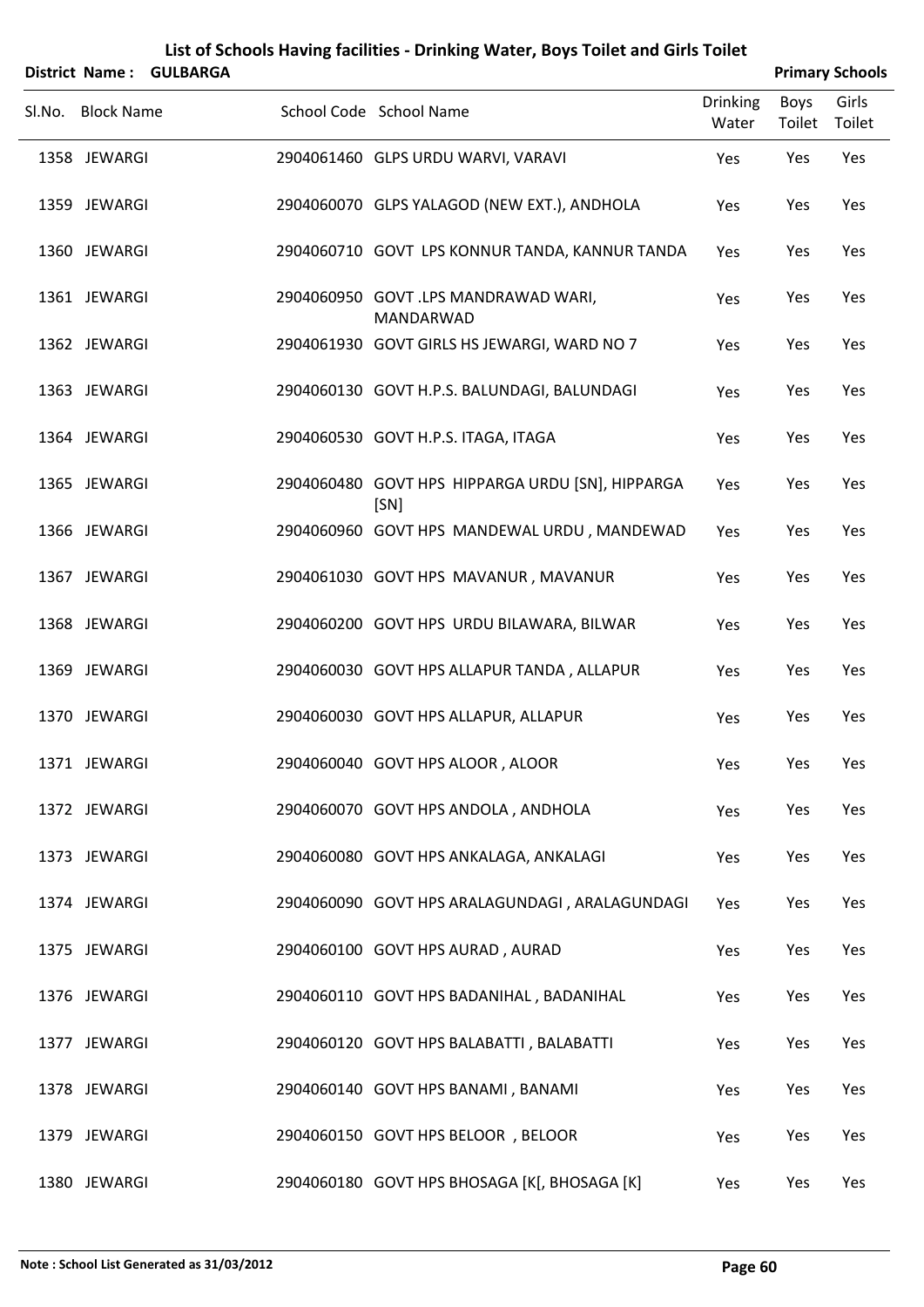|                   | District Name: GULBARGA |                                                       |                          |                | <b>Primary Schools</b> |
|-------------------|-------------------------|-------------------------------------------------------|--------------------------|----------------|------------------------|
| Sl.No. Block Name |                         | School Code School Name                               | <b>Drinking</b><br>Water | Boys<br>Toilet | Girls<br>Toilet        |
| 1381 JEWARGI      |                         | 2904060200 GOVT HPS BILAWAR, BILWAR                   | Yes                      | Yes            | Yes                    |
| 1382 JEWARGI      |                         | 2904060210 GOVT HPS BIRIYAL (B), BIRIYAL [B]          | Yes                      | Yes            | Yes                    |
| 1383 JEWARGI      |                         | 2904060270 GOVT HPS DESANAGI, DESANGI                 | Yes                      | Yes            | Yes                    |
| 1384 JEWARGI      |                         | 2904060280 GOVT HPS DUMADRI, DHUMMADARI               | Yes                      | Yes            | Yes                    |
| 1385 JEWARGI      |                         | 2904060310 GOVT HPS GOUNAHALLI, GOUNALLI              | Yes                      | Yes            | Yes                    |
| 1386 JEWARGI      |                         | 2904060320 GOVT HPS GUDUR [SA], GUDUR [SA]            | Yes                      | Yes            | Yes                    |
| 1387 JEWARGI      |                         | 2904060340 GOVT HPS GUGIHAL, GUGIHAL                  | Yes                      | Yes            | Yes                    |
| 1388 JEWARGI      |                         | 2904060360 GOVT HPS HALGADLA, HALGODALA               | Yes                      | Yes            | Yes                    |
| 1389 JEWARGI      |                         | 2904060370 GOVT HPS HANCHINAL [SA], HANCHANAL<br>[SN] | Yes                      | Yes            | Yes                    |
| 1390 JEWARGI      |                         | 2904060410 GOVT HPS HANGARGA [K], HANGARGA [K]        | Yes                      | Yes            | Yes                    |
| 1391 JEWARGI      |                         | 2904061450 GOVT HPS HANGARGI B, HANGARGI B            | Yes                      | Yes            | Yes                    |
| 1392 JEWARGI      |                         | 2904060450 GOVT HPS HARAWAL, HARWAL                   | Yes                      | Yes            | Yes                    |
| 1393 JEWARGI      |                         | 2904060440 GOVT HPS HARNOOR, HARNUR                   | Yes                      | Yes            | Yes                    |
| 1394 JEWARGI      |                         | 2904060460 GOVT HPS HEGGINAL, HEGGINAL                | Yes                      | Yes            | Yes                    |
| 1395 JEWARGI      |                         | 2904060480 GOVT HPS HIPPARGA [SN], HIPPARGA [SN]      | Yes                      | Yes            | Yes                    |
| 1396 JEWARGI      |                         | 2904060510 GOVT HPS HULLUR, HULLUR                    | Yes                      | Yes            | Yes                    |
| 1397 JEWARGI      |                         | 2904060520 GOVT HPS IJERI, IJERI                      | Yes                      | Yes            | Yes                    |
| 1398 JEWARGI      |                         | 2904060520 GOVT HPS IJERI [URDU], IJERI               | Yes                      | Yes            | Yes                    |
| 1399 JEWARGI      |                         | 2904060560 GOVT HPS JAMBERAL, JAMBERAL                | Yes                      | Yes            | Yes                    |
| 1400 JEWARGI      |                         | 2904060580 GOVT HPS JERATAGI, JEERATAGI               | Yes                      | Yes            | Yes                    |
| 1401 JEWARGI      |                         | 2904060590 GOVT HPS JEVALAGA, JEWALAGA                | Yes                      | Yes            | Yes                    |
| 1402 JEWARGI      |                         | 2904060620 GOVT HPS KACHAPUR, KACHAPUR                | Yes                      | Yes            | Yes                    |
| 1403 JEWARGI      |                         | 2904060640 GOVT HPS KADKOL, KADAKOL                   | Yes                      | Yes            | Yes                    |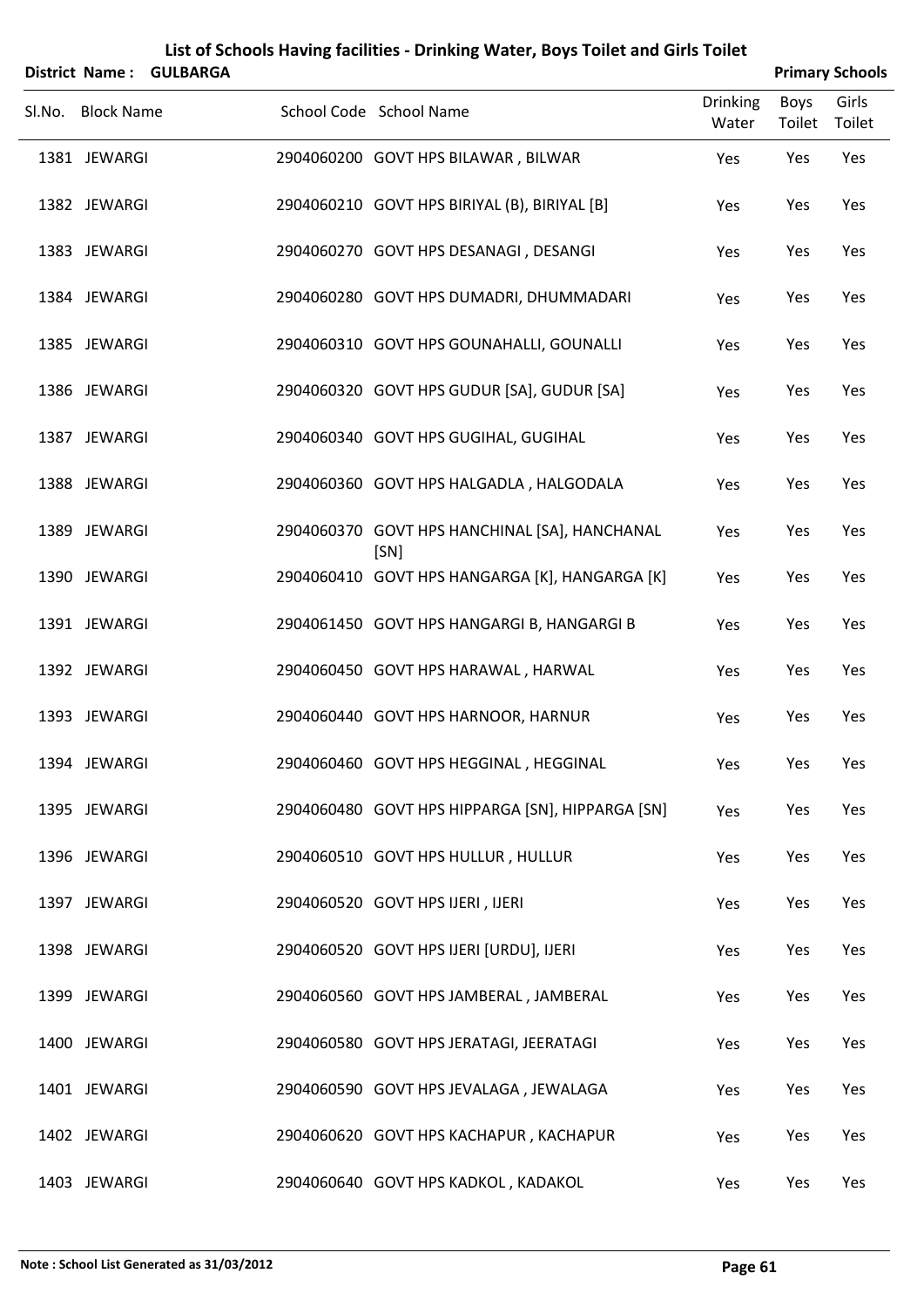|        | District Name:    | <b>GULBARGA</b> |                                                       |                          |                       | <b>Primary Schools</b> |
|--------|-------------------|-----------------|-------------------------------------------------------|--------------------------|-----------------------|------------------------|
| Sl.No. | <b>Block Name</b> |                 | School Code School Name                               | <b>Drinking</b><br>Water | <b>Boys</b><br>Toilet | Girls<br>Toilet        |
|        | 1404 JEWARGI      |                 | 2904060660 GOVT HPS KAKAKHANDAKI, KAKHANDAKI          | Yes                      | Yes                   | Yes                    |
|        | 1405 JEWARGI      |                 | 2904060670 GOVT HPS KALHANGARGA, KALHANGARGA          | Yes                      | Yes                   | Yes                    |
|        | 1406 JEWARGI      |                 | 2904060680 GOVT HPS KALLUR [B], KALLUR [B]            | Yes                      | Yes                   | Yes                    |
|        | 1407 JEWARGI      |                 | 2904060690 GOVT HPS KALLUR [K], KALLUR [K]            | Yes                      | Yes                   | Yes                    |
|        | 1408 JEWARGI      |                 | 2904060700 GOVT HPS KANAMESHWAR, KANAMESHWAR          | Yes                      | Yes                   | Yes                    |
|        | 1409 JEWARGI      |                 | 2904060720 GOVT HPS KARAKIHALLI, KARAKATAHALLI        | Yes                      | Yes                   | Yes                    |
|        | 1410 JEWARGI      |                 | 2904060730 GOVT HPS KASARBHOSAG, KASARBHOSAGA         | Yes                      | Yes                   | Yes                    |
|        | 1411 JEWARGI      |                 | 2904060740 GOVT HPS KATTI SANGAVI, KATTISANGAVI       | Yes                      | Yes                   | Yes                    |
|        | 1412 JEWARGI      |                 | 2904060750 GOVT HPS KELLUR, KELLUR                    | Yes                      | Yes                   | Yes                    |
|        | 1413 JEWARGI      |                 | 2904060770 GOVT HPS KODACHA, KODACHI                  | Yes                      | Yes                   | Yes                    |
|        | 1414 JEWARGI      |                 | 2904060780 GOVT HPS KOLAKUR, KOLAKUR                  | Yes                      | Yes                   | Yes                    |
|        | 1415 JEWARGI      |                 | 2904060790 GOVT HPS KONA SIRASAGI, KONASIRASAGI       | Yes                      | Yes                   | Yes                    |
|        | 1416 JEWARGI      |                 | 2904060800 GOVT HPS KONDAGULI, KONDAGOLI              | Yes                      | Yes                   | Yes                    |
|        | 1417 JEWARGI      |                 | 2904060810 GOVT HPS KOODI, KODI                       | Yes                      | Yes                   | Yes                    |
|        | 1418 JEWARGI      |                 | 2904060830 GOVT HPS KUKNOOR, KUKANOOR                 | Yes                      | Yes                   | Yes                    |
|        | 1419 JEWARGI      |                 | 2904060840 GOVT HPS KUMAN SIRASAGI,<br>KUMMANSIRASAGI | Yes                      | Yes                   | Yes                    |
|        | 1420 JEWARGI      |                 | 2904060850 GOVT HPS KURALAGERA, KURALAGERA            | Yes                      | Yes                   | Yes                    |
|        | 1421 JEWARGI      |                 | 2904060860 GOVT HPS KURNALLI, KURANHALLI              | Yes                      | Yes                   | Yes                    |
|        | 1422 JEWARGI      |                 | 2904060880 GOVT HPS LAKHANAPUR, LAKHANAPUR            | Yes                      | Yes                   | Yes                    |
|        | 1423 JEWARGI      |                 | 2904060890 GOVT HPS MADARI, MADRI                     | Yes                      | Yes                   | Yes                    |
|        | 1424 JEWARGI      |                 | 2904060910 GOVT HPS MALLA [B], MALLA [B]              | Yes                      | Yes                   | Yes                    |
|        | 1425 JEWARGI      |                 | 2904060930 GOVT HPS MALLABAD, MALLABAD                | Yes                      | Yes                   | Yes                    |
|        | 1426 JEWARGI      |                 | 2904060940 GOVT HPS MALLI, MALLI                      | Yes                      | Yes                   | Yes                    |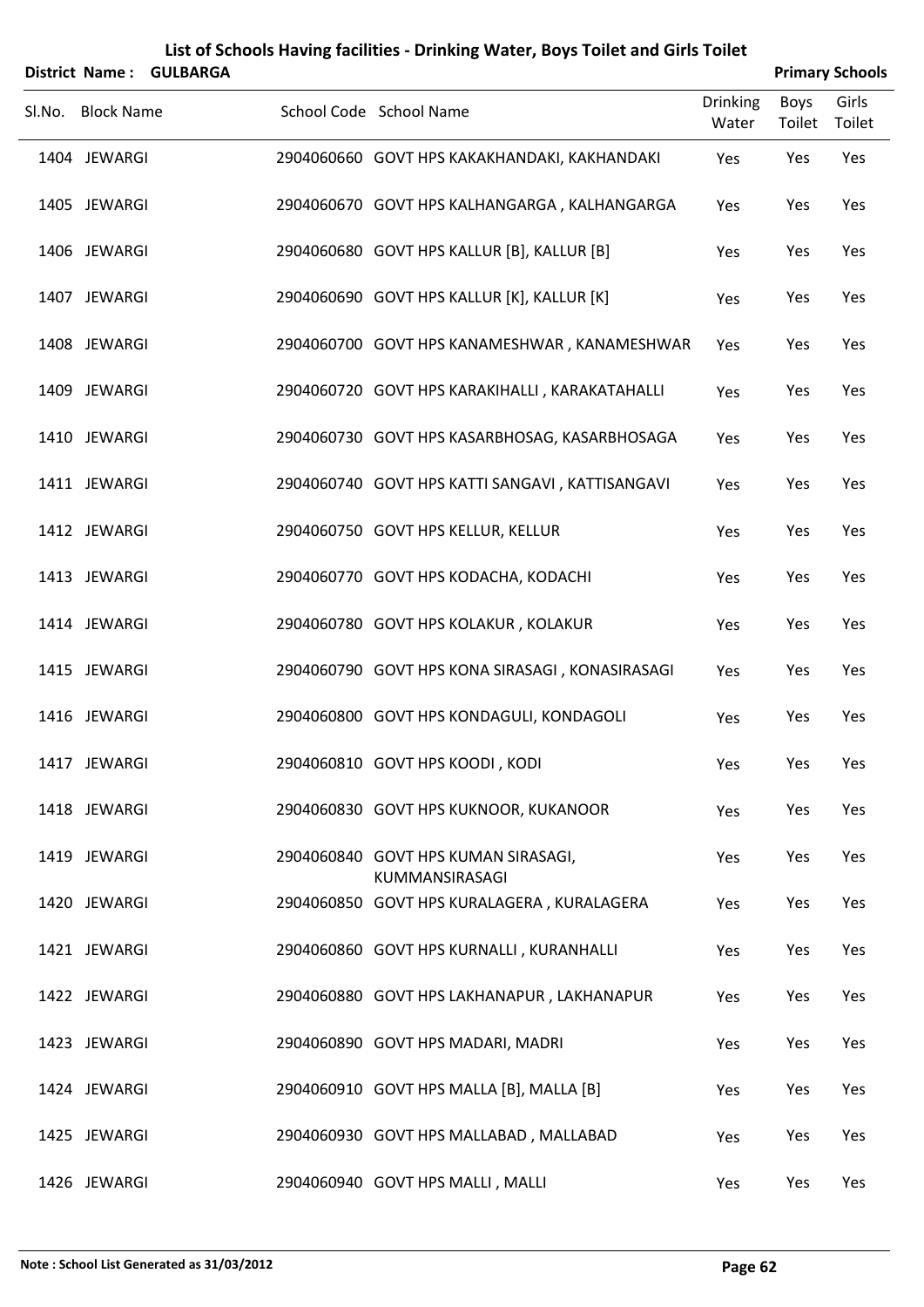|        | <b>District Name:</b> | <b>GULBARGA</b> |                                               |                          |                | <b>Primary Schools</b> |
|--------|-----------------------|-----------------|-----------------------------------------------|--------------------------|----------------|------------------------|
| Sl.No. | <b>Block Name</b>     |                 | School Code School Name                       | <b>Drinking</b><br>Water | Boys<br>Toilet | Girls<br>Toilet        |
|        | 1427 JEWARGI          |                 | 2904060960 GOVT HPS MANDEWAL, MANDEWAD        | Yes                      | Yes            | Yes                    |
|        | 1428 JEWARGI          |                 | 2904061040 GOVT HPS MAYUR, MAYUR              | Yes                      | Yes            | Yes                    |
|        | 1429 JEWARGI          |                 | 2904061060 GOVT HPS MUDABOL [B], MUDABOL [B]  | Yes                      | Yes            | Yes                    |
|        | 1430 JEWARGI          |                 | 2904061020 GOVT HPS MURUGANOOR, MARAGANUR     | Yes                      | Yes            | Yes                    |
|        | 1431 JEWARGI          |                 | 2904061080 GOVT HPS MUTAKOD, MUTAKOD          | Yes                      | Yes            | Yes                    |
|        | 1432 JEWARGI          |                 | 2904061090 GOVT HPS NAGARALLI, NAGARALLI      | Yes                      | Yes            | Yes                    |
|        | 1433 JEWARGI          |                 | 2904061120 GOVT HPS NARABOL, NARABOL          | Yes                      | Yes            | Yes                    |
|        | 1434 JEWARGI          |                 | 2904061110 GOVT HPS NARAYANPUR, NARAYANPUR    | Yes                      | Yes            | Yes                    |
|        | 1435 JEWARGI          |                 | 2904061130 GOVT HPS NEDALGI, NEDALAGI         | Yes                      | Yes            | Yes                    |
|        | 1436 JEWARGI          |                 | 2904061150 GOVT HPS NELOGI, NELOGI            | Yes                      | Yes            | Yes                    |
|        | 1437 JEWARGI          |                 | 2904061190 GOVT HPS RAJAWAL, RAJWAL           | Yes                      | Yes            | Yes                    |
|        | 1438 JEWARGI          |                 | 2904061200 GOVT HPS RAMAPUR, RAMAPUR          | Yes                      | Yes            | Yes                    |
|        | 1439 JEWARGI          |                 | 2904061210 GOVT HPS RANJANAGI, RANJANAGI      | Yes                      | Yes            | Yes                    |
|        | 1440 JEWARGI          |                 | 2904061230 GOVT HPS REVANOOR, REVANOOR        | Yes                      | Yes            | Yes                    |
|        | 1441 JEWARGI          |                 | 2904061250 GOVT HPS SATAKHED, SATHAKHED       | Yes                      | Yes            | Yes                    |
|        | 1442 JEWARGI          |                 | 2904061260 GOVT HPS SHAKHAPUR (SA), SHAKHAPUR | Yes                      | Yes            | Yes                    |
|        | 1443 JEWARGI          |                 | 2904061270 GOVT HPS SHIVAPUR, SHIVAPUR        | Yes                      | Yes            | Yes                    |
|        | 1444 JEWARGI          |                 | 2904061310 GOVT HPS SONNA, SONNA              | Yes                      | Yes            | Yes                    |
|        | 1445 JEWARGI          |                 | 2904061320 GOVT HPS SUMBAD, SUMBAD            | Yes                      | Yes            | Yes                    |
|        | 1446 JEWARGI          |                 | 2904061330 GOVT HPS TELAGABAL, TELAGIBAL      | Yes                      | Yes            | Yes                    |
|        | 1447 JEWARGI          |                 | 2904060070 GOVT HPS URDU ANDOLA, ANDHOLA      | Yes                      | Yes            | Yes                    |
|        | 1448 JEWARGI          |                 | 2904060290 GOVT HPS URDU GANWAR, GAUWAR       | Yes                      | Yes            | Yes                    |
|        | 1449 JEWARGI          |                 | 2904060450 GOVT HPS URDU HARAWAL, HARWAL      | Yes                      | Yes            | Yes                    |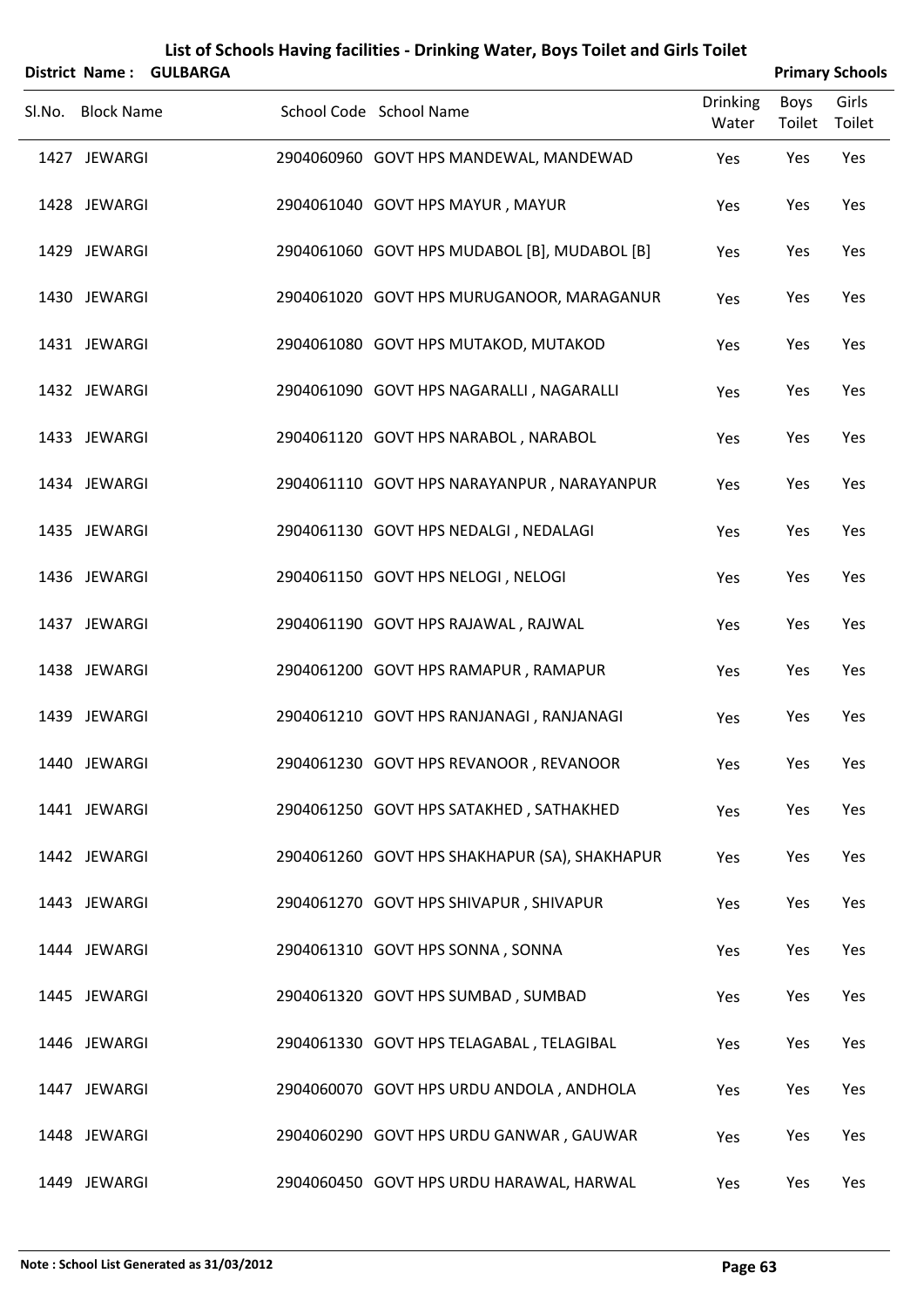| List of Schools Having facilities - Drinking Water, Boys Toilet and Girls Toilet |
|----------------------------------------------------------------------------------|
|----------------------------------------------------------------------------------|

|        |                   | District Name: GULBARGA |                                                      |                          |                | <b>Primary Schools</b> |
|--------|-------------------|-------------------------|------------------------------------------------------|--------------------------|----------------|------------------------|
| SI.No. | <b>Block Name</b> |                         | School Code School Name                              | <b>Drinking</b><br>Water | Boys<br>Toilet | Girls<br>Toilet        |
|        | 1450 JEWARGI      |                         | 2904061900 GOVT HPS URDU JEW {JOPADPA}, WARD NO<br>4 | Yes                      | Yes            | Yes                    |
|        | 1451 JEWARGI      |                         | 2904060850 GOVT HPS URDU KULAGERA, KURALAGERA        | Yes                      | Yes            | Yes                    |
|        | 1452 JEWARGI      |                         | 2904060940 GOVT HPS URDU MALLI, MALLI                | Yes                      | Yes            | Yes                    |
|        | 1453 JEWARGI      |                         | 2904061120 GOVT HPS URDU NARABOL, NARABOL            | Yes                      | Yes            | Yes                    |
|        | 1454 JEWARGI      |                         | 2904061380 GOVT HPS URDU YALAWAR, YALWAR             | Yes                      | Yes            | Yes                    |
|        | 1455 JEWARGI      |                         | 2904061350 GOVT HPS VASTARI, VASTRI                  | Yes                      | Yes            | Yes                    |
|        | 1456 JEWARGI      |                         | 2904061960 GOVT HPS VIDYA NAGAR JEWAR, WARD NO<br>10 | Yes                      | Yes            | Yes                    |
|        | 1457 JEWARGI      |                         | 2904061370 GOVT HPS WADAGERA, WADAGERA               | Yes                      | Yes            | Yes                    |
|        | 1458 JEWARGI      |                         | 2904061370 GOVT HPS WADAGERA URDU, WADAGERA          | Yes                      | Yes            | Yes                    |
|        | 1459 JEWARGI      |                         | 2904061420 GOVT HPS YALAGUD, YELGUD                  | Yes                      | Yes            | Yes                    |
|        | 1460 JEWARGI      |                         | 2904061380 GOVT HPS YALAWAR, YALWAR                  | Yes                      | Yes            | Yes                    |
|        | 1461 JEWARGI      |                         | 2904061400 GOVT HPS YATANOOR, YATANOOR               | Yes                      | Yes            | Yes                    |
|        | 1462 JEWARGI      |                         | 2904061470 GOVT HPS YATNAL, YATNAL                   | Yes                      | Yes            | Yes                    |
|        | 1463 JEWARGI      |                         | 2904061410 GOVT HPS YEDRAMI, YEDRAMI                 | Yes                      | Yes            | Yes                    |
|        | 1464 JEWARGI      |                         | 2904061410 GOVT HPS YEDRAMI URDU, YEDRAMI            | Yes                      | Yes            | Yes                    |
|        | 1465 JEWARGI      |                         | 2904061390 GOVT HPS YEKANCHI, YENKACHI               | Yes                      | Yes            | Yes                    |
|        | 1466 JEWARGI      |                         | 2904060990 GOVT HPSMANASIVANAGI, MANASIVANAGI        | Yes                      | Yes            | Yes                    |
|        | 1467 JEWARGI      |                         | 2904060900 GOVT L.P.S. NEW EXTEN MAHUR, MAHUR        | Yes                      | Yes            | Yes                    |
|        | 1468 JEWARGI      |                         | 2904060010 GOVT LPS AINAPUR, AINAPUR                 | Yes                      | Yes            | Yes                    |
|        | 1469 JEWARGI      |                         | 2904060020 GOVT LPS AKHANDAHALLI, AKHANDAHALLI       | Yes                      | Yes            | Yes                    |
|        | 1470 JEWARGI      |                         | 2904060040 GOVT LPS ALOOR (H B), ALOOR               | Yes                      | Yes            | Yes                    |
|        | 1471 JEWARGI      |                         | 2904060050 GOVT LPS AMBERKED, AMBERKHED              | Yes                      | Yes            | Yes                    |
|        | 1472 JEWARGI      |                         | 2904060060 GOVT LPS ANAJAGI, ANAJAGI                 | Yes                      | Yes            | Yes                    |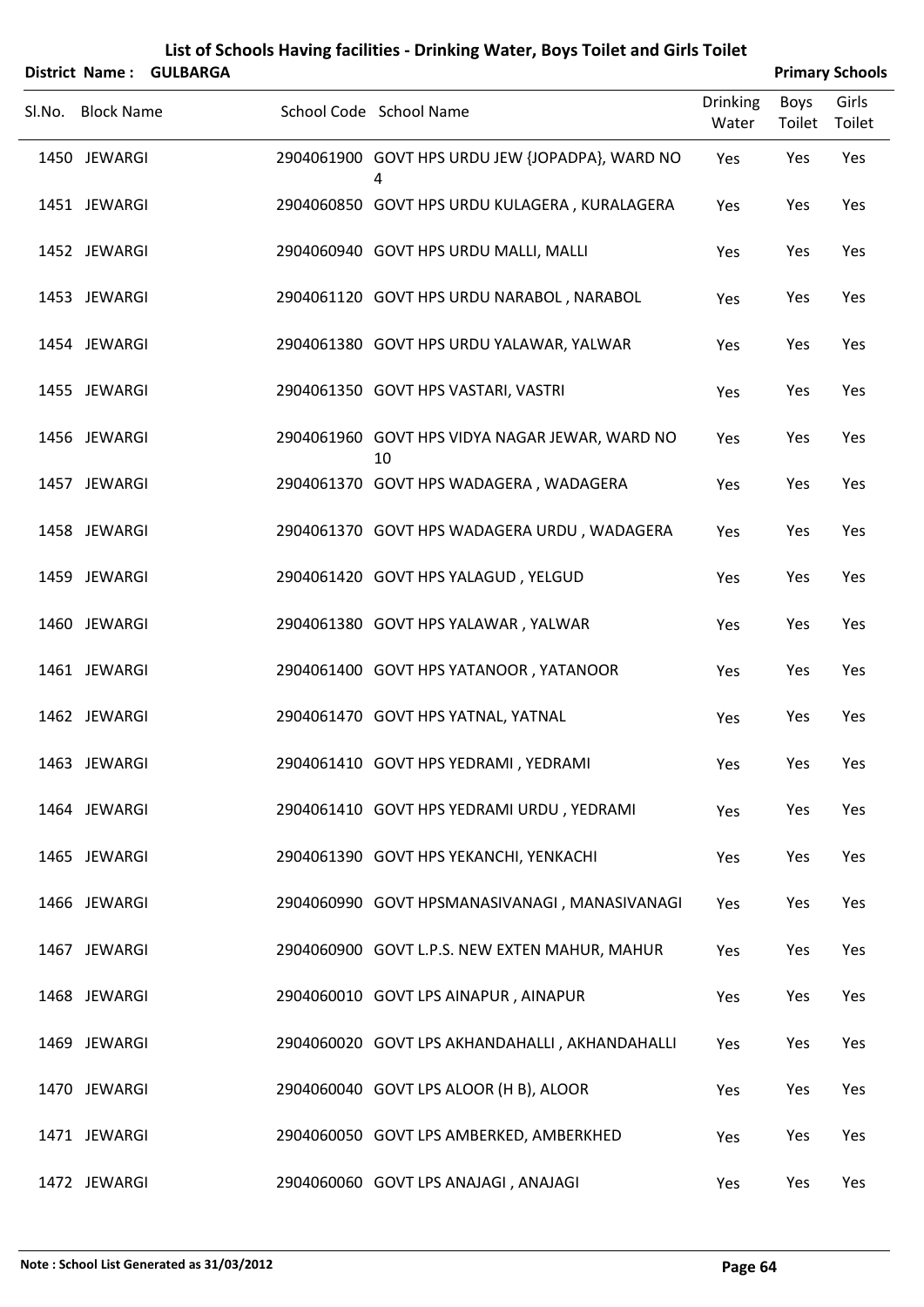|        | <b>District Name:</b> | <b>GULBARGA</b> |                                                            |                          |                       | <b>Primary Schools</b> |
|--------|-----------------------|-----------------|------------------------------------------------------------|--------------------------|-----------------------|------------------------|
| Sl.No. | <b>Block Name</b>     |                 | School Code School Name                                    | <b>Drinking</b><br>Water | <b>Boys</b><br>Toilet | Girls<br>Toilet        |
|        | 1473 JEWARGI          |                 | 2904060070 GOVT LPS ANDOLA BHIMANAGAR, ANDHOLA             | Yes                      | Yes                   | Yes                    |
|        | 1474 JEWARGI          |                 | 2904060080 GOVT LPS ANKALAGA TANDA, ANKALAGI               | Yes                      | Yes                   | Yes                    |
|        | 1475 JEWARGI          |                 | 2904060090 GOVT LPS ARALAGUNDAGI, ARALAGUNDAGI             | Yes                      | Yes                   | Yes                    |
|        | 1476 JEWARGI          |                 | 2904060120 GOVT LPS BALABATTI TANDA, BALABATTI             | Yes                      | Yes                   | Yes                    |
|        | 1477 JEWARGI          |                 | 2904060160 GOVT LPS BENNUR, BENNUR                         | Yes                      | Yes                   | Yes                    |
|        | 1478 JEWARGI          |                 | 2904060740 GOVT LPS BHEEMA BRIZA, KATTISANGAVI             | Yes                      | Yes                   | Yes                    |
|        | 1479 JEWARGI          |                 | 2904060520 GOVT LPS BHIMA NAGAR IJERI, IJERI               | Yes                      | Yes                   | Yes                    |
|        | 1480 JEWARGI          |                 | 2904060170 GOVT LPS BHOSAGA [B], BHOSAGA [B]               | Yes                      | Yes                   | Yes                    |
|        | 1481 JEWARGI          |                 | 2904060190 GOVT LPS BILLAD, BILLAD                         | Yes                      | Yes                   | Yes                    |
|        | 1482 JEWARGI          |                 | 2904060210 GOVT LPS BIRAL (B), BIRIYAL [B]                 | Yes                      | Yes                   | Yes                    |
|        | 1483 JEWARGI          |                 | 2904060230 GOVT LPS BIRAL [K], BIRIYAL [K]                 | Yes                      | Yes                   | Yes                    |
|        | 1484 JEWARGI          |                 | 2904060210 GOVT LPS BIRAYAL [B]URDU, BIRIYAL [B]           | Yes                      | Yes                   | Yes                    |
|        | 1485 JEWARGI          |                 | 2904060220 GOVT LPS BIRAYAL HISSA, BIRIYAL [HISSA ]        | Yes                      | Yes                   | Yes                    |
|        | 1486 JEWARGI          |                 | 2904060240 GOVT LPS BUTANAL, BHUTANAL                      | Yes                      | Yes                   | Yes                    |
|        | 1487 JEWARGI          |                 | 2904060250 GOVT LPS CHANNUR, CHANNUR                       | Yes                      | Yes                   | Yes                    |
|        | 1488 JEWARGI          |                 | 2904060260 GOVT LPS CHIGARAHALLI CAMP,<br>CHIGARAHLLI      | Yes                      | Yes                   | Yes                    |
|        | 1489 JEWARGI          |                 | 2904060260 GOVT LPS CHIGARALLI, CHIGARAHLLI                | Yes                      | Yes                   | Yes                    |
|        | 1490 JEWARGI          |                 | 2904060290 GOVT LPS GANWAR (HB), GAUWAR                    | Yes                      | Yes                   | Yes                    |
|        | 1491 JEWARGI          |                 | 2904060300 GOVT LPS GOBBURWADGI, GOBBURVADGI               | Yes                      | Yes                   | Yes                    |
|        | 1492 JEWARGI          |                 | 2904060330 GOVT LPS GURUR [SN], GUDUR [SN]                 | Yes                      | Yes                   | Yes                    |
|        | 1493 JEWARGI          |                 | 2904061950 GOVT LPS H B COLONY JEWARGI, WARD NO 9          | Yes                      | Yes                   | Yes                    |
|        | 1494 JEWARGI          |                 | 2904060350 GOVT LPS HAL GHATTARGA, HAL<br><b>GHATTARGA</b> | Yes                      | Yes                   | Yes                    |
|        | 1495 JEWARGI          |                 | 2904060390 GOVT LPS HANCHANAL [SY], HANCHANAL<br>[SY]      | Yes                      | Yes                   | Yes                    |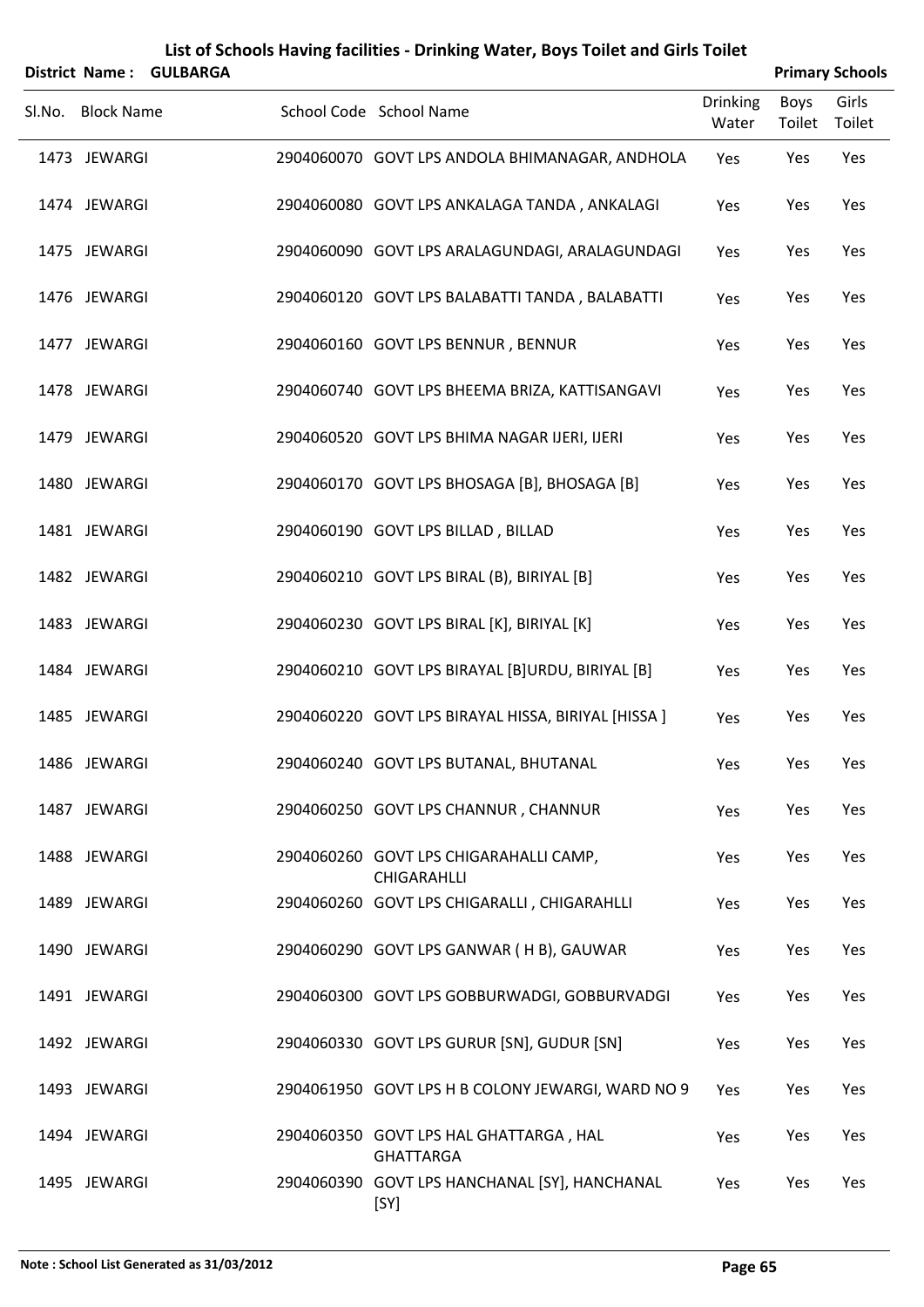|        | <b>District Name:</b> | <b>GULBARGA</b> |                                                         |                   |                | <b>Primary Schools</b> |
|--------|-----------------------|-----------------|---------------------------------------------------------|-------------------|----------------|------------------------|
| Sl.No. | <b>Block Name</b>     |                 | School Code School Name                                 | Drinking<br>Water | Boys<br>Toilet | Girls<br>Toilet        |
|        | 1496 JEWARGI          |                 | 2904060370 GOVT LPS HANCHINAL, HANCHANAL [SN]           | Yes               | Yes            | Yes                    |
|        | 1497 JEWARGI          |                 | 2904060400 GOVT LPS HANDANUR, HADANOOR                  | Yes               | Yes            | Yes                    |
|        | 1498 JEWARGI          |                 | 2904060450 GOVT LPS HARAWAL TANDA, HARWAL               | Yes               | Yes            | Yes                    |
|        | 1499 JEWARGI          |                 | 2904061150 GOVT LPS HARIJANWADA NELOGI, NELOGI          | Yes               | Yes            | Yes                    |
|        | 1500 JEWARGI          |                 | 2904060420 GOVT LPS HARNAL [B], HARNAL [B]              | Yes               | Yes            | Yes                    |
|        | 1501 JEWARGI          |                 | 2904060430 GOVT LPS HARNAL [K], HARNAL [K]              | Yes               | Yes            | Yes                    |
|        | 1502 JEWARGI          |                 | 2904060480 GOVT LPS HIPPARAGI TANDA, HIPPARGA [SN]      | Yes               | Yes            | Yes                    |
|        | 1503 JEWARGI          |                 | 2904060470 GOVT LPS HIPPARGA [KONA], HIPPARGA [K]       | Yes               | Yes            | Yes                    |
|        | 1504 JEWARGI          |                 | 2904060490 GOVT LPS HONNAL, HONNAL                      | Yes               | Yes            | Yes                    |
|        | 1505 JEWARGI          |                 | 2904060500 GOVT LPS HOTINAMADU, HOTINAMADU              | Yes               | Yes            | Yes                    |
|        | 1506 JEWARGI          |                 | 2904060450 GOVT LPS INDIRANAGAR TANDA, HARWAL           | Yes               | Yes            | Yes                    |
|        | 1507 JEWARGI          |                 | 2904060540 GOVT LPS JAINAPUR, JAINAPUR                  | Yes               | Yes            | Yes                    |
|        | 1508 JEWARGI          |                 | 2904060550 GOVT LPS JAMAKHANDI, JAMAKHANDI              | Yes               | Yes            | Yes                    |
|        | 1509 JEWARGI          |                 | 2904061980 GOVT LPS JANATA COLONY JEW, WARD NO<br>12    | Yes               | Yes            | Yes                    |
|        | 1510 JEWARGI          |                 | 2904060570 GOVT LPS JANIWAR, JANIWAR                    | Yes               | Yes            | Yes                    |
|        | 1511 JEWARGI          |                 | 2904061950 GOVT LPS JAYA NAGAR JEWARG, WARD NO 9        | Yes               | Yes            | Yes                    |
|        | 1512 JEWARGI          |                 | 2904061980 GOVT LPS JEWARGI {K}, WARD NO 12             | Yes               | Yes            | Yes                    |
|        | 1513 JEWARGI          |                 | 2904061900 GOVT LPS JOPADPATI JEWARGI, WARD NO 4        | Yes               | Yes            | Yes                    |
|        | 1514 JEWARGI          |                 | 2904060630 GOVT LPS KACHUR, KACHUR                      | Yes               | Yes            | Yes                    |
|        | 1515 JEWARGI          |                 | 2904060650 GOVT LPS KADYPURA, KADYAPUR                  | Yes               | Yes            | Yes                    |
|        | 1516 JEWARGI          |                 | 2904060670 GOVT LPS KALHANGARGA HW,<br>KALHANGARGA      | Yes               | Yes            | Yes                    |
|        | 1517 JEWARGI          |                 | 2904060730 GOVT LPS KASARBHOSAGA TANDA,<br>KASARBHOSAGA | Yes               | Yes            | Yes                    |
|        | 1518 JEWARGI          |                 | 2904060760 GOVT LPS KOBAL, KOBAL                        | Yes               | Yes            | Yes                    |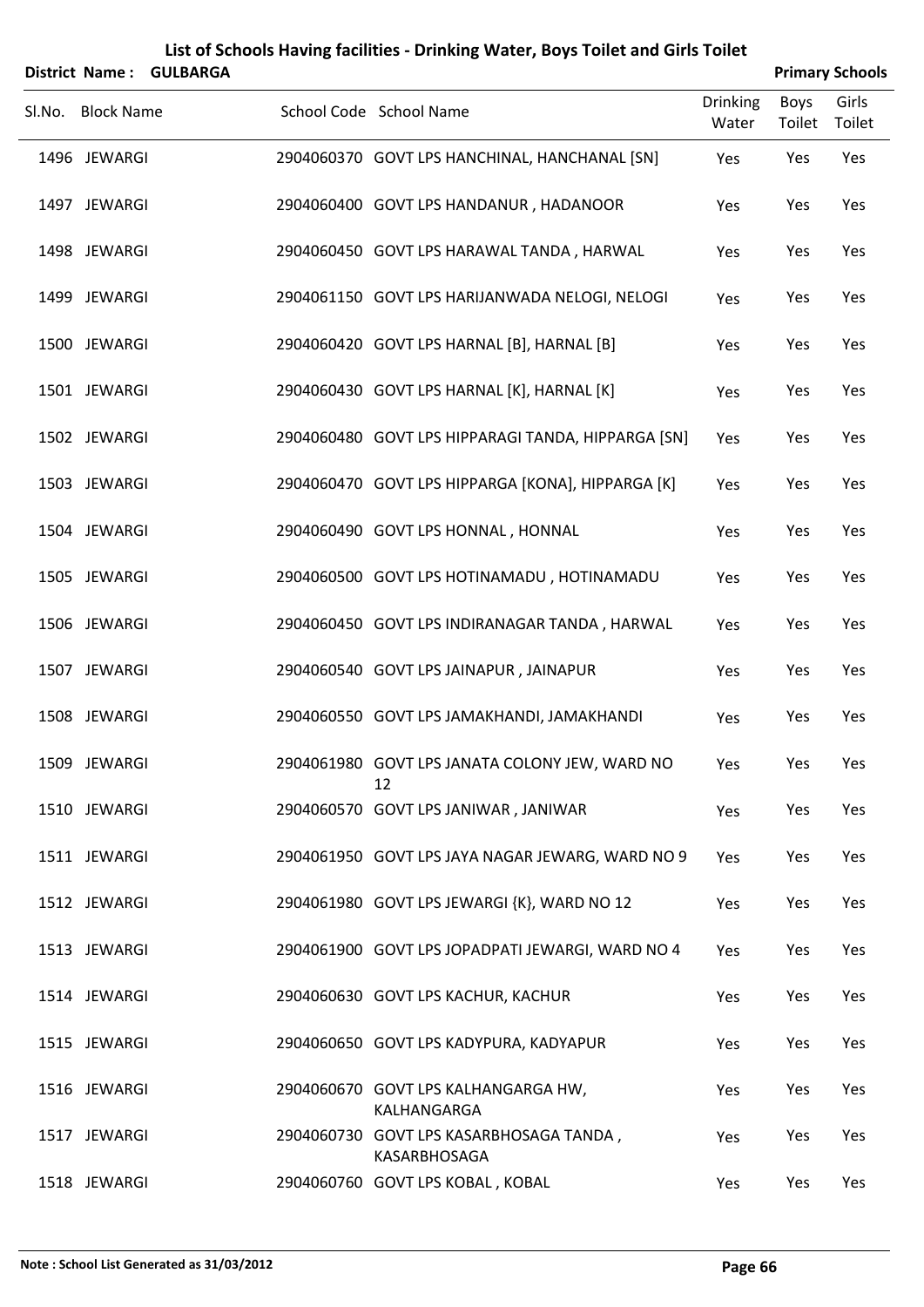|                   | District Name: GULBARGA |                                                            |                          |                       | <b>Primary Schools</b> |
|-------------------|-------------------------|------------------------------------------------------------|--------------------------|-----------------------|------------------------|
| Sl.No. Block Name |                         | School Code School Name                                    | <b>Drinking</b><br>Water | <b>Boys</b><br>Toilet | Girls<br>Toilet        |
| 1519 JEWARGI      |                         | 2904060820 GOVT LPS KUDALAGI, KUDALAGI                     | Yes                      | Yes                   | Yes                    |
| 1520 JEWARGI      |                         | 2904060870 GOVT LPS KUTANUR, KUNTANOOR                     | Yes                      | Yes                   | Yes                    |
| 1521 JEWARGI      |                         | 2904060900 GOVT LPS MAHUR, MAHUR                           | Yes                      | Yes                   | Yes                    |
| 1522 JEWARGI      |                         | 2904060920 GOVT LPS MALLA [K], MALLA [K]                   | Yes                      | Yes                   | Yes                    |
| 1523 JEWARGI      |                         | 2904060950 GOVT LPS MANDEWAD TANDA,<br>MANDARWAD           | Yes                      | Yes                   | Yes                    |
| 1524 JEWARGI      |                         | 2904060970 GOVT LPS MANGALOOR, MANGALOOR                   | Yes                      | Yes                   | Yes                    |
| 1525 JEWARGI      |                         | 2904061000 GOVT LPS MARADAGI (NEW), MARADGI                | Yes                      | Yes                   | Yes                    |
| 1526 JEWARGI      |                         | 2904061010 GOVT LPS MARADAGI [OLD], MARADGI [OLD]          | Yes                      | Yes                   | Yes                    |
| 1527 JEWARGI      |                         | 2904061050 GOVT LPS MOGANATAGA, MOGNATAGA                  | Yes                      | Yes                   | Yes                    |
| 1528 JEWARGI      |                         | 2904061070 GOVT LPS MUDABOL [K], MUDABOL [K]               | Yes                      | Yes                   | Yes                    |
| 1529 JEWARGI      |                         | 2904061080 GOVT LPS MUTAKOD TANDA, MUTAKOD                 | Yes                      | Yes                   | Yes                    |
| 1530 JEWARGI      |                         | 2904060030 GOVT LPS NAGALLAPUR, ALLAPUR                    | Yes                      | Yes                   | Yes                    |
| 1531 JEWARGI      |                         | 2904061090 GOVT LPS NAGARALLI TANDA, NAGARALLI             | Yes                      | Yes                   | Yes                    |
| 1532 JEWARGI      |                         | 2904061100 GOVT LPS NANDI HALLI, NANDIHOLLI                | Yes                      | Yes                   | Yes                    |
| 1533 JEWARGI      |                         | 2904061120 GOVT LPS NARABOL HARIJANWADA,<br><b>NARABOL</b> | Yes                      | Yes                   | Yes                    |
| 1534 JEWARGI      |                         | 2904061160 GOVT LPS NERADAGI, NERADAGI                     | Yes                      | Yes                   | Yes                    |
| 1535 JEWARGI      |                         | 2904061140 GOVT LPS NERALKHED, NEERALKOD                   | Yes                      | Yes                   | Yes                    |
| 1536 JEWARGI      |                         | 2904061410 GOVT LPS NEW EXTN. YADRAMI, YEDRAMI             | Yes                      | Yes                   | Yes                    |
| 1537 JEWARGI      |                         | 2904061170 GOVT LPS PADAGADAHALLI, PADAGADHALLI            | Yes                      | Yes                   | Yes                    |
| 1538 JEWARGI      |                         | 2904061180 GOVT LPS RADDEWADAGI, RADDEWADAGI               | Yes                      | Yes                   | Yes                    |
| 1539 JEWARGI      |                         | 2904061210 GOVT LPS RANJANAGI TANDA, RANJANAGI             | Yes                      | Yes                   | Yes                    |
| 1540 JEWARGI      |                         | 2904061220 GOVT LPS RASANAGI, RASANAGI                     | Yes                      | Yes                   | Yes                    |
| 1541 JEWARGI      |                         | 2904061240 GOVT LPS SAIDAPUR, SAIDAPUR                     | Yes                      | Yes                   | Yes                    |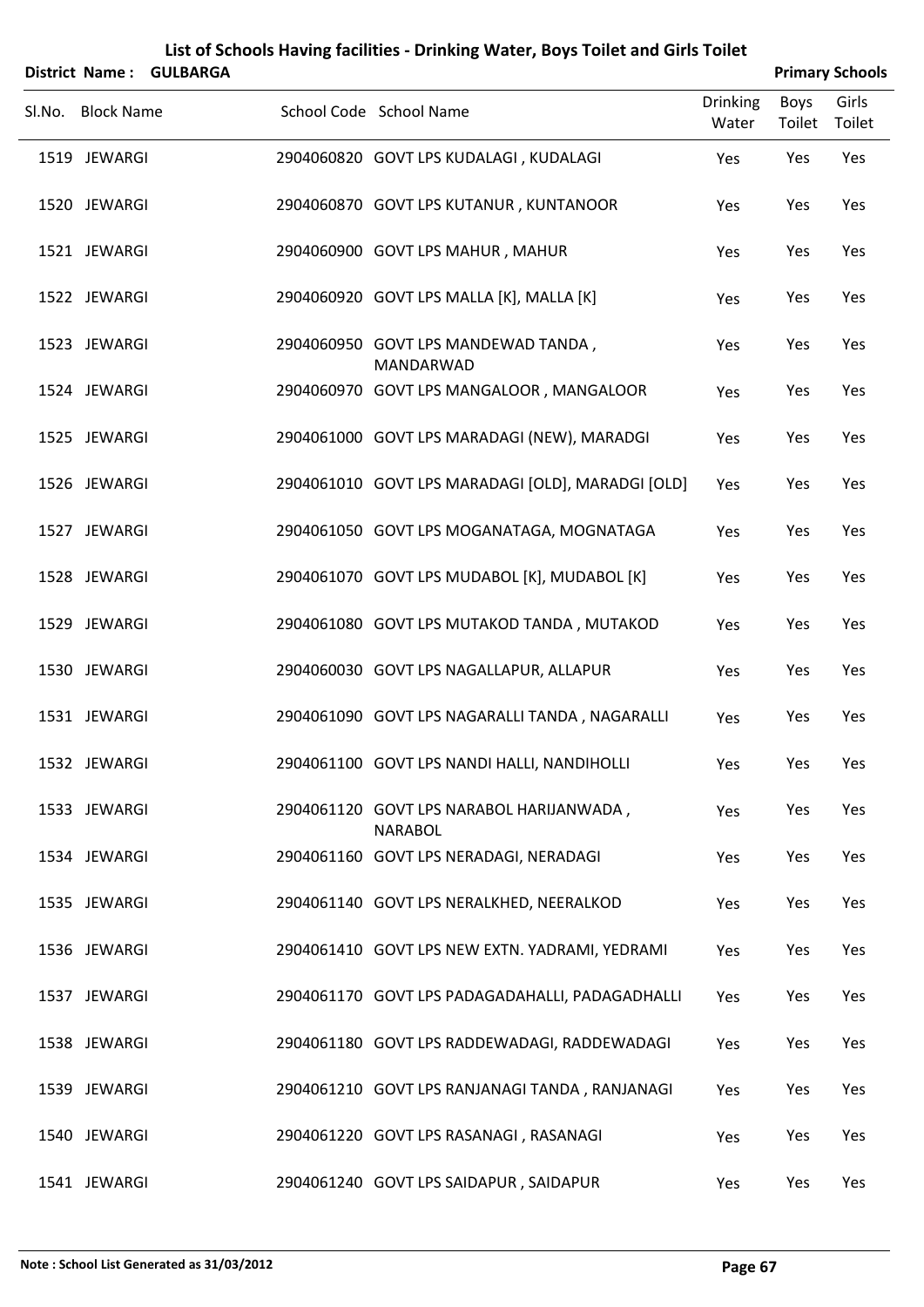| List of Schools Having facilities - Drinking Water, Boys Toilet and Girls Toilet |                |
|----------------------------------------------------------------------------------|----------------|
| $\text{trict}$ Name: $\text{CIII}$ RADCA                                         | <b>Drimany</b> |

| District Name: GULBARGA |                                                          |                          |                       | <b>Primary Schools</b> |
|-------------------------|----------------------------------------------------------|--------------------------|-----------------------|------------------------|
| Sl.No. Block Name       | School Code School Name                                  | <b>Drinking</b><br>Water | Boys<br>Toilet Toilet | Girls                  |
| 1542 JEWARGI            | 2904061890 GOVT LPS SANT NAGAR JEW, WARD NO 3            | Yes                      | Yes                   | Yes                    |
| 1543 JEWARGI            | 2904061260 GOVT LPS SHAKHAPUR, SHAKHAPUR                 | Yes                      | Yes                   | Yes                    |
| 1544 JEWARGI            | 2904061280 GOVT LPS SIDANAL, SIDANAL                     | Yes                      | Yes                   | Yes                    |
| 1545 JEWARGI            | 2904061290 GOVT LPS SIGARATHHALLI, SIGRATHHALLI          | Yes                      | Yes                   | Yes                    |
| 1546 JEWARGI            | 2904061300 GOVT LPS SOMANATH HALLI,<br>SOMANATHHALLI     | Yes                      | Yes                   | Yes                    |
| 1547 JEWARGI            | 2904061980 GOVT LPS TECHER COL JEWARGI, WARD NO<br>12    | Yes                      | Yes                   | Yes                    |
| 1548 JEWARGI            | 2904060090 GOVT LPS URDU ARALAGUNDAGI,<br>ARALAGUNDAGI   | Yes                      | Yes                   | Yes                    |
| 1549 JEWARGI            | 2904060320 GOVT LPS URDU GUDUR, GUDUR [SA]               | Yes                      | Yes                   | Yes                    |
| 1550 JEWARGI            | 2904060410 GOVT LPS URDU HANGARGA (K), HANGARGA<br>[K]   | Yes                      | Yes                   | Yes                    |
| 1551 JEWARGI            | 2904060810 GOVT LPS URDU KOODI, KODI                     | Yes                      | Yes                   | Yes                    |
| 1552 JEWARGI            | 2904061240 GOVT LPS URDU SAIDAPUR, SAIDAPUR              | Yes                      | Yes                   | Yes                    |
| 1553 JEWARGI            | 2904061320 GOVT LPS URDU SUMBADA, SUMBAD                 | Yes                      | Yes                   | Yes                    |
| 1554 JEWARGI            | 2904061340 GOVT LPS VARCHNALLI, VARCHANALLI              | Yes                      | Yes                   | Yes                    |
| 1555 JEWARGI            | 2904061460 GOVT LPS VARVI, VARAVI                        | Yes                      | Yes                   | Yes                    |
| 1556 JEWARGI            | 2904061470 GOVT LPS YATNAL, YATNAL                       | Yes                      | Yes                   | Yes                    |
| 1557 JEWARGI            | 2904061410 GOVT LPS YEDRAMI TANDA, YEDRAMI               | Yes                      | Yes                   | Yes                    |
| 1558 JEWARGI            | 2904061430 GOVT LPS YENAGUTI, YENAGUNTI                  | Yes                      | Yes                   | Yes                    |
| 1559 JEWARGI            | 2904061880 GOVT SHANMUK S LPS JEWARGI, WARD NO<br>2      | Yes                      | Yes                   | Yes                    |
| 1560 JEWARGI            | 2904061960 GOVT URDU HPS KHAJA COL JEW, WARD NO<br>10    | Yes                      | Yes                   | Yes                    |
| 1561 JEWARGI            | 2904060290 JVM GOVT MPS GAWAR, GAUWAR                    | Yes                      | Yes                   | Yes                    |
| 1562 JEWARGI            | 2904061980 KGBV HPS JEWARGI, WARD NO 12                  | Yes                      | Yes                   | Yes                    |
| 1563 JEWARGI            | 2904060080 LPS ANKALAGA URDU, ANKALAGI                   | Yes                      | Yes                   | Yes                    |
| 1564 JEWARGI            | 2904060790 LPS BUDDA NAGAR KONASIRASAGI,<br>KONASIRASAGI | Yes                      | Yes                   | Yes                    |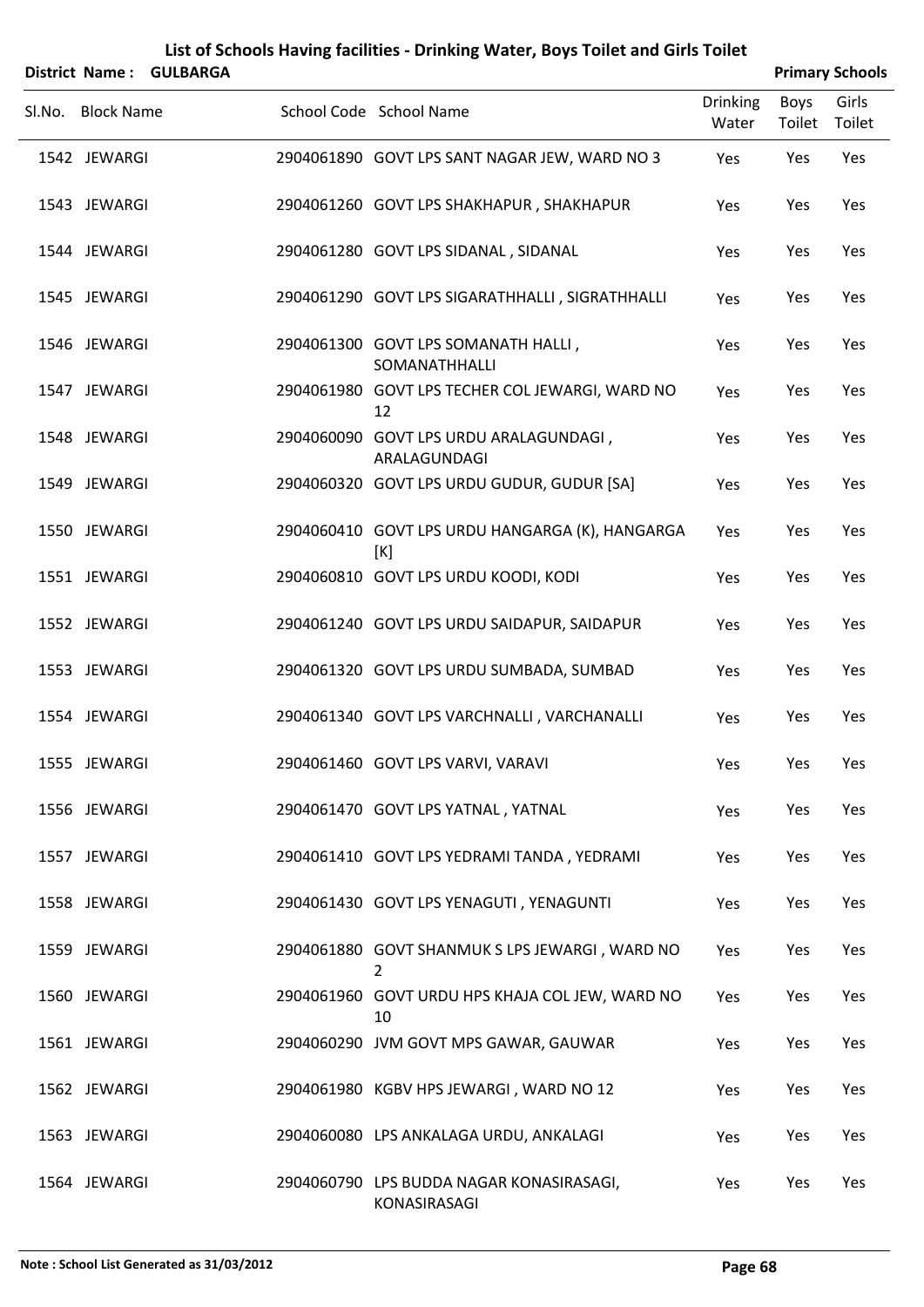| District Name:    | <b>GULBARGA</b> | List of Schools Having facilities - Drinking Water, Boys Toilet and Girls Toilet |                          |                | <b>Primary Schools</b> |
|-------------------|-----------------|----------------------------------------------------------------------------------|--------------------------|----------------|------------------------|
| Sl.No. Block Name |                 | School Code School Name                                                          | <b>Drinking</b><br>Water | Boys<br>Toilet | Girls<br>Toilet        |
| 1565 JEWARGI      |                 | 2904060270 LPS DESANAGI NEW EXT., DESANGI                                        | Yes                      | Yes            | Yes                    |
| 1566 JEWARGI      |                 | 2904060550 LPS JAMAKANDI TANDA, JAMAKHANDI                                       | Yes                      | Yes            | Yes                    |
| 1567 JEWARGI      |                 | 2904060580 LPS JERATAGI URDU, JEERATAGI                                          | Yes                      | Yes            | Yes                    |
| 1568 JEWARGI      |                 | 2904060730 LPS KASARBOSAGA URDU, KASARBHOSAGA                                    | Yes                      | Yes            | Yes                    |
| 1569 JEWARGI      |                 | 2904060730 LPS KASARBOSGA NEW EXT, KASARBHOSAGA                                  | Yes                      | Yes            | Yes                    |
| 1570 JEWARGI      |                 | 2904060790 LPS NEW KONASIRASAGI, KONASIRASAGI                                    | Yes                      | Yes            | Yes                    |
| 1571 JEWARGI      |                 | 2904061320 LPS SUMBAD NEW EXT., SUMBAD                                           | Yes                      | Yes            | Yes                    |
| 1572 JEWARGI      |                 | 2904060040 LPS URDU ALUR, ALOOR                                                  | Yes                      | Yes            | Yes                    |
| 1573 JEWARGI      |                 | 2904060270 LPS URDU DESANAGI, DESANGI                                            | Yes                      | Yes            | Yes                    |
| 1574 JEWARGI      |                 | 2904060840 LPS URDU KUMANASIRASAGI,<br>KUMMANSIRASAGI                            | Yes                      | Yes            | Yes                    |
| 1575 JEWARGI      |                 | 2904061290 LPS URDU SIGARATHALLI, SIGRATHHALLI                                   | Yes                      | Yes            | Yes                    |
| 1576 JEWARGI      |                 | 2904061400 LPS YATHANURA, YATANOOR                                               | Yes                      | Yes            | Yes                    |
| 1577 SEDAM        |                 | 2904090130 ADARSHA VIDYALAYA (RMSA) BIBALLI,<br>BIBHALLI                         | Yes                      | Yes            | Yes                    |
| 1578 SEDAM        |                 | 2904090671 GHPS KISHAN NAGAR, MALAKHED                                           | Yes                      | Yes            | Yes                    |
| 1579 SEDAM        |                 | 2904090922 GHPS RAHAMATNAGAR SEDAM(SSA), SEDAM                                   | Yes                      | Yes            | Yes                    |
| 1580 SEDAM        |                 | 2904091050 GHPS URDU T.B HALLI, TURUK<br><b>BAMMANHALLI</b>                      | Yes                      | Yes            | Yes                    |
| 1581 SEDAM        |                 | 2904090922 GHPS VIDYA NAGAR NO2 SEDAM, SEDAM                                     | Yes                      | Yes            | Yes                    |
| 1582 SEDAM        |                 | 2904090922 GLPS AGGI BASWESHWAR CLNY SEDA,<br>SEDAM                              | Yes                      | Yes            | Yes                    |
| 1583 SEDAM        |                 | 2904090420 GLPS ALLIPUR TANDA, ITKAL                                             | Yes                      | Yes            | Yes                    |
| 1584 SEDAM        |                 | 2904090672 GLPS ASHRAYA COLONY MALKHED,<br>MALAKHED                              | Yes                      | Yes            | Yes                    |
| 1585 SEDAM        |                 | 2904090640 GLPS BALARAM TANDA, MADANA                                            | Yes                      | Yes            | Yes                    |
| 1586 SEDAM        |                 | 2904090922 GLPS CHOTI BASE SEDAM, SEDAM                                          | Yes                      | Yes            | Yes                    |
| 1587 SEDAM        |                 | 2904090060 GLPS FASLADI TANDA BONDEPALLI,<br>BANDEMPALLI                         | Yes                      | Yes            | Yes                    |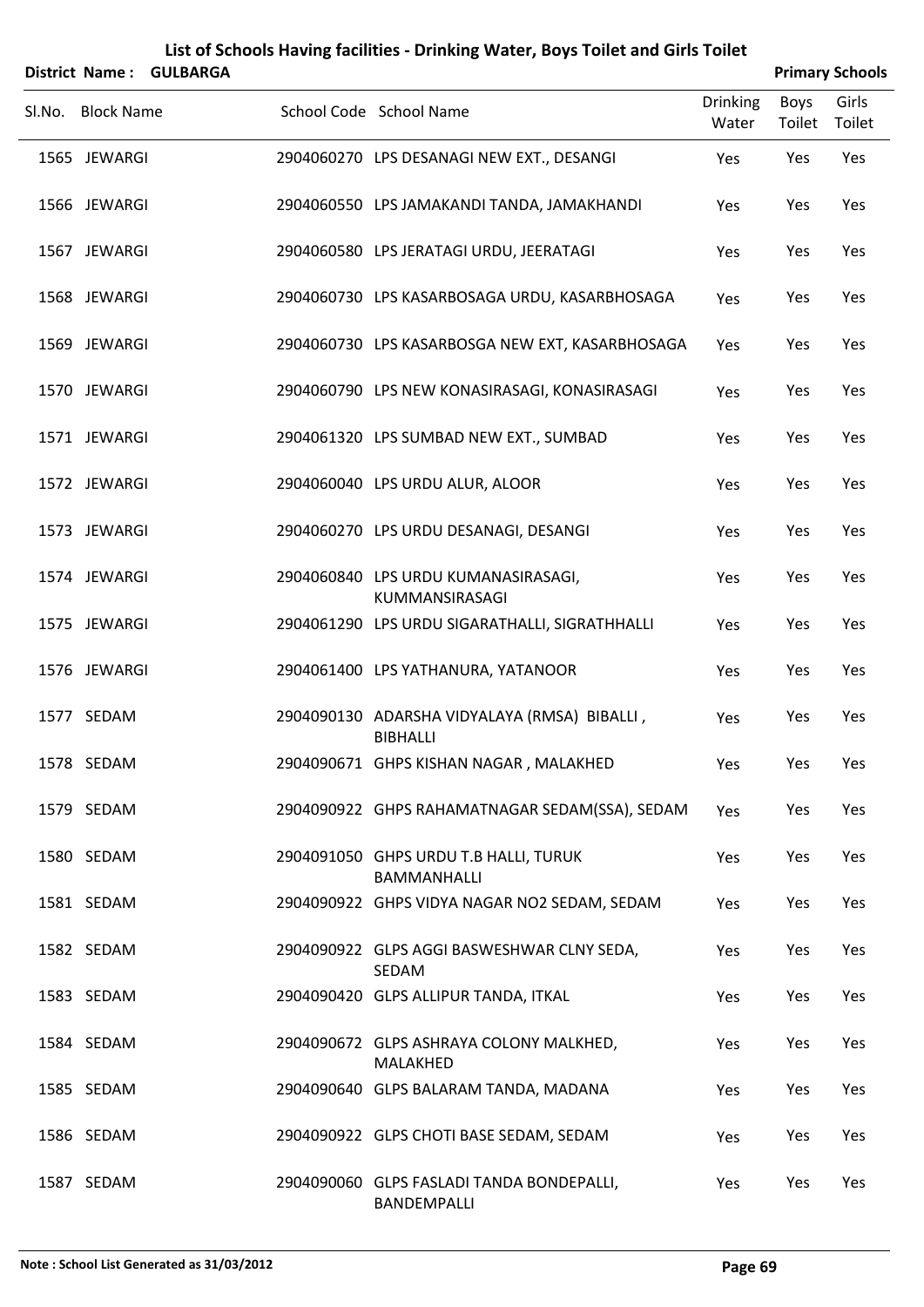|        | District Name:    | <b>GULBARGA</b> |                                                                 |                          |                | <b>Primary Schools</b> |
|--------|-------------------|-----------------|-----------------------------------------------------------------|--------------------------|----------------|------------------------|
| SI.No. | <b>Block Name</b> |                 | School Code School Name                                         | <b>Drinking</b><br>Water | Boys<br>Toilet | Girls<br>Toilet        |
|        | 1588 SEDAM        |                 | 2904090240 GLPS GADADANA TANDA, GADADANNA                       | Yes                      | Yes            | Yes                    |
|        | 1589 SEDAM        |                 | 2904090170 GLPS H.W. BURUGAPALLY, BURAGAPALLI                   | Yes                      | Yes            | Yes                    |
|        | 1590 SEDAM        |                 | 2904090671 GLPS H.W. MALKHED, MALAKHED                          | Yes                      | Yes            | Yes                    |
|        | 1591 SEDAM        |                 | 2904090921 GLPS HOUSING BOARD CLNY SEDAM, SEDAM                 | Yes                      | Yes            | Yes                    |
|        | 1592 SEDAM        |                 | 2904091530 GLPS HUDA URDU (ADAKI), HUDA ADKI                    | Yes                      | Yes            | Yes                    |
|        | 1593 SEDAM        |                 | 2904090410 GLPS IRNAPALLI TANDA, IRANPALLI                      | Yes                      | Yes            | Yes                    |
|        | 1594 SEDAM        |                 | 2904090921 GLPS JANTA CLNY SEDAM, SEDAM                         | Yes                      | Yes            | Yes                    |
|        | 1595 SEDAM        |                 | 2904090480 GLPS KADALAPUR TANDA, KADALAPUR                      | Yes                      | Yes            | Yes                    |
|        | 1596 SEDAM        |                 | 2904090671 GLPS KOLIWADA MALKHED, MALAKHED                      | Yes                      | Yes            | Yes                    |
|        | 1597 SEDAM        |                 | 2904090923 GLPS LOKYANAIK TANDA MADNA, SEDAM                    | Yes                      | Yes            | Yes                    |
|        | 1598 SEDAM        |                 | 2904090680 GLPS MALLABAD TANDA, MALLABAD                        | Yes                      | Yes            | Yes                    |
|        | 1599 SEDAM        |                 | 2904090660 GLPS MILWAR, MALWAR                                  | Yes                      | Yes            | Yes                    |
|        | 1600 SEDAM        |                 | 2904090770 GLPS NADEPLLI TANDA, NADEPALLI                       | Yes                      | Yes            | Yes                    |
|        | 1601 SEDAM        |                 | 2904090550 GLPS NALGADDA TANDA, KOLAKUNDA                       | Yes                      | Yes            | Yes                    |
|        | 1602 SEDAM        |                 | 2904090640 GLPS NARSING NAIK TANDA, MADANA                      | Yes                      | Yes            | Yes                    |
|        | 1603 SEDAM        |                 | 2904090923 GLPS NRUPATUNGA NAGAR MALKHED,<br>SEDAM              | Yes                      | Yes            | Yes                    |
|        | 1604 SEDAM        |                 | 2904090570 GLPS NURA NAYAK TANDA KONAPUR,<br><b>KONAPUR</b>     | Yes                      | Yes            | Yes                    |
|        | 1605 SEDAM        |                 | 2904090430 GLPS RAGAPUR TANDA JAKANPALLI,<br><b>JAKANPALLI</b>  | Yes                      | Yes            | Yes                    |
|        | 1606 SEDAM        |                 | 2904091070 GLPS RAMJINAIK TANDA VENKTAPUR,<br><b>VENKATAPUR</b> | Yes                      | Yes            | Yes                    |
|        | 1607 SEDAM        |                 | 2904091240 GLPS SANGAVI L, SANGAVI L                            | Yes                      | Yes            | Yes                    |
|        | 1608 SEDAM        |                 | 2904090540 GLPS SIDDIPETH KODALA, KODALA                        | Yes                      | Yes            | Yes                    |
|        | 1609 SEDAM        |                 | 2904091010 GLPS TELKUR GANI, TELKOOR                            | Yes                      | Yes            | Yes                    |
|        | 1610 SEDAM        |                 | 2904090090 GLPS URDU BATAGERA (K), BATAGERA [K]                 | Yes                      | Yes            | Yes                    |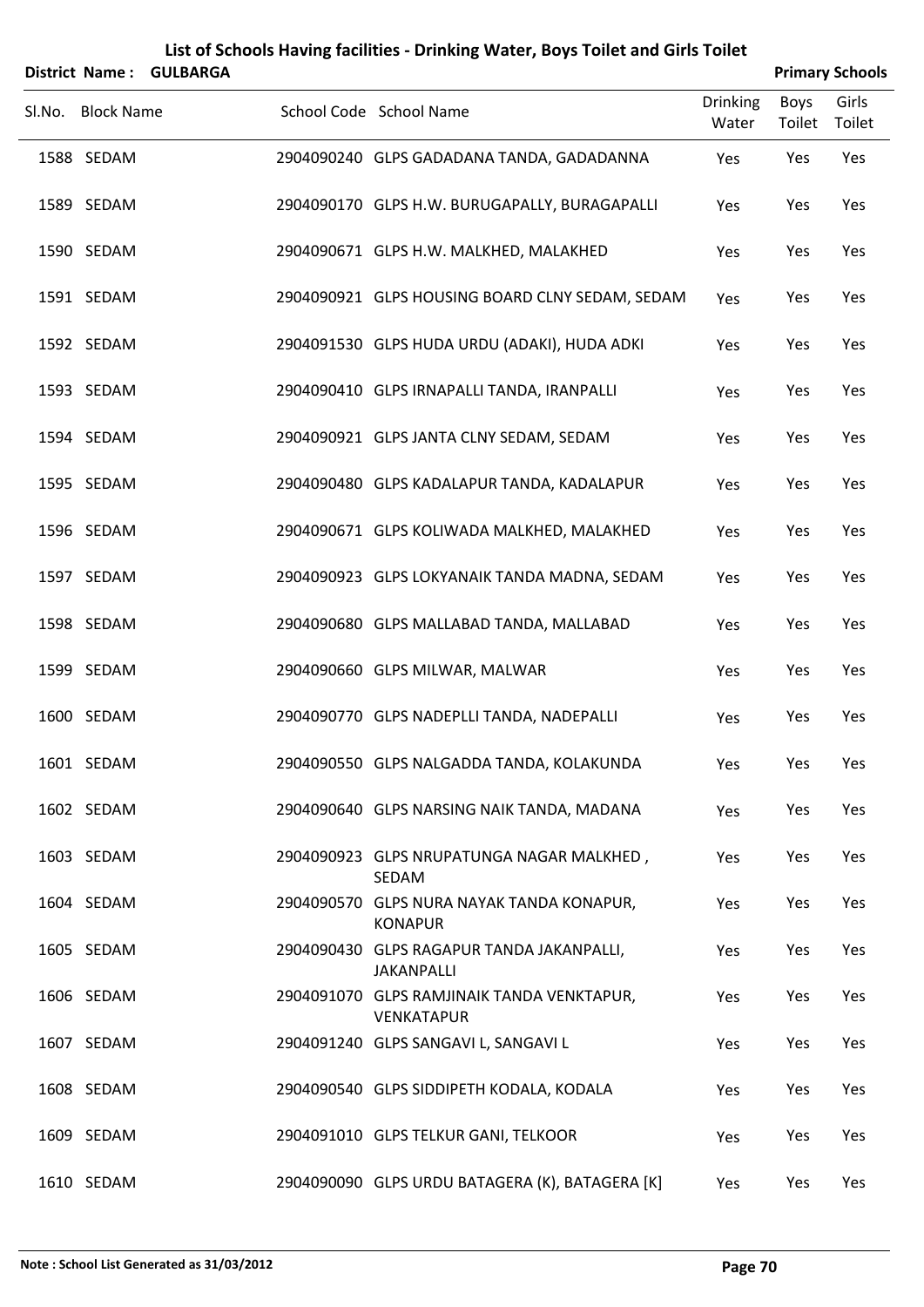| <b>District Name:</b> | <b>GULBARGA</b> |                                                           |                          |                | <b>Primary Schools</b> |
|-----------------------|-----------------|-----------------------------------------------------------|--------------------------|----------------|------------------------|
| Sl.No. Block Name     |                 | School Code School Name                                   | <b>Drinking</b><br>Water | Boys<br>Toilet | Girls<br>Toilet        |
| 1611 SEDAM            |                 | 2904090060 GLPS URDU BONDEPALLI, BANDEMPALLI              | Yes                      | Yes            | Yes                    |
| 1612 SEDAM            |                 | 2904090240 GLPS URDU GADADANA, GADADANNA                  | Yes                      | Yes            | Yes                    |
| 1613 SEDAM            |                 | 2904090230 GLPS URDU GANGARAYANAPALLI,<br>GANGARAVALPALLI | Yes                      | Yes            | Yes                    |
| 1614 SEDAM            |                 | 2904090921 GLPS URDU KEB CLNY SEDAM, SEDAM                | Yes                      | Yes            | Yes                    |
| 1615 SEDAM            |                 | 2904090580 GLPS URDU KONKANHALLI, KONAKANALLI             | Yes                      | Yes            | Yes                    |
| 1616 SEDAM            |                 | 2904090600 GLPS URDU KUKKUNDA, KUKUNDA                    | Yes                      | Yes            | Yes                    |
| 1617 SEDAM            |                 | 2904090630 GLPS URDU MADKAL, MADAKAL                      | Yes                      | Yes            | Yes                    |
| 1618 SEDAM            |                 | 2904090710 GLPS URDU MOTAKPALLI, MOTAKPALLI               | Yes                      | Yes            | Yes                    |
| 1619 SEDAM            |                 | 2904091240 GLPS URDU SANGAVI L, SANGAVI L                 | Yes                      | Yes            | Yes                    |
| 1620 SEDAM            |                 | 2904090960 GLPS URDU SILARKOT, SHILARKOT                  | Yes                      | Yes            | Yes                    |
| 1621 SEDAM            |                 | 2904090980 GLPS URDU SOMPALLY, SOMAPALLI                  | Yes                      | Yes            | Yes                    |
| 1622 SEDAM            |                 | 2904091080 GLPS URDU YADAGA, YADAGA                       | Yes                      | Yes            | Yes                    |
| 1623 SEDAM            |                 | 2904090510 GLPS URUDU KANAGADDA, KANAGADDA                | Yes                      | Yes            | Yes                    |
| 1624 SEDAM            |                 | 2904090480 GLPS VALAYANAIK TANDA, KADALAPUR               | Yes                      | Yes            | Yes                    |
| 1625 SEDAM            |                 | 2904090300 GLPS(ZP) URDU HABAL(T), HABAL T.               | Yes                      | Yes            | Yes                    |
| 1626 SEDAM            |                 | 2904090260 GOVT HPS GOUDANHALLI, GOUNDNAHALLI             | Yes                      | Yes            | Yes                    |
| 1627 SEDAM            |                 | 2904090671 GOVT GIRLS HPS MALKHED, MALAKHED               | Yes                      | Yes            | Yes                    |
| 1628 SEDAM            |                 | 2904090671 GOVT GIRLS URDU LPS MALKHED, MALAKHED          | Yes                      | Yes            | Yes                    |
| 1629 SEDAM            |                 | 2904090020 GOVT HPS ALOLLI, ALOLLI                        | Yes                      | Yes            | Yes                    |
| 1630 SEDAM            |                 | 2904090080 GOVT HPS BATAGERA B., BATAGERA [B]             | Yes                      | Yes            | Yes                    |
| 1631 SEDAM            |                 | 2904090090 GOVT HPS BATAGERA K.GATE, BATAGERA [K]         | Yes                      | Yes            | Yes                    |
| 1632 SEDAM            |                 | 2904090090 GOVT HPS BATAGERE (K), BATAGERA [K]            | Yes                      | Yes            | Yes                    |
| 1633 SEDAM            |                 | 2904090100 GOVT HPS BEERANAHALLI, BEERANAHALLI            | Yes                      | Yes            | Yes                    |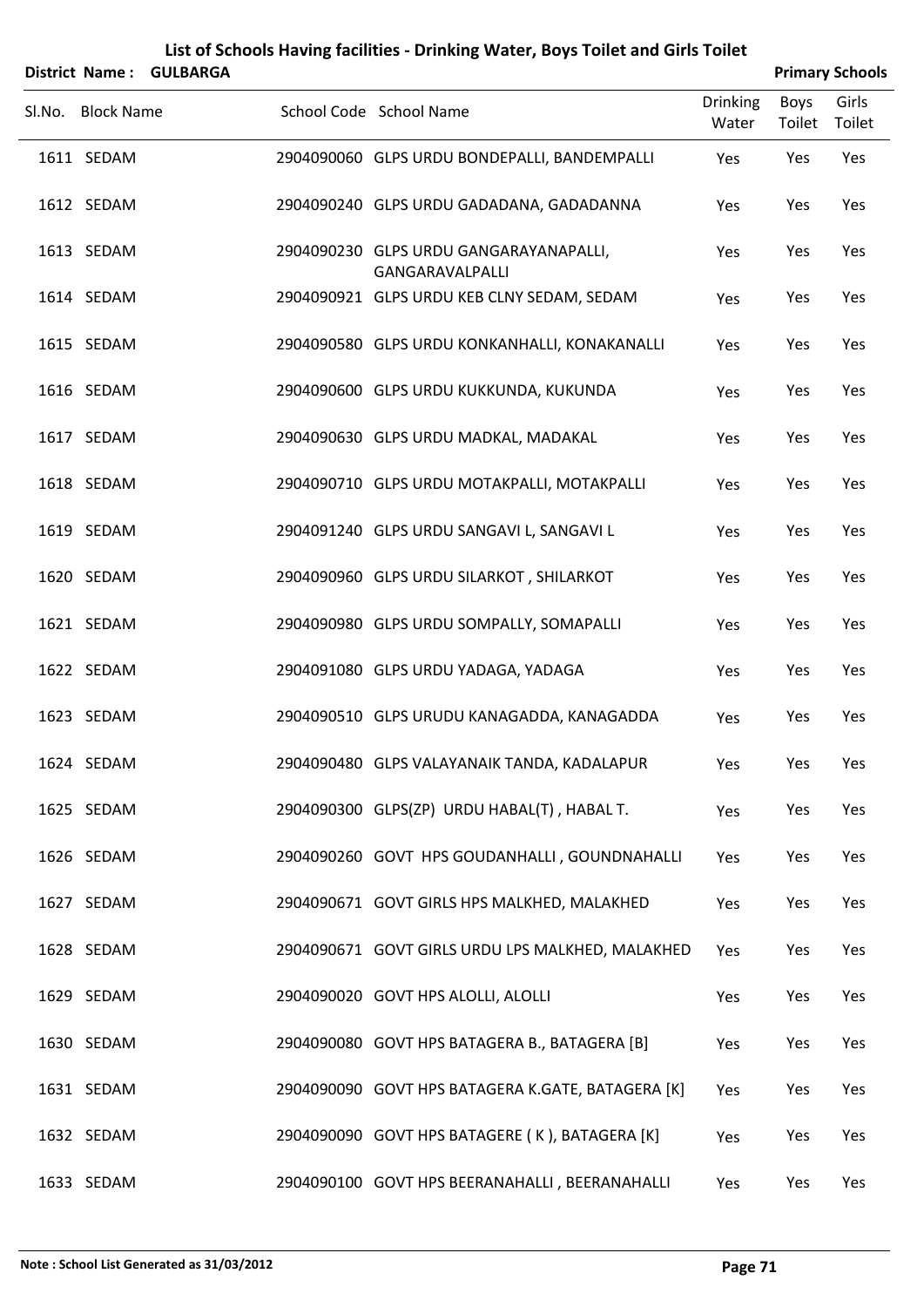|        | <b>District Name:</b> | <b>GULBARGA</b> |                                                   |                          | <b>Primary Schools</b> |                 |
|--------|-----------------------|-----------------|---------------------------------------------------|--------------------------|------------------------|-----------------|
| Sl.No. | <b>Block Name</b>     |                 | School Code School Name                           | <b>Drinking</b><br>Water | <b>Boys</b><br>Toilet  | Girls<br>Toilet |
|        | 1634 SEDAM            |                 | 2904090110 GOVT HPS BENAKANHALLI, BENAKANHALLI    | Yes                      | Yes                    | Yes             |
|        | 1635 SEDAM            |                 | 2904090120 GOVT HPS BHUTAPUR, BHUTAPUR            | Yes                      | Yes                    | Yes             |
|        | 1636 SEDAM            |                 | 2904090130 GOVT HPS BIBBALLI, BIBHALLI            | Yes                      | Yes                    | Yes             |
|        | 1637 SEDAM            |                 | 2904090140 GOVT HPS BIDRCHED, BIDARCHAD           | Yes                      | Yes                    | Yes             |
|        | 1638 SEDAM            |                 | 2904090150 GOVT HPS BIJANALLI, BIJJANHALLI        | Yes                      | Yes                    | Yes             |
|        | 1639 SEDAM            |                 | 2904090060 GOVT HPS BONDEPALLI, BANDEMPALLI       | Yes                      | Yes                    | Yes             |
|        | 1640 SEDAM            |                 | 2904090170 GOVT HPS BURAGAPALLI, BURAGAPALLI      | Yes                      | Yes                    | Yes             |
|        | 1641 SEDAM            |                 | 2904091120 GOVT HPS C.C.I KURAKUNTA, KURAKUNTA    | Yes                      | Yes                    | Yes             |
|        | 1642 SEDAM            |                 | 2904090180 GOVT HPS CHANDAPUR, CHANDAPUR          | Yes                      | Yes                    | Yes             |
|        | 1643 SEDAM            |                 | 2904090190 GOVT HPS CHITAKANPALLI, CHITAKANAPALLI | Yes                      | Yes                    | Yes             |
|        | 1644 SEDAM            |                 | 2904090200 GOVT HPS DEVANOOR, DEVANOOR            | Yes                      | Yes                    | Yes             |
|        | 1645 SEDAM            |                 | 2904090210 GOVT HPS DUGANOOR, DUGANOOR            | Yes                      | Yes                    | Yes             |
|        | 1646 SEDAM            |                 | 2904090240 GOVT HPS GADADAN, GADADANNA            | Yes                      | Yes                    | Yes             |
|        | 1647 SEDAM            |                 | 2904090920 GOVT HPS GIRLS SEDAM, SEDAM            | Yes                      | Yes                    | Yes             |
|        | 1648 SEDAM            |                 | 2904090920 GOVT HPS GIRLS URDU SEDAM, SEDAM       | Yes                      | Yes                    | Yes             |
|        | 1649 SEDAM            |                 | 2904091300 GOVT HPS GOPANPALLI G, GOPANPALLI G    | Yes                      | Yes                    | Yes             |
|        | 1650 SEDAM            |                 | 2904090300 GOVT HPS HABAL (T), HABAL T.           | Yes                      | Yes                    | Yes             |
|        | 1651 SEDAM            |                 | 2904090340 GOVT HPS HANAGANALLI, HANGANALLI       | Yes                      | Yes                    | Yes             |
|        | 1652 SEDAM            |                 | 2904090920 GOVT HPS HARIJANWADA SEDAM, SEDAM      | Yes                      | Yes                    | Yes             |
|        | 1653 SEDAM            |                 | 2904090350 GOVT HPS HAYYAL, HAYYAL                | Yes                      | Yes                    | Yes             |
|        | 1654 SEDAM            |                 | 2904090370 GOVT HPS HOSALLI, HOSALLI              | Yes                      | Yes                    | Yes             |
|        | 1655 SEDAM            |                 | 2904091360 GOVT HPS HUDA (B), HUDA (B)            | Yes                      | Yes                    | Yes             |
|        | 1656 SEDAM            |                 | 2904090380 GOVT HPS HULAGOL, HULGAL               | Yes                      | Yes                    | Yes             |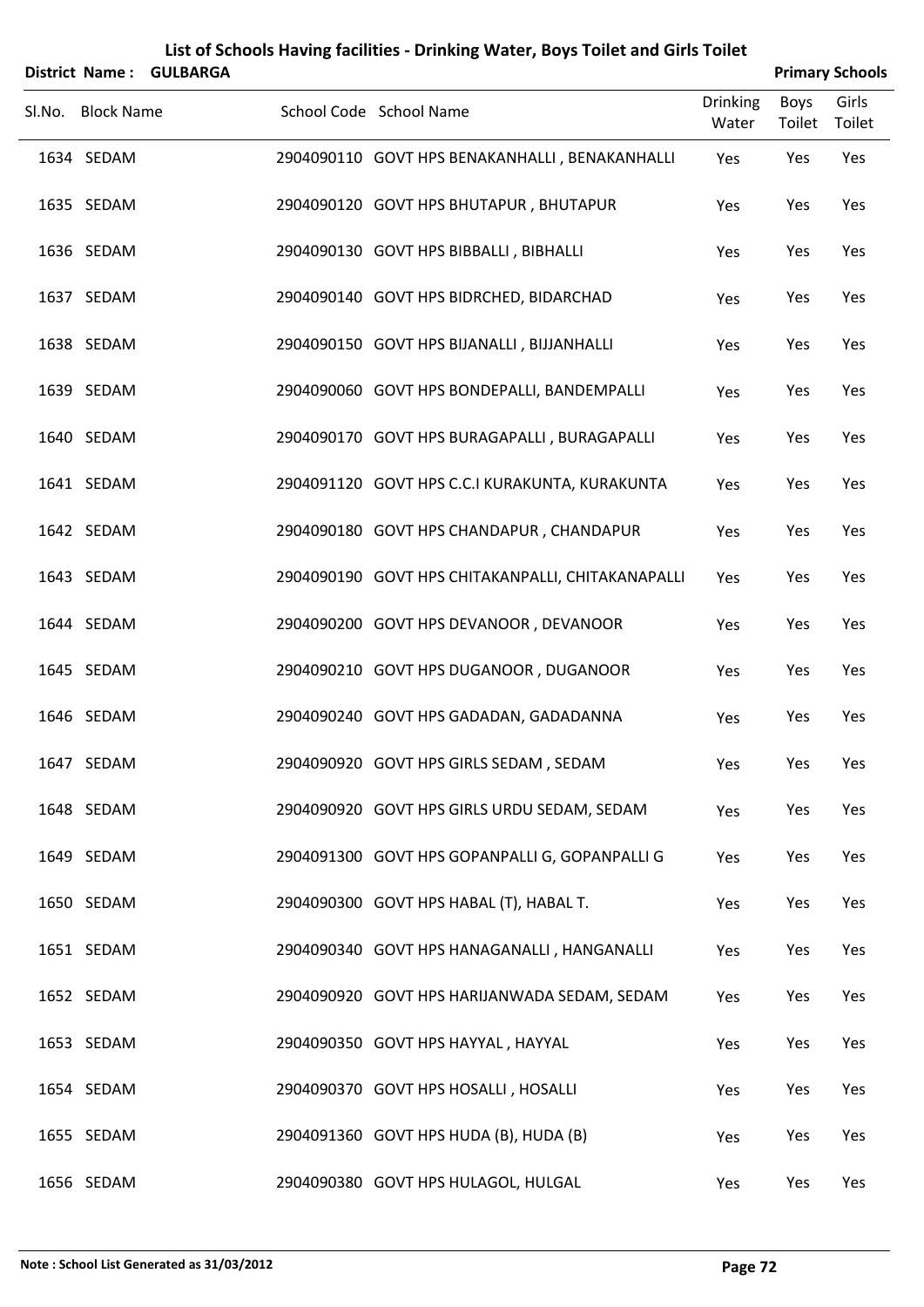| District Name:    | <b>GULBARGA</b> | List of Schools Having facilities - Drinking Water, Boys Toilet and Girls Toilet |                          |                | <b>Primary Schools</b> |
|-------------------|-----------------|----------------------------------------------------------------------------------|--------------------------|----------------|------------------------|
| Sl.No. Block Name |                 | School Code School Name                                                          | <b>Drinking</b><br>Water | Boys<br>Toilet | Girls<br>Toilet        |
| 1657 SEDAM        |                 | 2904091120 GOVT HPS INDIRA NAG. KURAKUNTA,<br><b>KURAKUNTA</b>                   | Yes                      | Yes            | Yes                    |
| 1658 SEDAM        |                 | 2904090410 GOVT HPS IRANAPALLI, IRANPALLI                                        | Yes                      | Yes            | Yes                    |
| 1659 SEDAM        |                 | 2904090420 GOVT HPS ITKAL, ITKAL                                                 | Yes                      | Yes            | Yes                    |
| 1660 SEDAM        |                 | 2904090430 GOVT HPS JAKANAPALLI, JAKANPALLI                                      | Yes                      | Yes            | Yes                    |
| 1661 SEDAM        |                 | 2904091310 GOVT HPS JANTA COLONY HUDA M, HUDA                                    | Yes                      | Yes            | Yes                    |
| 1662 SEDAM        |                 | 2904090440 GOVT HPS JILLEDA PALLI, JILLEDAPALLI                                  | Yes                      | Yes            | Yes                    |
| 1663 SEDAM        |                 | 2904090920 GOVT HPS K.E.B. SEDAM, SEDAM                                          | Yes                      | Yes            | Yes                    |
| 1664 SEDAM        |                 | 2904090450 GOVT HPS KACHAWAR, KACHAWAR                                           | Yes                      | Yes            | Yes                    |
| 1665 SEDAM        |                 | 2904090470 GOVT HPS KADACHARALA, KADACHARLA                                      | Yes                      | Yes            | Yes                    |
| 1666 SEDAM        |                 | 2904091330 GOVT HPS KALKAMB, KALKAMB                                             | Yes                      | Yes            | Yes                    |
| 1667 SEDAM        |                 | 2904090720 GOVT HPS KAN.GIRLS MUDHOL, MUDHOL                                     | Yes                      | Yes            | Yes                    |
| 1668 SEDAM        |                 | 2904090510 GOVT HPS KANAGADDA, KANAGADDA                                         | Yes                      | Yes            | Yes                    |
| 1669 SEDAM        |                 | 2904090720 GOVT HPS KANNADA BOYS MUDHOL,<br><b>MUDHOL</b>                        | Yes                      | Yes            | Yes                    |
| 1670 SEDAM        |                 | 2904090520 GOVT HPS KHANDERAYANPALLI,<br>KHENDERAYANPALLI                        | Yes                      | Yes            | Yes                    |
| 1671 SEDAM        |                 | 2904090530 GOVT HPS KISTAPUR, KISTAPUR                                           | Yes                      | Yes            | Yes                    |
| 1672 SEDAM        |                 | 2904090550 GOVT HPS KOLAKUNDA, KOLAKUNDA                                         | Yes                      | Yes            | Yes                    |
| 1673 SEDAM        |                 | 2904090570 GOVT HPS KONAPUR, KONAPUR                                             | Yes                      | Yes            | Yes                    |
| 1674 SEDAM        |                 | 2904090590 GOVT HPS KOTANPALLI, KOTANPALLI                                       | Yes                      | Yes            | Yes                    |
| 1675 SEDAM        |                 | 2904091180 GOVT HPS KOTTAPALLI, KOTTAPALLI                                       | Yes                      | Yes            | Yes                    |
| 1676 SEDAM        |                 | 2904090600 GOVT HPS KUKKUNDA, KUKUNDA                                            | Yes                      | Yes            | Yes                    |
| 1677 SEDAM        |                 | 2904090610 GOVT HPS LINGAMPALLI, LINGAMPALLI                                     | Yes                      | Yes            | Yes                    |
| 1678 SEDAM        |                 | 2904090640 GOVT HPS MADANA, MADANA                                               | Yes                      | Yes            | Yes                    |
| 1679 SEDAM        |                 | 2904091270 GOVT HPS MADRANAGASNPALLI,<br>MADARANAGASNPALLI                       | Yes                      | Yes            | Yes                    |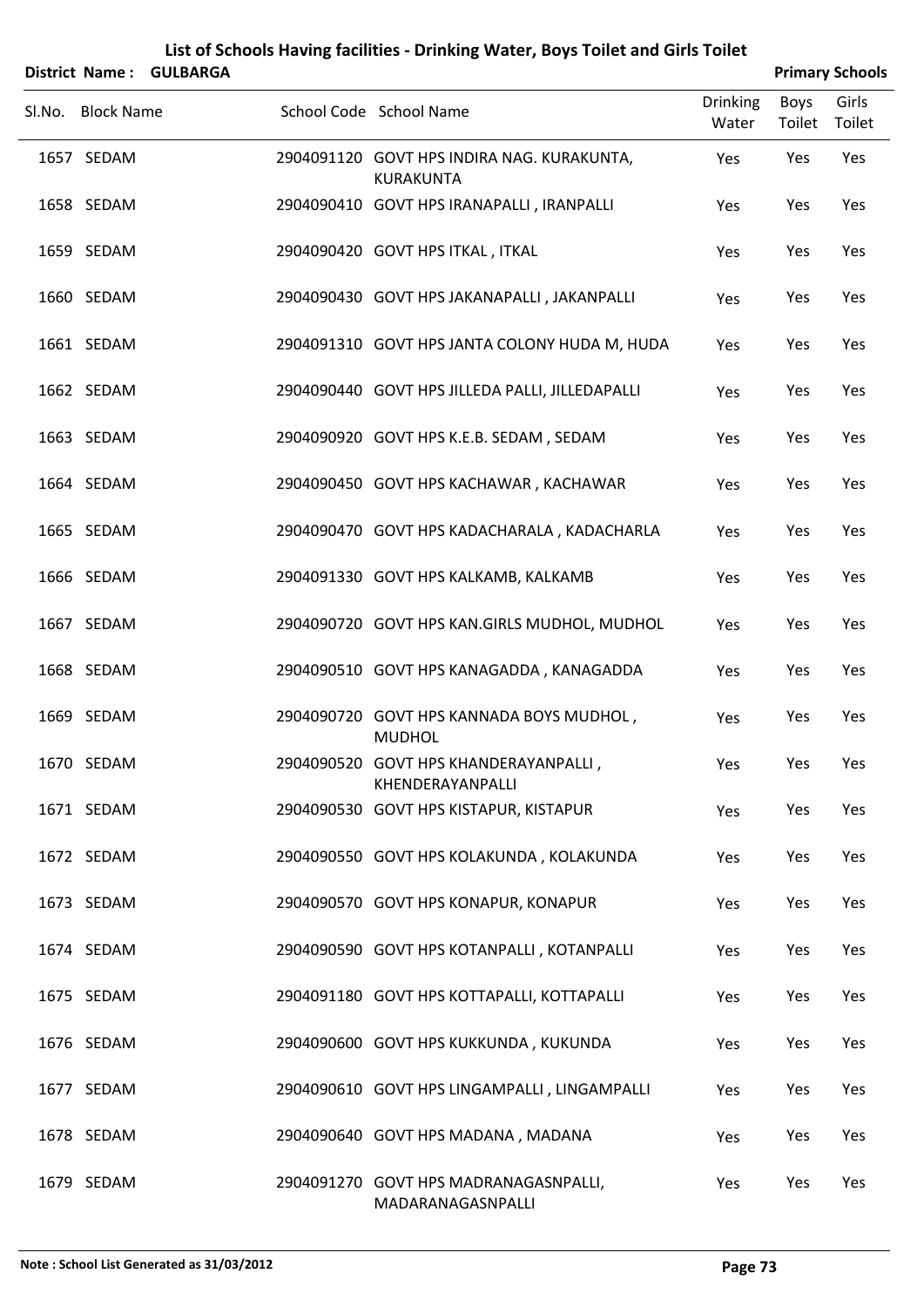|        |                   | District Name: GULBARGA |                                                     |                          |                | <b>Primary Schools</b> |
|--------|-------------------|-------------------------|-----------------------------------------------------|--------------------------|----------------|------------------------|
| Sl.No. | <b>Block Name</b> |                         | School Code School Name                             | <b>Drinking</b><br>Water | Boys<br>Toilet | Girls<br>Toilet        |
|        | 1680 SEDAM        |                         | 2904091220 GOVT HPS MALKAPALLI, MALKAPALLI          | Yes                      | Yes            | Yes                    |
|        | 1681 SEDAM        |                         | 2904090680 GOVT HPS MALLABAD, MALLABAD              | Yes                      | Yes            | Yes                    |
|        | 1682 SEDAM        |                         | 2904090690 GOVT HPS MEDAK, MEDAK                    | Yes                      | Yes            | Yes                    |
|        | 1683 SEDAM        |                         | 2904090630 GOVT HPS MEDAKAL, MADAKAL                | Yes                      | Yes            | Yes                    |
|        | 1684 SEDAM        |                         | 2904090700 GOVT HPS MEENHABAL, MEEN HABAL           | Yes                      | Yes            | Yes                    |
|        | 1685 SEDAM        |                         | 2904090730 GOVT HPS MUGANUR, MUGANOOR               | Yes                      | Yes            | Yes                    |
|        | 1686 SEDAM        |                         | 2904090740 GOVT HPS MUNAKANAPALLI,<br>MUNAKANAPALLI | Yes                      | Yes            | Yes                    |
|        | 1687 SEDAM        |                         | 2904090750 GOVT HPS MUSTAHALLI, MUSTALLI            | Yes                      | Yes            | Yes                    |
|        | 1688 SEDAM        |                         | 2904090760 GOVT HPS NACHWAR, NACHAWAR               | Yes                      | Yes            | Yes                    |
|        | 1689 SEDAM        |                         | 2904090770 GOVT HPS NADEPALLI, NADEPALLI            | Yes                      | Yes            | Yes                    |
|        | 1690 SEDAM        |                         | 2904090790 GOVT HPS NEELAHALLI, NEELAHALLI          | Yes                      | Yes            | Yes                    |
|        | 1691 SEDAM        |                         | 2904090810 GOVT HPS PAKAL, PAKAL                    | Yes                      | Yes            | Yes                    |
|        | 1692 SEDAM        |                         | 2904090830 GOVT HPS RAJOLA (K), RAJOLA K.           | Yes                      | Yes            | Yes                    |
|        | 1693 SEDAM        |                         | 2904090850 GOVT HPS RANJOL, RANJOL                  | Yes                      | Yes            | Yes                    |
|        | 1694 SEDAM        |                         | 2904090860 GOVT HPS RIBBANPALLI, RIBBANPALLI        | Yes                      | Yes            | Yes                    |
|        | 1695 SEDAM        |                         | 2904090940 GOVT HPS SAKALESHPALLI, SHAKALESHPALLI   | Yes                      | Yes            | Yes                    |
|        | 1696 SEDAM        |                         | 2904090890 GOVT HPS SANGAVI M, SANGAVI M.           | Yes                      | Yes            | Yes                    |
|        | 1697 SEDAM        |                         | 2904090910 GOVT HPS SATPATNHALLI, SATAPATANHALLI    | Yes                      | Yes            | Yes                    |
|        | 1698 SEDAM        |                         | 2904090960 GOVT HPS SILARKOT, SHILARKOT             | Yes                      | Yes            | Yes                    |
|        | 1699 SEDAM        |                         | 2904091210 GOVT HPS SINDANAMADU, SINDANAMADU        | Yes                      | Yes            | Yes                    |
|        | 1700 SEDAM        |                         | 2904090990 GOVT HPS SOORYAR, SOORWAR                | Yes                      | Yes            | Yes                    |
|        | 1701 SEDAM        |                         | 2904091000 GOVT HPS TARA NALLI, TARANHALLI          | Yes                      | Yes            | Yes                    |
|        | 1702 SEDAM        |                         | 2904091010 GOVT HPS TELKUR, TELKOOR                 | Yes                      | Yes            | Yes                    |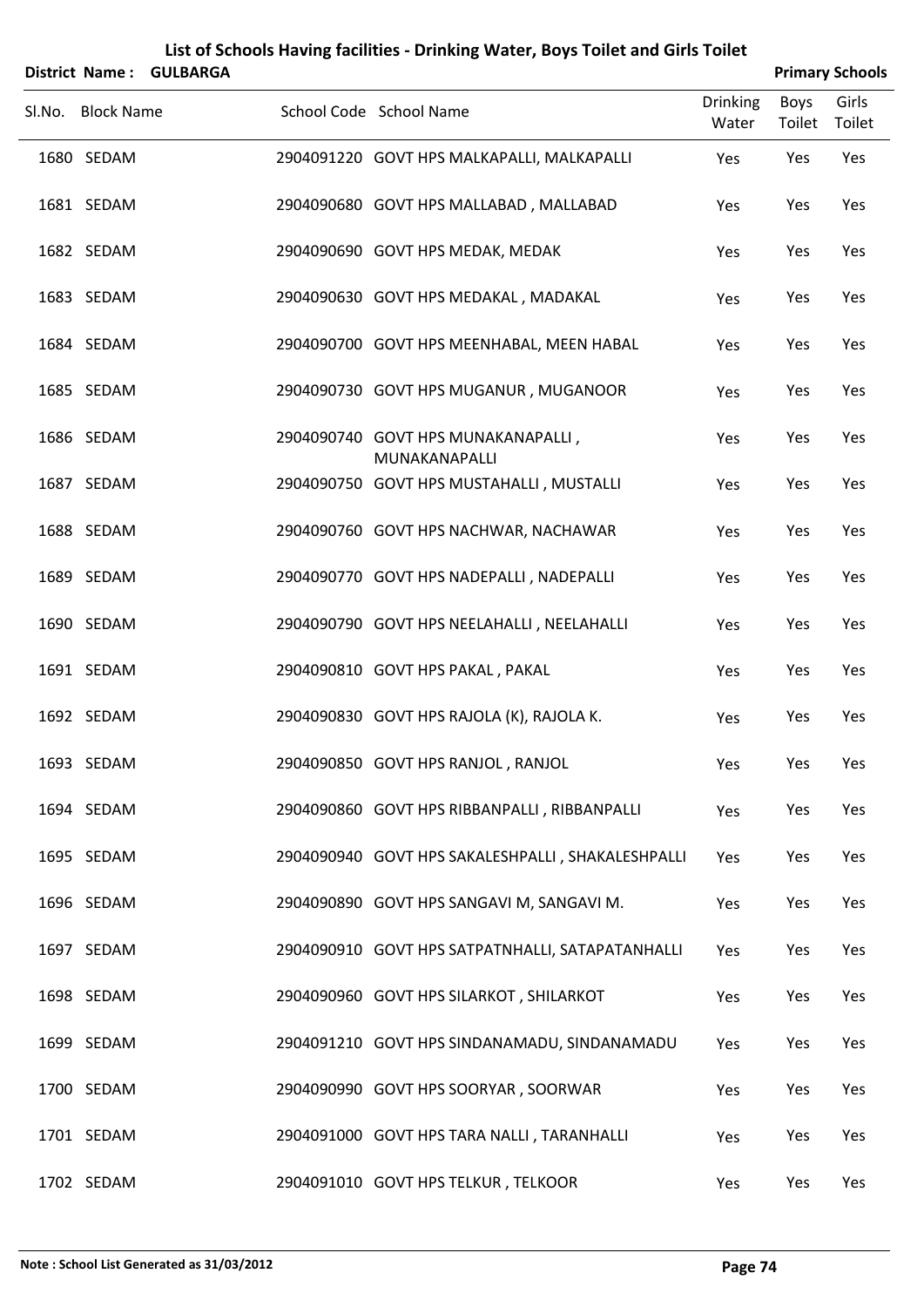|        | <b>District Name:</b> | <b>GULBARGA</b> |                                                             |                          | <b>Primary Schools</b> |                 |
|--------|-----------------------|-----------------|-------------------------------------------------------------|--------------------------|------------------------|-----------------|
| Sl.No. | <b>Block Name</b>     |                 | School Code School Name                                     | <b>Drinking</b><br>Water | <b>Boys</b><br>Toilet  | Girls<br>Toilet |
|        | 1703 SEDAM            |                 | 2904091340 GOVT HPS UDAGI, UDAGI                            | Yes                      | Yes                    | Yes             |
|        | 1704 SEDAM            |                 | 2904090080 GOVT HPS URDU BATAGERE(B), BATAGERA<br>[B]       | Yes                      | Yes                    | Yes             |
|        | 1705 SEDAM            |                 | 2904090720 GOVT HPS URDU GIRLS MUDHOL, MUDHOL               | Yes                      | Yes                    | Yes             |
|        | 1706 SEDAM            |                 | 2904090540 GOVT HPS URDU KODLA, KODALA                      | Yes                      | Yes                    | Yes             |
|        | 1707 SEDAM            |                 | 2904091120 GOVT HPS URDU KURAKUNTA, KURAKUNTA               | Yes                      | Yes                    | Yes             |
|        | 1708 SEDAM            |                 | 2904090921 GOVT HPS URDU SEDAM, SEDAM                       | Yes                      | Yes                    | Yes             |
|        | 1709 SEDAM            |                 | 2904091340 GOVT HPS URDU UDAGI, UDAGI                       | Yes                      | Yes                    | Yes             |
|        | 1710 SEDAM            |                 | 2904091070 GOVT HPS VENKATAPUR, VENKATAPUR                  | Yes                      | Yes                    | Yes             |
|        | 1711 SEDAM            |                 | 2904091260 GOVT HPS VIMADAPUR, VIMDAPUR                     | Yes                      | Yes                    | Yes             |
|        | 1712 SEDAM            |                 | 2904091080 GOVT HPS YADAGA, YADAGA                          | Yes                      | Yes                    | Yes             |
|        | 1713 SEDAM            |                 | 2904091100 GOVT HPS YANAGUNDI, YANAGUNDI                    | Yes                      | Yes                    | Yes             |
|        | 1714 SEDAM            |                 | 2904091090 GOVT HPS YEDAHALLI, YADAHALLI                    | Yes                      | Yes                    | Yes             |
|        | 1715 SEDAM            |                 | 2904091120 GOVT LPS VENKATESWAR NAGAR,<br><b>KURAKUNTA</b>  | Yes                      | Yes                    | Yes             |
|        | 1716 SEDAM            |                 | 2904090010 GOVT LPS (URDU) ADAKI, ADAKI                     | Yes                      | Yes                    | Yes             |
|        | 1717 SEDAM            |                 | 2904091260 GOVT LPS (URDU) VIMADAPUR, VIMDAPUR              | Yes                      | Yes                    | Yes             |
|        | 1718 SEDAM            |                 | 2904090010 GOVT LPS ADAKI TANDA, ADAKI                      | Yes                      | Yes                    | Yes             |
|        | 1719 SEDAM            |                 | 2904090030 GOVT LPS AMARAWADI, AMARAWADI                    | Yes                      | Yes                    | Yes             |
|        | 1720 SEDAM            |                 | 2904090040 GOVT LPS ANANTAPUR, ANANTHAPUR                   | Yes                      | Yes                    | Yes             |
|        | 1721 SEDAM            |                 | 2904090050 GOVT LPS AREBAMNALLI, ARE<br><b>BOMMANAHALLI</b> | Yes                      | Yes                    | Yes             |
|        | 1722 SEDAM            |                 | 2904091690 GOVT LPS B. N TANDA, B.N.TANDA                   | Yes                      | Yes                    | Yes             |
|        | 1723 SEDAM            |                 | 2904090160 GOVT LPS BALAKAL, BILKAL                         | Yes                      | Yes                    | Yes             |
|        | 1724 SEDAM            |                 | 2904090070 GOVT LPS BANNUR, BANNUR                          | Yes                      | Yes                    | Yes             |
|        | 1725 SEDAM            |                 | 2904091230 GOVT LPS BHEEMASAGAR, BHEEMASAGAR                | Yes                      | Yes                    | Yes             |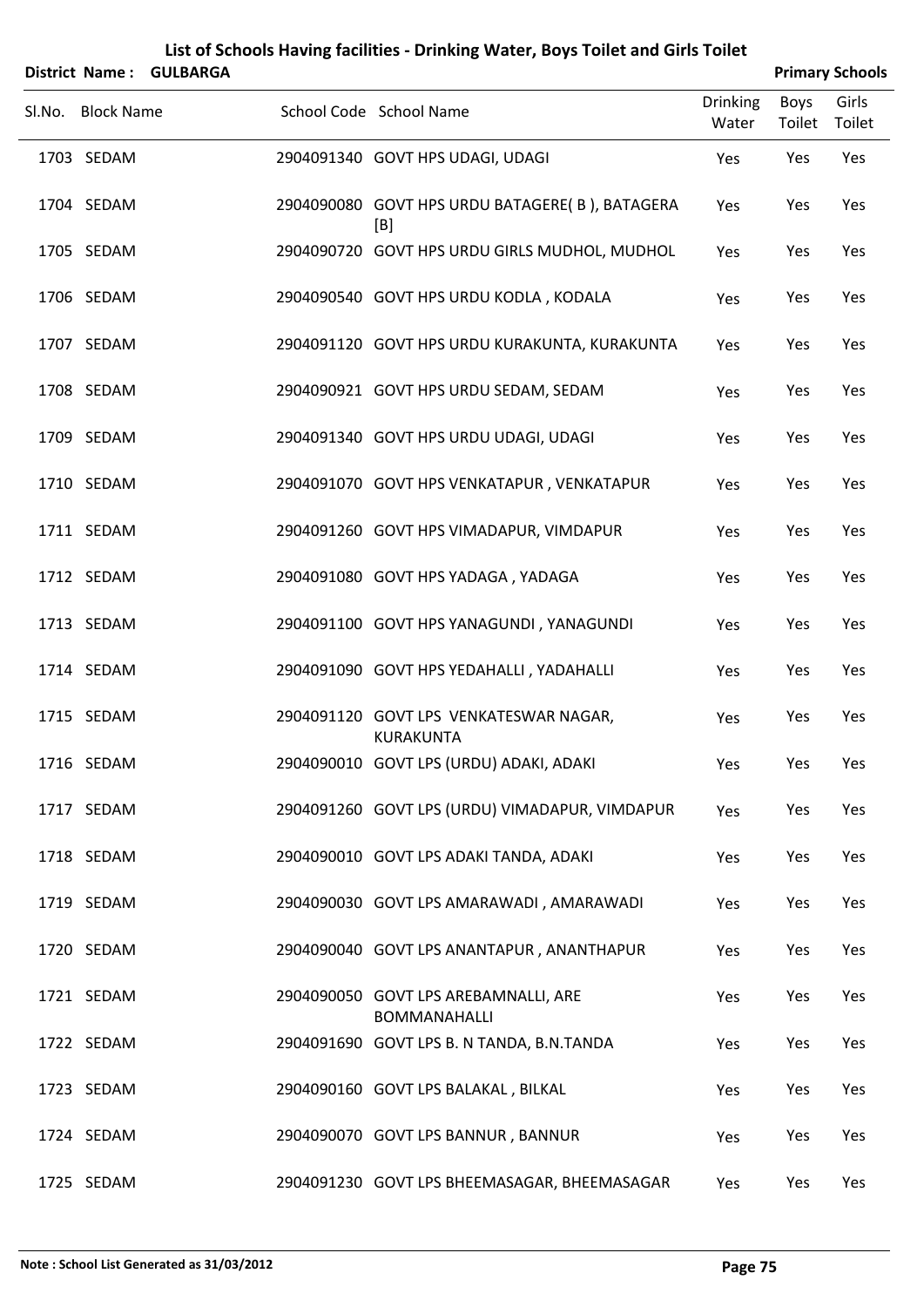|        | <b>District Name:</b> | <b>GULBARGA</b> | List of Schools Having facilities - Drinking Water, Boys Toilet and Girls Toilet |                          |                       | <b>Primary Schools</b> |
|--------|-----------------------|-----------------|----------------------------------------------------------------------------------|--------------------------|-----------------------|------------------------|
| Sl.No. | <b>Block Name</b>     |                 | School Code School Name                                                          | <b>Drinking</b><br>Water | <b>Boys</b><br>Toilet | Girls<br>Toilet        |
|        | 1726 SEDAM            |                 | 2904090060 GOVT LPS BONDEPALLI TANDA,<br><b>BANDEMPALLI</b>                      | Yes                      | Yes                   | Yes                    |
|        | 1727 SEDAM            |                 | 2904090180 GOVT LPS CHANDUNAYAK TANDA,<br><b>CHANDAPUR</b>                       | Yes                      | Yes                   | Yes                    |
|        | 1728 SEDAM            |                 | 2904090923 GOVT LPS DODDA AGASI SEDAM, SEDAM                                     | Yes                      | Yes                   | Yes                    |
|        | 1729 SEDAM            |                 | 2904090923 GOVT LPS G.K.ROAD URDU SEDAM, SEDAM                                   | Yes                      | Yes                   | Yes                    |
|        | 1730 SEDAM            |                 | 2904090721 GOVT LPS GADDMEEDA TANDA, MUDHOL                                      | Yes                      | Yes                   | Yes                    |
|        | 1731 SEDAM            |                 | 2904090220 GOVT LPS GAJALAPUR, GAJALAPUR                                         | Yes                      | Yes                   | Yes                    |
|        | 1732 SEDAM            |                 | 2904090250 GOVT LPS GOPANPALLI (B)<br>, GOPANPALLI<br>[B]                        | Yes                      | Yes                   | Yes                    |
|        | 1733 SEDAM            |                 | 2904090260 GOVT LPS GUNDAHALLI B, GOUNDNAHALLI                                   | Yes                      | Yes                   | Yes                    |
|        | 1734 SEDAM            |                 | 2904091290 GOVT LPS GUNDEPALLI, GUNDEPALLI                                       | Yes                      | Yes                   | Yes                    |
|        | 1735 SEDAM            |                 | 2904090210 GOVT LPS H.W DUGNOOR, DUGANOOR                                        | Yes                      | Yes                   | Yes                    |
|        | 1736 SEDAM            |                 | 2904090320 GOVT LPS HANUMANHALLI, HANUMANHALLI                                   | Yes                      | Yes                   | Yes                    |
|        | 1737 SEDAM            |                 | 2904090420 GOVT LPS HARIJAN WADA ITKAL, ITKAL                                    | Yes                      | Yes                   | Yes                    |
|        | 1738 SEDAM            |                 | 2904090550 GOVT LPS HARIJANAWADA KOLKUNDA,<br>KOLAKUNDA                          | Yes                      | Yes                   | Yes                    |
|        | 1739 SEDAM            |                 | 2904090720 GOVT LPS HARIJANWADA MUDHOL,<br><b>MUDHOL</b>                         | Yes                      | Yes                   | Yes                    |
|        | 1740 SEDAM            |                 | 2904091350 GOVT LPS HUDA (K), HUDA (K)                                           | Yes                      | Yes                   | Yes                    |
|        | 1741 SEDAM            |                 | 2904091310 GOVT LPS HUDA M, HUDA                                                 | Yes                      | Yes                   | Yes                    |
|        | 1742 SEDAM            |                 | 2904090400 GOVT LPS INJEPALLI, INJEPALLI                                         | Yes                      | Yes                   | Yes                    |
|        | 1743 SEDAM            |                 | 2904090420 GOVT LPS ITKAL TANDA, ITKAL                                           | Yes                      | Yes                   | Yes                    |
|        | 1744 SEDAM            |                 | 2904090460 GOVT LPS KACHUR, KACHUR                                               | Yes                      | Yes                   | Yes                    |
|        | 1745 SEDAM            |                 | 2904090480 GOVT LPS KADALAPUR, KADALAPUR                                         | Yes                      | Yes                   | Yes                    |
|        | 1746 SEDAM            |                 | 2904090490 GOVT LPS KADATAL, KADATAL                                             | Yes                      | Yes                   | Yes                    |
|        | 1747 SEDAM            |                 | 2904091050 GOVT LPS KAN T.B.HALLI, TURUK<br>BAMMANHALLI                          | Yes                      | Yes                   | Yes                    |
|        | 1748 SEDAM            |                 | 2904090550 GOVT LPS KOLAKUNDA TANDA, KOLAKUNDA                                   | Yes                      | Yes                   | Yes                    |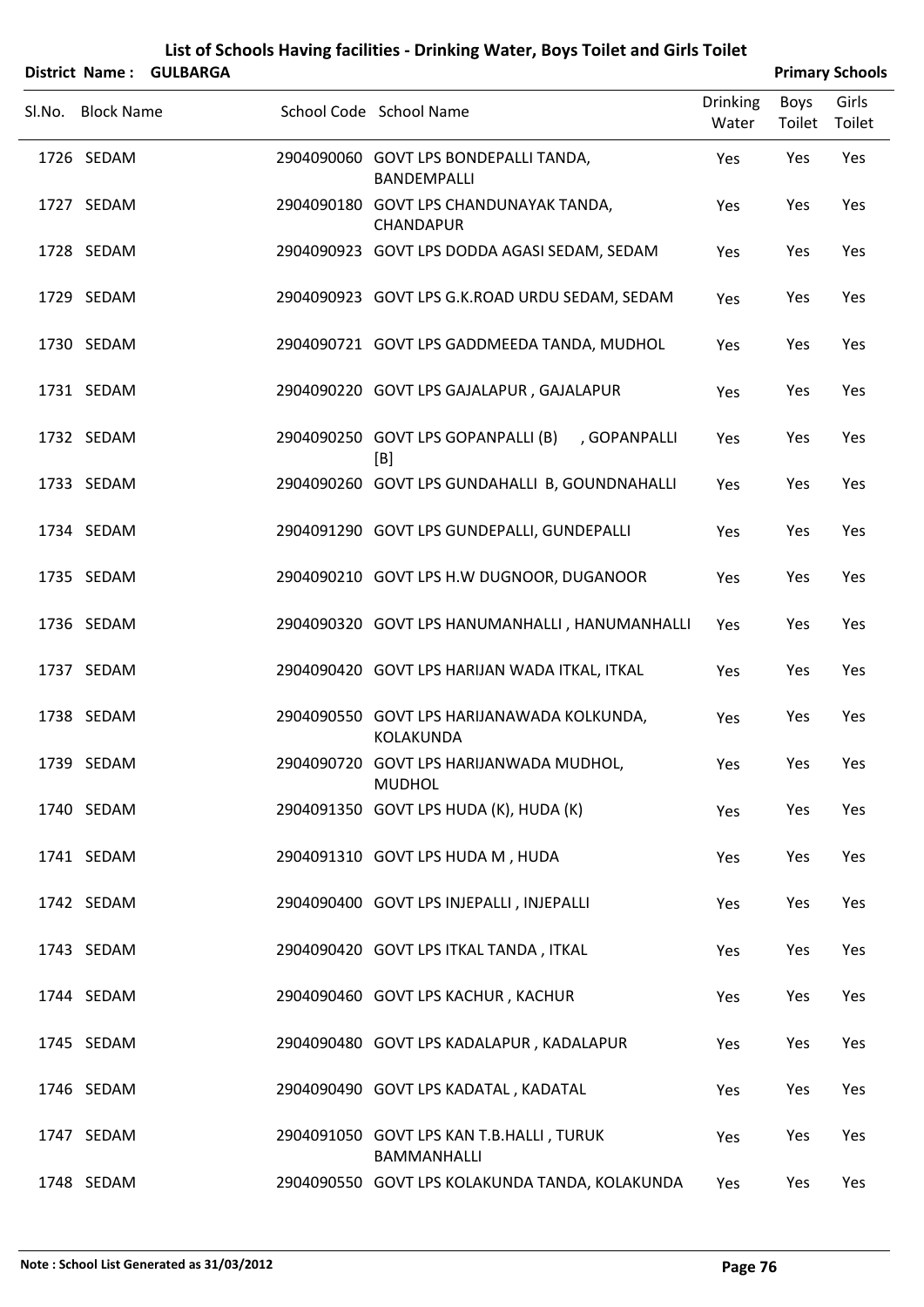|        | <b>District Name:</b> | <b>GULBARGA</b> |                                                            |                          |                | <b>Primary Schools</b> |
|--------|-----------------------|-----------------|------------------------------------------------------------|--------------------------|----------------|------------------------|
| Sl.No. | <b>Block Name</b>     |                 | School Code School Name                                    | <b>Drinking</b><br>Water | Boys<br>Toilet | Girls<br>Toilet        |
|        | 1749 SEDAM            |                 | 2904090580 GOVT LPS KONKANALLI, KONAKANALLI                | Yes                      | Yes            | Yes                    |
|        | 1750 SEDAM            |                 | 2904090620 GOVT LPS LOHADA, LOHADA                         | Yes                      | Yes            | Yes                    |
|        | 1751 SEDAM            |                 | 2904090650 GOVT LPS MADAWAR, MADAWAR                       | Yes                      | Yes            | Yes                    |
|        | 1752 SEDAM            |                 | 2904090010 GOVT LPS MAILWAR ROAD ADAKI, ADAKI              | Yes                      | Yes            | Yes                    |
|        | 1753 SEDAM            |                 | 2904090690 GOVT LPS MEDAK TANDA, MEDAK                     | Yes                      | Yes            | Yes                    |
|        | 1754 SEDAM            |                 | 2904090710 GOVT LPS MOTAKPALLI TANDA, MOTAKPALLI           | Yes                      | Yes            | Yes                    |
|        | 1755 SEDAM            |                 | 2904090550 GOVT LPS NADUVIN TANDA, KOLAKUNDA               | Yes                      | Yes            | Yes                    |
|        | 1756 SEDAM            |                 | 2904090780 GOVT LPS NAMAWAR, NAMAWAR                       | Yes                      | Yes            | Yes                    |
|        | 1757 SEDAM            |                 | 2904090470 GOVT LPS PILLIGUNDA TANDA, KADACHARLA           | Yes                      | Yes            | Yes                    |
|        | 1758 SEDAM            |                 | 2904090820 GOVT LPS RAGHAPUR, RAGHAPUR                     | Yes                      | Yes            | Yes                    |
|        | 1759 SEDAM            |                 | 2904090870 GOVT LPS RUDRAWARAM, RUDRAWARAM                 | Yes                      | Yes            | Yes                    |
|        | 1760 SEDAM            |                 | 2904090880 GOVT LPS SAMAKHED TANDA, SAMAKHED               | Yes                      | Yes            | Yes                    |
|        | 1761 SEDAM            |                 | 2904090922 GOVT LPS SETTI HUDA, SEDAM                      | Yes                      | Yes            | Yes                    |
|        | 1762 SEDAM            |                 | 2904090950 GOVT LPS SHANKARAJPUR, SHANKARAJPUR             | Yes                      | Yes            | Yes                    |
|        | 1763 SEDAM            |                 | 2904090721 GOVT LPS SITHYANAIK TANDA, MUDHOL               | Yes                      | Yes            | Yes                    |
|        | 1764 SEDAM            |                 | 2904090980 GOVT LPS SOMAPALLI, SOMAPALLI                   | Yes                      | Yes            | Yes                    |
|        | 1765 SEDAM            |                 | 2904090640 GOVT LPS TANDA GORIGUDDA, MADANA                | Yes                      | Yes            | Yes                    |
|        | 1766 SEDAM            |                 | 2904090430 GOVT LPS TANDA JAKANAPALLI, JAKANPALLI          | Yes                      | Yes            | Yes                    |
|        | 1767 SEDAM            |                 | 2904090570 GOVT LPS TANDA KONAPUR, KONAPUR                 | Yes                      | Yes            | Yes                    |
|        | 1768 SEDAM            |                 | 2904091180 GOVT LPS TANDA KOTTAPALLI, KOTTAPALLI           | Yes                      | Yes            | Yes                    |
|        | 1769 SEDAM            |                 | 2904091140 GOVT LPS TTK TANDA KUMBA TANDA,<br>KUMABA TANDA | Yes                      | Yes            | Yes                    |
|        | 1770 SEDAM            |                 | 2904091020 GOVT LPS TULAMAMADI, TULAMADI                   | Yes                      | Yes            | Yes                    |
|        | 1771 SEDAM            |                 | 2904091040 GOVT LPS TURNUR , TURNUR                        | Yes                      | Yes            | Yes                    |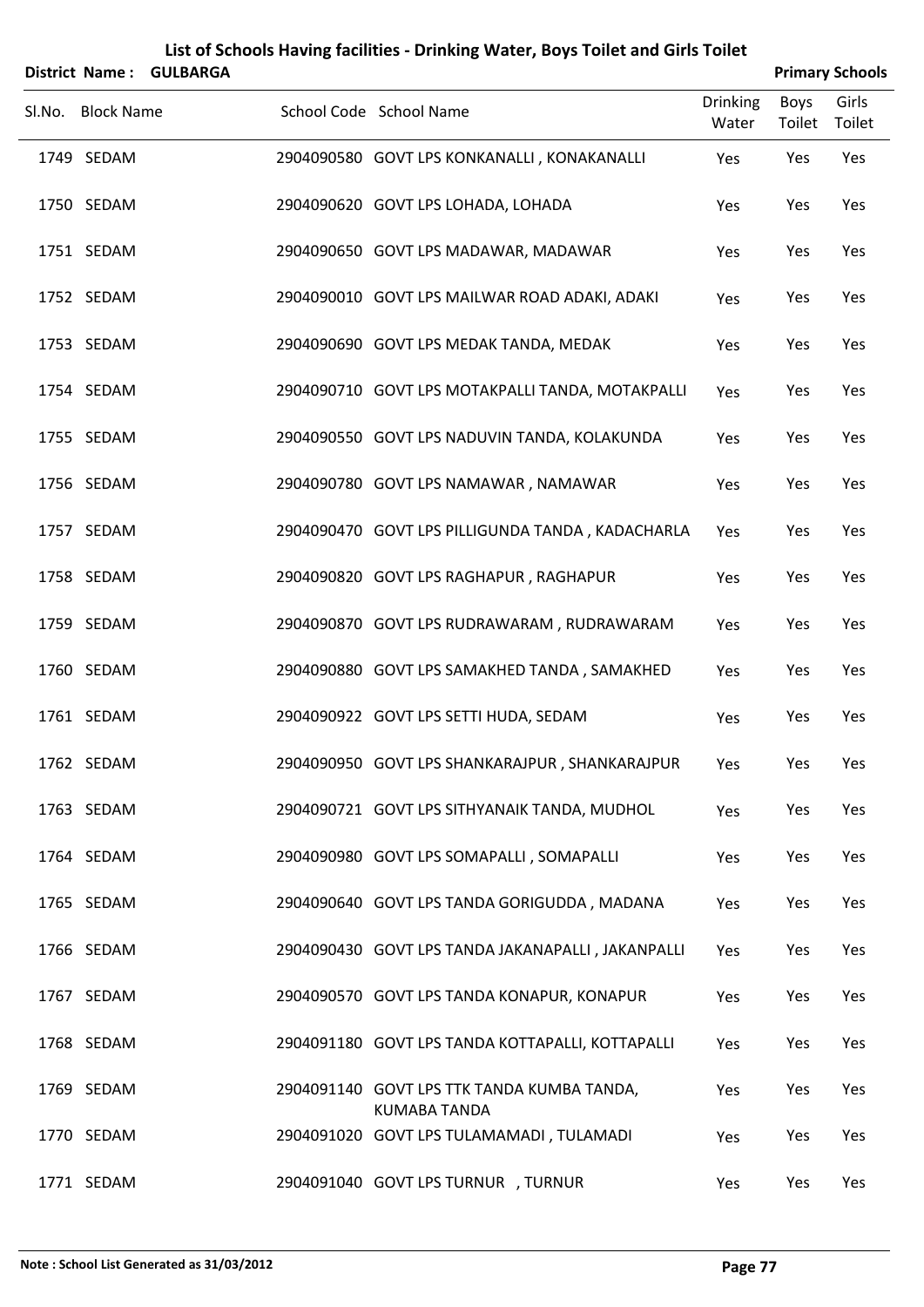| List of Schools Having facilities - Drinking Water, Boys Toilet and Girls Toilet |                   |                 |                                                             |                          |                       |                        |  |
|----------------------------------------------------------------------------------|-------------------|-----------------|-------------------------------------------------------------|--------------------------|-----------------------|------------------------|--|
|                                                                                  | District Name:    | <b>GULBARGA</b> |                                                             |                          |                       | <b>Primary Schools</b> |  |
| Sl.No.                                                                           | <b>Block Name</b> |                 | School Code School Name                                     | <b>Drinking</b><br>Water | <b>Boys</b><br>Toilet | Girls<br>Toilet        |  |
|                                                                                  | 1772 SEDAM        |                 | 2904091340 GOVT LPS UDAGI TANDA, UDAGI                      | Yes                      | Yes                   | Yes                    |  |
|                                                                                  | 1773 SEDAM        |                 | 2904090170 GOVT LPS URDU BURGAPALLY, BURAGAPALLI            | Yes                      | Yes                   | Yes                    |  |
|                                                                                  | 1774 SEDAM        |                 | 2904090180 GOVT LPS URDU CHANDAPUR, CHANDAPUR               | Yes                      | Yes                   | Yes                    |  |
|                                                                                  | 1775 SEDAM        |                 | 2904090330 GOVT LPS URDU HANDARKI, HANDARKI                 | Yes                      | Yes                   | Yes                    |  |
|                                                                                  | 1776 SEDAM        |                 | 2904090420 GOVT LPS URDU ITKAL, ITKAL                       | Yes                      | Yes                   | Yes                    |  |
|                                                                                  | 1777 SEDAM        |                 | 2904090490 GOVT LPS URDU KADATAL, KADATAL                   | Yes                      | Yes                   | Yes                    |  |
|                                                                                  | 1778 SEDAM        |                 | 2904090550 GOVT LPS URDU KOLKUNDA, KOLAKUNDA                | Yes                      | Yes                   | Yes                    |  |
|                                                                                  | 1779 SEDAM        |                 | 2904091130 GOVT LPS URDU KONTANPALLI,<br><b>KONTANPALLI</b> | Yes                      | Yes                   | Yes                    |  |
|                                                                                  | 1780 SEDAM        |                 | 2904090610 GOVT LPS URDU LINGAMPALLI, LINGAMPALLI           | Yes                      | Yes                   | Yes                    |  |
|                                                                                  | 1781 SEDAM        |                 | 2904090640 GOVT LPS URDU MADAN, MADANA                      | Yes                      | Yes                   | Yes                    |  |
|                                                                                  | 1782 SEDAM        |                 | 2904090770 GOVT LPS URDU NADEPALLI, NADEPALLI               | Yes                      | Yes                   | Yes                    |  |
|                                                                                  | 1783 SEDAM        |                 | 2904090850 GOVT LPS URDU RANJOL, RANJOL                     | Yes                      | Yes                   | Yes                    |  |
|                                                                                  | 1784 SEDAM        |                 | 2904090921 GOVT LPS VASAVDATTA FACTORY, SEDAM               | Yes                      | Yes                   | Yes                    |  |
|                                                                                  | 1785 SEDAM        |                 | 2904091070 GOVT LPS VENKATAPUR TANDA,<br><b>VENKATAPUR</b>  | Yes                      | Yes                   | Yes                    |  |
|                                                                                  | 1786 SEDAM        |                 | 2904090010 GOVT MPS ADAKI, ADAKI                            | Yes                      | Yes                   | Yes                    |  |
|                                                                                  | 1787 SEDAM        |                 | 2904090330 GOVT MPS HANDARKI, HANDARKI                      | Yes                      | Yes                   | Yes                    |  |
|                                                                                  | 1788 SEDAM        |                 | 2904090540 GOVT MPS KODLA, KODALA                           | Yes                      | Yes                   | Yes                    |  |
|                                                                                  | 1789 SEDAM        |                 | 2904091120 GOVT MPS KURAKUNTA, KURAKUNTA                    | Yes                      | Yes                   | Yes                    |  |
|                                                                                  | 1790 SEDAM        |                 | 2904090671 GOVT MPS MALKHED, MALAKHED                       | Yes                      | Yes                   | Yes                    |  |
|                                                                                  | 1791 SEDAM        |                 | 2904090710 GOVT MPS MOTAKPALLI, MOTAKPALLI                  | Yes                      | Yes                   | Yes                    |  |
|                                                                                  | 1792 SEDAM        |                 | 2904090921 GOVT MPS SEDAM, SEDAM                            | Yes                      | Yes                   | Yes                    |  |
|                                                                                  | 1793 SEDAM        |                 | 2904090671 GOVT URDU HPS MALKHED, MALAKHED                  | Yes                      | Yes                   | Yes                    |  |
|                                                                                  | 1794 SEDAM        |                 | 2904090100 GOVT URDU LPS BEERANHALLI,<br>BEERANAHALLI       | Yes                      | Yes                   | Yes                    |  |

#### **Note : School List Generated as 31/03/2012 Page 78**